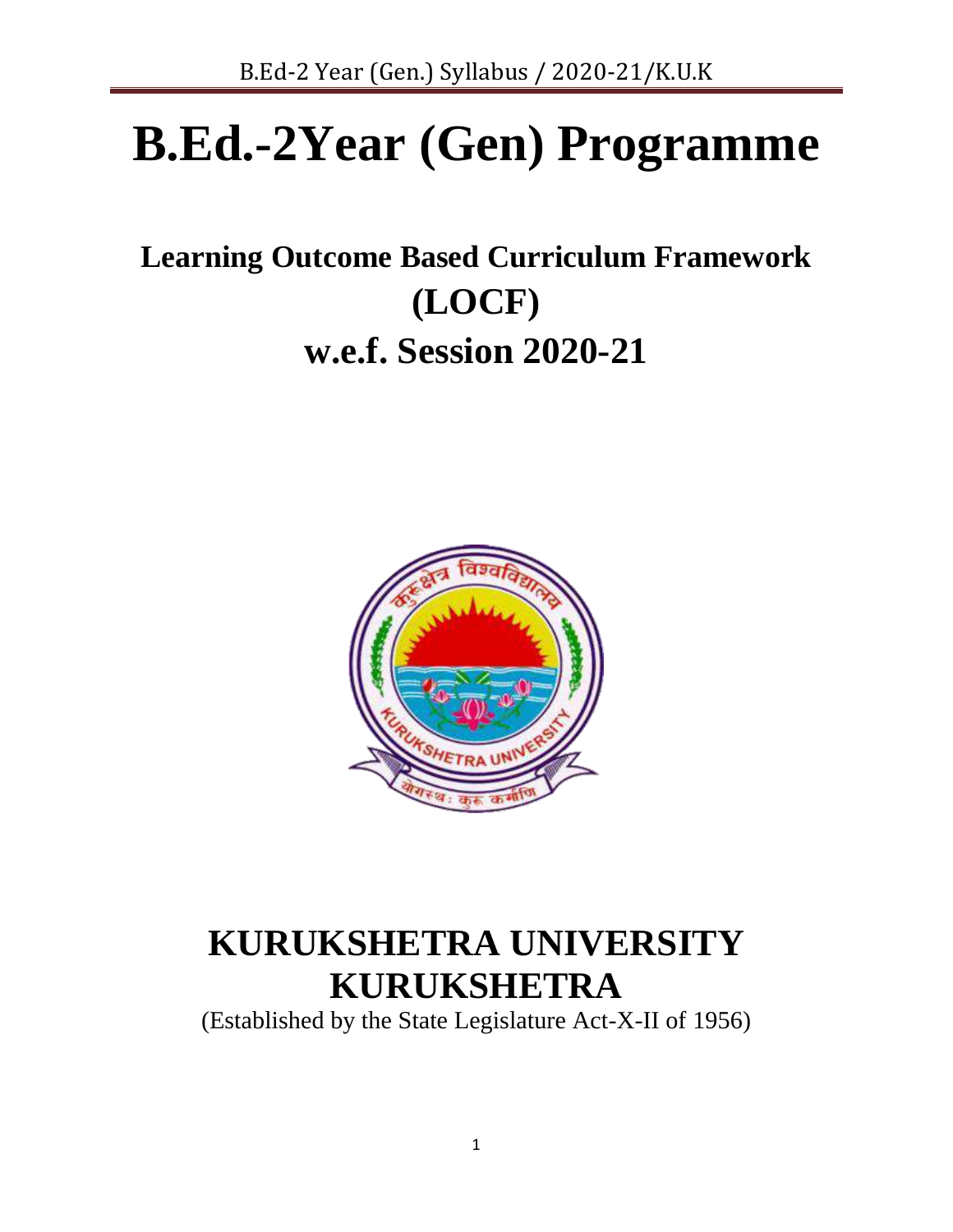# **INDEX**

| <b>Sr</b>                              | Page<br><b>CONTENT</b><br>N <sub>0</sub>                                                                                                                                                                                                                                                                                                                                                                                                                                                                                                                                                                                                                                                                                                                                                                                                                                                            |       |  |  |  |  |  |
|----------------------------------------|-----------------------------------------------------------------------------------------------------------------------------------------------------------------------------------------------------------------------------------------------------------------------------------------------------------------------------------------------------------------------------------------------------------------------------------------------------------------------------------------------------------------------------------------------------------------------------------------------------------------------------------------------------------------------------------------------------------------------------------------------------------------------------------------------------------------------------------------------------------------------------------------------------|-------|--|--|--|--|--|
| N <sub>0</sub><br>$\mathbf{1}$         | <b>Course Distribution &amp; Scheme of Examination</b>                                                                                                                                                                                                                                                                                                                                                                                                                                                                                                                                                                                                                                                                                                                                                                                                                                              |       |  |  |  |  |  |
| $\overline{2}$                         | <b>Programme Outcomes (POs)</b>                                                                                                                                                                                                                                                                                                                                                                                                                                                                                                                                                                                                                                                                                                                                                                                                                                                                     |       |  |  |  |  |  |
| 3                                      | <b>Programme Specific Outcomes (PSOs)</b>                                                                                                                                                                                                                                                                                                                                                                                                                                                                                                                                                                                                                                                                                                                                                                                                                                                           | $8-9$ |  |  |  |  |  |
| $\overline{4}$                         | <b>Syllabus including Course Outcomes (COs)</b>                                                                                                                                                                                                                                                                                                                                                                                                                                                                                                                                                                                                                                                                                                                                                                                                                                                     |       |  |  |  |  |  |
| 801<br>802<br>803<br>804<br>805<br>806 | Childhood and Growing Up<br>Course 1<br>10-105<br>Course 2<br>Contemporary India and Education<br>Learning and Teaching<br>Course 3<br>Language Across Curriculum<br>Course $4(A)$ -<br>Understanding, Disciplines and Subject<br>Course $4(B)$ -<br>Course 5<br>Gender, School and Society<br>Note:-<br>Course 6&7<br>Students can opt for any only two school subjects.<br>(a)<br>(b)<br>They have to opt for one school subject from each group except for<br>Science, Commerce & Shastri/B.A. (Skt Hons)/M.A. (Skt) students.<br>Science students cn opt for two school subject from Pedagogy of<br>(c)<br>Sciences (Group-I).<br>Shastri / B.A. (Skt Hons)/ M.A. (Skt) student can opt for two school<br>(d)<br>subjects i.e. Pedagogy of Hindi & Pedagogy of Skt. from Group-III.<br>Commerce students can opt for two school subjects from Pedagogy of<br>(e)<br>Social Sciences (Group-II). |       |  |  |  |  |  |
|                                        | (i)<br>Pedagogy of Science (ii) Pedagogy of Biological Science                                                                                                                                                                                                                                                                                                                                                                                                                                                                                                                                                                                                                                                                                                                                                                                                                                      |       |  |  |  |  |  |
|                                        | Pedagogy of Computer Science<br>(iv)<br>Pedagogy of<br>(iii)<br>Home Science                                                                                                                                                                                                                                                                                                                                                                                                                                                                                                                                                                                                                                                                                                                                                                                                                        |       |  |  |  |  |  |
|                                        | Pedagogy of Physical Science<br>(v)                                                                                                                                                                                                                                                                                                                                                                                                                                                                                                                                                                                                                                                                                                                                                                                                                                                                 |       |  |  |  |  |  |
|                                        | <b>Group-II Pedagogy of Social Sciences:</b>                                                                                                                                                                                                                                                                                                                                                                                                                                                                                                                                                                                                                                                                                                                                                                                                                                                        |       |  |  |  |  |  |
|                                        | Pedagogy of Social Science<br>Pedagogy of Commerce<br>(i)<br>(ii)                                                                                                                                                                                                                                                                                                                                                                                                                                                                                                                                                                                                                                                                                                                                                                                                                                   |       |  |  |  |  |  |
|                                        | Pedagogy of Economics<br>Pedagogy of History<br>(iv)<br>(iii)                                                                                                                                                                                                                                                                                                                                                                                                                                                                                                                                                                                                                                                                                                                                                                                                                                       |       |  |  |  |  |  |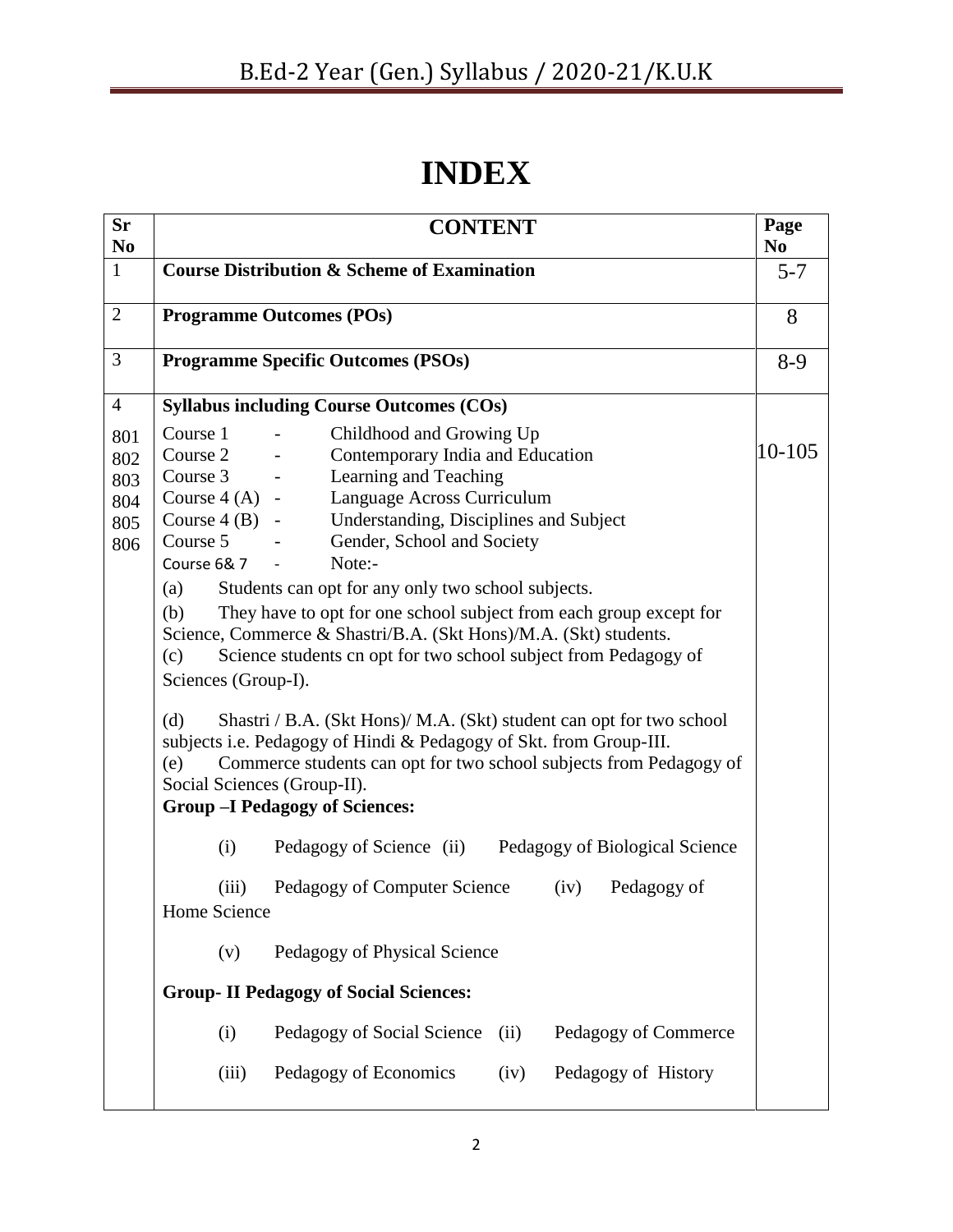# B.Ed-2 Year (Gen.) Syllabus / 2020-21/K.U.K

|            | (v)                                      | Pedagogy of Geography          | (vi)<br>Pedagogy of Art                          |  |  |  |  |  |  |  |
|------------|------------------------------------------|--------------------------------|--------------------------------------------------|--|--|--|--|--|--|--|
|            | (vii)                                    | Pedagogy of Music              |                                                  |  |  |  |  |  |  |  |
|            | <b>Group-III Pedagogy of Languages:</b>  |                                |                                                  |  |  |  |  |  |  |  |
|            | (i)                                      | Pedagogy of English (ii)       | Pedagogy of Hindi                                |  |  |  |  |  |  |  |
|            | (iii)                                    | Pedagogy of Punjabi (iv)       | Pedagogy of Sanskrit                             |  |  |  |  |  |  |  |
|            | <b>Group-IV Pedagogy of Mathematics:</b> |                                |                                                  |  |  |  |  |  |  |  |
|            | (i)                                      | Pedagogy of Mathematics        |                                                  |  |  |  |  |  |  |  |
|            | Pedagogy of School Subject $-I & II$     |                                |                                                  |  |  |  |  |  |  |  |
| 807        | Course 6&7                               |                                |                                                  |  |  |  |  |  |  |  |
| 808        |                                          | (i)                            | Pedagogy of Science                              |  |  |  |  |  |  |  |
| 809        | Course 6&7                               | (ii)                           | Pedagogy of Biological Science                   |  |  |  |  |  |  |  |
| 810        | Course 6&7                               | (iii)                          | Pedagogy of Computer Science                     |  |  |  |  |  |  |  |
| 811        | Course 6&7                               | (iv)                           | Pedagogy of Home Science                         |  |  |  |  |  |  |  |
| 812        | Course 6&7                               | (v)                            | Pedagogy of Physical Science                     |  |  |  |  |  |  |  |
| 813        | Course 6&7                               | (vi)                           | Pedagogy of Social Science                       |  |  |  |  |  |  |  |
| 814        | Course 6&7                               | (vii)                          | Pedagogy of Commerce                             |  |  |  |  |  |  |  |
|            | Course 6&7                               | (viii)                         | Pedagogy of Economics                            |  |  |  |  |  |  |  |
| 815        | Course 6&7                               | (ix)                           | Pedagogy of History                              |  |  |  |  |  |  |  |
| 816        | Course 6&7                               | (x)                            | Pedagogy of Geography                            |  |  |  |  |  |  |  |
| 817        | Course 6&7                               | (xi)                           | Pedagogy of Art                                  |  |  |  |  |  |  |  |
| 818        | Course 6&7                               | (xii)                          | Pedagogy of Music                                |  |  |  |  |  |  |  |
| 819        | Course 6&7                               | (xiii)                         | Pedagogy of English                              |  |  |  |  |  |  |  |
| 820        | Course 6&7                               | (xiv)                          | Pedagogy of Hindi                                |  |  |  |  |  |  |  |
| 821        | Course 6&7                               | $\left( xy\right)$             | Pedagogy of Punjabi                              |  |  |  |  |  |  |  |
| 822        | Course 6&7                               | (xvi)                          | Pedagogy of Sanskrit                             |  |  |  |  |  |  |  |
| 823        | Course 6&7                               |                                | (xvii) Pedagogy of Mathematics                   |  |  |  |  |  |  |  |
| 824        | Course 8                                 | $\qquad \qquad -$              | Knowledge and Curriculum                         |  |  |  |  |  |  |  |
| 825        | Course 9                                 | <b>Assessment for Learning</b> |                                                  |  |  |  |  |  |  |  |
| 826        | Course 10                                |                                | Creating and Inclusive School                    |  |  |  |  |  |  |  |
| 827        | Course 11                                |                                | Optional Course (Any one of the following)       |  |  |  |  |  |  |  |
| 828        |                                          | (i)                            | <b>Environmental Education</b>                   |  |  |  |  |  |  |  |
| 829        |                                          | (ii)                           | Peace Education                                  |  |  |  |  |  |  |  |
| 830        |                                          | (iii)                          | Health, Physical & Yoga Education                |  |  |  |  |  |  |  |
|            |                                          | (iv)                           | Guidance and Counselling                         |  |  |  |  |  |  |  |
|            | Course 12                                |                                | <b>Enhancing Profession Competencies (EPC):-</b> |  |  |  |  |  |  |  |
| 831        |                                          | <b>EPC</b><br>(i)              | Reading and Reflecting on Text                   |  |  |  |  |  |  |  |
| 832<br>833 |                                          | <b>EPC</b><br>(ii)             | Drama and Art in Education                       |  |  |  |  |  |  |  |
| 834        |                                          | <b>EPC</b><br>(iii)            | CriticalUnderstanding of ICT                     |  |  |  |  |  |  |  |
|            |                                          | <b>EPC</b><br>(iv)             | Understanding the Self                           |  |  |  |  |  |  |  |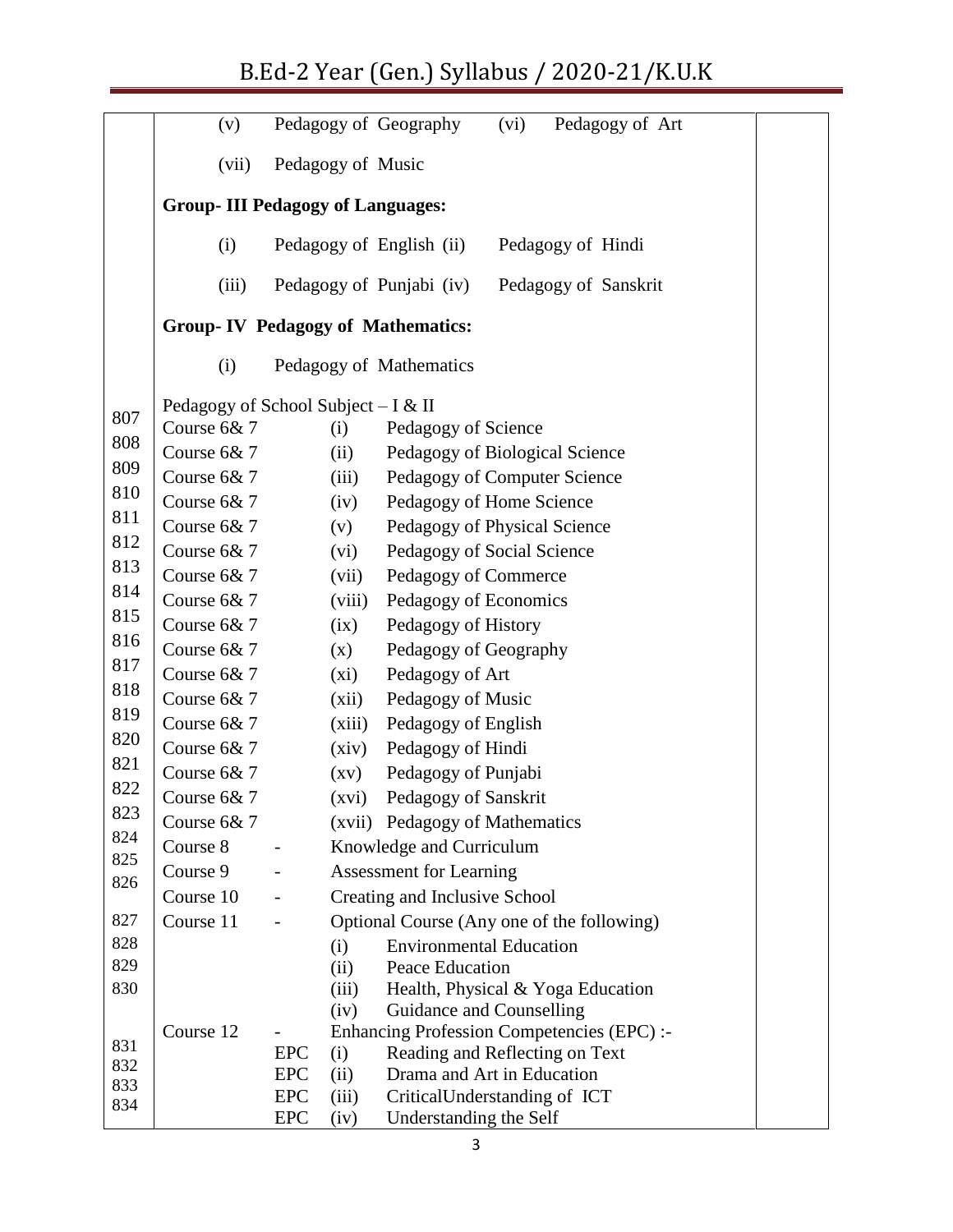|                | Course 13<br>$\&$<br>School Internship Programme (SIP)<br>Engagement with the Field (EWF) |     |
|----------------|-------------------------------------------------------------------------------------------|-----|
|                | Pedagogy I & II                                                                           |     |
| 837            | (i)<br>Pedagogy of Science                                                                |     |
| 838            | Pedagogy of Biological Science<br>(ii)                                                    |     |
| 839            | Pedagogy of Computer Science<br>(iii)                                                     |     |
| 840            | Pedagogy of Home Science<br>(iv)                                                          |     |
| 841            | Pedagogy of Physical Science<br>(v)                                                       |     |
| 842            | Pedagogy of Social Science<br>(vi)                                                        |     |
| 843            | Pedagogy of Commerce<br>(vii)                                                             |     |
| 844            | Pedagogy of Economics<br>(viii)                                                           |     |
| 845            | (ix)<br>Pedagogy of History                                                               |     |
| 846            | Pedagogy of Geography<br>(x)                                                              |     |
| 847            | Pedagogy of Art<br>(xi)                                                                   |     |
| 848            | Pedagogy of Music<br>(xii)                                                                |     |
| 849            | Pedagogy of Hindi<br>(xiii)                                                               |     |
| 850            | Pedagogy of English<br>(xiv)                                                              |     |
| 851            | Pedagogy of Punjabi<br>$\left( xy\right)$                                                 |     |
| 852            | Pedagogy of Sanskrit<br>(xvi)                                                             |     |
| 853            | Pedagogy of Mathematics<br>(xvii)                                                         |     |
| 5              | <b>COs-PO Mapping Matrix</b>                                                              | 106 |
| 6              | <b>CO-PSO Mapping Matrix</b>                                                              | 112 |
| $\overline{7}$ | <b>CO-PSO-PO Mapping Matrix</b>                                                           | 126 |
|                |                                                                                           |     |
| 8              | <b>Attainment of Cos</b>                                                                  | 128 |
|                |                                                                                           |     |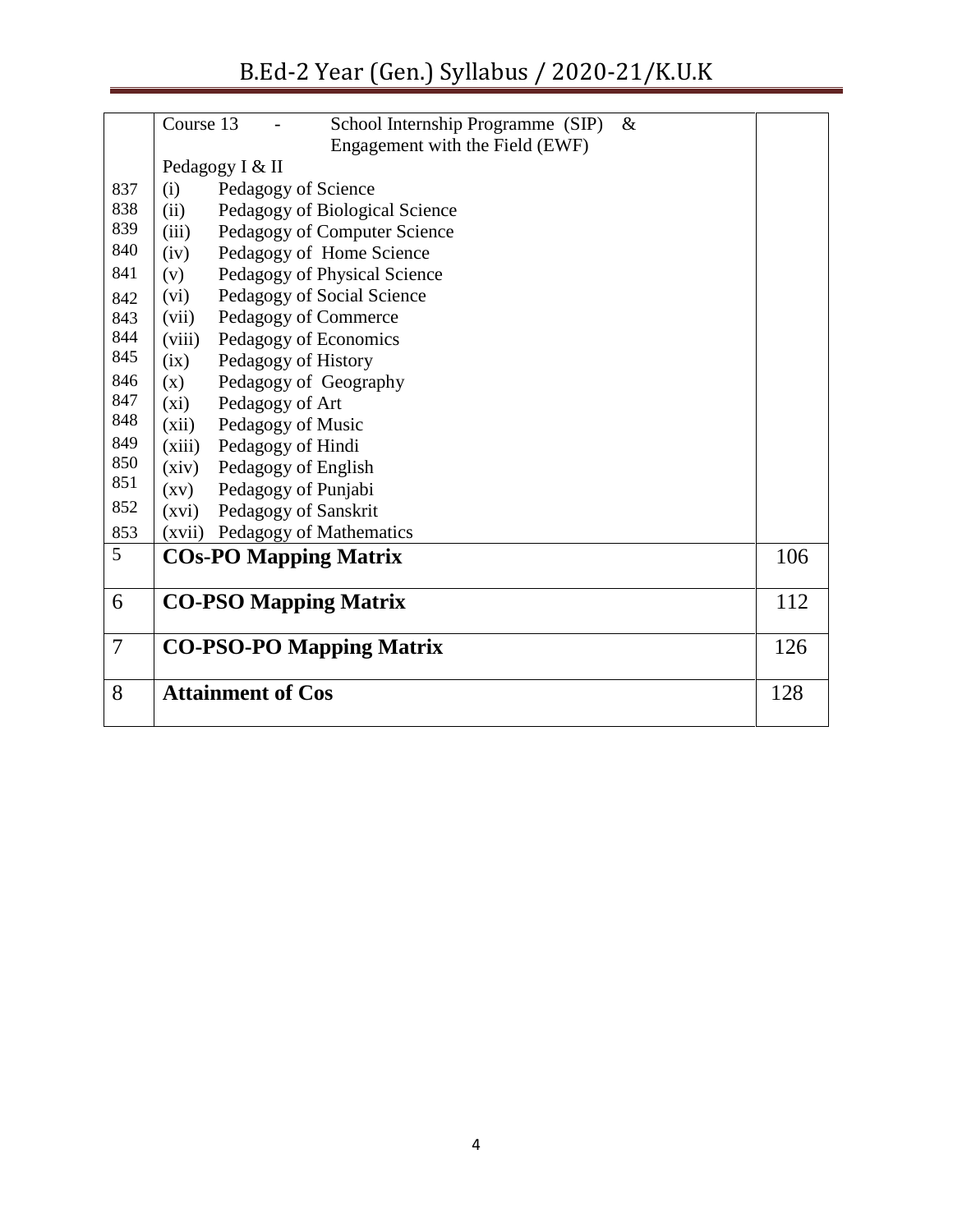# **KURUKSHETRA UNIVERSITY, KURUKSHETRA COURSE DISTRIBUTION (YEAR WISE) & SCHEME OF EXAMINATION (w.e.f.2020-21) B.Ed-1 st Year**

| Paper      | Nomenclature                                   | <b>Maximum Marks</b> |                   |  |          |                        | Perio            | Exam       | Credits        | Credit         |
|------------|------------------------------------------------|----------------------|-------------------|--|----------|------------------------|------------------|------------|----------------|----------------|
|            |                                                |                      | Total<br>External |  | Inter    | $\mathrm{d}\mathrm{s}$ | Hour             |            | hours          |                |
|            |                                                |                      |                   |  |          | nal/                   | per              |            |                | (per           |
|            |                                                |                      |                   |  |          | Practi                 | week             |            |                | week)          |
|            |                                                |                      |                   |  |          | cum                    |                  |            |                |                |
| 801        | Childhood and Growing                          | 100                  | 80                |  |          | 20                     | $\overline{4}$   | 3hrs.      | $\overline{4}$ | $\overline{4}$ |
|            | Up                                             |                      |                   |  |          |                        |                  |            |                |                |
| 802        | Contemporary India and                         | 100                  | 80                |  |          | 20                     | $\overline{4}$   | 3hrs.      | $\overline{4}$ | $\overline{4}$ |
|            | Education                                      |                      |                   |  |          |                        |                  |            |                |                |
| 803        | Learning and Teaching                          | 100                  | 80                |  |          | 20                     | $\overline{4}$   | 3hrs.      | $\overline{4}$ | $\overline{4}$ |
|            |                                                |                      |                   |  |          |                        |                  |            |                |                |
| 804        | Language<br>across                             | 50                   | 40                |  |          | 10                     | $\overline{2}$   | $1:30$ hrs | $\overline{2}$ | $\overline{2}$ |
|            | curriculum                                     |                      |                   |  |          |                        |                  |            |                |                |
| 805        | Understanding, Disciplines                     | 50                   | 40                |  |          | 10                     | $\overline{2}$   | $1:30$ hrs | $\overline{2}$ | $\overline{2}$ |
|            | and subjects                                   |                      |                   |  |          |                        |                  |            |                |                |
| 806        | School<br>Gender,<br>and                       | 50                   | 40                |  |          | 10                     | $\overline{2}$   | $1:30$ hrs | $\overline{2}$ | $\overline{2}$ |
|            | Society                                        |                      |                   |  |          |                        |                  |            |                |                |
| 807-       | Pedagogy of a School                           | 100                  | 80                |  |          | 20                     | $\overline{4}$   | 3hrs.      | $\overline{4}$ | $\overline{4}$ |
| 823        | Subjects-I                                     | 100                  | 80                |  |          | 20                     | $\overline{4}$   | 3hrs.      | $\overline{4}$ | $\overline{4}$ |
|            | Pedagogy of a School<br>Subjects-II            |                      |                   |  |          |                        |                  |            |                |                |
|            | <b>Enhancing Professional Capacities (EPC)</b> |                      |                   |  |          |                        |                  |            |                |                |
| 831        | (i) EPC-1 Reading and Reflaction               |                      | $50*$             |  | $25*$    | $25*$                  | 4                | $1:30$ hrs | $\overline{2}$ | $\overline{2}$ |
|            | on Text                                        |                      |                   |  |          |                        |                  |            |                |                |
| 833        | (ii) EPC-3 Critical Understanding              |                      | $50*$             |  | $25*$    | $25*$                  | $\overline{4}$   | $1:30$ hrs | $\overline{2}$ | $\overline{2}$ |
|            | of ICT                                         |                      |                   |  |          |                        |                  |            |                |                |
| 837-       | School Internship Programme &                  |                      | $\cdots$          |  | $\cdots$ | .                      | $\cdots$         | $\cdots$   | $\cdots$       |                |
| 853        | Engagement with the Field (4                   |                      |                   |  |          |                        |                  |            |                |                |
|            | weeks)                                         |                      |                   |  |          |                        |                  |            |                |                |
|            |                                                |                      |                   |  |          |                        |                  |            |                |                |
| Course     | The students are required to opt               |                      |                   |  |          |                        |                  |            |                |                |
| $-14A$     | any one OESS/ MOOCs Course                     |                      |                   |  |          |                        |                  |            |                |                |
| <b>OES</b> | (available during the ongoing                  |                      |                   |  |          |                        |                  |            |                |                |
| S/         | session of B.Ed. Programme) being              |                      |                   |  |          |                        |                  |            |                |                |
| <b>MOO</b> | offered<br>by<br>any<br>Department/            |                      | $50**$            |  | $50**$   |                        | $\boldsymbol{0}$ |            |                |                |
| $Cs^{**}$  | University.                                    |                      |                   |  |          |                        |                  |            |                |                |
| $\ast$     |                                                |                      |                   |  |          |                        |                  |            |                |                |
|            | <b>Total</b>                                   |                      | 650               |  | 520      | 130                    | 26               |            | 26             |                |

\*External Exam for this course will be held at the end of 2nd Year.

\*\* Marks not added in the aggregate.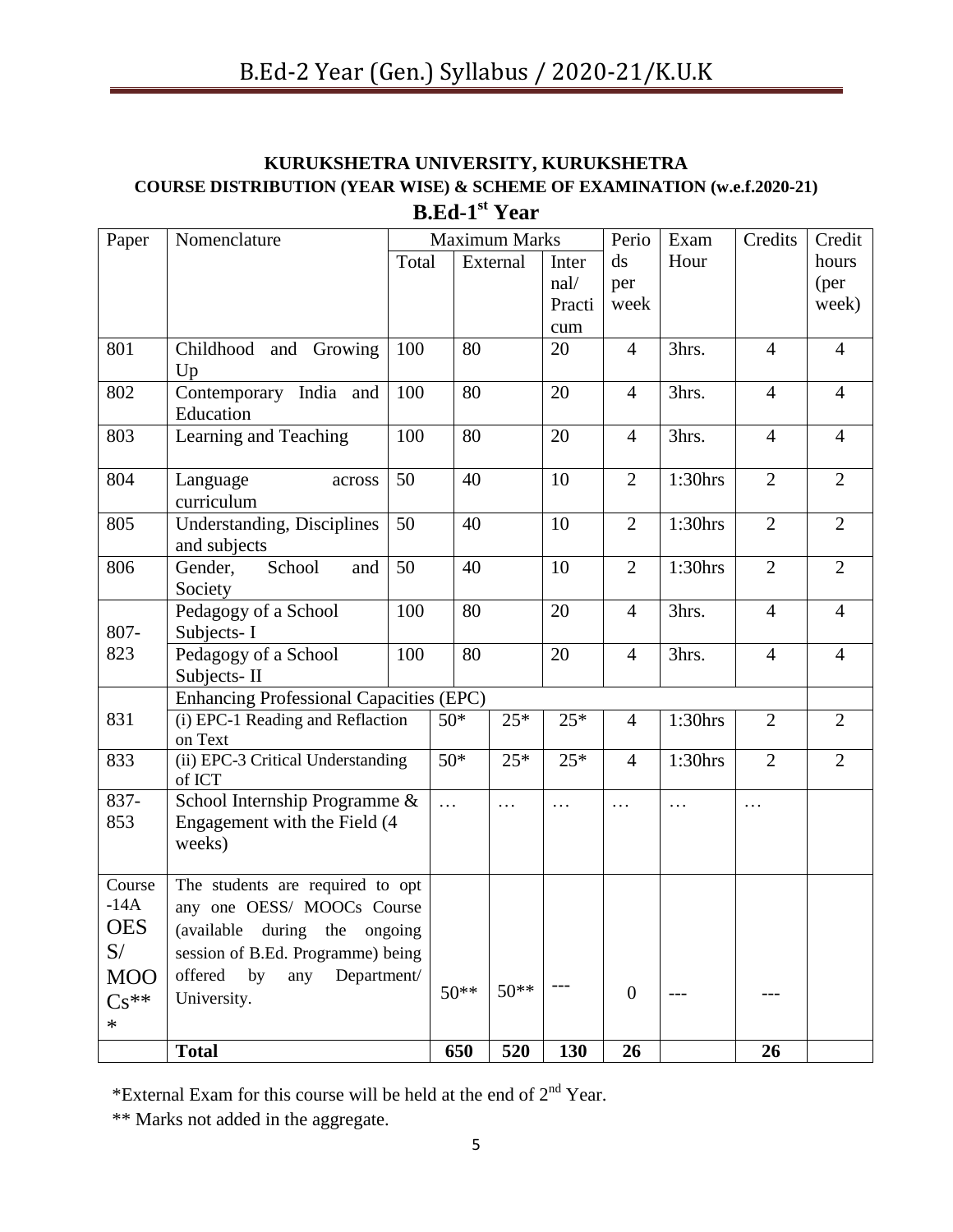\*\*\*The students are required to opt one OESS in First Year and one MOOCs Courses (available on SWAYAM Portal) in Second Year (or as per the guidelines or directions issued by the regulatory bodies or university in this regard from time to time)

Note:-

(a) Students can opt for any only two school subjects.

(b) They have to opt for one school subject from each group except for Science, Commerce & Shastri/B.A. (Skt Hons)/M.A. (Skt) students.

(c) Science students cn opt for two school subject from Pedagogy of Sciences (Group-I).

(d) Shastri / B.A. (Skt Hons)/ M.A. (Skt) student can opt for two school subjects i.e.

Pedagogy of Hindi & Pedagogy of Skt. from Group-III.

(e) Commerce students can opt for two school subjects from Pedagogy of Social Sciences (Group-II).

# **Group –I Pedagogy of Sciences:**

- (i) Pedagogy of Science (ii) Pedagogy of Biological Science
- (iii) Pedagogy of Computer Science (iv) Pedagogy of Home Science
- (v) Pedagogy of Physical Science

# **Group- II Pedagogy of Social Sciences:**

- (i) Pedagogy of Social Science (ii) Pedagogy of Commerce
- (iii) Pedagogy of Economics (iv) Pedagogy of History
- (v) Pedagogy of Geography (vi) Pedagogy of Art
- (vii) Pedagogy of Music

# **Group- III Pedagogy of Languages:**

- (i) Pedagogy of English (ii) Pedagogy of Hindi
- (iii) Pedagogy of Punjabi (iv) Pedagogy of Sanskrit

# **Group- IV Pedagogy of Mathematics:**

(i) Pedagogy of Mathematics

- 
- 
-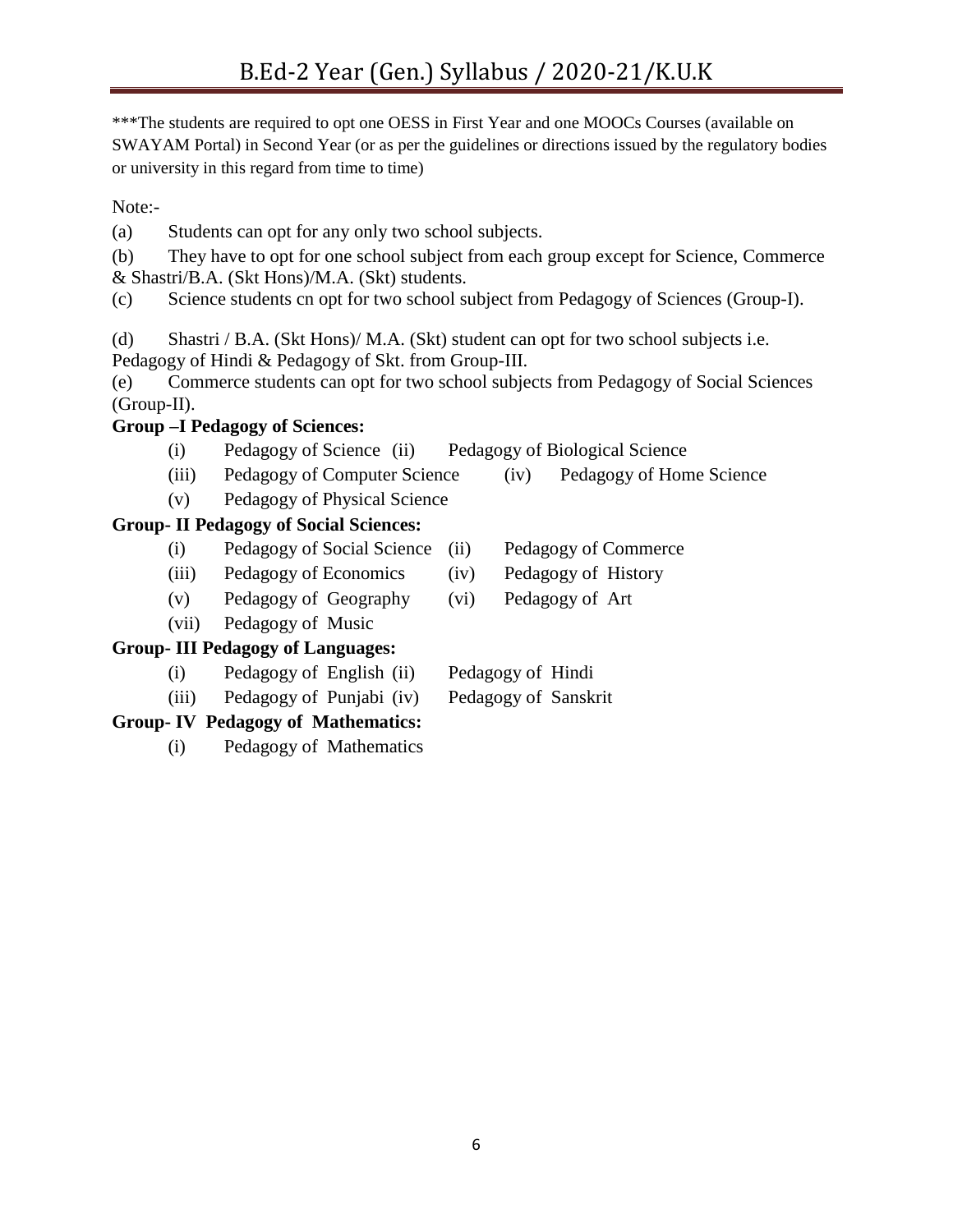# **B.Ed.-**  $2^{\text{nd}}$  **Year**

| Paper                                            | Nomenclature                                                                                                                                                                                                     | Maximum Marks |              |                        | Periods<br>per<br>week | Exam<br>Hour | Credits        | Credit<br>hours<br>(per)<br>week) |
|--------------------------------------------------|------------------------------------------------------------------------------------------------------------------------------------------------------------------------------------------------------------------|---------------|--------------|------------------------|------------------------|--------------|----------------|-----------------------------------|
|                                                  |                                                                                                                                                                                                                  | Total         | Extern<br>al | Internal/<br>Practicum |                        |              |                |                                   |
| 824                                              | Knowledge and<br>Curriculum                                                                                                                                                                                      | 100           | 80           | 20                     | 8                      | 3hrs.        | $\overline{4}$ | $\overline{4}$                    |
| 825                                              | Assessment for<br>Learning                                                                                                                                                                                       | 100           | 80           | 20                     | 8                      | 3hrs.        | $\overline{4}$ | $\overline{4}$                    |
| 826                                              | Creating an Inclusive<br>School                                                                                                                                                                                  | 50            | 40           | 10                     | $\overline{4}$         | $1:30$ hrs   | $\overline{2}$ | $\overline{2}$                    |
|                                                  | <b>Optional Course</b>                                                                                                                                                                                           |               |              |                        |                        |              |                |                                   |
| 827                                              | (i) Environment Education                                                                                                                                                                                        | 50            | 40           | 10                     | $\overline{4}$         | $1:30$ hrs   | $\overline{2}$ | $\overline{2}$                    |
| 828                                              | (ii) Peace Education                                                                                                                                                                                             | 50            | 40           | 10                     | $\overline{4}$         | $1:30$ hrs   | $\mathbf{2}$   | $\overline{2}$                    |
| 829                                              | (iii) Health & Physical<br>Education                                                                                                                                                                             | 50            | 40           | 10                     | $\overline{4}$         | $1:30$ hrs   | $\overline{2}$ | $\overline{2}$                    |
| 830                                              | (iv) Guidance and<br>Counselling                                                                                                                                                                                 | 50            | 40           | 10                     | $\overline{4}$         | $1:30$ hrs   | $\overline{2}$ | $\overline{2}$                    |
|                                                  | <b>Enhancing Professional Capacities (EPC)</b>                                                                                                                                                                   |               |              |                        |                        |              |                |                                   |
| 831                                              | I. Reading and Reflaction on<br>Text                                                                                                                                                                             | 50            | 25           | 25                     | $\overline{4}$         | $1:30$ hrs   | $\overline{2}$ | $\overline{2}$                    |
| 832                                              | II.EPC-2 Drama & Art in<br>Education                                                                                                                                                                             | 50            | 25           | 25                     | $\overline{4}$         | $1:30$ hrs   | $\overline{2}$ | $\overline{2}$                    |
| 833<br>834                                       | <b>III.EPC-3 Critical</b><br>Understanding of ICT                                                                                                                                                                | 50            | 25           | 25                     | $\overline{4}$         | $1:30$ hrs   | $\overline{2}$ | $\overline{2}$                    |
|                                                  | IV. Understanding the Self                                                                                                                                                                                       | 50            | 25           | 25                     | $\overline{4}$         | $1:30$ hrs   | $\overline{2}$ | $\overline{2}$                    |
| 837-853                                          | School Internship Programme & Engagementwith the Field (16 weeks)                                                                                                                                                |               |              |                        |                        |              |                |                                   |
|                                                  | Pedagogy-I                                                                                                                                                                                                       | 175           | 100          | 75                     | $\cdots$               | $\cdots$     | 16             | 16                                |
|                                                  | Pedagogy-II                                                                                                                                                                                                      | 175           | 100          | 75                     | $\cdots$               | $\cdots$     |                |                                   |
| Course-<br>14B<br>OESS/<br><b>MOOCs</b><br>$***$ | The students are required<br>to opt any one OESS/<br><b>MOOCs</b><br>Course<br>(available<br>during<br>the<br>ongoing session of B.Ed.<br>Programme)<br>being<br>offered<br>by<br>any<br>Department/ University. | $50**$        | $50**$       |                        | $\theta$               |              |                |                                   |
|                                                  | <b>Total</b>                                                                                                                                                                                                     | 850           | 540          | 310                    |                        |              |                |                                   |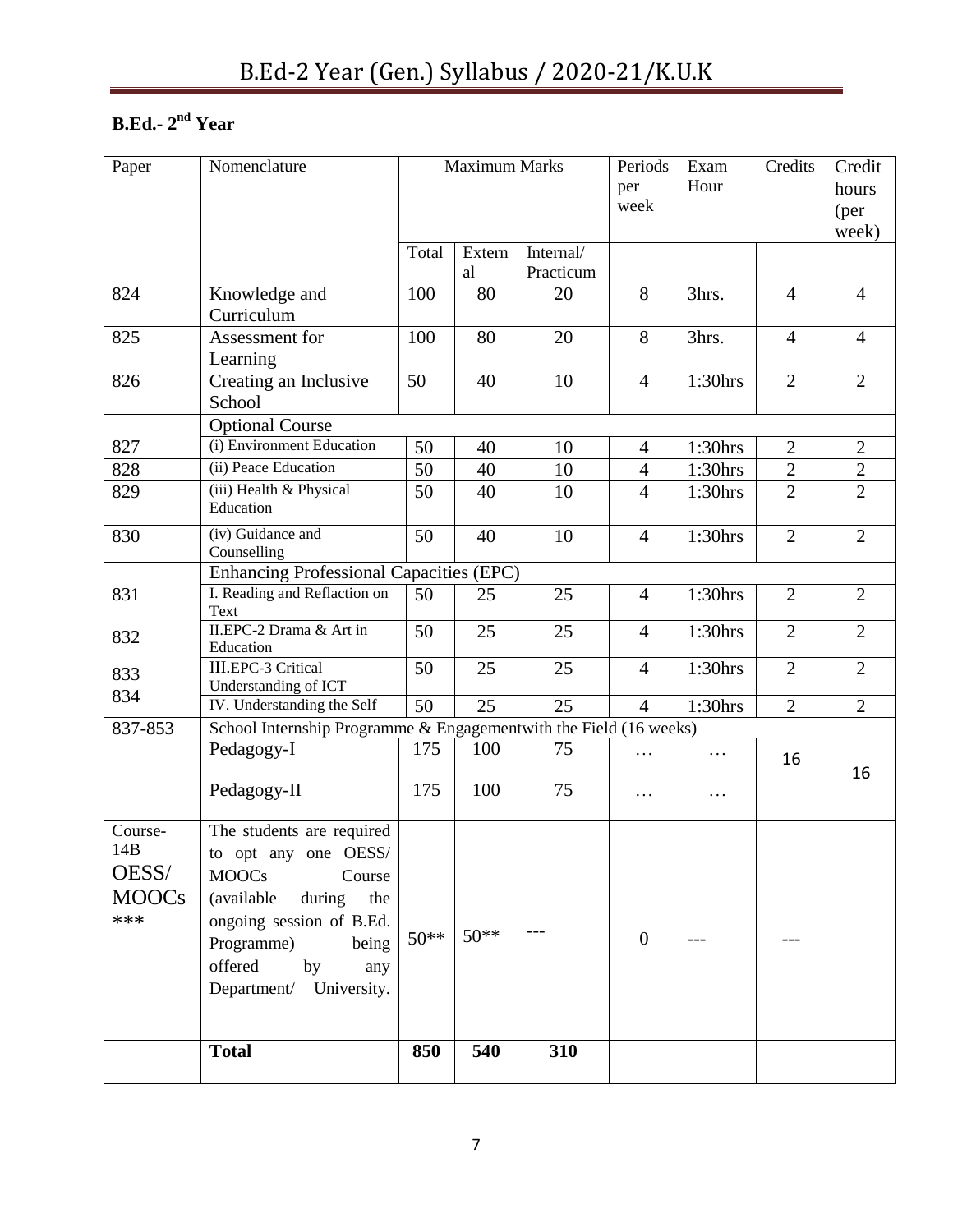# **PROGRAMME OUTCOMES (POs)**

After successful completion of the program:

- PO1 Learners will be able to comprehend the acquire knowledge during the Program of study.
- PO2 Learners will be able to reflect on the issues relating to the discipline- 'education'.
- PO3 Learners will be able to exhibit the professional skills and competencies acquired during the Program of study.
- PO4 Learners will be able to show scientific & research capabilities in their academic, professional and general life pursuits.
- PO5 Learners will be able to apply the knowledge and skills acquired in academic planning, organizing, evaluation, decision making, resource management according to pre-determined objectives/outcomes.
- PO6 Learners will be able to work as member or leader in various teams and multidisciplinary & diverse settings.
- PO7 Learners will be able to discuss and solve the problems relating to the discipline and life.
- PO8 Learners will be able to state and follow the ethical issues relating to the discipline and society.
- PO9 Learners will be able to apply different tolls and techniques of communication and related skills.

# **PROGRAMME SPECIFIC OUTCOMES (PSOs)**

# **The B.Ed-2yr (Gen), a pre-service teacher education programme at secondary level aims at**:

**PSO-1**. Acquiring conceptual understanding of sociological, psychological and philosophical aspects of an individual"s development and its relationship with teaching-learning process.

**PSO-2**. Visualizing enshrined legislative provisions related to Indian Education system and facilities in an inclusive setting.

**PSO-3**. Providing integrated learning experiences within the socio-cultural milieu of the learners to respond to the diversities in the class-room.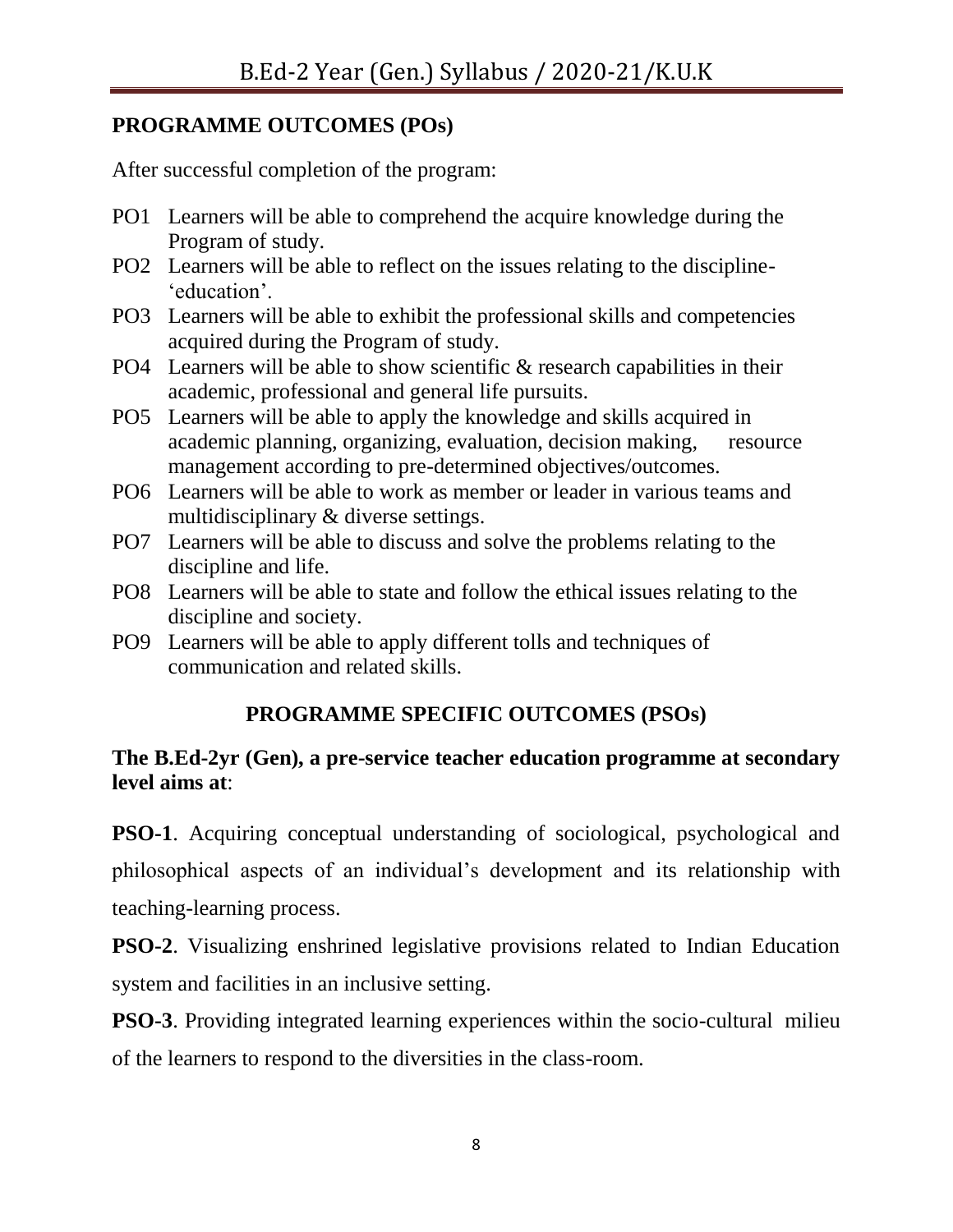**PSO-4**. Nurturing pedagogic, aesthetic and literary skills of an individual for self analysis and behaviour modification.

**PSO-5**. Providing opportunity for experiential learning to conceptualize disciplinary understanding and empirical knowledge of school curriculum to assess and reflect on teaching-learning practices

**PSO-6**. Providing exposure to ICT tools for their effective utilization in providing learning experiences as well as management of school activities.

**PSO-7**. Exploring the role of social agencies, school and society in nurturing holistic well-being and promoting healthy practices.

**PSO-8**. Sensitizing towards environmental issues and language background of students.

**PSO-9**. Identifying challenges of gender disparities, exposure to gender neutral pedagogic materials and training to address the gender inequalities.

**PSO-10**. Providing firsthand experience of all the school activities through engaging student-teachers as interns at secondary and senior-secondary stage.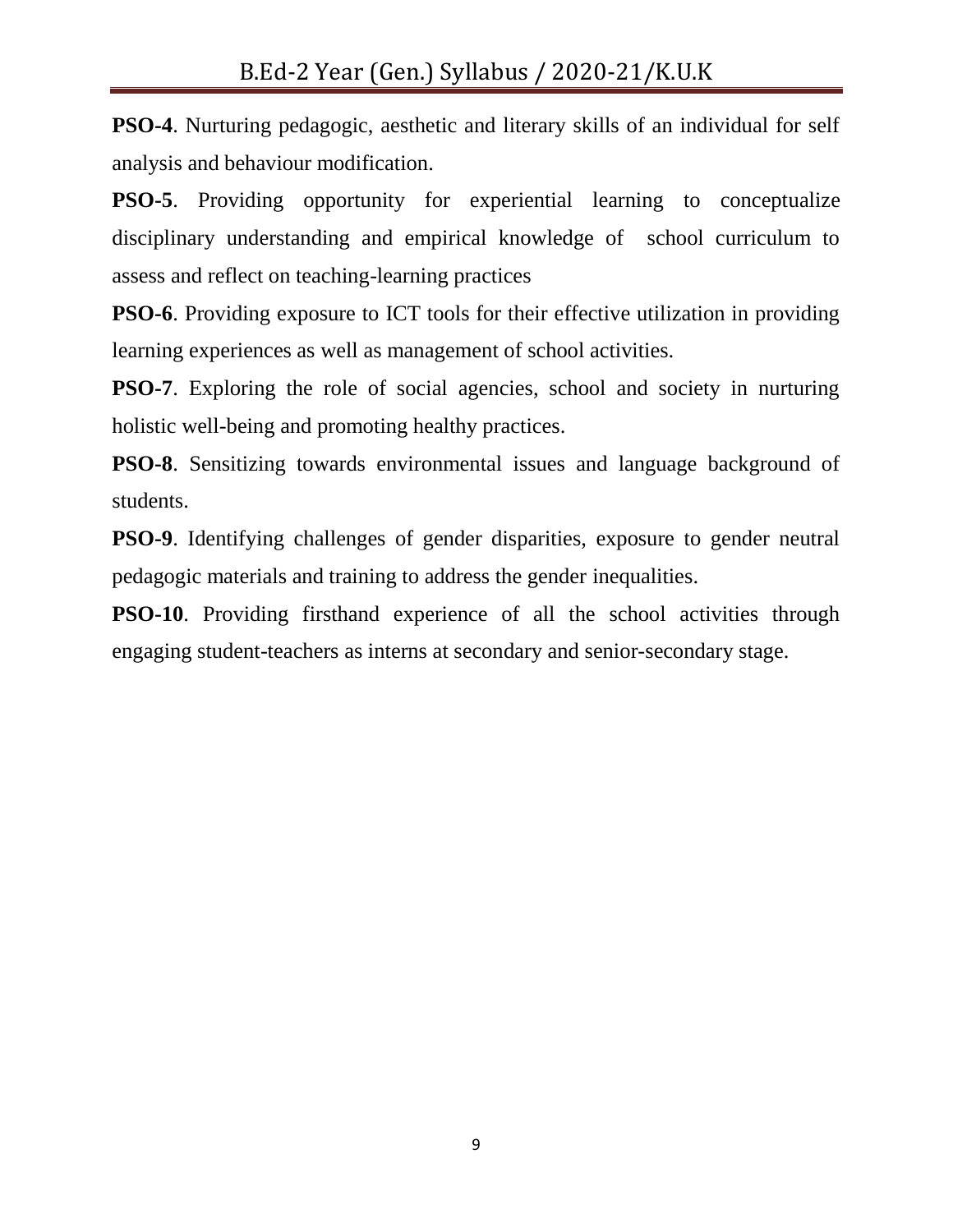**Course 1 (801)**

# **CHILDHOOD AND GROWING UP**

**Course Code : 801**

**Max. Marks:100 Time: 3 Hours (Theory: 80, Internal: 20)**

# **NOTE FOR PAPER SETTER**

- **i. Paper setter will set nine questions in all, out of which students will be required to attempt five questions.**
- **ii. Q.No 1 will be compulsory and will carry 16 marks. There will be four short answer type Questions of 4 marks each to be selected from the entire syllabus.**
- **iii. Two long answer type questions will be set from each of the four units, out of which the student will be required to attempt one question from each unit. Long- answer type questions will carry 16 marks each.**

# **Course Outcomes**

After transaction of the course, student teachers will be able to:

| 801.1 | Explain the Meaning, Concept and Characteristics of Growth, maturation and            |
|-------|---------------------------------------------------------------------------------------|
|       | development at various stages.                                                        |
| 801.2 | Describe the problem of Childhood and adolescent age especially with respect to       |
|       | the Indian context.                                                                   |
| 801.3 | Develop an understanding of different aspects of a child's Cognitive, Social,         |
|       | Emotional & Moral development.                                                        |
| 801.4 | Become familiar with Theories of Child development and their Educational              |
|       | implications.                                                                         |
| 801.5 | Understand the developing Individual / Learner from different dimensions i.e.         |
|       | Intelligence, Creativity & Personality.                                               |
| 801.6 | Acquaint with various Mental Processes of Learning i.e. Thinking, Memory &            |
|       | forgetting.                                                                           |
| 801.7 | Get familiar with the role of Family, School, Community, Society & different cultural |
|       | practices in the developmental process of Children.                                   |
| 801.8 | Acquaint with contemporary issues (issue of marginalization $\&$ Stereotyping,        |
|       | Gender, Social class & poverty) in child development and describe the role of         |
|       | media in constructing $\&$ deconstructing perceptions $\&$ ways of dealing with above |
|       | issues.                                                                               |
|       |                                                                                       |

#### **Course Content**

#### **Unit – I**

- **1. Dimensions of Development**
- Growth & Development: Concept, Principal, Factors, & Stages.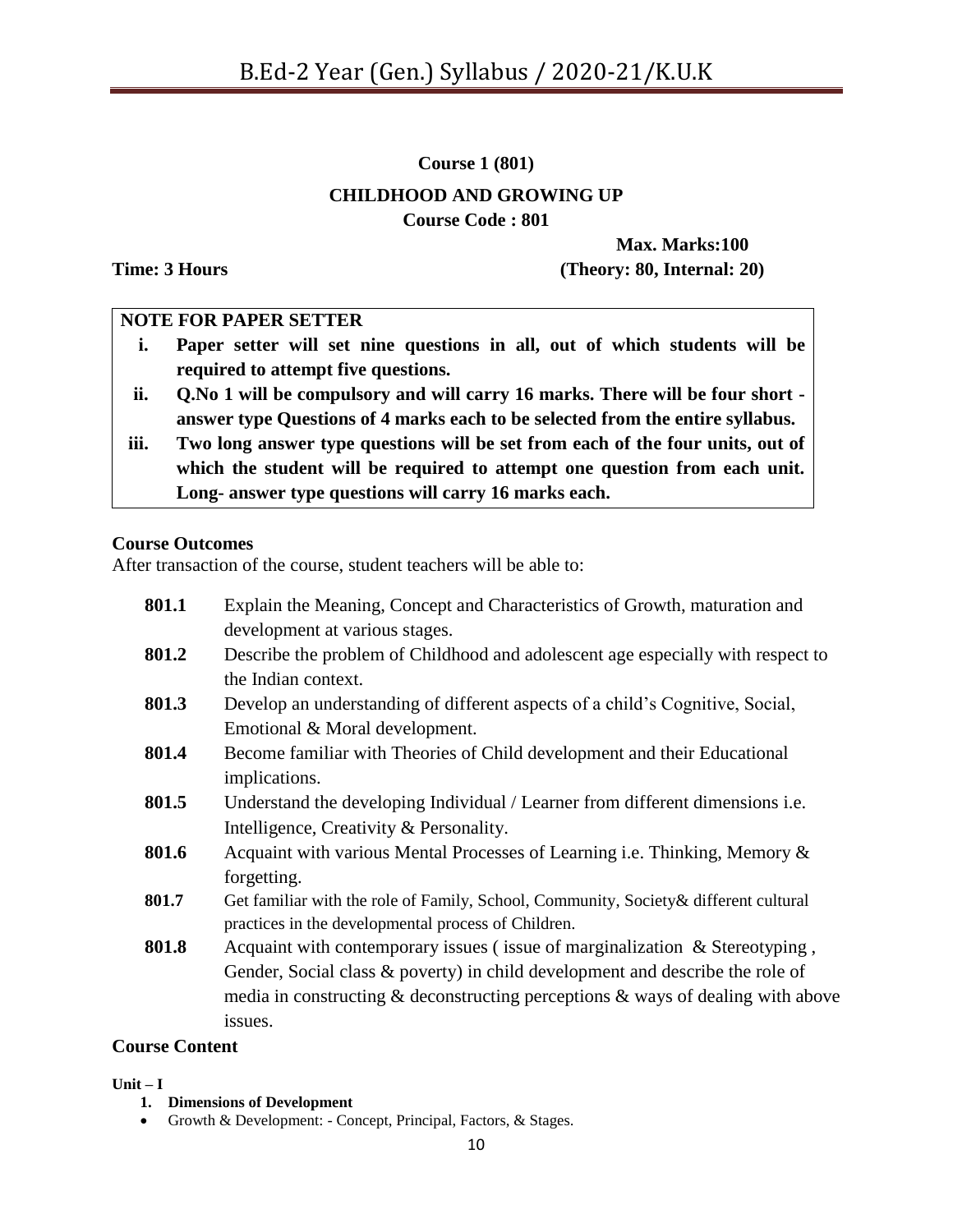- Characteristics of stages development with special reference to Childhood and Adolescence.
- Adolescence: Understanding their needs and problems in Indian context.
- Parenting styles: Concept and its impact Child development.
- Personality: meaning, nature and assessment.

#### $Unit - II$

#### **2. Theories of Child Development**

- Theory of Cognitive Development by piglet: Concept, Stages and Implications with special reference to Indian Context.
- Theory of Social & Emotional Development by Erickson: Concept, Stages and Implications with special reference to India Context.
- Kohlberg theory of Moral Development: Concept, Stages and Implications with special reference to India Context.

#### **Unit-III**

#### **3. Learner as a Developing Individual**

- Intelligence: Meaning, nature and theories of intelligence (two factor theory and Thurston's group factor theory, Measurement of intelligence and application of intelligence tests.
- Creativity: Concept; relationship with intelligence; techniques for fostering creativity.
- Mental Processes of Learning: Thinking Concept Types of Thinking Divergent, Convergent, Critical, Reflective & Lateral Thinking.
- Memory Concept, Types & Strategies to develop Memory; Forgetting Nature, Causes, Factors & Strategies to minimize Forgetting.

#### **Unit- IV**

#### **4. Learning in socio Cultural Perspective**

- Agencies of Socialization: Family, School, Community and their role in Child Development.
- Social & Cultural Change as factors influencing Child Development.
- Impact of Marginalization and Stereotyping on Child Development with special reference to Gender, Social Class & Poverty.

Role of media in constructing & deconstructing perceptions & ways of dealing with above issues.

#### **Practicum/ Sessionals**

#### **Any one of the following:**

- i. Case-study of an adolescent: Problems and Needs.
- ii. Seminar/ Presentation on educational implications of One Learning theory of child development.
- iii. Survey report on impact of socio-economic status of a family on child.
- iv. Content Analysis of Media coverage on the following:
	- a. Child labour.
	- b. Gender bias.
	- c. About Disability.
- v. Play/drama on value orientation & character building and preparing a report.
- vi. Protecting the culture and indigenous practices: Compilation of local folk songs, folk tales, riddles and toys.
- vii. Observation of children during their playtime in a rural school and preparing a report .

#### **Suggested Readings:**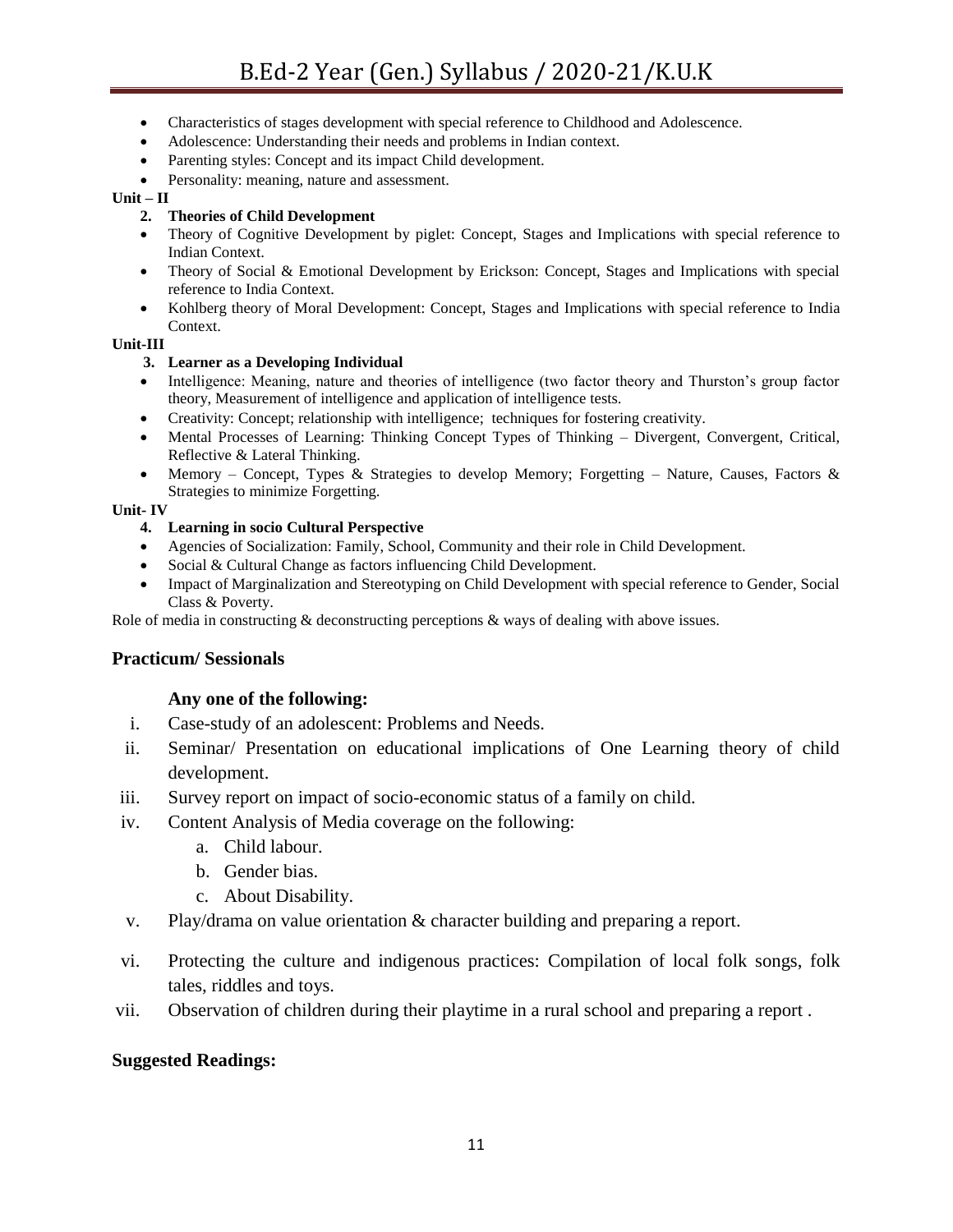Aggarwal, J.C. (1995). *Essentials of Educational Psychology*, New Delhi: Vikas Publishing House Private Limited, Allport, G.W. (1961). *Pattern and Growth in Personality*:New York. Chauhan, S.S. (2002). *Advanced Educational Psychology*. New Delhi: Vikas Publishing Gore, M.S.( 1984). *Education and Modernization in India*. Jaipur:Rawat Publishers. H.Havighurtst, R. et al.(1995). *Society and Education*. Baston: Allyen ad Bacon H.P.BWheldall, K. (2006). *Developments in Educatonal psychology.* New York: Routledg Kamat, A.R.( 1985). *Education and Social Change in India*. Bombay: Samaiya Publishing Co.

Bhatia, K.K. (2008). *Basis of Educational Psychology*.Ludhiana:Kalyani Publishers. Sharma, K.N. (1990). *Systems, Theories and Modern Trends in Psychology*.Agra: Woolfork, A (2004). *Educational Psychology: Reason Education (Singapore)*. New Delhi: Indian Branch.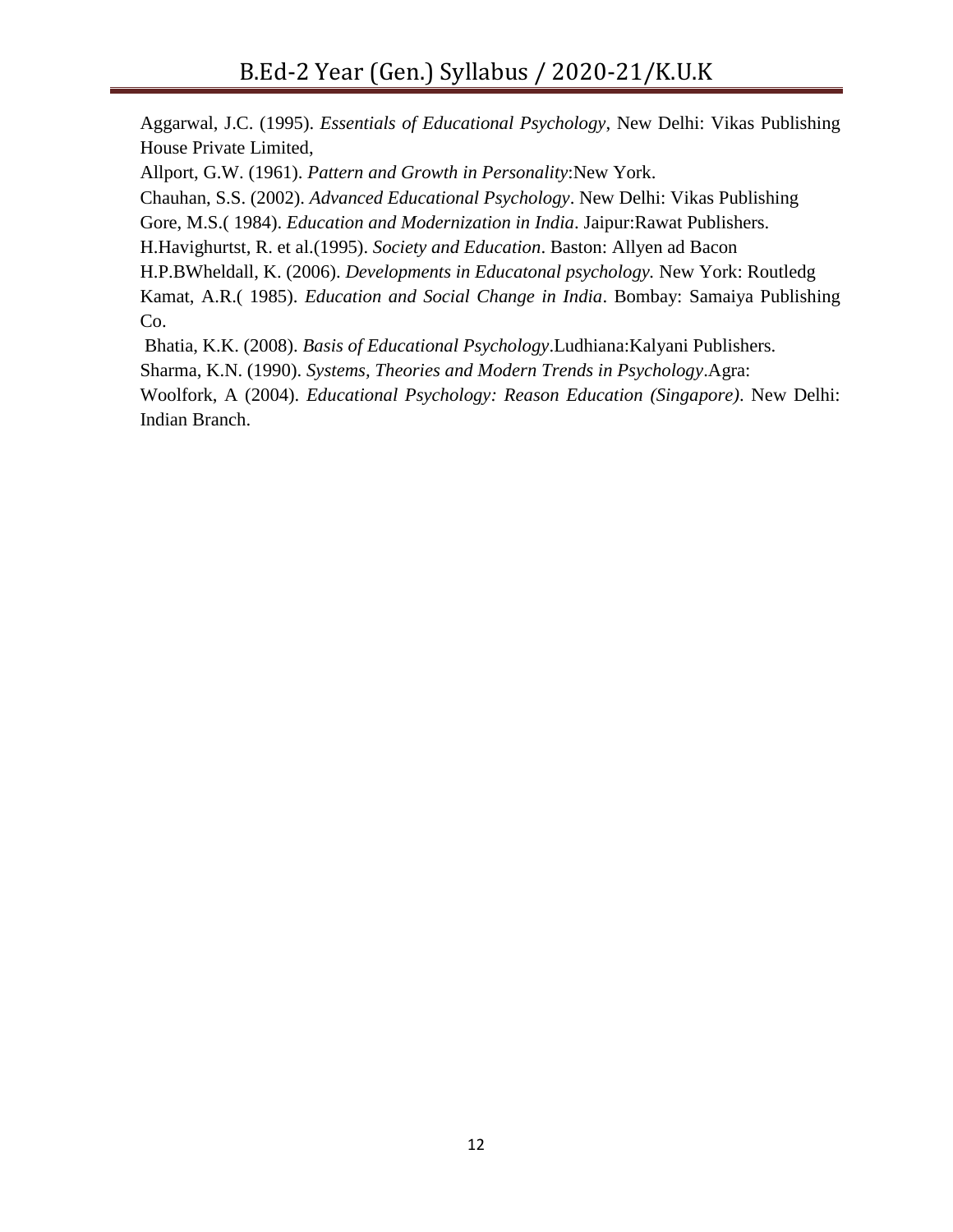#### **Course: 2(802) CONTEMPORARY INDIA AND EDUCATION Course Code : 802**

**Max. Marks:100 Time: 3 Hours (Theory:80,Internal: 20) NOTE FOR PAPER SETTER**

- **i. Paper setter will set nine questions in all, out of which students will be required to attempt five questions.**
- **ii. Q.No 1 will be compulsory and will carry 16 marks. There will be four short answer type Questions of 4 marks each to be selected from the entire syllabus.**
- **iii. Two long answer type question will be set from each of the four units, out of which the student will be required to attempt one question from each unit. Long- answer type questions will carry 16 marks each.**

# **Course Outcomes(COs)**

After the transaction of the course, student teachers will be able to:

- **802.1** understand the Equality of opportunities in Education, Fundamental rights, duties and Directive Principles of state policies and its impact on Education.
- **802.2** Explain the concept of Diversity, Concerns related to Socially disadvantages segment of the society..
- **802.3** Describe the significant recommendations of Commission before Independence related to Secondary Education.
- **802.4** understand the Work Education and Experiential learning in context of Nai Talin..
- **802.5** Understand the Objectives and Recommendation of the policies after Independence related to Secondary Education.
- **802.6** Explain the major features of New Education Policy 2020.
- **802.7** Develop and understanding of emerging issues related to Contemporary India and its impact on Education.
- **802.8** Evaluate the Govt Policies of Universalisation of School Education ie DPEP, MDM, SSA, RMSA & IEDSS.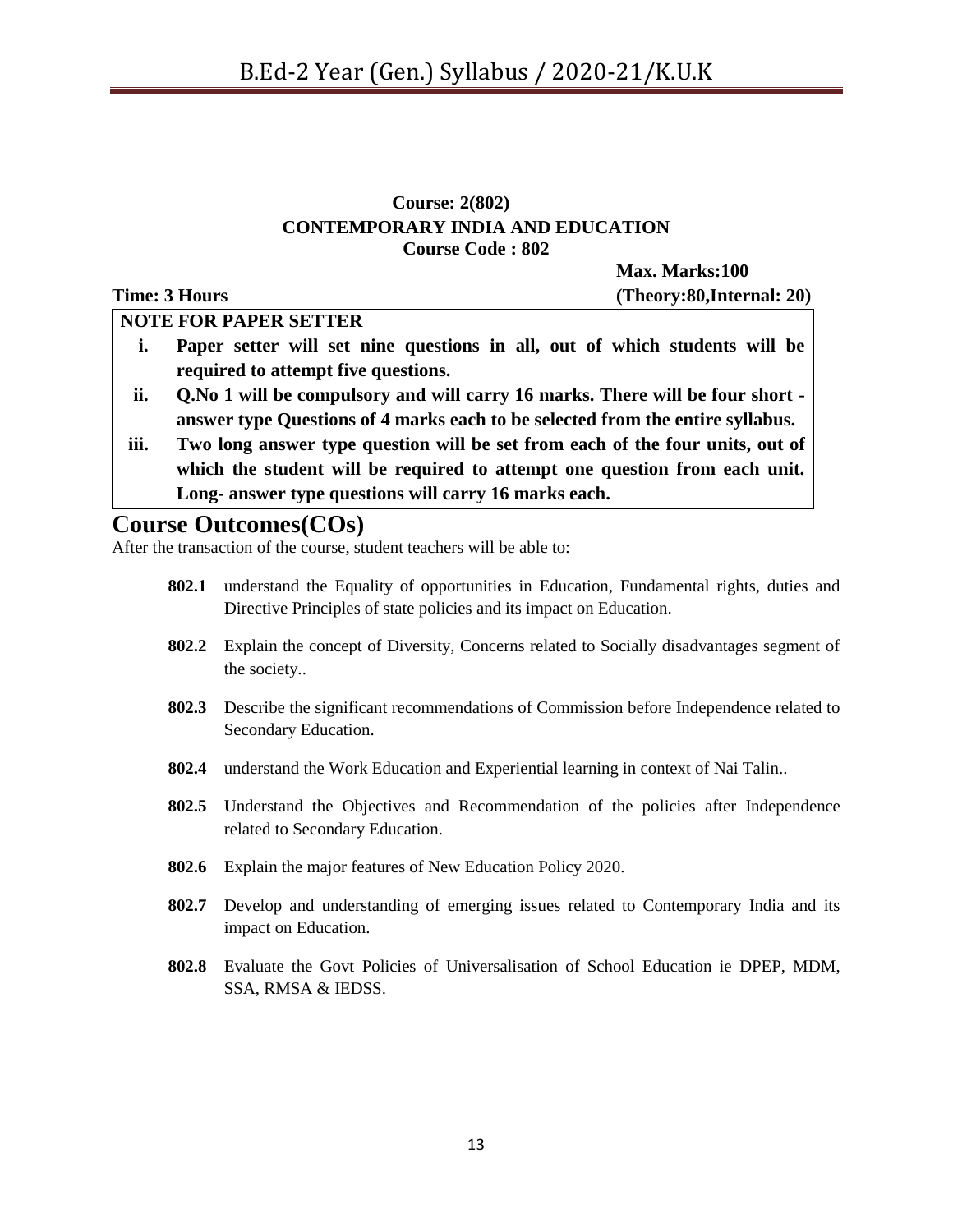# **Course Contents**

# $Unit - I$

- **1. Indian Constitution and Status of Education:**
	- Equality of opportunities in education: Article 28, 29, 350 and 351 and their issues.
	- Education and Fundamental Rights and Duties: Article 14, 15, 16, 21-A,30 and 51A.
	- Directive Principles of state policies

# **2. Diversity in Society and Implications for Education:**

- Social diversities based onCastes,Languages, Religions and Regions,.
- Status of Education of Socially disadvantaged segments namely SC, ST, OBC, Women, PWD"S and minorities.
- Right to Education Act 2009: right of children to free and compulsory education

# $Unit - II$

- **3. Educational Committees and Commission before independence with special reference to:**
	- Maculay"s minutes: Its features and recommendations
	- Adam"s Report: features and its re commendations.
	- Woods Despatch of 1854: Recommendations Merits and demerits
	- Basic Scheme of Education 1937: objective, merits and demerits ; Concept & need of Nai Talim and philosophy of work education and experiential learning for rural reconstruction.

# **Unit – III**

- **4. Educational Committees and Commission after independence with special reference to:** 
	- Secondary Education Commission (1952-53): objectives and recommendations.
		- Indian Education Commission (1964-66): objectives and recommendations.
		- National policy on Education (1986) ): objectives and recommendations
		- Revised National Policy 1992
		- POA(1992): Major features.
		- New Education Policy 2020.

# $Unit - IV$

# **5. Contemporary Issues in Indian Education**

- Universalization of school Education and DPEP, MDM, SSA, RMSA and IEDSS
- Vocationalization of Secondary Education: need and implications.
- Emotional Integration and international understanding in the context of globalization.
- Modernization: Concept, merits and demerits.
- Sustainable development goals(UN) 2015.
- Concept and Importance of Road Safety, Road Safety rule and regulation, Traffic Sign Road Safety measures, legal mandates of Road Safety.

## **Practicum/Sessionals Any one of the following:**

i. Revisiting educational policies framed for the education of different sections of the society SC/ BC/Minorities/ Women.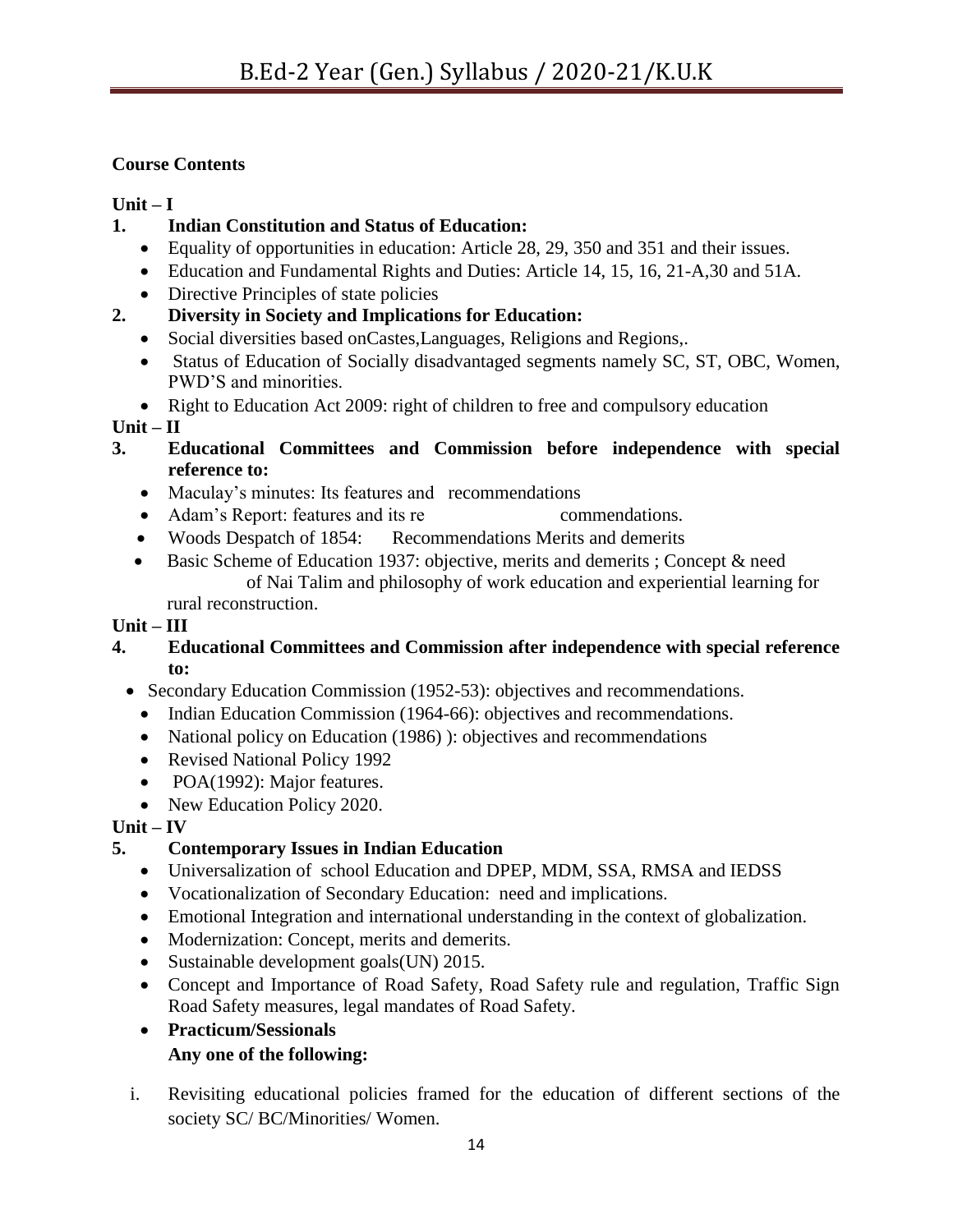- ii. Prepare a report on problems of secondary education.
- iii. Review educational policies for vocational education.
- iv. Review of Policies related to universalization of school education.
- v. Case study of a school on Community Engagement, Conduct & Outcome of SMC meetings.
- vi. Panel Discussion on Gandhi"s idea on Education and their relevance in present day context.
- vii. Survey on literacy levels and out of school children in any locality.

# **Suggested Readings:**

Bhattacharya & Sriniwas. (1977). *Society and Education,* Calcutta: Academic Publications. Deshpande, S.(2004). *Contemporary India: A sociological view.* New Delhi: penguin.Dubey, S.C. (2001). *Indian Society,* New Delhi: National Book trust.

Government of India (GOI) (2009). *Right to education Act*. New Delhi: MHRD.

Ghanta, R. & Dash, B. N. (2005). *Foundations of Education,* Hyderadbad: Neelkamal Publications.

Kashyap, S.C. (2009). *The constitution of India,* New Delhi: National Book latest edition. Mishra, B.K. & Mohanty, R.K. (2003). *Trends and issues in India Education,* Meerut: Suryapublications.

Ministry of Human Resource Development of India (1986).*National policy on education.* NCERT,91964-1966). Educational and national Development: report of the educationcommission, New Delhi: NCERT.

Rajput, J.S. (1994). *Universalisation of Elementary Education*, New Delhi: Vikas Publishing House.

Right to education Act, (2009). *Gazette.* Notification of central Government.

Sachdeva,M.S. et.al (2011). *Philosophical, Sociological and Economic bases of Education*, Patiala: Twenty First Century Publications.

Shankar Mukharji. (2007*). Contemporly issues in modern Indian education*, Authors Press. Stormquist, Nelly P.(2002). *Education in a Globalised world.* New York: Rowman & Little field publishers.

Walia,J.S.(1979). *Modern Indian Education and its Problems,* Jalandhar City: Paul Publishers, Gopal Nagar.

Walia,J.S(2014). *Philosophical, Sociological and Economic Bases of Education.* Jalandhar:Ahim Paul Publishers.

**h**ttp:/www.gandhi-manibhawan.org/gandhicomsalive/speech8.html

http:/www.mkgandhi.org/speeches/speech Main.html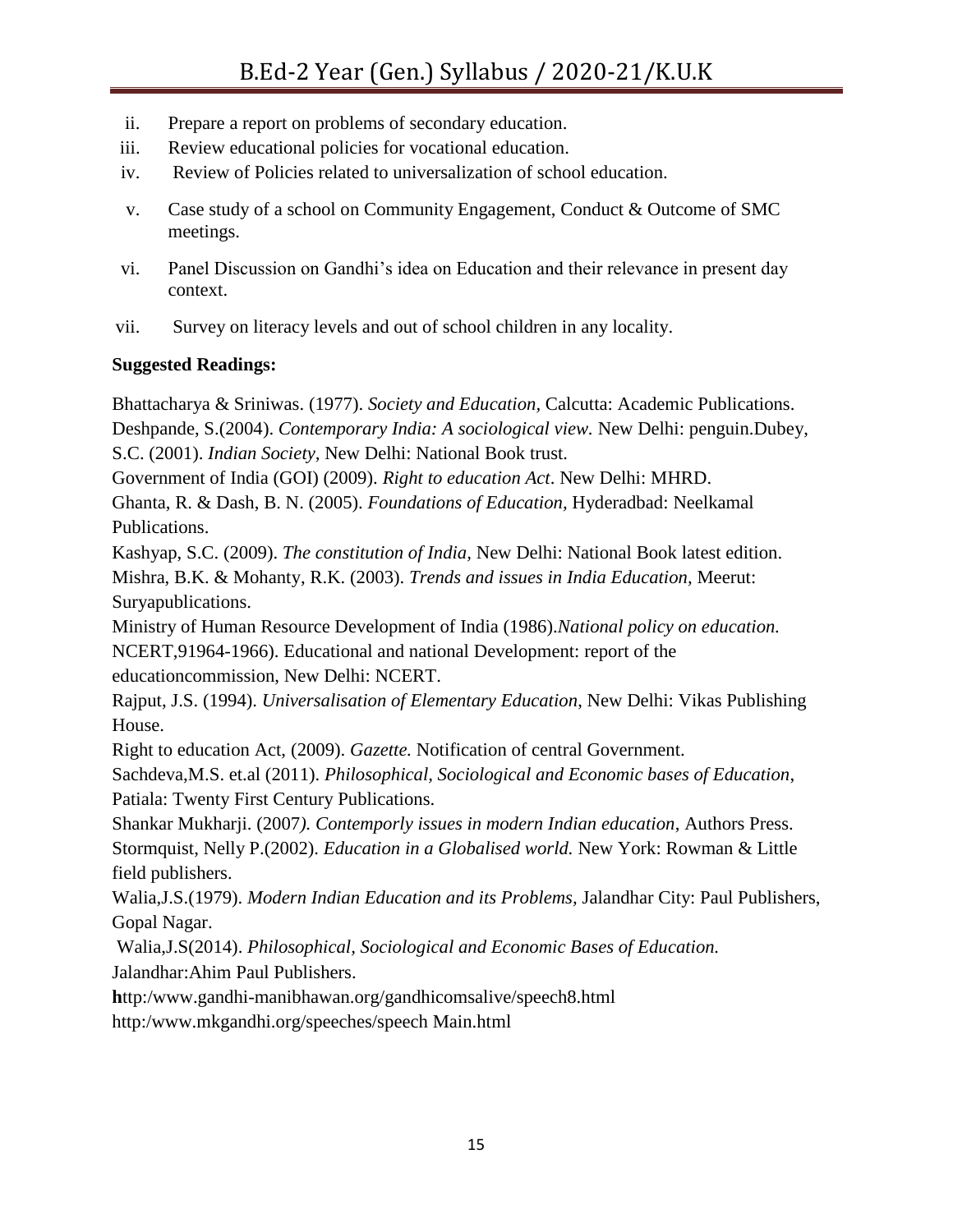# B.Ed – 2 Year (Gen)/KUK **2020-21**

#### **Course 3 (803)**

#### **LEARNING & TEACHING**

**Course Code : 803**

**Max. Marks :100 Time: 3 Hours (Theory:80,Internal: 20)**

**NOTE FOR PAPER SETTER**

- **i. Paper setter will set nine questions in all, out of which students will be required to attempt five questions.**
- **ii. Q.No 1 will be compulsory and will carry 16 marks. There will be four short answer type Questions of 4 marks each to be selected from the entire syllabus.**
- **iii. Two long answer type question will be set from each of the four units, out of which the student will be required to attempt one question from each unit. Long- answer type questions will carry 16 marks each.**

# **Course Outcomes(COs)**

After transaction of the course, student teachers will be able to:

- **803.1** Understand the Concept of learningand learning strategies.
- **803.2** Identify the individual differences among the learners.
- **803.3** Explain paradigms of learning.
- **803.4** Describe the educational implications of different theories of learning.
- **803.5** Understand the Concept of teaching and identify the variables in the teaching process.
- **803.6** Explain the applications of social constructivist approach in teaching and learning.
- **803.7** Describe the phases & models of teaching.
- **803.8** Understand and make effective uses of different Teaching Strategies.

#### **Course Contents**

#### **Unit-I**

#### **1. UNDERSTANDING LEARNING**

- Learning: Concept, Nature, types of learning & Factors influencing learning,.
- Learning strategies: Co-operative learning & Collaborative learning, peer-tutoring, group learning.
- Role of Teacher & School in relation to learning strategies.
- Individual Differences: Concept, Types, Causes & Educational implications.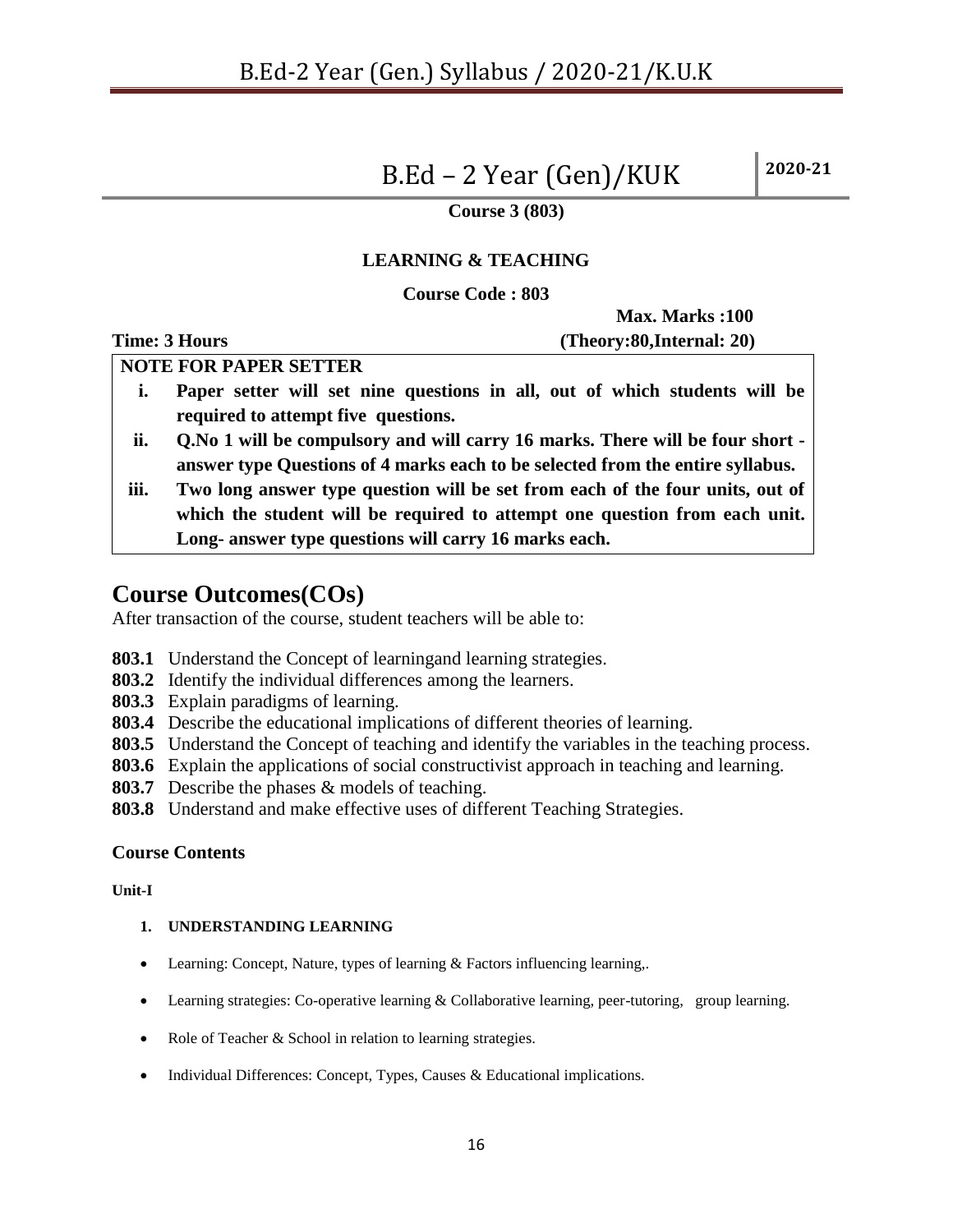#### **Unit-II**

#### **2. LEARNING PARADIGM**

- Theories of Learning :
	- Connectionism theory (Trial  $&$  Error: Thorndike), concept, laws of learning  $&$  Educational Implications.
	- Conditioning theories: Classical conditioning (Pavlov) & Operant Conditioning (Skinner): Concept, characteristics and Educational Implications.
	- Social-constructivist theory (Vygostky & Bandura): Concept, Nature and Educational implications.

#### **Unit-III**

#### **3. UNDERSTANDING TEACHING**

- Teaching: Concept, characteristic, features and levels of teaching.
- Related concepts of Teaching (Training, conditioning, instruction & indoctrination)
- Variables in the Teaching Process: The Learning task (Instructional Objectives), Learning Behaviour (Entry behaviours & Learner"s characteristics) Teacher Behaviour: (Competence, Personality, Teaching Style).
- Social-constructivist approach in teaching (Applications of Bruner, Ausubel & Vygotsky"s ideas in teaching).

#### **Unit-IV**

#### **4. PHASE & MODELS OF TEACHING**

- Phase of Teaching: Pre-active, Interactive and Post-active.
- Models of Teaching: Meaning, Need & Elements, Basic Teaching Model (Glaser), Concept Attainment Model (Bruner).
- Teaching Strategies: Brain-Storming, Simulation, Role-playing, Gaming, Remedial teaching & Enrichment Programme.

#### **Practicum/ Sessional**

#### **Any one of the following**

- i. Group Projects: Observation report on Teaching-learning transaction process in School teaching practice.
- ii. Seminar/ Presentation on learning theories.
- iii. Application of teaching strategies (Brain-Storming, Simulation, Role-playing, Gaming, Remedial teaching) on any current/ social issue.
- iv. Case-study on Individual differences.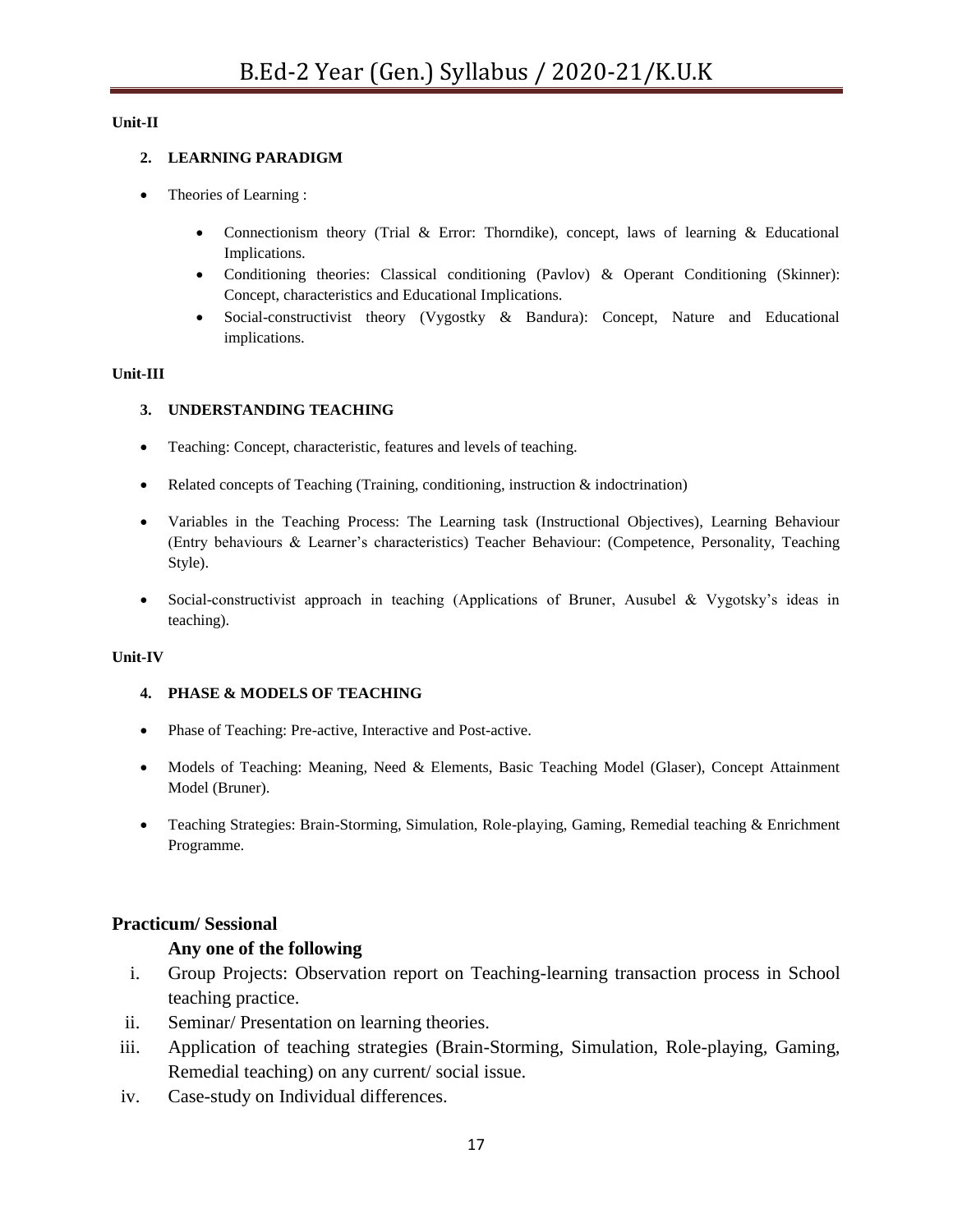v. Application of participatory learning and action techniques of resource mapping and social mapping.

#### **Suggested Readings:**

Chauhan, S.S. (2014). "*Innovations in Teaching Learning Process*", Noida: Vikas Publishing House Private Ltd.

Dececco, J.P. (1988) "*The Psychology of Learning and Instruction*", New Delhi: Prentice Hall.

Gagne, R.M. (1977). "*The conditions of learning*", New York, Chicago: Holt, Rinchart and Winston.

Joyce, B. & Weil, M. (1992). "*Models of Teaching*", New Delhi, Prentice Hall.

Kulkarni, S.S. (1986). "*Introduction to Educational Technology*", New Delhi: oxford & IBH Publishing Company.

Pandey, K.P.(1983). "*Dynamics of Teaching Behaviour*", Ghaziabad: Amitash Parkashan.

Pandey, K.P. (1980). "*A First Course in Instructional Technology*", Delhi: Amitash Parkashan.

Skinner, B.F.( 1968). "*The Technology of teaching*", New York: Appleton Century Crofts.

Sharma, R.A. (1991). "*Technology of Teaching"*, Meerut: R. Lall Book Depot.

Sharma, S.K. (2005). "*Learning and Teaching: Learning process*", Delhi: Gyan Books Private Ltd.

Srivastava, D.S. and Kumari, S. (2005). "*Education: Understanding the learner*", Delhi: Gyan Books Private Ltd.

Walia, J.S. (2011). "*Technology of Teaching",* Jalandhar: Ahim Paul Publishers.

Walia, J.S. (2012). "*Teaching Learning Process*", Jalandhar: Ahim Paul Publishers.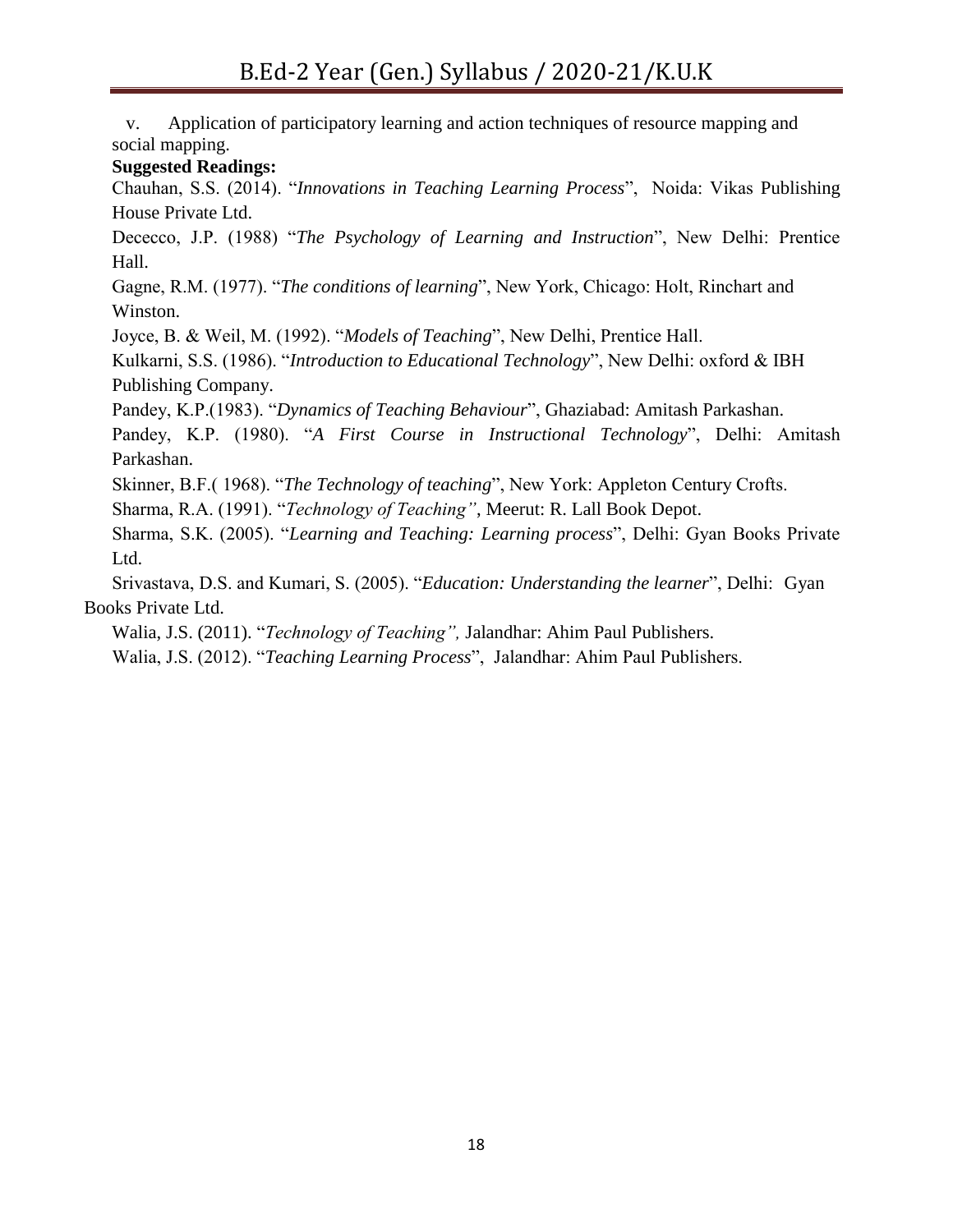**Course 4(A) (804)**

# **LANGUAGE ACROSS THE CURRICULUM**

**Course Code : 804**

**Max. Marks :50 Time: 1.30 Hours (Theory: 40,Internal: 10)**

**NOTE FOR PAPER SETTER i. Paper setter will set five questions in all, out of which students will be required** 

- **to attempt three questions. ii. Q.No 1 will be compulsory and will carry 8 marks. There will be two short answer type Questions of 4 marks each to be selected from the entire syllabus.**
- **iii. Two long answer type question will be set from each of the two units, out of which the student will be required to attempt one question from each unit. Long- answer type questions will carry 16 marks each.**

# **Course Outcomes(COs)**

After transaction of the course, student teachers will be able to:

- **804.1** Know the concept of language, Multilingualism and language diversity with various functions of language.
- **804.2** Understand the relationship between language & learning and describe the elements of communicative approach.
- **804.3** Integrate different language skills for effective classroom discourse.
- **804.4** Analyze significance of language proficiency and knowledge acquisition.

# **Course Contents**

# **UNIT-I**

# **1. UNDERSTANDING LANGUAGE**

- (i) Concept: Meaning & Nature of language
- (ii) Linguistic principles: Process of acquisition of language

# **2. Language & Learning**

(i) Functions of language  $\&$  its basic assumptions: Communicative, Receptive  $\&$ Expressive, Language and Society. First Language, Multilingualism. Language Diversity in class room.

**3. Language Across Curriculum: -** Relationship of language & learning, Role of Subject teacher.

# **UNIT-II**

# 4**. LISTENING & SPEAKING SKILL**

- (i) Concept and Importance
- (ii) Techniques and Material for developing Listening and speaking skill oral conversational and compositional skills

#### **5. Reading & Writing skill**

- (i) Concept, need & Importance
- (ii) Techniques and Material for developing Reading and Writing, Reading Mechanics,

Compositional writing.

6. Relationship of language Skills and subject knowledge of Teachers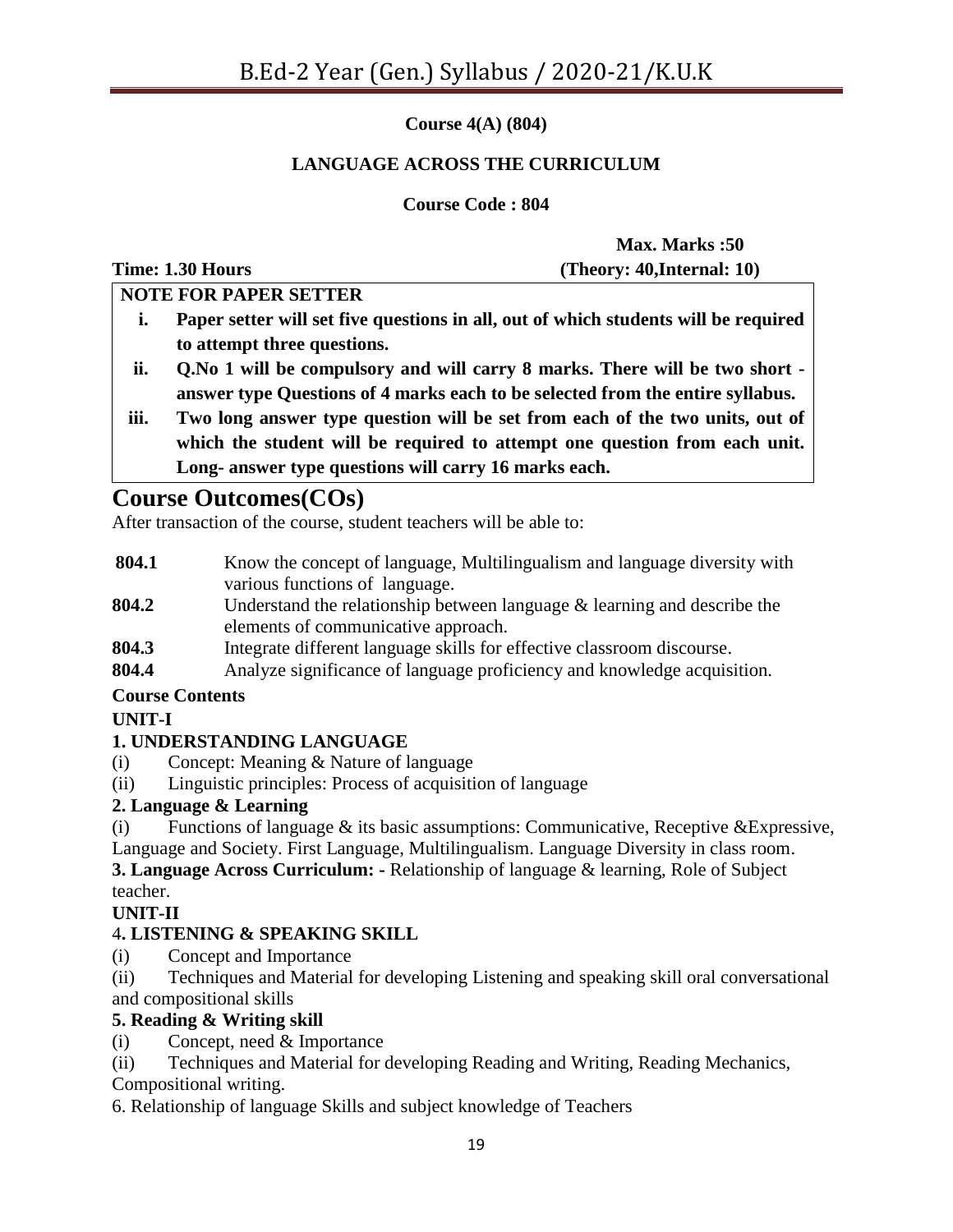#### **Practicum/Sessionals**

#### **Any one of the following:**

- (i) Subject wise group discussion, preparation of report and presentation before the group.
- (ii) Prepare a Diagnostic test to identify reading and writing problems of the school students.
- (iii) Prepare a representative sample of advocacy on rural issues / problems
- (iv) Letter writing, Notice, email messages representation on local issues and local challenges.
- (v) Reflections on Gandhian thoughts : Panel discussion and preparation of report

## **Suggested Readings:**

Agnihotri, R.K. (1995). *Multilingualism as a classroom resource*. In K. Heugh, A. Siegruhn, & P. Pluddemann (Eds*.), Multilingual Education for South Africa* (pp. 3-7), Heinemann Education Groups.

Freedman, S.W. & Dyson, A.H. (2003). *Handbook of Research on Teaching English language Arts*. Lawreuel Erlbaum Associates Inclave, USA: New Jersey.

Government of india. (1986). *National Policy on Education*. GOI.

Grellet, F. (1981) *Developing Reading Skills: A practical guide to Reading Comprehension exercises*. Cambridge University Press.

Kumar, Krishna. (2007). *The child's language and the Teacher*. New Delhi: National Book.

Mangal, U.(2010). *Teaching of Hindi*, New Delhi: Arya Book Depot.

National Curriculum Framework (2005), New Delhi: NCERT.

Sachdeva, M.S. (2013). *Teaching of English*. Patiala: Twenty First Century Publications.

Safaya, Raghunath. *Methods of Teaching of Hindi.* Jalandhar :Punjab Book Depot.

Sinha, S. (2009). *Roseublatt's Theory of Reading.* Explaining Literature contemporary education dialogue.  $6(2)$ ,  $PP223-237$ . Sullivan, M. (2008). *Lessons for Guided writing*. scholastic. National curriculum framework. (2005).

<http://www.usingenglish.com/handouts/>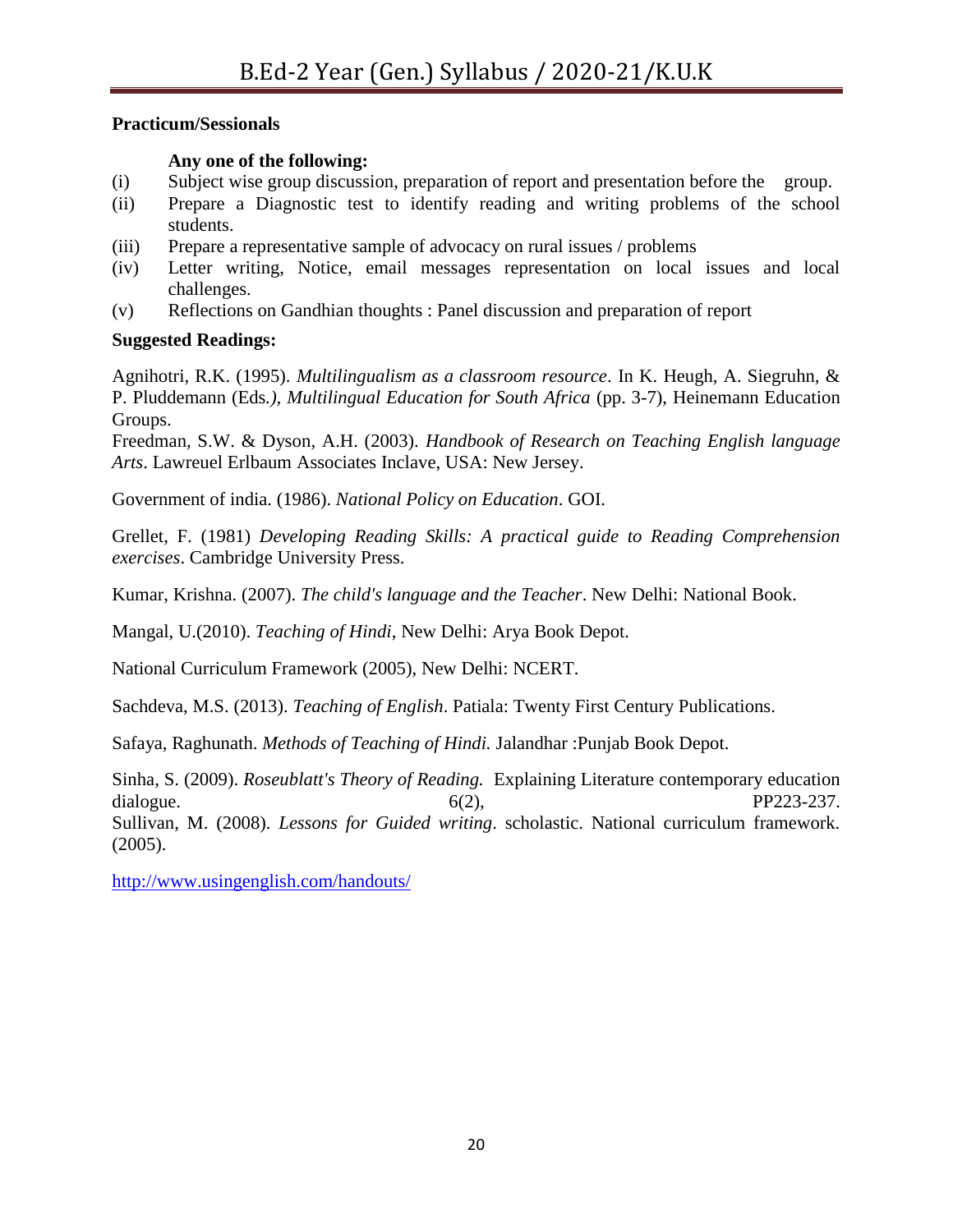**Course 4(B) (805)**

# **UNDERSTANDING DISCIPLINES AND SUBJECTS Course Code: 805**

**Max. Marks :50 Time: 1.30 Hours (Theory: 40,Internal: 10)**

## **NOTE FOR PAPER SETTER**

- **i. Paper setter will set five questions in all, out of which students will be required to attempt five questions.**
- **ii. Q.No 1 will be compulsory and will carry 8 marks. There will be two short answer type Questions of 4 marks each to be selected from the entire syllabus.**
- **iii. Two long answer type question will be set from each of the two units, out of which the student will be required to attempt one question from each unit. Long- answer type questions will carry 16 marks each.**

# **Course Outcomes(COs)**

After the transaction of the course, student teachers will be able to:

- **805.1** Describe the characteristics and nature of discipline
- **805.2** Elaborate the concept of disciplinary knowledge and emergence of discipline and subject.
- **805.3** Critically analyze the sources of knowledge with respect to text books and journals
- **805.4** Acquaint with the paradigm shift in discipline

#### **Course Content**

#### **Unit-I**

#### **1. EMERGENCE OF DISCIPLINARY KNOWLEDGE**

- Meaning, nature and types of discipline.
- Role of disciplinary knowledge in the school curriculum.
- Emergence of school subjects and disciplines from philosophical, social and political contexts;
- emergence of teaching methods

#### **Unit-II**

#### **2. DISCIPLINARY KNOWLEDGE: RELATED ISSUES**

- Difference and relationship between curriculum & syllabus;
- A criteria for selection of textbooks, magazine & journals as source of knowledge.
- Role of different agencies and their functions in shaping the syllabus and text books at national  $\&$  state level.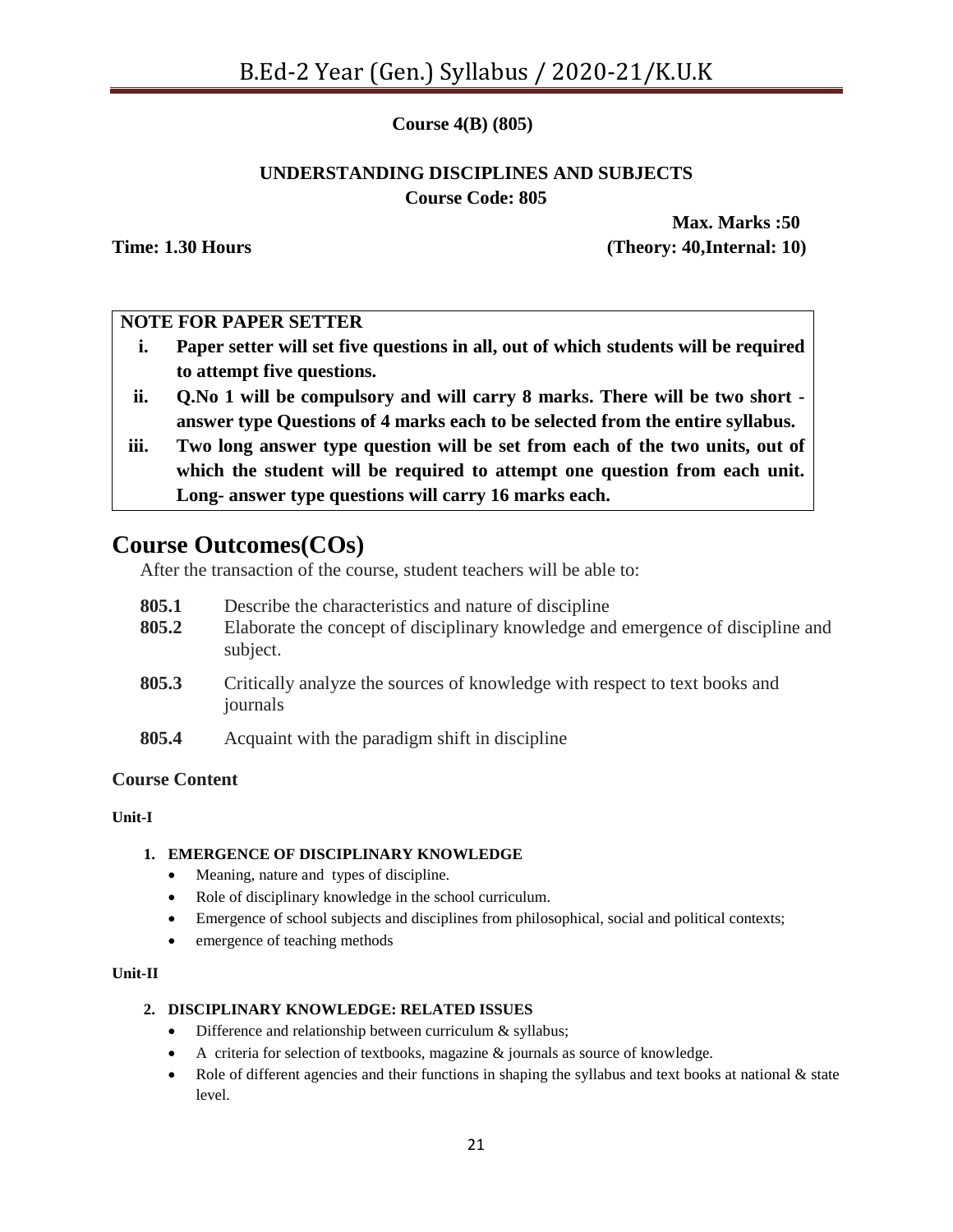Paradigm shifts in the nature of disciplines: Social Science, Mathematics, Science, Language

#### **Practimum/ Sessional**

**Any one of the following:**

- Critical analysis of a curriculum/ syllabus of particular school subjects.
- Evaluate a text book of secondary classes with reference to its adequacy and in achieving expected learning outcome.
- Review of text book in the light of connecting knowledge to life outside the school.
- Readings and group discussions on NCF-2005, NCFTE-2010, RTE-2009

#### **Suggested Readings:**

Bonrs, J.A. (2001). Cultural diversity and Education. Foundations curriculum and teaching  $(4<sup>th</sup>$ Ed) Boston: Allyn and Bacon.

Deng, Z (2013) school subjects and academic disciplines. In A. Luke , A. Woods, & Wer (Eds.), Curriculum syllabus design and equity: A primer and model. Routledge.

Krishna, A. (2009). What are Academic Disciplines? University of Southampton,NCRM E Prints Respositiry *eprints,ncrm.ac.uk/783/1/what\_are\_academic\_disciplines.pdf.*

NCERT(2006). Position paper national focus group on curriculum, syllabus and textbooks. New Delhi: author.Available from

[http://www.ncert.nic.in/new\\_ncert/ncert/rightside/links/pdf/focus\\_group/cst\\_final.pdf](http://www.ncert.nic.in/new_ncert/ncert/rightside/links/pdf/focus_group/cst_final.pdf)

NCERT (2006). Position paper national focus group on teaching of social sciences. New Delhi: Author Retrieved on April 21, 2015 from [http://www.ncert.nic.in/new\\_ncert/ncert/rightside/links/pdf/focus\\_group/social\\_sciencel.pdf](http://www.ncert.nic.in/new_ncert/ncert/rightside/links/pdf/focus_group/social_sciencel.pdf)

NCERT(2006). Position paper national focus group on teaching of Indian languages. New Delhi: Author Available from

[http://www.ncert.nic.in/new\\_ncert/ncert/rightside/links/pdf/focus\\_group/Indian\\_Languages.pdf](http://www.ncert.nic.in/new_ncert/ncert/rightside/links/pdf/focus_group/Indian_Languages.pdf)

NCERT (2006). Position paper national focus group on teaching of mathematics. New Delhi: Author Available from

[http://www.ncert.nic.in/new\\_ncert/ncert/rightside/links/pdf/focus\\_group/math.pdf](http://www.ncert.nic.in/new_ncert/ncert/rightside/links/pdf/focus_group/math.pdf)

NCERT(2006). Position paper national focus group on teaching of science. New deli: Author.

Available from

http://www.ncert.nic.in/new\_ncert/ncert/rightside/links/pdf/focus\_group/science.pdf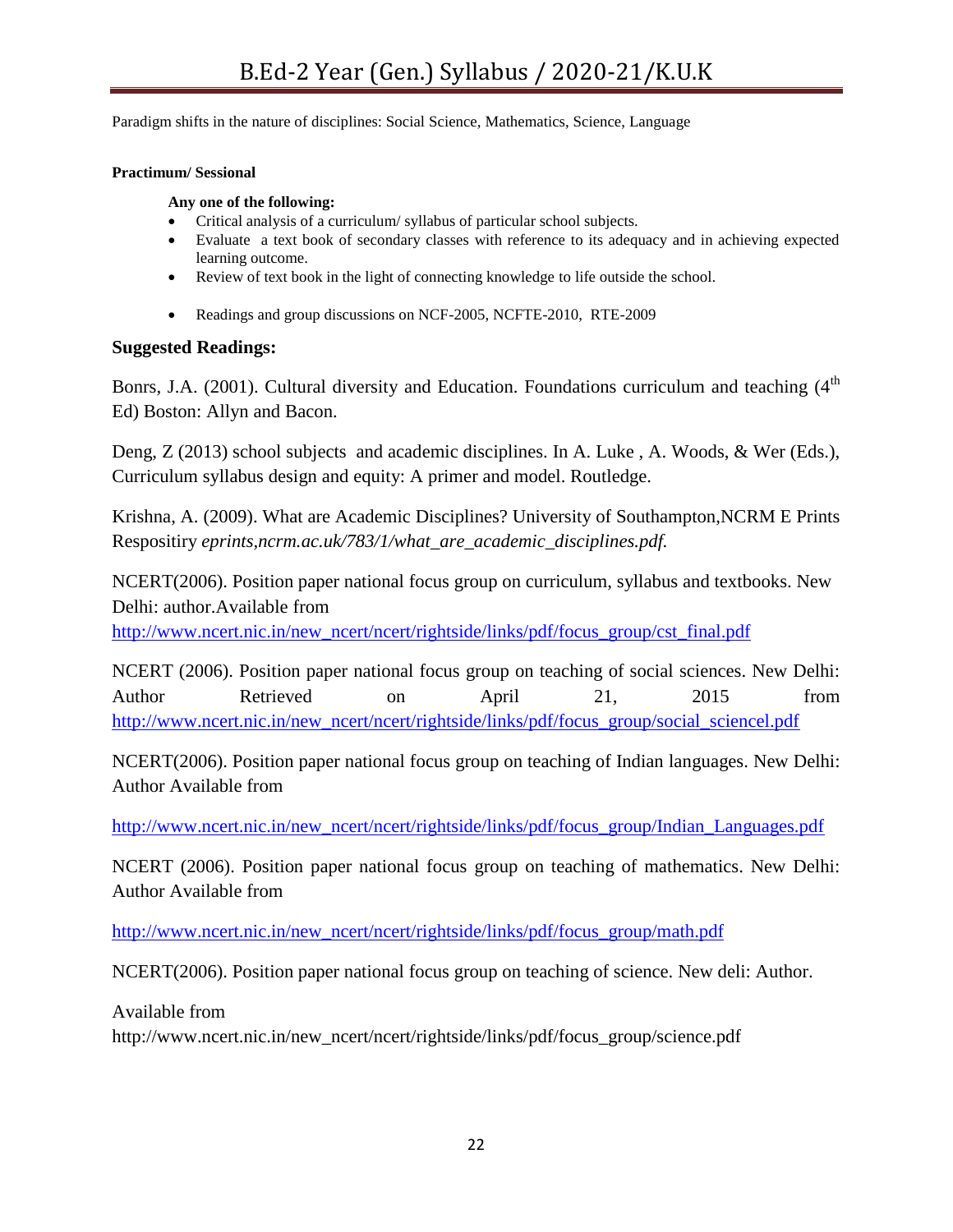# **Course-5 (806) GENDER, SCHOOL AND SOCIETY Course Code : 806**

**Max. Marks :50 Time: 1.30 Hours (Theory: 40,Internal: 10)**

#### **NOTE FOR PAPER SETTER**

- **i. Paper setter will set five questions in all, out of which students will be required to attempt five questions.**
- **ii. Q.No 1 will be compulsory and will carry 8 marks. There will be two short answer type Questions of 4 marks each to be selected from the entire syllabus.**
- **iii. Two long answer type question will be set from each of the two units, out of which the student will be required to attempt one question from each unit. Long- answer type questions will carry 16 marks each.**

# **Course Outcomes(COs)**

After the transaction of the course, student teachers will be able :

- **806.1** To understand the basic concepts, issues and theories of Gender.
- **806.2** To familiarize with the processes of socialization at School and other social agencies.
- **806.3** To visualize psychological and sociological perspective of equity and equality.
- **806.4** To become aware about gender inequalities in school and society.

#### **Course Content**

# $\textbf{Unit} - \textbf{I}$

# **1. GENDER STUDIES: CONCEPT AND THEORIES**

- Concept of gender,Patriarch, Masculinity and Feminism, Issues of masculinity and femininity
- Theories on Gender and Education.
	- (i) Symbolic Interaction Theory
	- (ii) Gender Schema Theory
	- (iii) Cognitive Development Theory
	- (iv) Conflict Theory

#### **2. SOCIAL CONSTRUCTION OF GENDER**

- Social construction of gender during late childhood and adolescence
- Gender Identities and socialization practices in Family, School and other formal and informal organization.

#### **Unit – II**

#### **3. EQUITY AND EQUALITY**

- Concept of Equity and Equality: Psychological and sociological perspective
- Need and Importance of Gender Equality

#### **4. GENDER INEQUALITIES AND STRATEGIES FOR CHANGE**

Gender Inequality in School: School curriculum, Text book, & classroom process.

Initiatives of Govt. and Non-Govt. organization in dealing with gender inequalities with respect to society.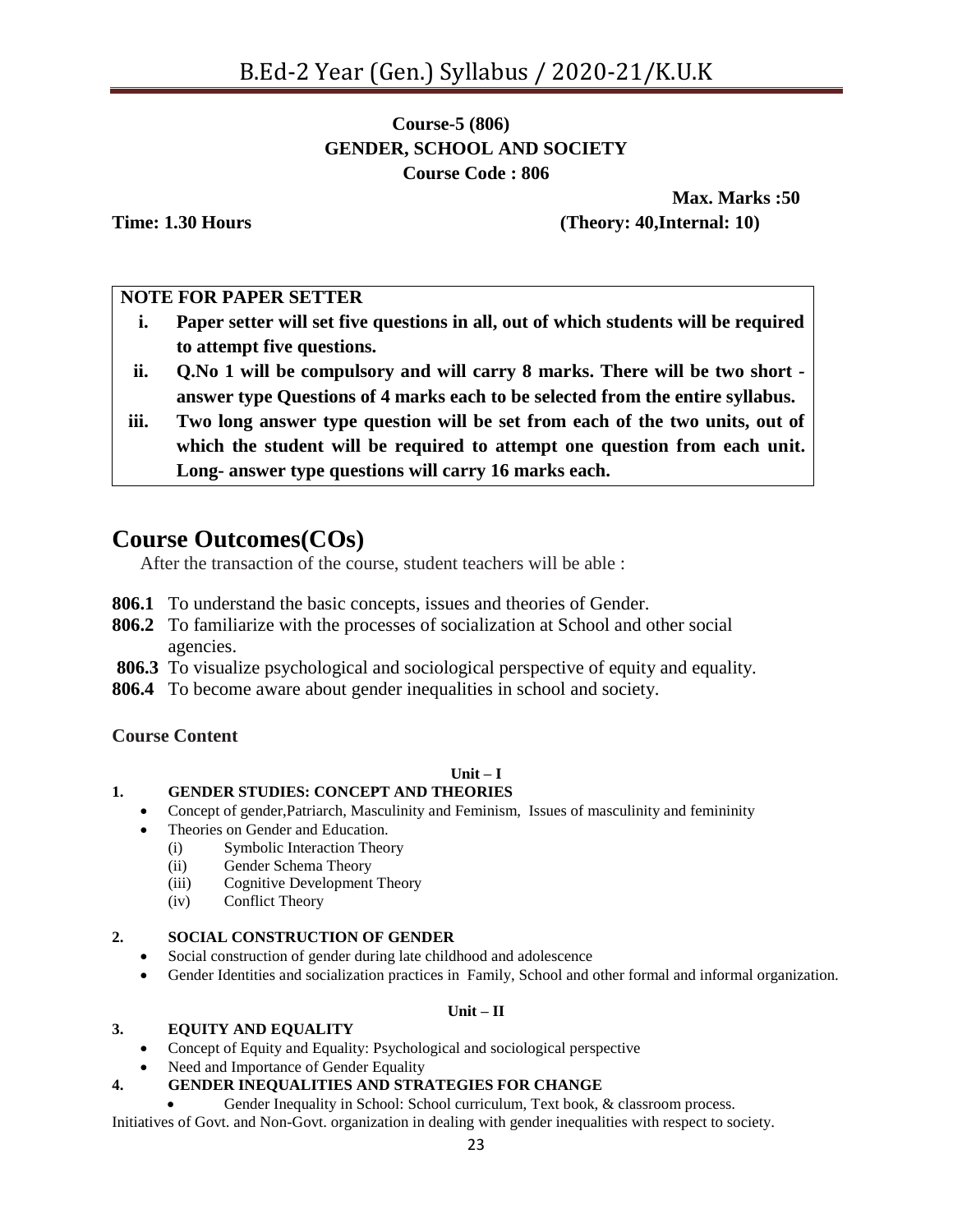#### **Practicum/Sessionals**

# **Any one of the following**

- i. Identify at least two students (Boys/Girls) having gender bias attitude and develop strategies for gender sensitization.
- ii. Analysis of selected ideas, trends, and problems in the study of gender across academic disciplines.
- iii. Survey on Gender Equality-Status of women and girls in the family and community.
- iv. Preparing sensitization material and creating awareness on Gender issues with the help of students in a village.
- v. Poster making on Gender Equality and Empowerment.
- vi. Observation of practice of inequality between male and female students in a rural school and report writing.

#### **Suggested readings:**

Bordia, A. (2007). *Education for gender equity*: The Lok Jumbish experience, p 313-329

Chatterji, S. A. (1993). *The Indian Women in perspective*, New Delhi: Vikas Publishing

Devendra, K. (1994). *Changing status of women in India*, New Delhi: Vikas Publishing House

Gupta, A. K. (1986). *Women and Society*, New Delhi: Sterling Publications

Ministry of Education (1959). *Report of National Committtee of Women's Education*. New Delhi: ME

Ruhela, S. (1988). *Understanding the Indian Women today*; Delhi: Indian Publishers Distributors

Thakur, H. K. (1988). *Women and Development planning* (Case study of Nauhatta Block), New Delhi: Vikas Publishing House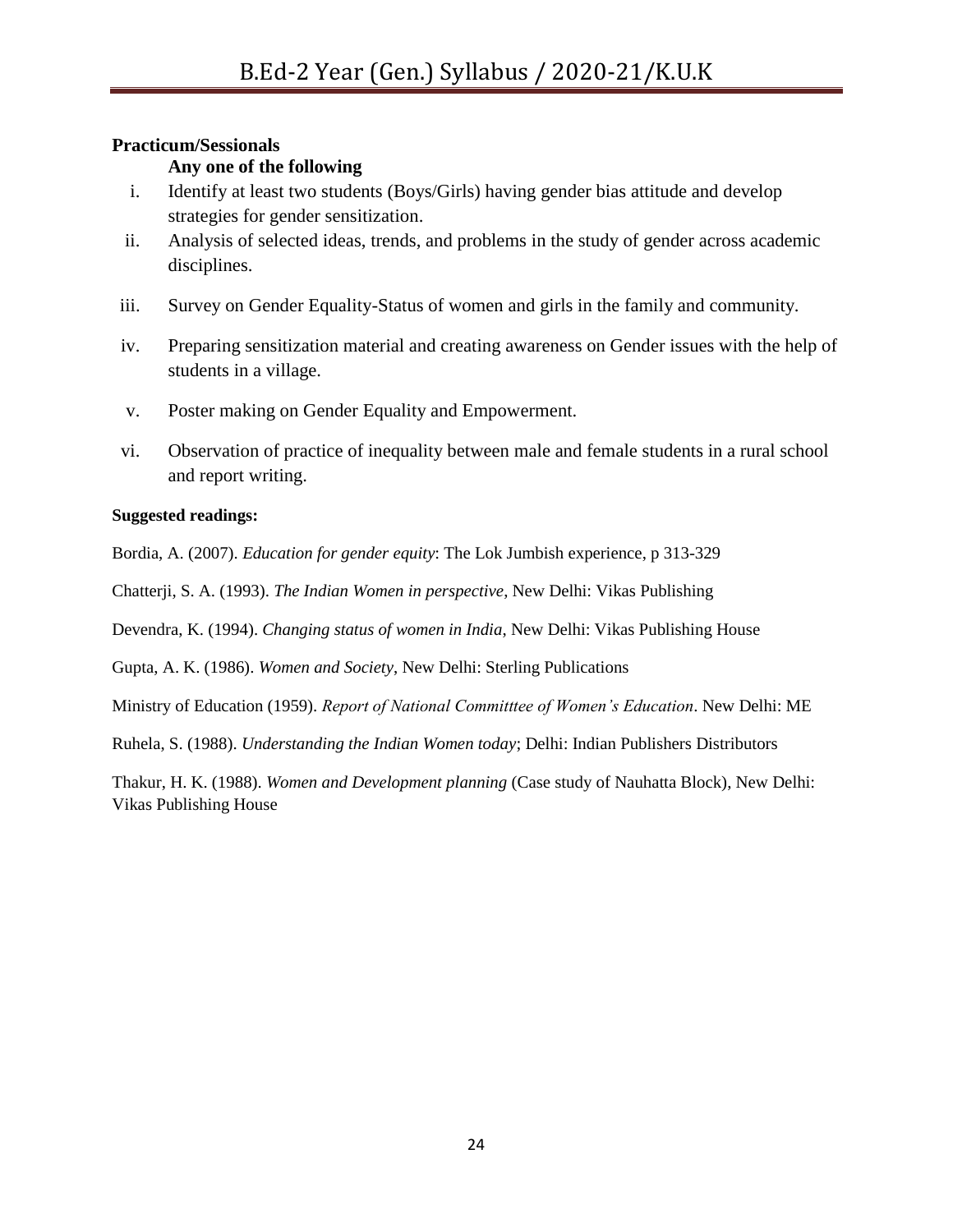**Course-6 & 7 (807)** 

# **Group-I: Pedagogy of Sciences**

# **(i) PEDAGOGY OF SCIENCE**

**Course Code : 807**

**Max. Marks :100 Time: 3 Hours (Theory: 80,Internal: 20)**

#### **NOTE FOR PAPER SETTER**

- **i. Paper setter will set nine questions in all, out of which students will be required to attempt five questions.**
- **ii. Q.No 1 will be compulsory and will carry 16 marks. There will be four short -answer type Questions of 4 marks each to be selected from the entire syllabus.**
- **iii. Two long answer type question will be set from each of the four units, out of which the student will be required to attempt one question from each unit. Long- answer type questions will carry 16 marks each.**

#### **Course Outcomes**

After completion of this course the students teacher will be able to:

| 807.1 | Understand the concept of Science and get acquainted with Aims and objectives<br>of Teaching Science. |
|-------|-------------------------------------------------------------------------------------------------------|
| 807.2 | Understand bloom's taxonomy of objectives and table of specifications.                                |
| 807.3 | Perform pedagogical analysis of various concepts in teaching Schience.                                |
| 807.4 | Develop skills of teaching and lesson planning.                                                       |
| 807.5 | Understand the principles of curriculum constructions and critical analysis of text<br>book.          |
| 807.6 | Manage science laboratories.                                                                          |
| 807.7 | Familiarize with various approaches and methods of teaching of Science.                               |
| 807.8 | Understand the concept of continuous and comprehensive evaluation.                                    |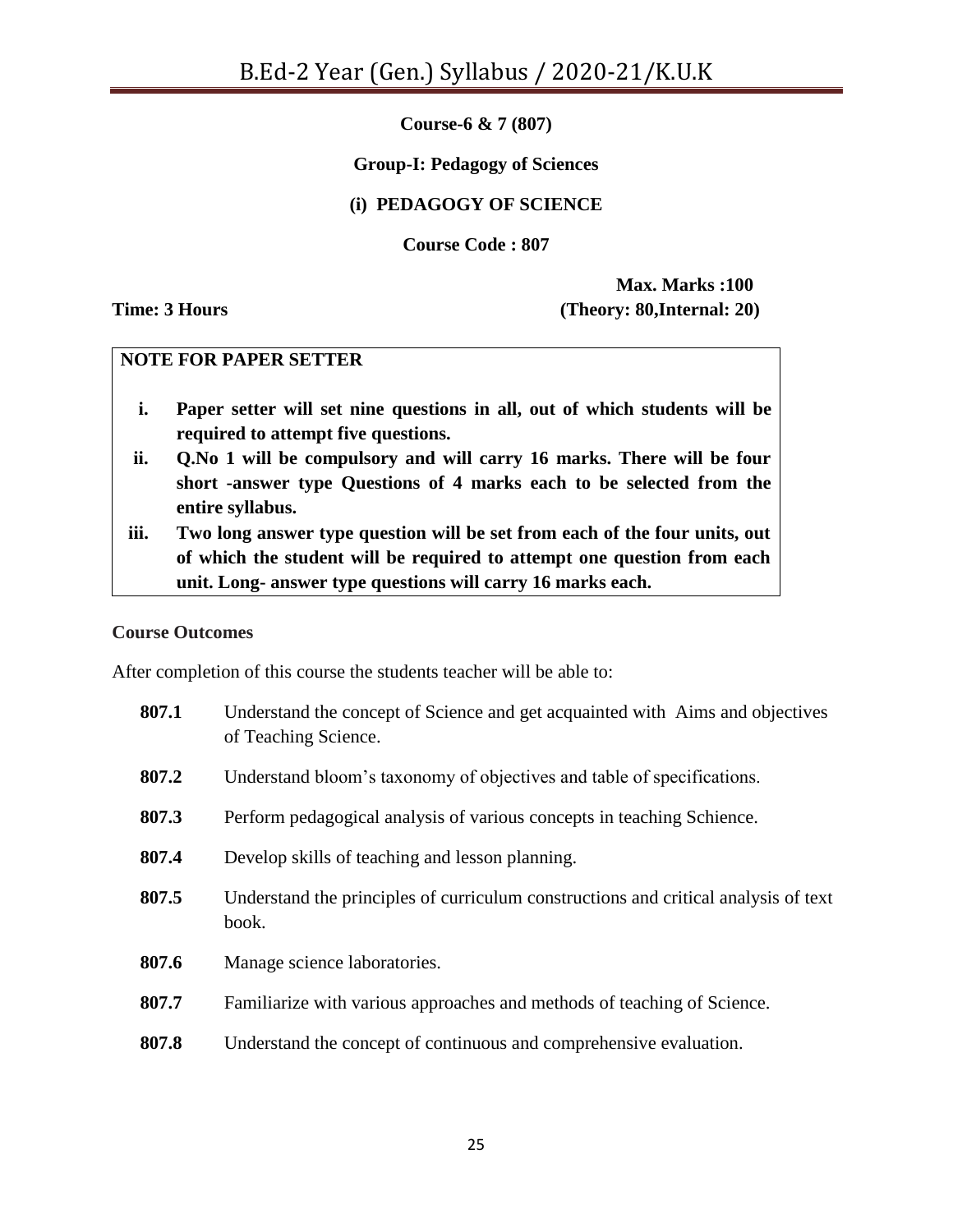# **COURSE CONTENTS**

# **UNIT – I**

# **1. NATURE & SCOPE OF SCIENCE**

- Meaning, Nature and Scope with reference to Science  $\&$  its branches.
- History of science and contribution of Indian Scientists.
- Need  $&$  importance Science in secondary school  $&$  its values in the present context.
- Correlation of science with other school subjects
- Aims & objectives of Science.
- Bloom's Taxonomy of instructional objectives.
- Science in the service of human welfare Agriculture, Medicine, Industry  $\&$ Conservation of Environment.

# **UNIT – II**

# **2. PEDAGOGICAL ANALYSIS & LESSON PLANNING**

- $\bullet$  Content
	- Matter in our Surroundings
	- Atom & Molecules
	- Motion
	- $-$  Force
	- Gravitation
	- Work and Energy
	- Tissues
	- Diversity in Living Organism
	- Life Process
	- Reproduction
	- Micro-organism
- **Pedagogical Analysis :**

Following points should be followed for pedagogical analysis on topics covered in the syllabus

a)Identification of concept b)Listing behavioural outcomes c)Listing activities and experiments d)Listing evaluation techniques

- Teaching Skills:-
	- Skill of Introducing the Lesson
	- Skill of Illustrate with the help of Examples
	- Skill of Explaining
	- Skill of Stimulus Variation
	- Skill of Black-Board Writing
- Concept, Need & Importance of Unit Planning & Lesson Planning

**UNIT – III**

# **3. TEACHING LEARNING RESOURCES & PROCEDURES**

- Meaning, Principles & Steps of Curriculum construction in Science
- Critical Analysis of Present Secondary School Text-Book with Reference to Haryana **State**
- Science Laboratory Importance, Planning, Designing, Equipping, Maintenance of Science equipment & Records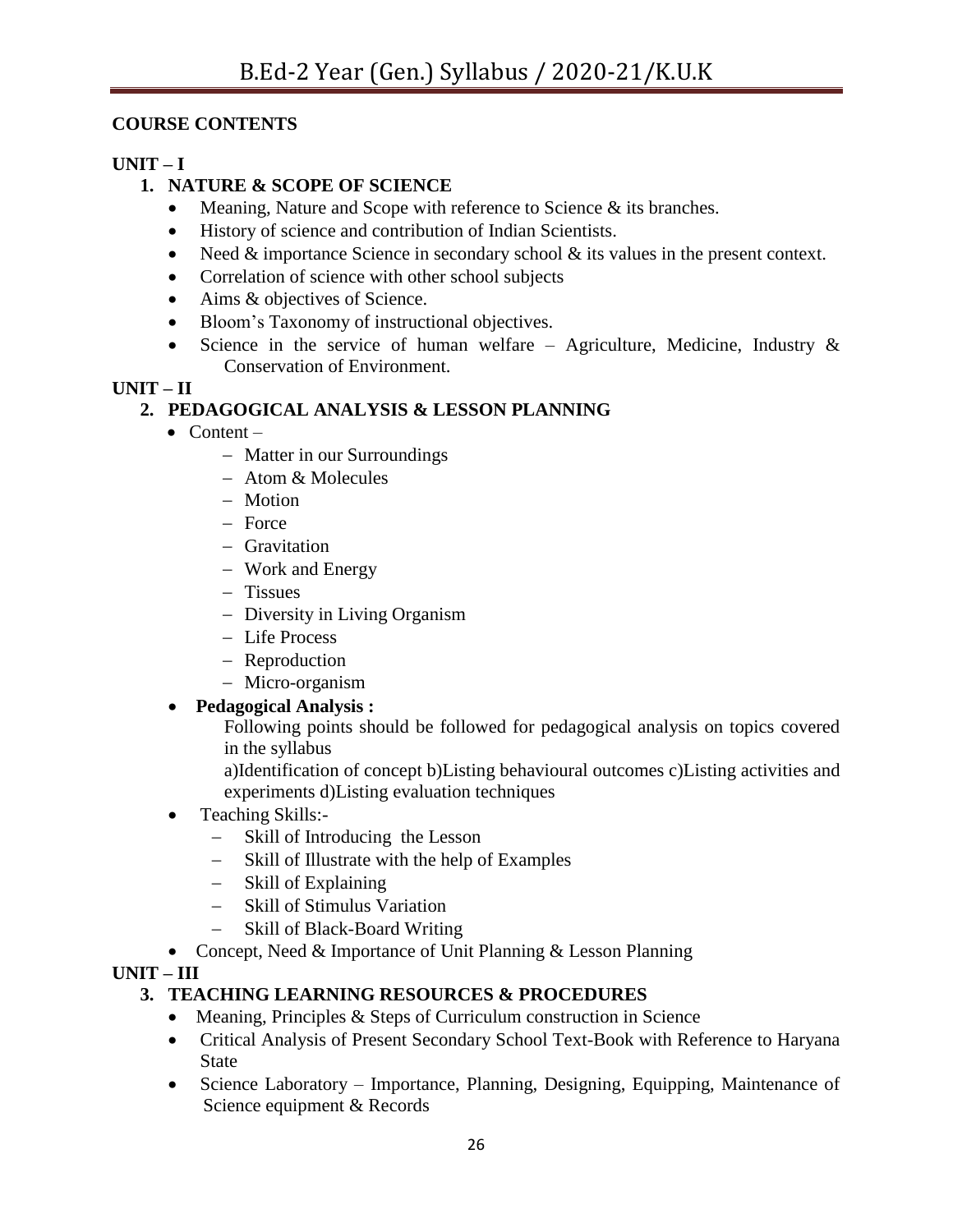- Audio-Visual Aids: Chart, Models, Film Strip, Radio, Projectors.
- $\bullet$  E-learning Resources Use of Multimedia & Computers, PPT, Internet, Website, Teleconferences.
- Improvised Apparatus Meaning, Importance  $&$  Steps
- Professional Growth of Science Teacher in Service Programme, Orientation Programme, Refresher Courses, Seminars, Symposium, Workshop, Science Fair, Science Exhibition, Projects.

# **UNIT – IV**

# **4. APPROACHES AND EVALUATION IN TEACHING**

- Science Inductive deductive Approach, Critical Inquiry Approach, Maier's Problem Solving Approach.
- Methods of Teaching Science
	- Lecture-cum-Demonstration
	- Project Method
	- Laboratory Method
- Continuous & Comprehensive Evaluation (CCE) in Science
- Construction & Use of Achievement Test in Science
- Construction & Use of Diagnostic Test in Science, Preparation of Diagnostic Chart, Identification of Difficulties & Remedial Teaching.
- Meaning & Advantages of Task Analysis and Question Bank.

#### **Praticum/Sessional**

#### **Any one of the following**

- i. Development of Five Demonstration Experiments on the Topics Covered in the Syllabus from Science Test-books at the Lower Secondary Level in Haryana State.
- ii. Improvisation of Apparatus/Equipment
- iii. Seminar Presentation on any Topics given in the Syllabus.
- iv. Celebration of science week in a village school and report writing
- v. Conducting a survey on health concerns in a village

#### **Suggested Readings**

Adams, G.S. (1964). Measurement & Evaluation in Education, Psychology & Guidance, New York: Halt, Rinehart & Winston.

Aggarwal, J.C. (2005). Essential of Examination System. New Delhi: Vikas Publishing HousePvt. Ltd.

Allen, D.W. and Eve, A.W. (1968). Micro Teaching in Theory to Practices. Vol. 70, pp. 181- 185.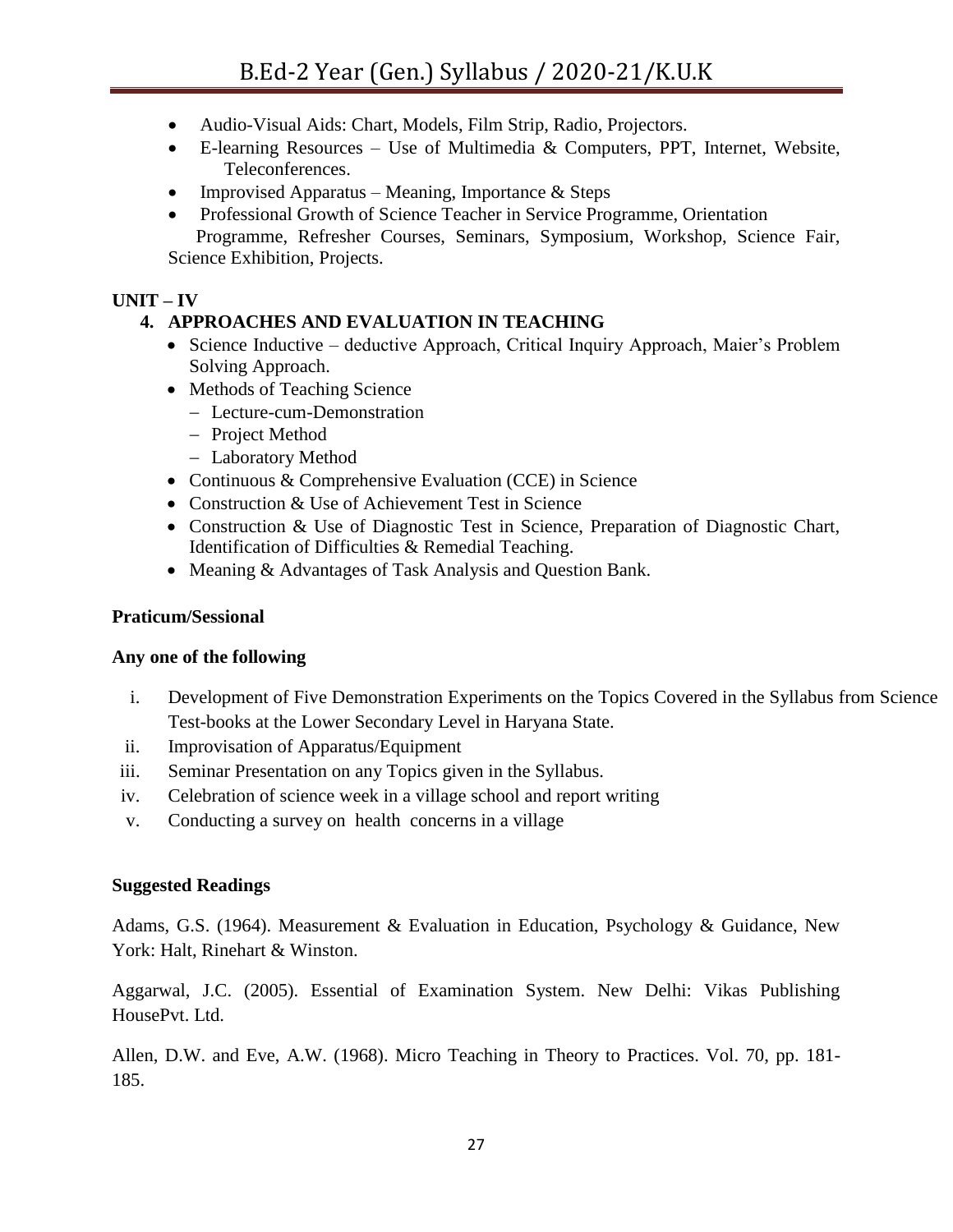Bloom, B.S. et al. (1956). Taxonomy of Educational Objectives: The Cognitive Domain, New York: Longum's Green.

CBSE (2009). Teacher Manual on CCE. New Delhi: CBSE.

Das, R.C. (1985). Science Teaching in Schools, New Delhi.Sterling Publication Private Ltd.,

Harrow, A.J.A. (1972). Taxonomy of Motor Domain, New York: Mckay.

Kherwadkal, Anjali (2003). Teaching of Chemistry by Modern Method, New Delhi Sarup &Sons..

Kilpatrick, W.H. (1987). The Project Method, Columbia. Teachers College Record.

Krathwohl, D.R., Bloom, B.S. and Maria, B.B. (1964). Taxonomy of Educational Objectives,

Hand-book II, Affective Domain, New York: David Mckay.

Mager, R.F. (1962). Preparing Instructional Objectives, California: Fearon.

Miller, David F. and Blaydes (1962). Methods & Materials for Teaching Biological Science, New York McGraw Hill Book Co.,

Sharma, R.C. (1995). Modern Science & Teaching, New Delhi.

Dhanpat Rai & Sons. Siddique and SIddique (1998), Teaching of Science, New Delhi. DoabaHouse,

Vishwanth, Pandey and Kisor Valicha (1984). Science Technology & Development, New Delhi: McMillan India Ltd.

Venkataih, S. (2001). Science Education in 21<sup>st</sup> Century, New Delhi Anmol Publishers,.

Wadhwa, Shalni (2001). Modern Methods of Teaching Physics. New Delhi:Saroop & Sons.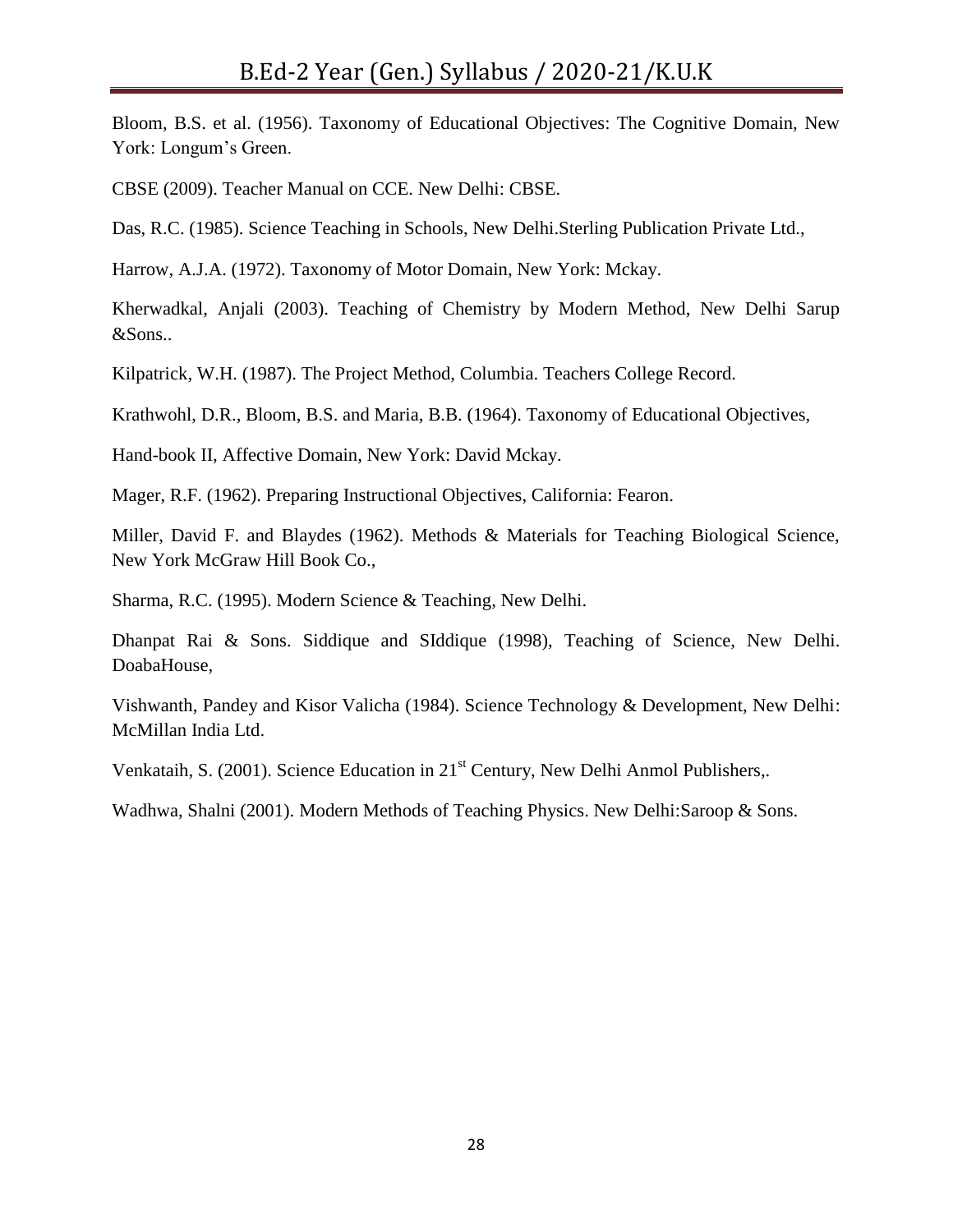**Course-6 & 7 (808)**

# **Group-I: Pedagogy of Sciences**

# **(ii) PEDAGOGY OF BIOLOGICAL SCIENCE**

**Course Code : 808**

**Max. Marks :100 Time: 3 Hours (Theory: 80,Internal: 20)**

# **NOTE FOR PAPER SETTER**

- **i. Paper setter will set nine questions in all, out of which students will be required to attempt five questions.**
- **ii. Q.No 1 will be compulsory and will carry 16 marks. There will be four short – answer type Questions of 4 marks each to be selected from the entire syllabus.**
- **iii. Two long answer type question will be set from each of the four units, out of which the student will be required to attempt one question from each unit. Long- answer type questions will carry 16 marks each.**

# **Course Outcomes(Cos)**

After completion of this course the students teacher will be able to :

| 808.1 | Understand Nature & Scope of Biological Science                                         |
|-------|-----------------------------------------------------------------------------------------|
| 808.2 | Understand objectives of Teaching biological Science                                    |
| 808.3 | Perform pedagogical analysis of various topics of biological Science.                   |
| 808.4 | Develop a skill of lesson planning based on various approaches.                         |
| 808.5 | Understand the principles of curriculum construction.                                   |
| 808.6 | Apply e-resources in teaching biological science.                                       |
| 808.7 | Adopt suitable approaches, methods, different resources to teach biological<br>science. |
| 808.8 | Understand the concept of continues and comprehensive evaluation.                       |

# **COURSE CONTENTS**

 $UNIT - I$ 

# **1. NATURE AND SCOPE OF BIOLOGICAL SCIENCE**

- Meaning, Nature and Scope with reference to Biological science and its branches.
- History of Biological science and contribution of Indian Biologist.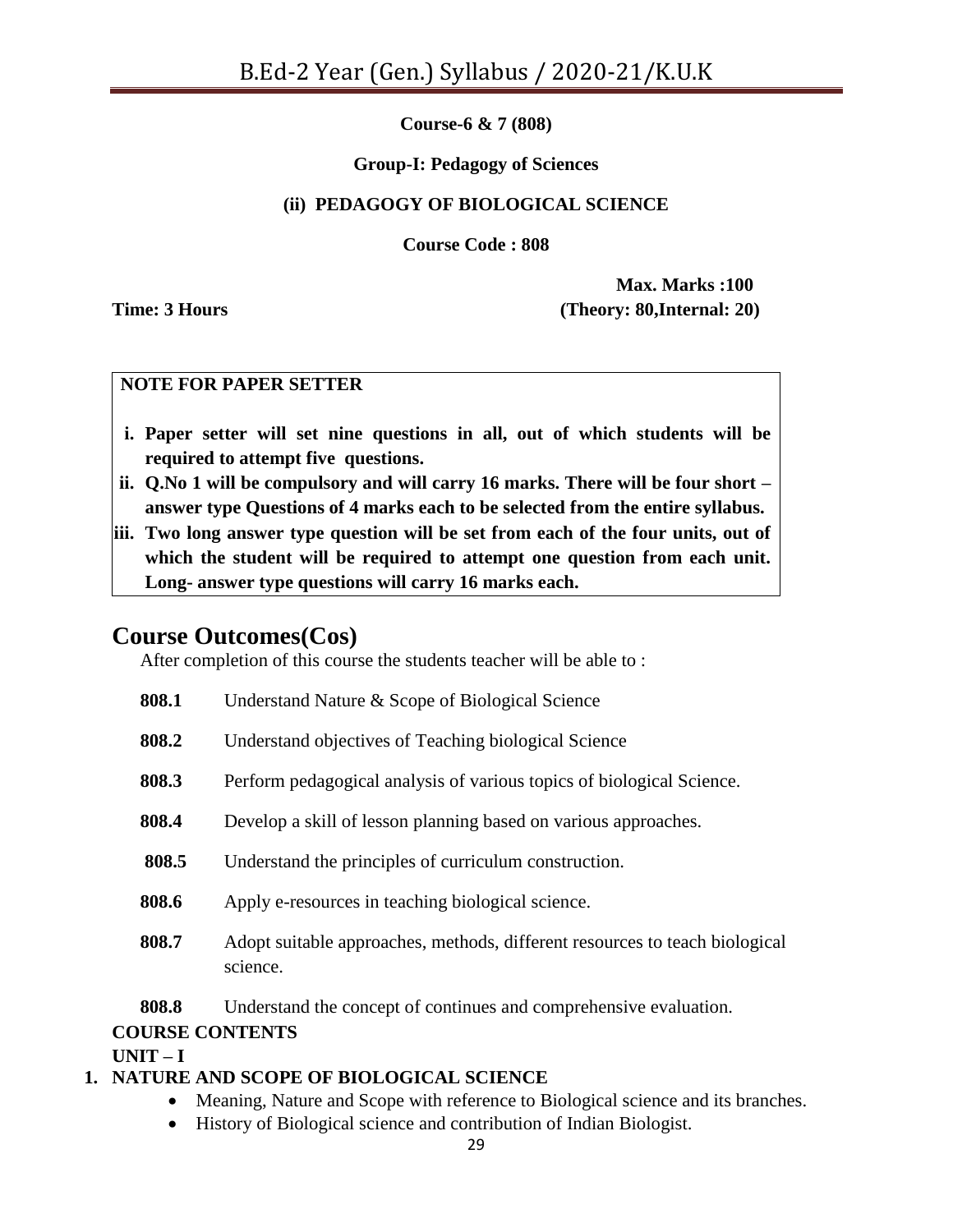- Need and Importance of Biological in secondary schools and its values in the present context.
- Correlation of Biological science with other school subject.
- Aims and Objectives of Teaching Biological science.
- Bloom"s Taxonomy of educational objectives.
- Formulation of specific objectives in Behavioural terms.
- Biology in the service of human welfare-Agriculture, Medicine, Industry & Conservation of Environment.

# **UNIT – II**

# **2 PEDAGOGICAL ANALYSIS & LESSON PLANNING**

- **Content** 
	- Tissues
	- Diversity in living organism
	- Diseases
	- Natural Resources
	- Improvement in Food
	- Life Process
	- Reproduction
	- Heredity
	- Control and Co-ordination
	- Micro-organism
	- Photosynthesis
- **Pedagogical Analysis :** Following points should be followed for pedagogical analysis on topics covered in the syllabus
- (a) Identification of concept
- (b) Listing behavioural outcomes
- (c) Listing activities and experiments
- (d) Listing evaluation techniques.
- **Teaching Skills** 
	- Skill of introducing the lesson
	- Skill of illustrate with the help of examples.
	- Skill of explaining
	- Skill of stimulus variation
	- Skill of using black board
	- Concept, Need and Importance of unit planning and lesson planning.

# **UNIT – III**

# **1. TEACHING LEARNING RESOURCES AND PROCESSES**

- Meaning, Principles and steps of curriculum construction in biological science.
- Critical Analysis of Present secondary school text book with reference to Haryana State.
- Biological science Laboratory. Importance, Planning, Designing, equipping, maintenance of biological equipment and records.
- Visual Aids: Chart, Model, Specimen.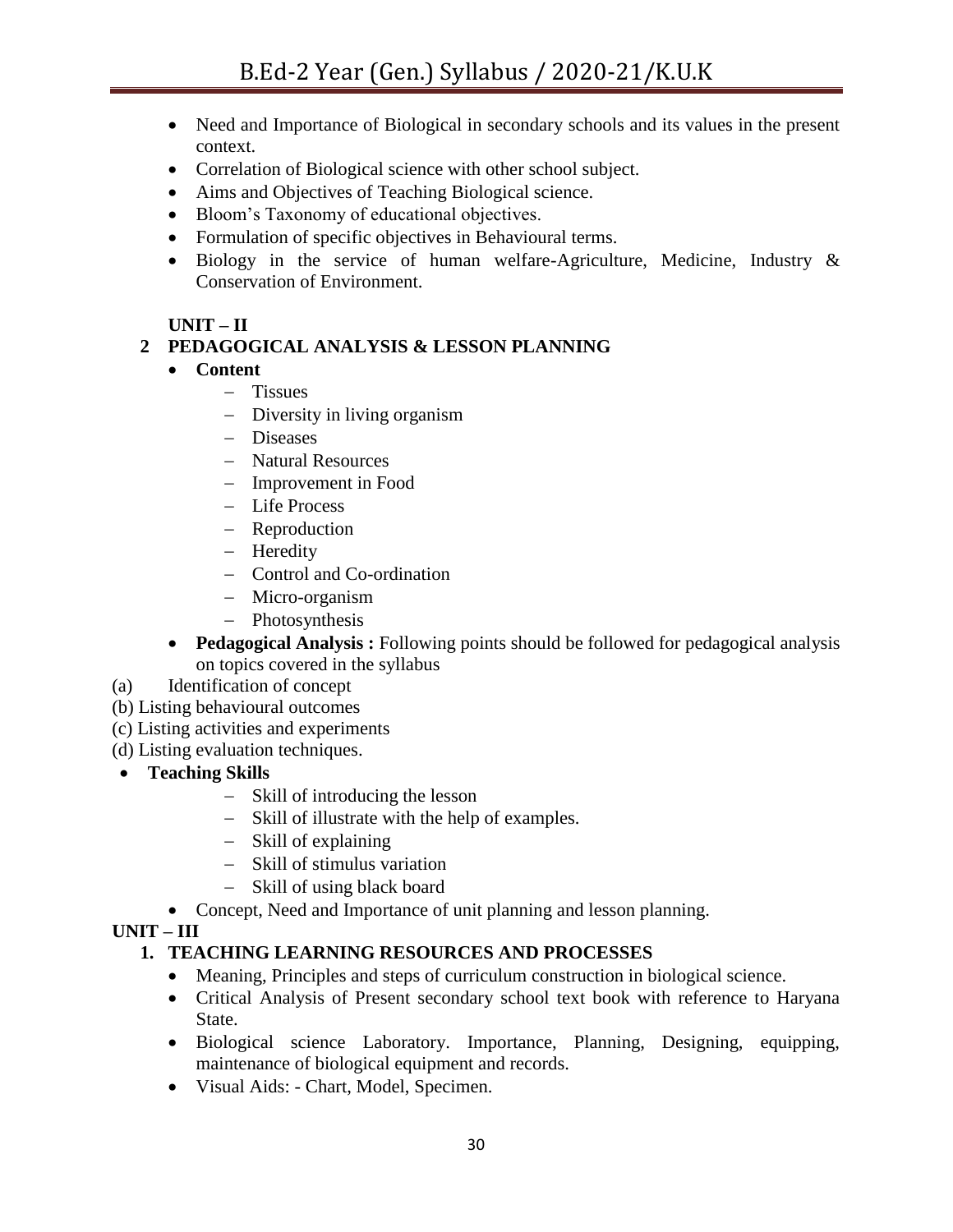- E-learning Resources: Use of Multimedia and Computers in biological science, elearning, PPT, Internet, Website, Teleconferencing.
- Professional growth of biological science teacher in service programme, orientation programme, refresher courses, seminar, symposium, workshop, projects, science museum, science fair and science exhibition.

# **UNIT – IV**

# **2. APPROACHES AND EVALUATION IN TEACHING**

- Approaches of Teaching biological science.
	- $-$  Inductive deductive approach
	- Critical inquiry approach
	- Maier's Problem solving approach
- Methods of Teaching biological science;
	- Lecture cum demonstration method
	- Project Method
	- Laboratory method
- Continuous and Comprehensive Evaluation (CCE) in biological science.
- Construction and use of achievement test in Biological Science.
- Construct and Use of diagnostic Test in Biological science, preparation of diagnostic chart, identification of difficulties and remedial teaching.
- Task Analysis, meaning and advantages
- Question Bank, meaning and advantages

#### **Praticum/Sessional**

#### **Any one of the following**

- i. Prepare a working model on Biological secondary school standard topics.
- ii. Collect and preserve any five biological specimen and write a report
- iii. Critically analyse secondary school state syllabus science text-book.
- iv. Preparation of Biological science wall magazine in every month
- v. A case study of any senior secondary lab and prepare report
- vi. Visit a farm to study and participate in organic farming operations.
- vii. Waste audit and composting to learn the important aspects of resource conservation activity.
- viii. Water audit and budgeting with water harvesting to learn the important aspects of conservation activity.
- ix. A survey report on garbage disposal practices in a village.
- x. Seminar/presentation on any topic given in the syllabus

#### **Suggested Readings:**

Adams G.S., (1964). *Measurement and evaluation in education, psychology and guidance*, New York : Halt, Rinehart and Winston.

Aggarwal, J.C. (2005). *Essentials of examination system*. New Delhi : Vikas Publishing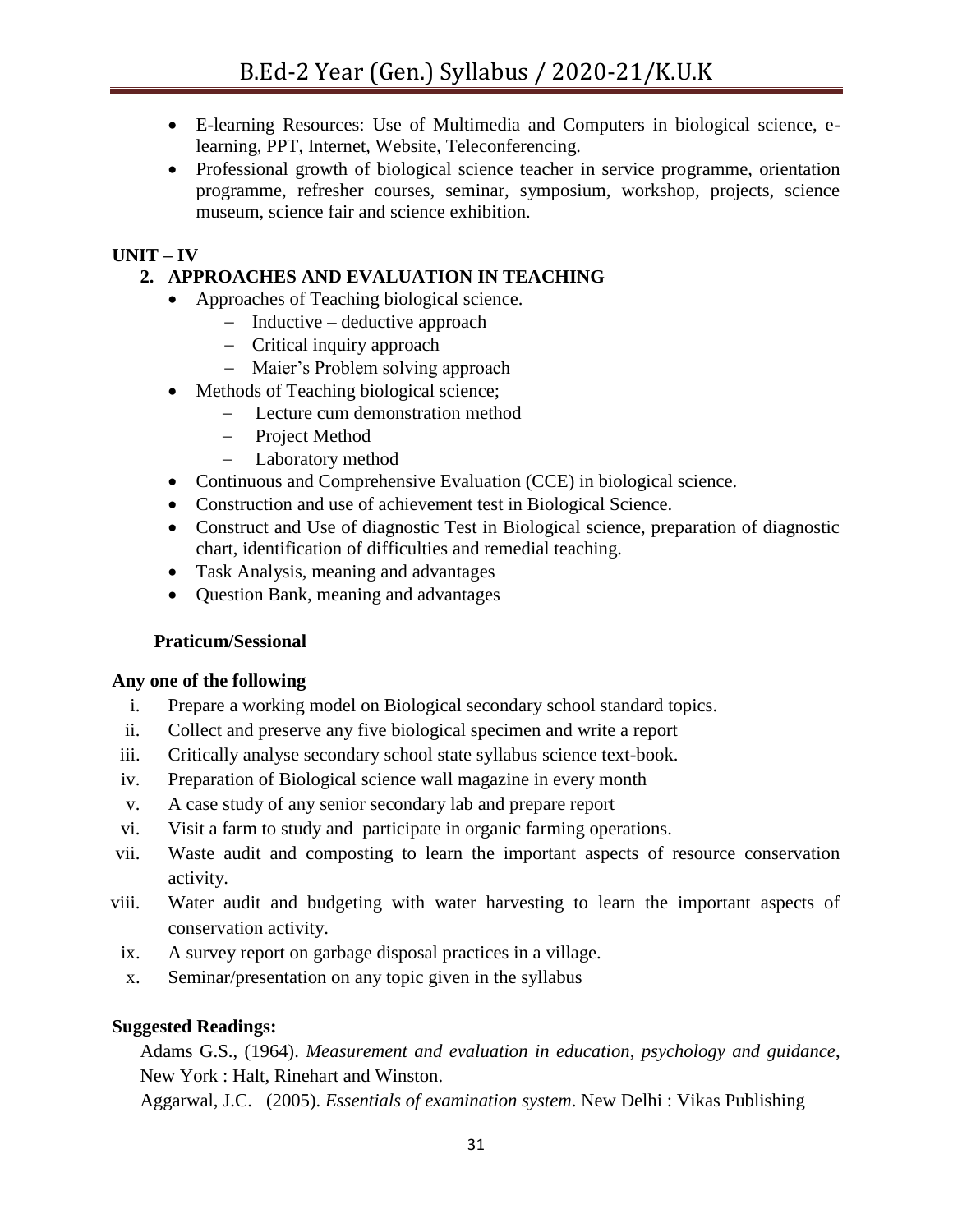house Pvt. Ltd.

Allen, D.W, and Eve, A.W. (1968). *Microteaching in theory to practices* Vd. 70, pp. 181- 185.

Ameetha P (2004). *Methods of Teaching Biological Science*. New Delhi :Neelkamal Publications,

Bloom, B.S. et. Al. (1956). *Taxonomy of Educational objectives : the cognitive domain*, NewYork: Lagan's Green.

CBSE (2009). *Teacher's manual on CCE.* New Delhi : CBSE.

Das, R.C. (1985). *Science teaching in schools*. New Delhi: Sterling Publication Private Ltd.

Green T.N. (1971). Teaching of Biology in tropical schools, Oxford University Press London.

Harrow, A.J.A. (1972); Taxonomy of Motor Domain, New York : McKay.

Karmer, L.M.J. (1975). Teaching of Life Science, McMillan India Ltd. New Delhi.

Kilpatrick, W.H. (1918); the project method, Columbia: Teachers College Record.

Krathwohl, D.R., Bloom B.S. and Maria B.B. (1964) Taxonomy of Educational objectives, Handbook II, Affective Domain, New York : David McKay.

Mager, R.F. (1962); Preparing Instructional objectives, California : Fearon.

Miller, David F. and Blaydes (1962); Methods and materials for teaching Biological Science, M.C. Grow Hill Book Co; New York.

Sharma, R.C. (1995). Modern Science & Teaching, Dhanpat Rai and Sons, New Delhi.

Sood J.K. (1987). Teaching of Life Science, Kholi Publisher, Chandigarh.

Vishwanth, Pandeny & Kishore, Valicha (1984). Science Technology and Development, Mc Millan Indian Ltd. New Delhi.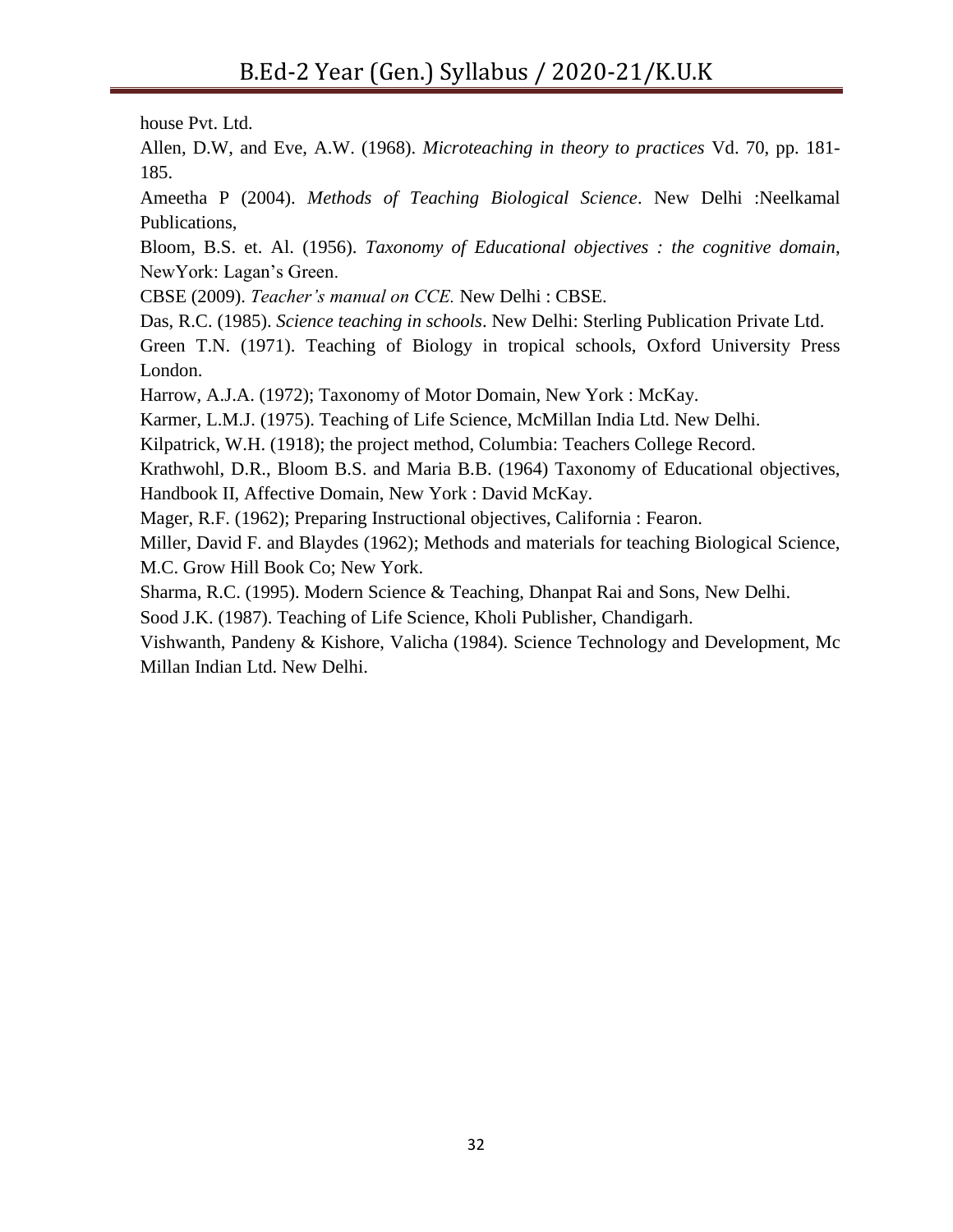**Course-6 & 7 (809)**

#### **Group-I: Pedagogy of Sciences**

# **(iii) PEDAGOGY OF COMPUTER SCIENCE**

**Course Code : 809**

**Time: 3 Hours Max. Marks: 100 (Theory: 80, Internal: 20)**

## **NOTE FOR PAPER SETTER**

- **i. Paper setter will set nine questions in all, out of which students will be required to attempt five questions.**
- **ii. Q.No. 1 will be compulsory and will carry 16 marks. There will be four short -answer type Questions of 4 marks each to be selected from the entire syllabus.**
- **iii. Two long answer type questions will be set from each of the four units, out of which the student will be required to attempt one question from each unit. Long- answer type questions will carry 16 marks each.**

# **CourseOutcomes(COs)**

After the transaction of the course, student teachers will be able to:

**809.1** Emphasize the need and importance of computer science and acquaint with the aims and objectives of teaching computer science in secondary schools. **809.2** Understand Bloom taxonomy of objectives and table of specification. **809.3** Perform Pedagogical Analysis of various concepts in computer science. **809.4** Develop teaching skills and skill of lesson and unit planning. **809.5** Understand the principles of curriculum construction and importance of computer textbook. **809.6** Acquire the skill of managing a computer laboratory and use of E-resources . **809.7** Familiarize with the various methods that can be employed for the teaching of computer science. **809.8** Develop competencies for effective evaluation in computer science and visualize various plans to promote digital technology among rural community.

# **COURSE CONTENT**

#### **Unit-I**

- **1 Nature and Scope of Computer Science**
	- Meaning, Nature and Scope of Computer Science.
	- Significance of Computer Science in school curriculum.
	- Correlation of Computer Science at different stages of school.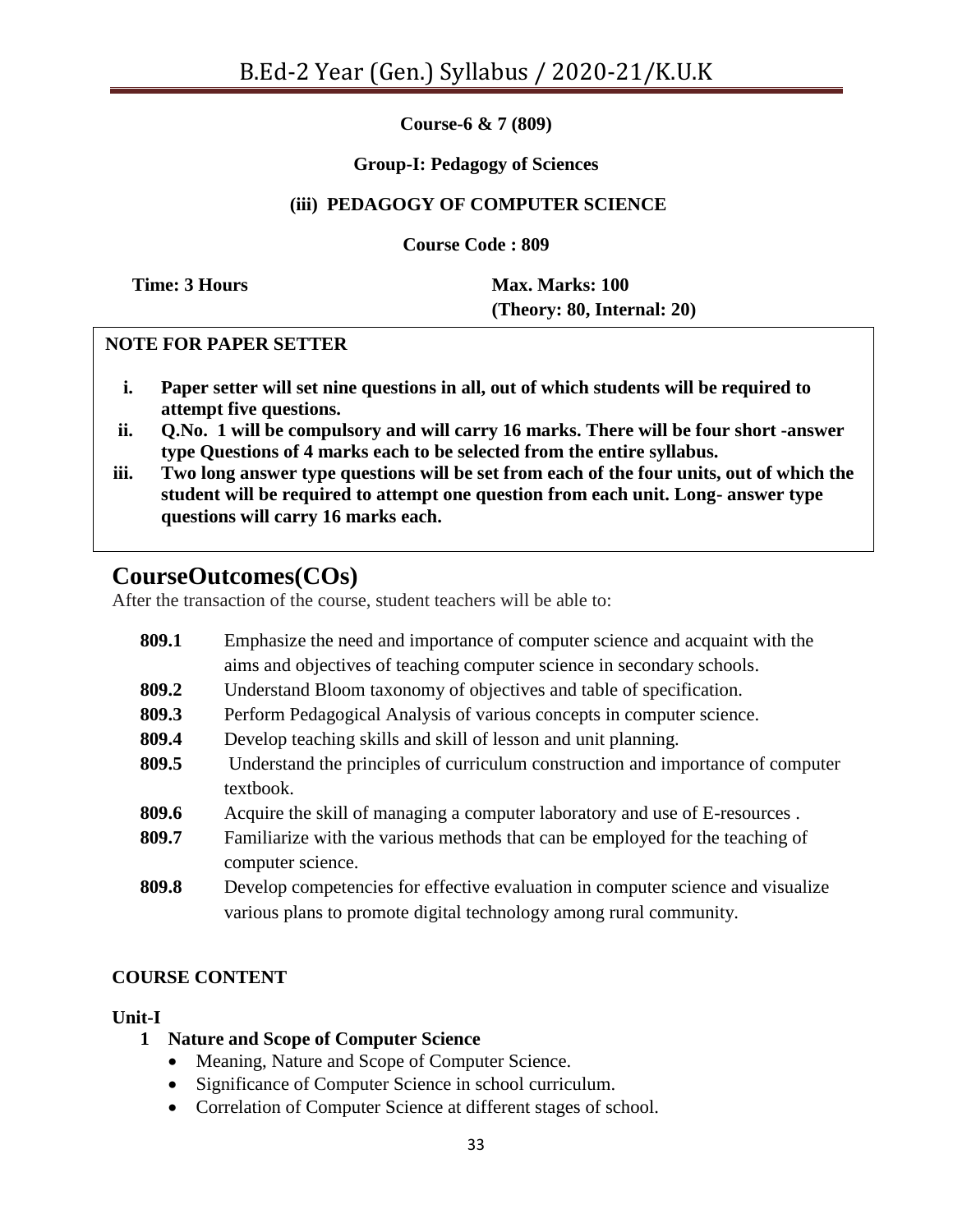- Aims and Objectives of Teaching Computer Science at different stages of school.
- Blooms Taxonomy of educational objectives.
- Formulation of specific objectives in behavioural terms.

# **Unit-II**

- 2 **Content, Pedagogical Analysis and Teaching Skills: C**oncept, need and importance of Pedagogical Analysis.
	- **Content:**
	- Computer System
	- Computer Software
	- Networking
	- MS-Windows
	- MS-Office
	- Operating System

# **Pedagogical Analysis:**

Following point should be followed for pedagogical analysis:-

- a) Identification of concept.
- b) Enlisting behavioural outcomes.
- c) Enlisting activities and experiments.
- d) Enlisting evaluation techniques.
- **Teaching Skills**
- Skill of Introducing the lesson
- Skill of Probing Questions
- Skill of Stimulus Variations
- Skill of Explaining
- **Lesson Planning:** Concept, Need and Importance of lesson planning and Unit planning.

# **Unit-III**

# **3 Teaching Learning Resources and Processes**

- Development and designing of computer science curriculum.
- Critical analysis of computer textbook.
- Development of self- instructional material
- Designing and managing a Computer Laboratory.
- E-learning Resources: Use of Multimedia e-learning, PPT, Internet.
- Qualities of a good Computer Science Teacher. And professional growth of Computer Science Teacher

# **Unit-IV**

# **4 Approaches and Evaluation**

- **Teaching Methods:**
- Lecture-cum-Demonstration method.
- Project method.
- Computer Assisted Instruction method.
- Laboratory Method.
- Mobile learning, and Online learning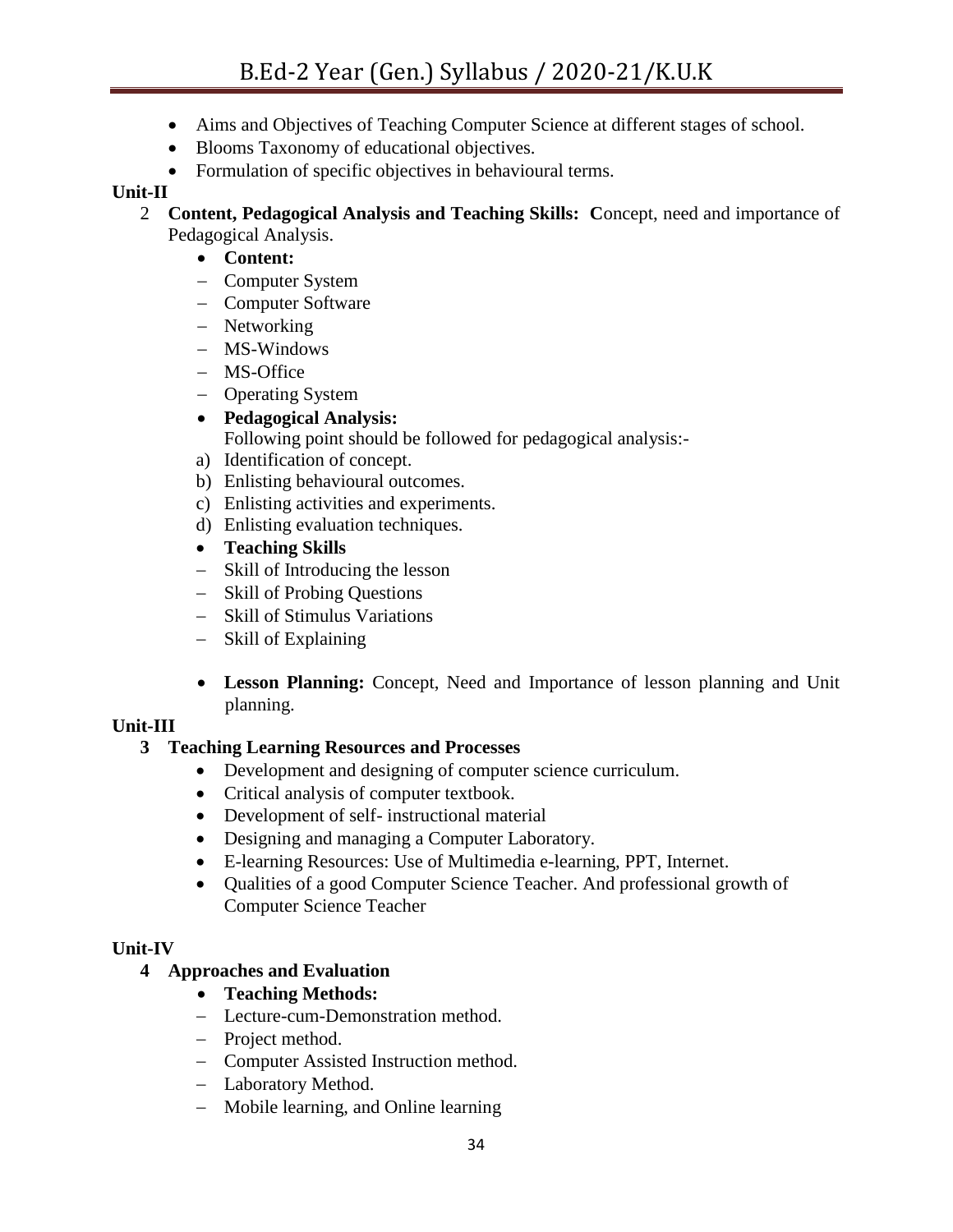- **Evaluation**
- Meaning and importance of evaluation
- Types and techniques
- Achievement Test
- Characteristics of a good test in Computer Science.
- Preparing, reporting and evaluating the results.
- Comprehensive and Continuous Evaluation.

#### **Practicum/ Sessional**

#### **Do Any one of the following:**

- i. Critical analysis of course content of Computer science of secondary school curriculum.
- ii. Prepare an achievement test of course content of Computer science of secondary school curriculum.
- iii. Internet based project: Form a group on internet and share educational information with atleast one link to audio/video material and prepare the project using ppt.
- iv. Power Point Presentation on Gandhian ideas and thoughts.
- v. Generating awareness regarding Digital India Initiative among rural community.

## **Suggested Readings**

Agarwal J. C. (2006). *Essential of educational technology, Teaching and learning*. New Delhi: Vikas Publishing House Pvt. Ltd.

Sharma, R. A. (2008). *Technological foundation of education*. Meerut: R.Lall Books Depot.

Sharma, R. N. (2008). *Principles and Techniques of Education*. Delhi: Surjeet Publications.

Singh, Arjinder. *Teaching of Computer Education*. Jalandhar: Modern Publisher

Sinha, P.K. &Sinha, P. *Computer Fundamentals*, BPB

Singh,Y. K. (2009). *Teaching Practice*. New Delhi: APH Publishing Corporation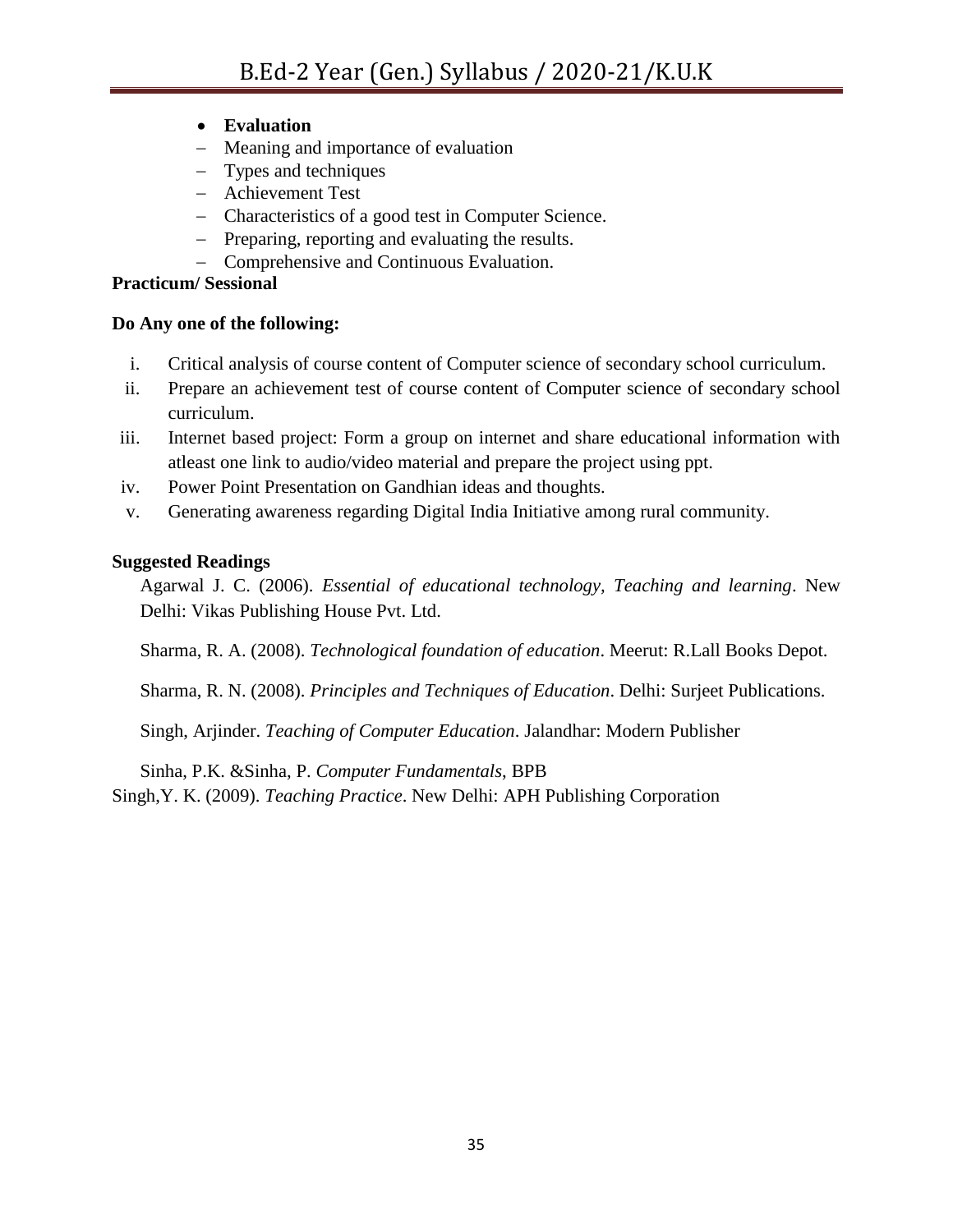**Course-6 & 7 (810)**

#### **Group-I: Pedagogy of Sciences**

#### **(iv) PEDAGOGY OF HOME SCIENCE Course Code : 810**

**Max. Marks :100 Time: 3 Hours (Theory: 80,Internal: 20)**

#### **NOTE FOR PAPER SETTER**

- **i. Paper setter will set nine questions in all, out of which students will be required to attempt five questions.**
- **ii. Q.No 1 will be compulsory and will carry 16 marks. There will be four short -answer type Questions of 4 marks each to be selected from the entire syllabus.**
- **iii. Two long answer type question will be set from each of the four units, out of which the student will be required to attempt one question from each unit. Long- answer type questions will carry 16 marks each.**

# **Course Outcomes(COs)**

After completion of this course the students teacher will be able to :

| 810.1 | Understand Nature & Scope of Home Science and objectives of Teaching Home<br>Science.                                                             |
|-------|---------------------------------------------------------------------------------------------------------------------------------------------------|
| 810.2 | Understand bloom's taxonomy of educational objectives.                                                                                            |
| 810.3 | Develop skills of lesson planning based on various approaches.                                                                                    |
| 810.4 | Perform pedagogical analysis of various concepts of Home Science.                                                                                 |
| 810.5 | Understand the principles of curriculum construction.                                                                                             |
| 810.6 | Apply e resourcing in teaching Home Science and appreciate the importance of<br>planning and organizing extension activities.                     |
| 810.7 | Adopt suitable approaches, methods, different resources to teach Home Science<br>and examine the health status of school students of rural areas. |
| 810.8 | Understand the concept of continues and comprehensive evaluation.                                                                                 |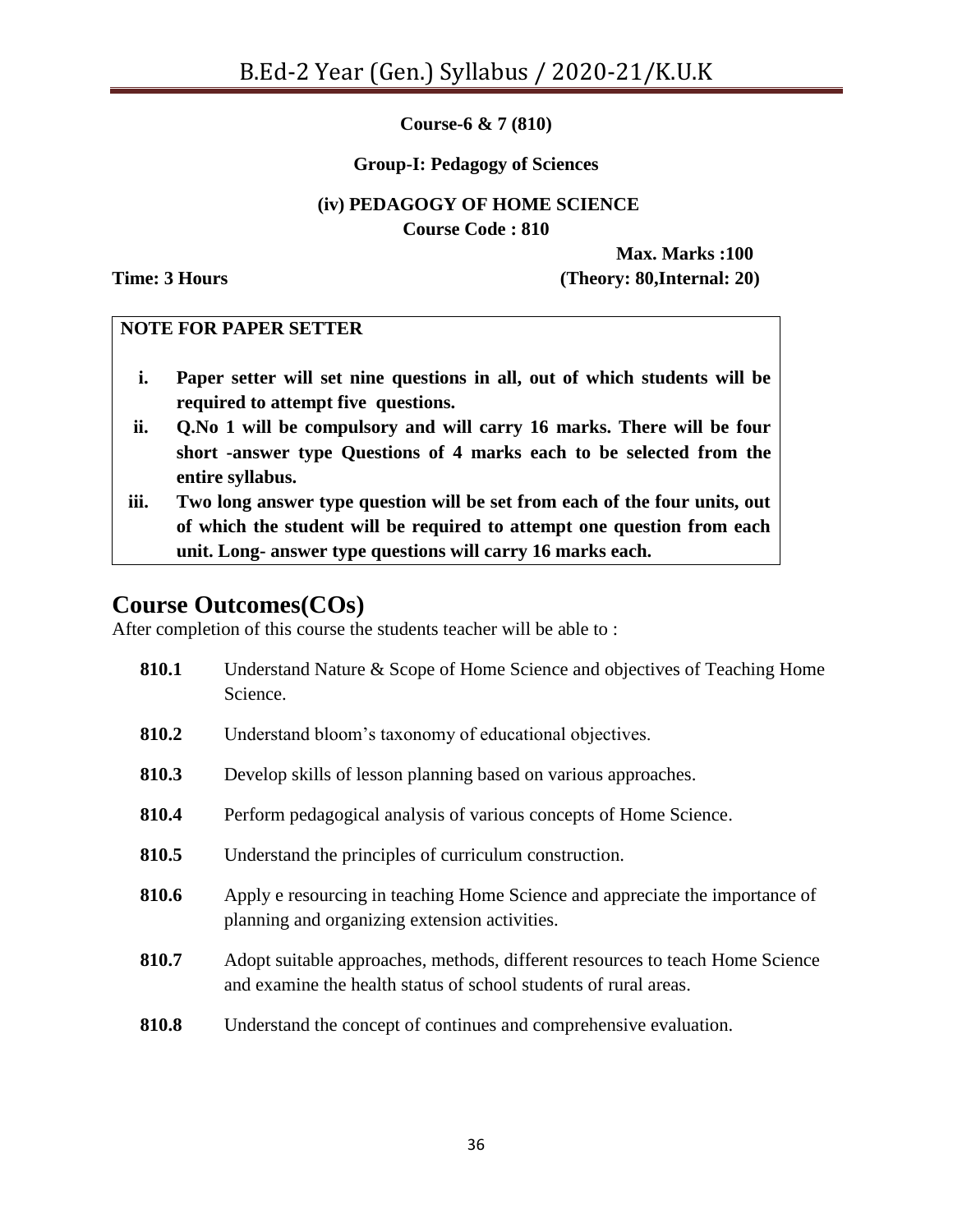#### **COURSE CONTENT**

## **UNIT – I**

## **1 CONCEPT, OBJECTIVES AND IMPORTANCE**

- Meaning, Nature and Scope of Home Science
- Need and Importance of Home science in secondary schools in the present context
- Correlation of Home Science with other school subjects
- Aims and objectives of teaching Home Science
- Blooms Taxonomy of educational objectives
- Formulation of specific objectives in Behavioural terms.

## **UNIT – II**

## **2 CONTENT, PEDAGOGICAL ANALYSIS AND TEACHING SKILLS**

#### **Content**

- Food, Nutrition and Health
- Child Care
- Fiber and Fabric
- Home Management
- Health and sanitation

#### **Pedagogical Analysis :**

Following points should be followed for pedagogical analysis on topics

- a) Identification of concept
- b) Listing behavioural outcomes
- c) Listing activities and experiments.
- d) Listing evaluation techniques.

## **Teaching Skills**

- Skill of introducing the lesson
- Skill of illustrate with the help of examples.
- Skill of explaining
- Skill of stimulus variation
- Skill of using black board
- **Concept, Need and Importance of unit planning and lesson planning**.

## **UNIT – III**

## **3 TEACHING LEARNING RESOURCES AND PROCESSES**

- Meaning, Principles and steps of curriculum construction in Home Sciences.
- Development and Characteristics of a good Textbooks. Critical analysis of current Home Science Text Books in secondary schools of Haryana State.
- Planning of space and equipment of Home Science Laboratory
- Classification and importance of Teaching Aids, (Visual Aids :- Chart, Model, Specimen).
- E-learning Resources: Use of Multimedia and Computers in Home Science, e-learning, PPT, Internet.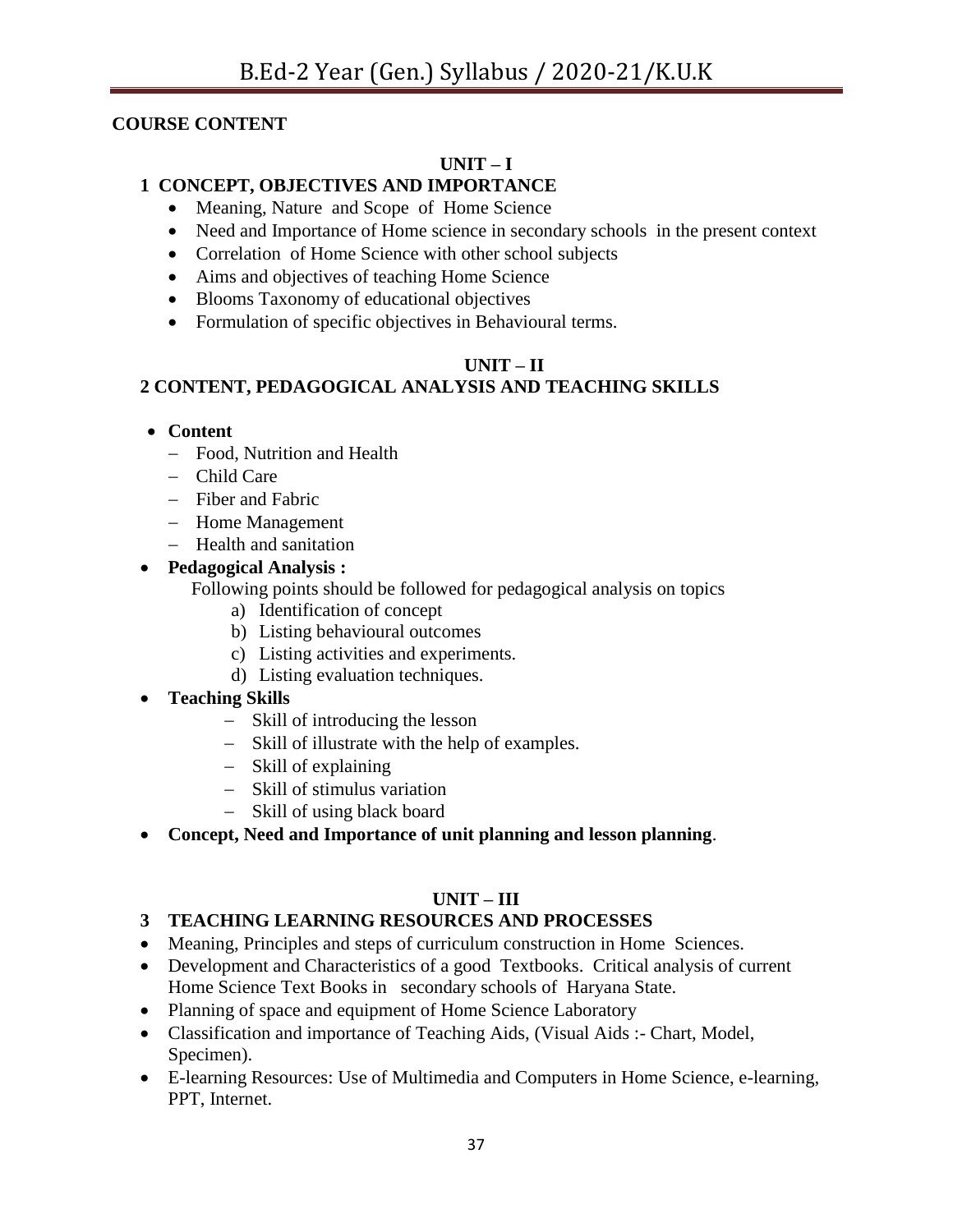Qualities of a good Home Science Teacher. Professional growth of Home Science Teacher

## **UNIT – IV**

## **4 APPROACHES , METHODS AND EVALUATION IN TEACHING**

- **Methods of Teaching:** Lecture-cum- Demonstration; Project Method; Discussion Method; Practical and Individual Method
- **Activity Based Learning:** Learning by doing : Experimentation; observation ; games, quiz; puzzles; Field visits and excursions
- **Approaches of Teaching Home Science** : Inductive deductive approach ;Maier"s Problem solving approach
- Continuous and Comprehensive Evaluation (CCE) in Home Science.
- Construction and use of achievement test and diagnostic test in Home Science.
- Task Analysis, meaning and advantages
- Question Bank, meaning and advantages

## **PRACTICUM/SESSIONALS:**

Any one of the following:

- i. A course of ten practical by the Pupil-teacher in the following:
	- Cooking
	- Stitching/Embroidery/knitting
	- Home Management
- ii. Preparation of online test.
- iii. Preparation of objective type test, short answer type test, essay type test
- iv. Organize a quiz competition in Home Science and analyze the response of students
- v. Plan a field visit of Home Science students for studying and reporting the health habits and health concerns of school students of village.
- vi. Prepare one remedial Teaching Programme for a Home Science student
- vii. Writing of project report in extension education.
- viii. Organise a handicrafts fair in a village.

## **SUGGESTED READING**

Chandra, Shah & Joshi. *Fundamental of Teaching of Home Science*, New Delhi: Sterling Publishers Pvt. Ltd

Dass & Ray. *Teaching of Home Science*, New Delhi: Sterling Publishers Pvt. Ltd

Devdass, R. P. *Method of Teaching of Home Science*, New Delhi: NCERT.

Devdass, R. P. *Teaching of Home Science in Secondary School*. A handbook of Suggestion for Teachers, New Delhi: NCERT

Spafford, I*. Fundamental in Teaching of Home Science*, New York: John Wiley & Sons CBSE (2009); *Teacher's manual on CCE*. New Delhi : CBSE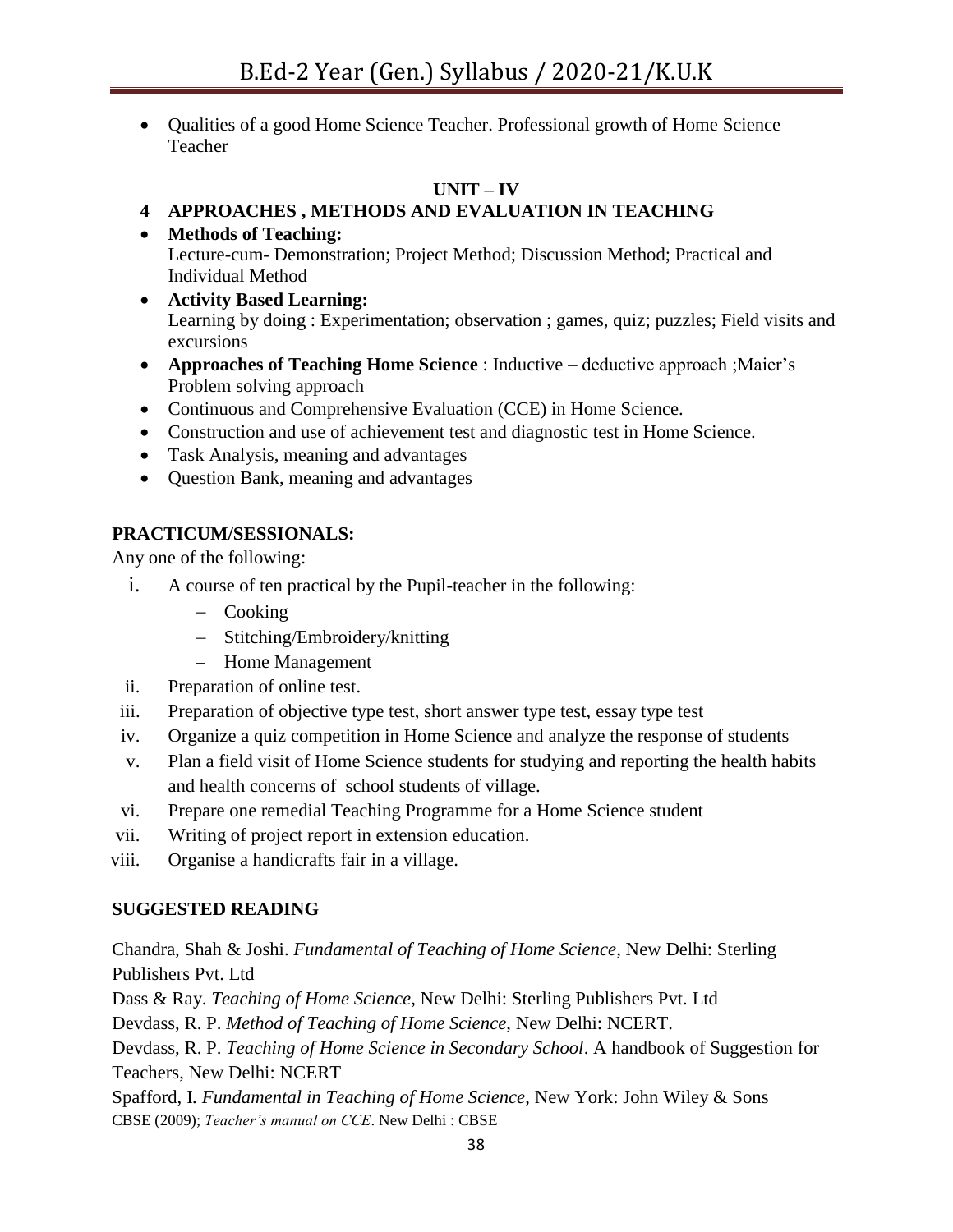**Course-6 & 7 (811)**

#### **Group-I: Pedagogy of Sciences**

#### **(v) PEDAGOGY OF PHYSICAL SCIENCE**

**Course Code : 811**

**Max. Marks :100 Time: 3 Hours (Theory: 80,Internal: 20)**

#### **NOTE FOR PAPER SETTER**

- **i. Paper setter will set nine questions in all, out of which students will be required to attempt five questions.**
- **ii. Q.No 1 will be compulsory and will carry 16 marks. There will be four short -answer type Questions of 4 marks each to be selected from the entire syllabus.**
- **iii. Two long answer type questions will be set from each of the four units, out of which the student will be required to attempt one question from each unit. Long- answer type questions will carry 16 marks each.**

## **Course Outcomes(COs)**

After completion of this course the student teacher will be able to :

- **811.1** Understand the Nature & Scope of Physical Science.
- **811.2** Understand Aims and objectives of Teaching Physical Science and describe the role of Physical Science in service of human welfare and its correlation with other school subjects.
- **811.3** Provide empirical knowledge about content analysis and pedagogical analysis.
- **811.4** Acquaint about effective teaching aids and teaching skills for well execution of
- **811.5** Visualize different innovative teaching learning resources and processes for professional growth.
- **811.6** Design and manage a physical science laboratory.
- **811.7** Adapt suitable approaches, methods and different resources to teach physical science.
- **811.8** Become aware about various approaches of teaching Physical Science and comprehensive evaluation.

#### **COURSE CONTENTS**

#### $UNIT - I$

#### **1 NATURE AND SCOPE OF PHYSICAL SCIENCE**

- Meaning, Nature and Scope with reference to Physical Science & its branches.
- History of Physical science and contribution of Indian Scientists in the field of Physics & Chemistry.
- Need  $&$  importance Physical Science in secondary school  $&$  its values in the present context.
- Correlation of Physical science with other school subjects.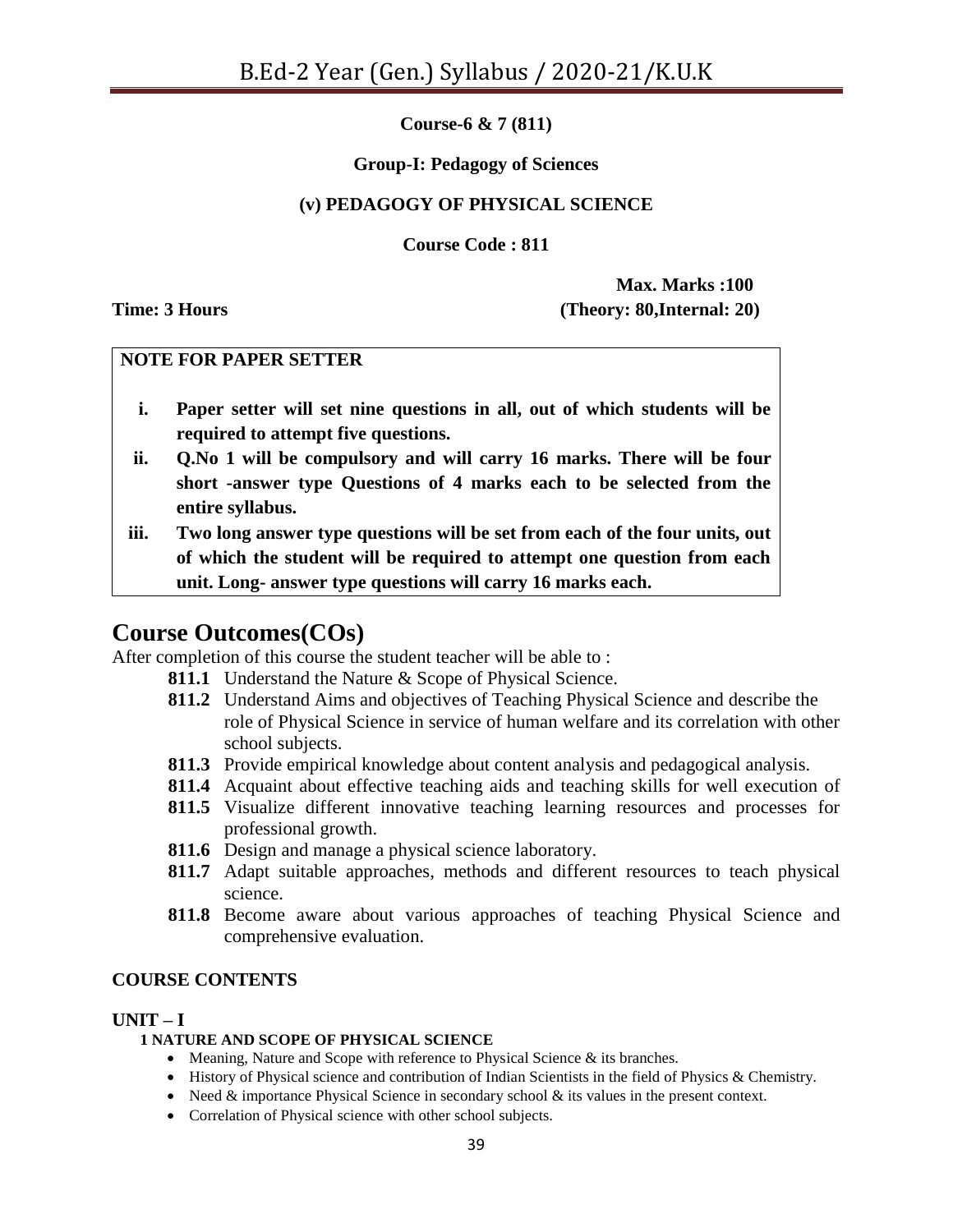- Aim & objectives of Physical Science.
- Bloom's Taxonomy of instructional objectives.
- Physical Science in the service of human welfare Agriculture, Medicine, Industry & Conservation of Environment.

#### **UNIT – II**

#### **2 PEDAGOGICAL ANALYSIS & LESSON PLANNING**

- $\bullet$  Content
	- Matter in our Surroundings
	- Atom & Molecules
	- Motion
	- $-$  Force & Law of Motion
	- Gravitation
	- Work and Energy
	- Sound
	- Acid Bases & Salt
	- Metal & Non-metal
	- Light
	- Electricity
	- **Pedagogical Analysis** Following points should be used for Pedagogical Analysis.
	- Following points should be followed for pedagogical analysis on topics covered in the syllabus
- a)Identification of concept b)Listing behavioural outcomes c)Listing activities and experiments,
	- d)Listing evaluation techniques
	- Concept, Need & Importance of Unit Planning & Lesson Planning
- Teaching Skills:-
	- Skill of Introducing the Lesson
	- Skill of Illustrate with the help of Examples
	- Skill of Explaining
	- Skill of Stimulus Variation
	- Skill of Black-Board Writing

#### **UNIT – III**

#### **3 TEACHING LEARNING RESOURCES AND PROCESSES**

- Meaning, Principles & Steps of Curriculum construction in Physical Science
- Critical Analysis of Present Secondary School Text-Book with Reference to Haryana State
	- Physical Science Laboratory Importance, Planning, Designing, Equipping,
	- Maintenance of Physical Science equipment & Records
	- Audio-Visual Aids: Chart, Models, Film Strip, Radio, Projectors.
	- E-learning Resources Use of Multimedia & Computers, PPT, Internet, Website, Teleconferences.
	- Improvised Apparatus Meaning, Importance & Steps
	- Professional Growth of Physical Science Teacher in Service Programme, Orientation Programme, Refresher Courses, Seminars, Symposium, Workshop, Science Fair, Science Exhibition, Projects.

#### **UNIT – IV**

#### **4 APPROACHES AND EVALUATION IN TEACHING**

- Physical Science Inductive deductive Approach, Critical Inquiry Approach, Maier's Problem Solving Approach.
- Methods of Teaching Physical Science
	- Lecture-cum-Demonstration
	- Project Method
	- Laboratory Method
- Continuous & Comprehensive Evaluation (CCE) in Physical Science
- Construction & Use of Achievement Test in Physical Science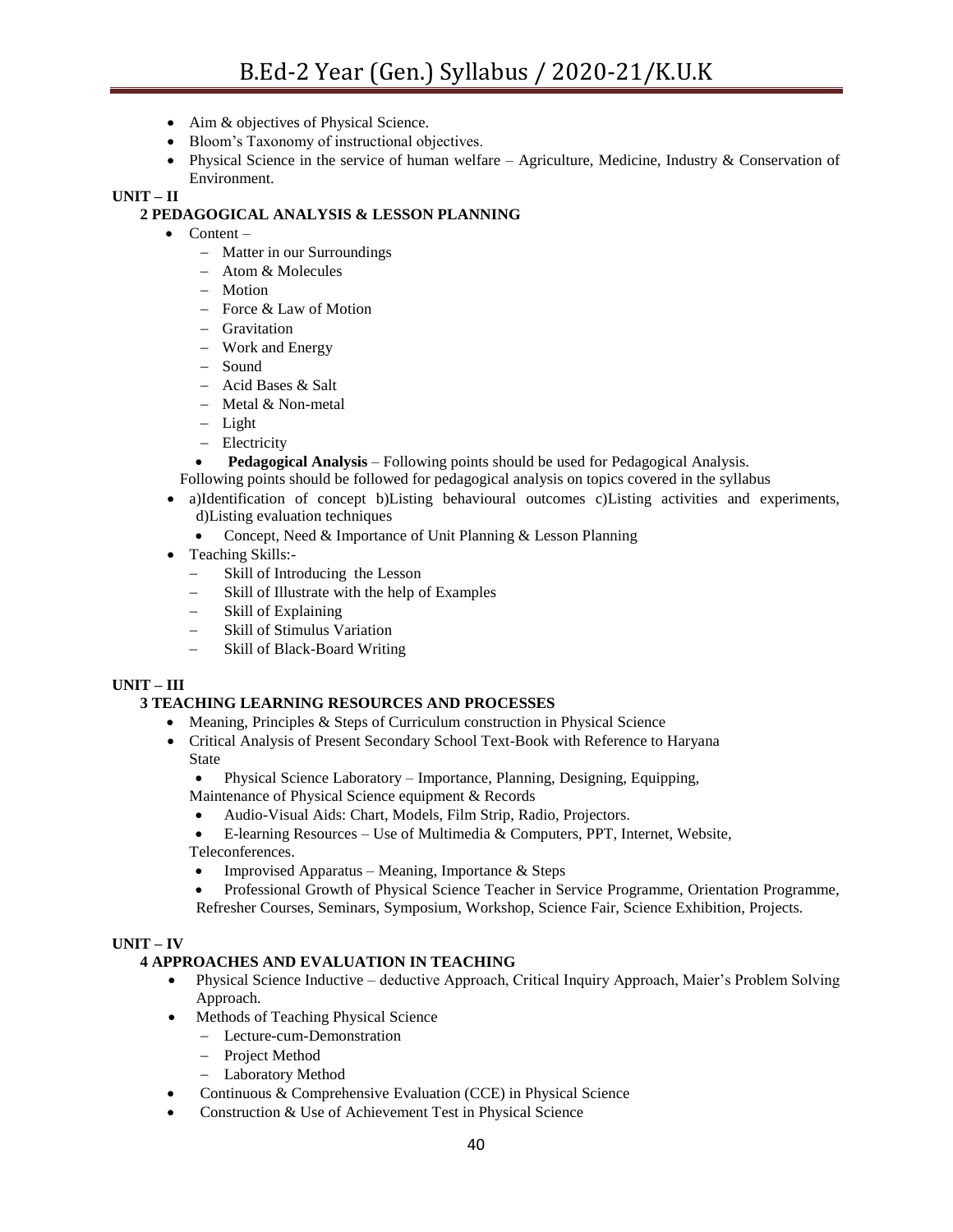- Construction & Use of Diagnostic Test in Physical Science, Preparation of Diagnostic Chart, Identification of Difficulties & Remedial Teaching.
- Meaning & Advantages of Task Analysis and Question Bank.

#### **Praticum/Sessional**

#### **Any one of the following**

- i. Development of Five Demonstration Experiments on the Topics Covered in the Syllabus from Physical Science Test-books at the Lower Secondary Level in Haryana State.
- ii. Improvisation of Apparatus/Equipment
- iii. Seminar Presentation on any Topics given in the Syllabus.

#### **Suggested Readings**

Adams, G.S. (1964). *Measurement & Evaluation in Education, Psychology & Guidance*, New York: Halt, Rinehart & Winston.

Aggarwal, J.C. (2005). *Essential of Examination System*. New Delhi: Vikas Publishing House

Pvt. Ltd.

Allen, D.W. and Eve, A.W. (1968). *Micro Teaching in Theory to Practices*. Vol. 70, pp. 181-

185.

Bloom, B.S. et al. (1956). *Taxonomy of Educational Objectives: The Cognitive Domain*. New York: Longum's Green.

CBSE (2009). *Teacher Manual on CCE*. New Delhi: CBSE.

Das, R.C. (1985). *Science Teaching in Schools*, New Delhi: Sterling Publication Private Ltd.

Harrow, A.J.A. (1972). *Taxonomy of Motor Domain*, New York: Mckay.

Kherwadkal, Anjali (2003). *Teaching of Chemistry by Modern Method*, New Delhi: Sarup & Sons.

Kilpatrick, W.H. (1987). *The Project Method*, Columbia. Teachers College Record.

Krathwohl, D.R., Bloom, B.S. and Maria, B.B. (1964). *Taxonomy of Educational Objectives*, *Hand-book II, Affective Domain*, New York: David Mckay.

Mager, R.F. (1962). *Preparing Instructional Objectives*, California: Fearon.

Miller, David F. and Blaydes (1962). *Methods & Materials for Teaching Biological Science*, New York: McGraw Hill Book Co.

Sharma, R.C. (1995). *Modern Science & Teaching*, New Delhi: Dhanpat Rai & Sons.

Siddique and SIddique (1998).*Teaching of Science,* New Delhi: Doaba House.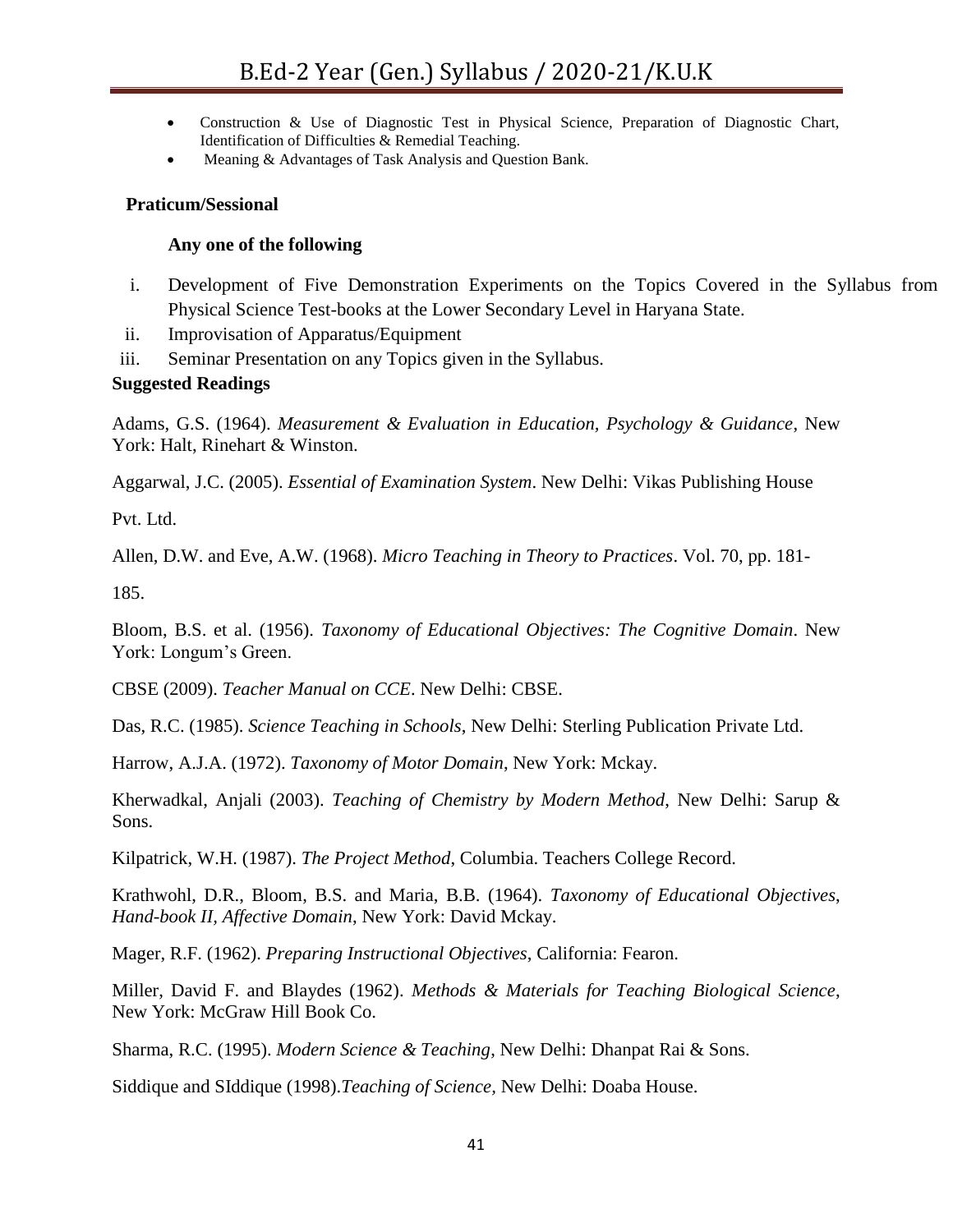Vishwanth, Pandey and Kisor Valicha (1984). *Science Technology & Development*, New Delhi: McMillan India Ltd.

Venkataih, S. (2001). *Science Education* in 21st Century, New Delhi:Anmol Publishers.

Wadhwa, Shalni (2001). *Modern Methods of Teaching Physics*. New Delhi: Saroop & Sons.

http://www.scienceworld.wolfram.com/physics.html.

http://www.nobel.se/physics/laureates.html.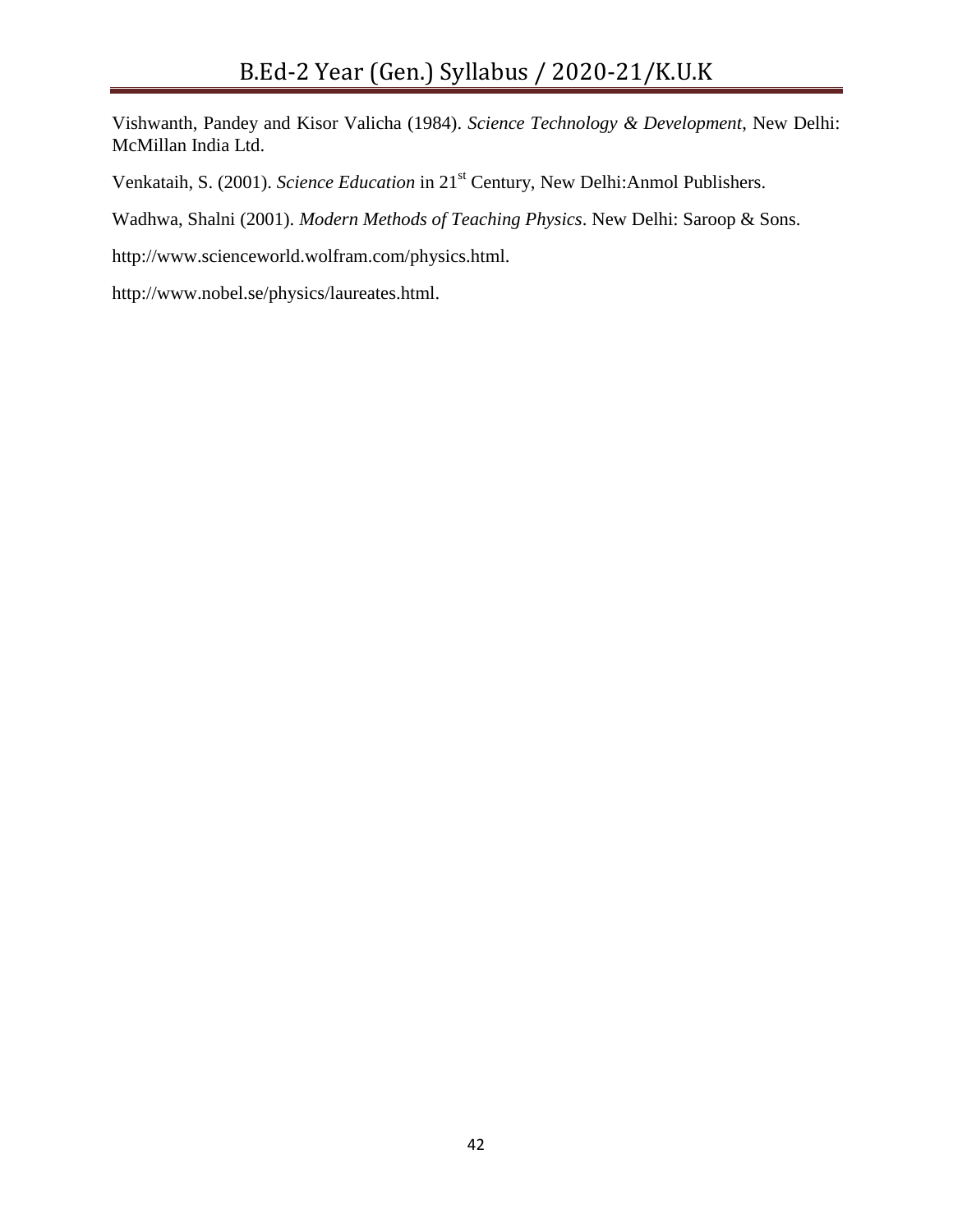**Course-6 & 7 (812)**

#### **Group-II: Pedagogy of Social-Sciences**

#### **(i) PEDAGOGY OF SOCIAL SCIENCE Course Code : 812**

**Time: 3 Hours Max. Marks: 100 (Theory: 80, Internal: 20)**

#### **NOTE FOR PAPER SETTER**

- **i) Paper setters will set 9 questions in all, out of which students will be required to attempt 5 questions.**
- **ii) Q. No. 1 will be compulsory and will carry 16 marks. There will be 4 short-answer type questions of 4 marks each to be selected from the entire syllabus.**
- **iii) Two long answer type questions will be set from each of the four units, out of which the students will be required to attempt one question from each unit. Long-answer type questions will carry 16 marks each.**

#### **Course Outcomes(COs)** iv) All questions will carry equal marks.

After completion of this course the student –teachers will be able to:

- **812.1** Elaborate the concept, nature and scope of social science.
- **812.2** Establish correlation of social science within or with other school subjects and life situations.
- **812.3** Get acquainted with the procedures of skills and pedagogical analysis for social science teaching.
- **812.4** Prepare lesson plans by applying knowledge of planning.
- **812.5** Explain the essentials of curriculum and text books of social science
- **812.6** Select and develop the support material required for designing learning experiences.
- **812.7** Develop an understating of methods and approaches of teaching social science.
- **812.8** Acquire competencies in preparing tools of evaluation social science learning.

#### **COURSE CONTENTS**

#### **UNIT 1**

#### 1. **Nature & Scope of Teaching of Social Science**

- Meaning, Nature and Scope of Social Sciences as a school subject.
- Aims and Objectives of teaching Social Sciences at School level.
- Values of Teaching Social Sciences
- Taxonomy and behavioural Objectives in Social Sciences.
- Relationship of Social Science with other subjects and within the subject**.**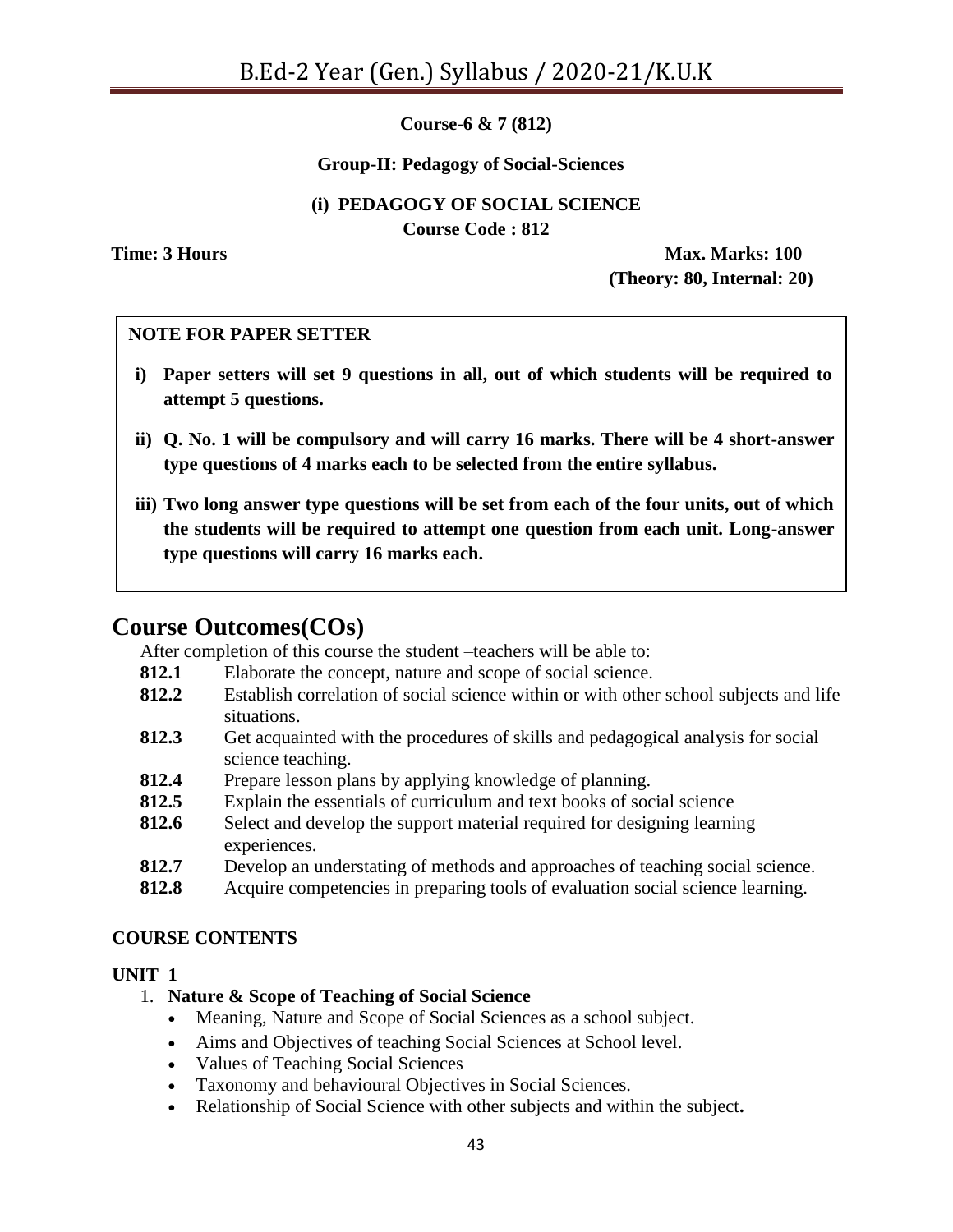Understanding terminology of Social Sciences: Social structure, social stratification, community, state, region, market

## **UNIT-2**

## 2. **Pedagogical Analysis and lesson planning**

- Meaning and importance of pedagogical analysis
- Points followed for pedagogical analysis: (i) Identification of concept (ii) Listing behavioural outcomes (iii) Listing activities  $\&$  Experiments (iv) Listing evaluation techniques.
- Some content for pedagogical analysis:
	- Constitution of India
	- Physical features of India
	- Indian Freedom Movement
	- Population
	- Democracy in the contemporary world
	- Disaster Management
- Skills of teaching Social Sciences: Skill of Introducing, Skill of Illustration with Examples, Skill of Reinforcement, Skill of Questioning and Skill of Stimulus Variation
- Lesson planning in Social Sciences: Need & Importance, Basic Elements & its Preparation

## **UNIT 3**

#### 3. **Teaching learning resources and process**

- Meaning, Importance and Principles of designing a good Curriculum of Social Sciences; Critical Appraisal of the Existing Curriculum in Social Sciences, Suggestions for improvement; Approaches of organizing social sciences curriculum- logical, concentric, spiral, chronological.
- Teaching Learning Material: Textbook & Reference Books, Documentaries, News Papers, Maps, Community, Atlas, and E-resources (Blog, World Wide Web, and Social Networking.)
- Social Science Club- Meaning, Importance and Organization(Club activities, Exhibitions, Field Trips, Quiz Competitions)

## **UNIT 4**

## 4. **Approaches and Evaluation in Teaching**

- Classroom Processes: Discovery method, Discussion method, Source method, Survey Method, and Story Telling.
- Meaning, Importance and Types of Evaluation in Social Sciences.
- New approaches to Assessment Question bank, Open Book Examination, Grading & Credit System.
- Construction of Achievement Test Concept and Steps.

#### **Praticum/Sessional**

#### **Any one of the following:**

i. Explore how cartoons, stamps, currency, magazines, globes and so on be used in teaching of social science.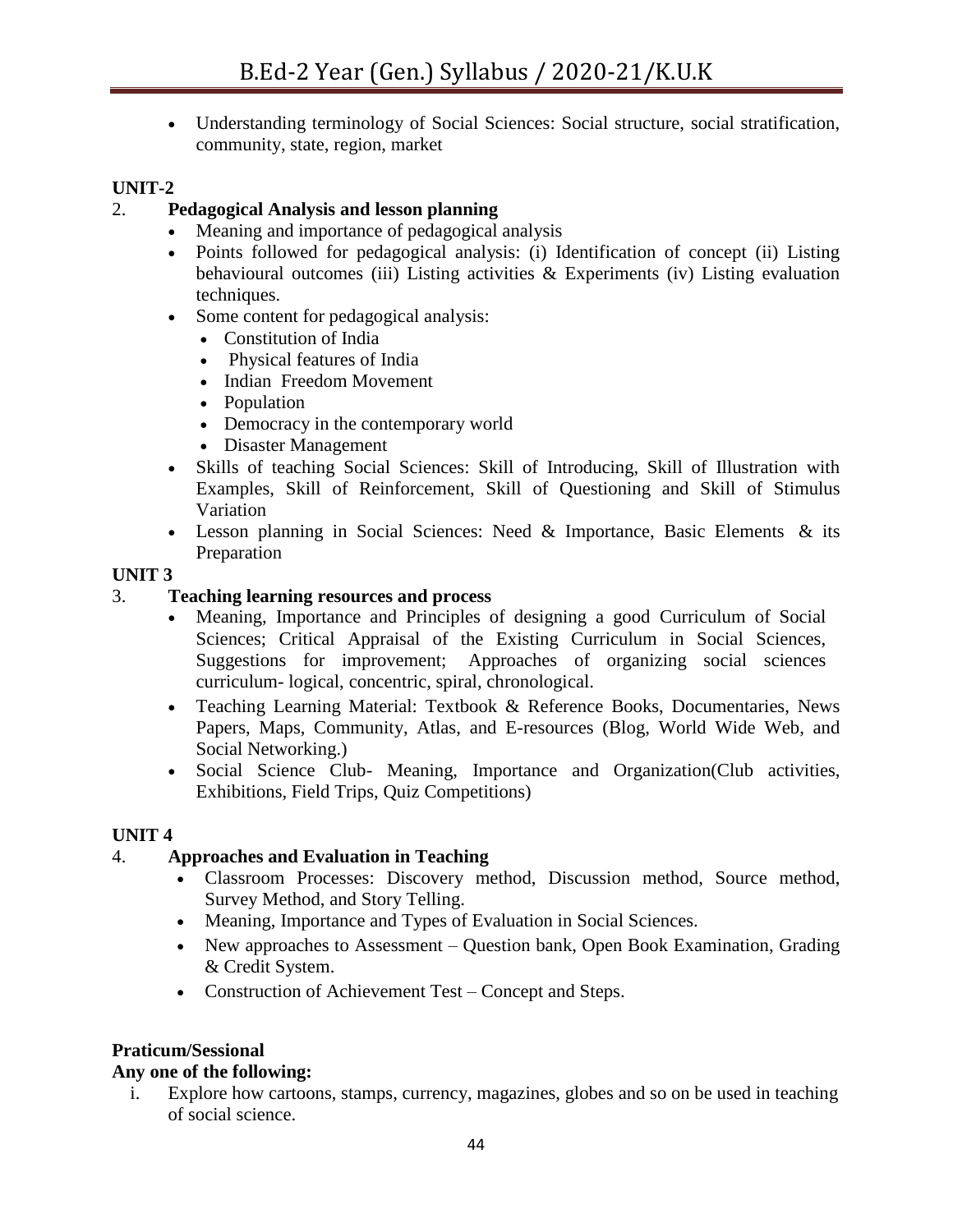- ii. Make an Observation and prepare a list of places of historical interest/monument nearer to your residence and prepare a report on it.
- iii. Conduct a quiz competition in the class on a day of national importance and prepare a report of the same.
- iv. Prepare an action plan for social science club.
- v. Prepare a list 10 of books/Journals in social sciences with all bibliographic details for purchasing to the classroom library.
- vi. Draw different types of maps of World, India, and locality /Create a comparative timeline of events in India and world of Modern age.
- vii. Prepare a sample of Different Types of Test items on different objectives or Select a concept in Social Science prepare a diagnostic test
- viii. Prepare a sample of Content analysis, instructional objectives, Learning Activity, Learning Experience of a Topic from standard 6th or  $10<sup>th</sup>$ .

#### **Suggested Readings**

Agarwal, J.C. (1993). Teaching of Social Studies- A Practical Approach, Second Revised Edition, Vikas Publishing House.

Batra, P.(ed) (2010) *Social Science Learning in Schools: Perspective and Challenges*, New Delhi, Sage

Dhamija, N. (1993). *Multimedia Approaches in Teaching Social Studies*, New Delhi: Harman Publishing House

Eklavya (1994) *Samajik Adhyayan Shikshan*: Ek Prayog, Hoshangabad: Eklavya.

George, A. and Madan, A.(2009) *Teaching Social Science in Schools*, NCERT"s New Textbook, New Delhi: Sage

Gupta Rainu (2013) *Teaching of Social Science*, New Delhi, Doaba Publications.

Gupta Rainu (2012) *Samajik Vigyan Shikshan*, New Delhi :Doaba Publications.

Khan, S. U. (1998). *History Teaching-Problems: Prospective and Prospect*, New Delhi: Heera Publications

Kochhar, S.K.(1998).*Teaching of Social Studies,* New Delhi: Sterling Publishers Pvt, Ltd New Delhi.

NCERT (2006). *Position Paper National Focus Group on Teaching of Social Sciences*, New Delhi: NCERT

NCERT Social Science Textbooks for classes VI-X, New Delhi: NCERT.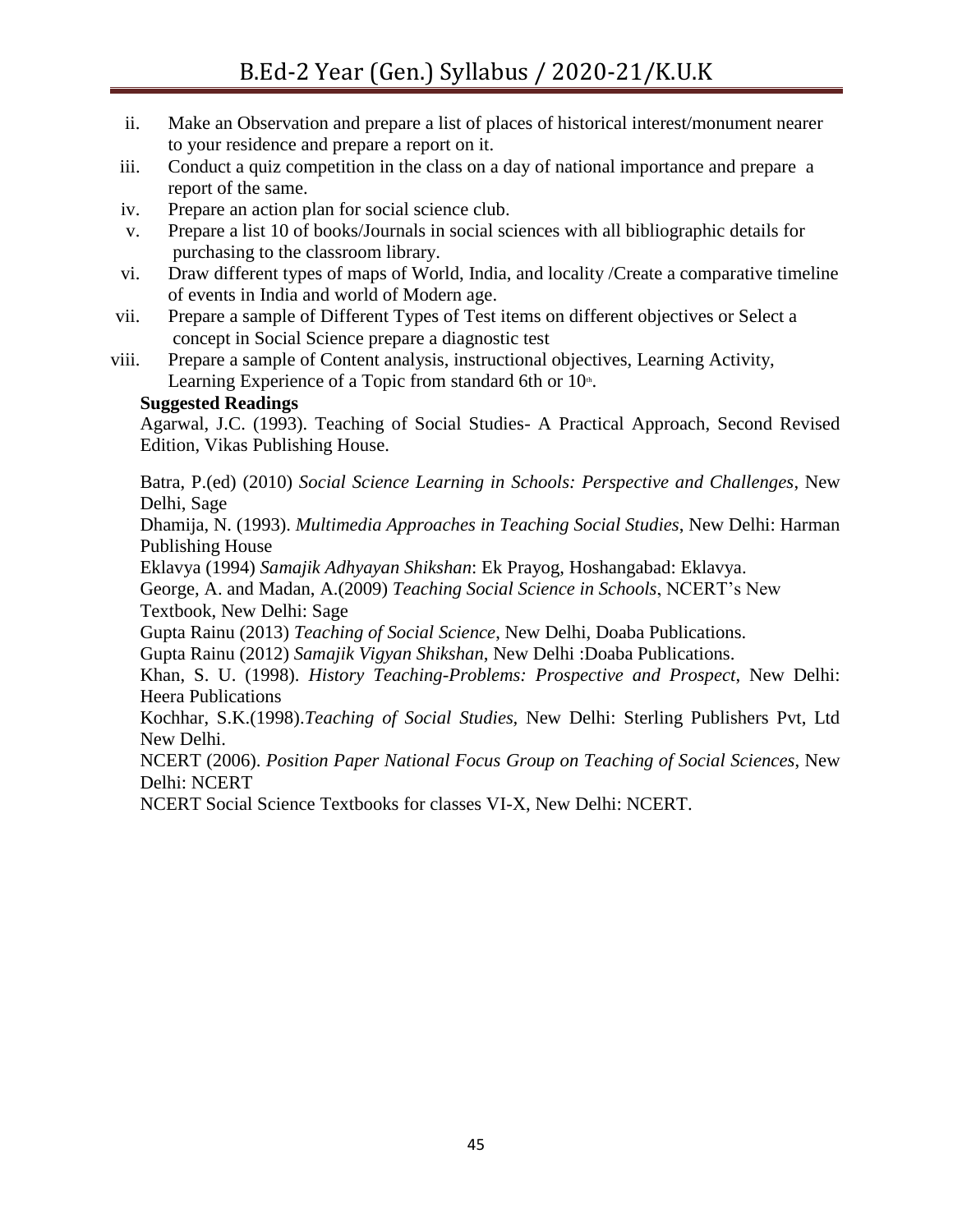**Course-6 & 7 (813)**

## **Group-II: Pedagogy of Social-Sciences**

## **(ii) PEDAGOGY OF COMMERCE**

**Course Code : 813**

**Time: 3 Hours Max. Marks: 100** 

**(Theory: 80, Internal: 20)**

#### **NOTE FOR PAPER SETTER**

- **i) Paper setter will set nine questions in all, out of which students will be required to attempt five questions.**
- **ii) Q.No 1 will be compulsory and will carry 16 marks. There will be four short -answer type Questions of 4 marks each to be selected from the entire syllabus.**
- **iii) Two long answer type question will be set from each of the four units, out of which the student will be required to attempt one question from each unit. Long- answer type questions will carry 16 marks each.**

# **Course Outcomes(COs)**

After completion of this course the student-teachers will be able to:

- **813.1** Understand the nature of Commerce and its relationship with other disciplines.
- **813.2** Comprehend the Bloom Taxonomy of objectives and write the Instructional objectives in behavioral terms.
- **813.3** Prepare Pedagogical analysis of the content and develop lesson plans for classroom teaching.
- **813.4** Acquire competencies in teaching skills.
- **813.5** Analyses the Curriculum and Textbook of Commerce.
- **813.6** Make effective utilization of Teaching Learning resources.
- **813.7** Get familiar with the methods of teaching and Evaluation.
- **813.8** Equip themselves in Evaluation techniques and construction of Achievement test.

#### **Course content**

## **UNIT-I**

.

- **1. Concept of Commerce and Instructional Objectives**
	- Meaning nature and scope of Accountancy and Business studies.
	- Need and Importance of Commerce in school curriculum at higher secondary level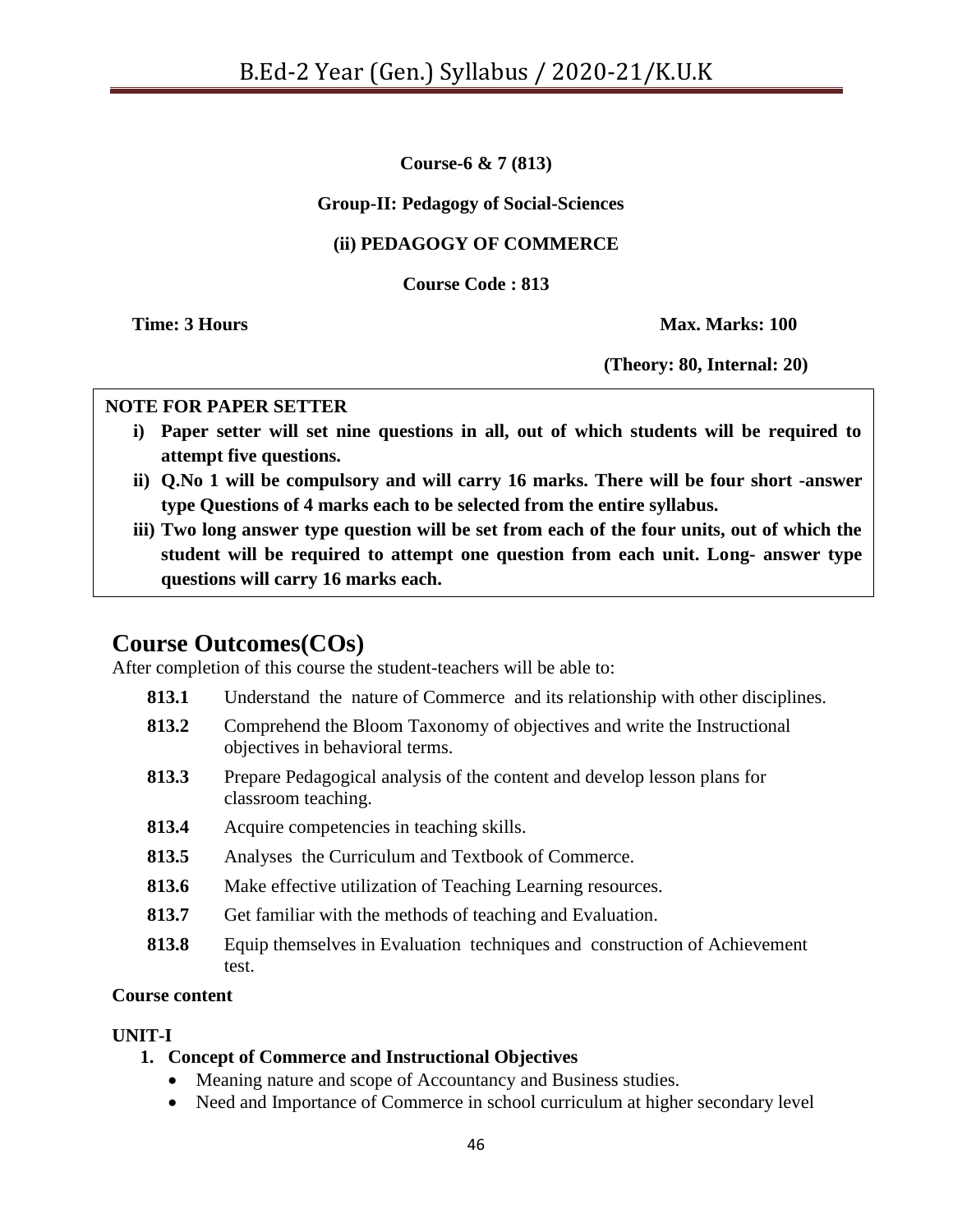- Aims, Objectives and Values of teaching Commerce.
- Blooms Taxonomy of Objectives (statement of objectives in behavioural terms).
- Relationship of Commerce with other Disciplines: Economics, Law, Mathematics, Sociology, Psychology, Statistics.

## **UNIT-II**

## **2. Pedagogical Analysis and lesson planning**

- PedagogicalAnalysis: Identification of concept, Listing behavioural outcomes, Listing activities and experiments, Listing evaluation techniques.
- Content forPedagogicalAnalysis:
	- $-$  Final A/Cs
	- Sources of Business finance.
	- Marketing Mix.
	- Social Responsibility of Business
	- Consumer protection
	- E-commerce
- Skills in Teaching
	- Skill of Introducing
	- Skill of Explaining
	- Skill of Probing Questions
	- Skills of Illustrating with examples
	- Skill of Stimulus variation
- Development of lesson plan: Utility, steps in lesson planning, qualities of a good lesson plan

## **UNIT-III**

## **3. Teaching learning resources and Processes**

- Commerce curriculum: Principles followed in development of commerce curriculum. Critical appraisal of the existing curriculum in Commerce. Suggestion for improvement
- Analysis of prescribed text- book of commerce (XI &XII)
- Teaching learning resources:Meaning, Importance and use of Teaching learning resources
- Traditional Instructional Material: Charts, Graphs and Specimens
- Mass media: Television, Newspaper, Journals
- E- resources: Blog , World wide Web , Social Networking

## **UNIT-IV**

## **4. Approaches and Evaluation in teaching**

- Methods of teaching:
	- Lecture cum Discussion Method
	- Project Method
	- E-Tutoring
	- Role playing
- Evaluation: Meaning, Importance , Types and Techniques.
- Preparation of Blue print and construction of Achievement Test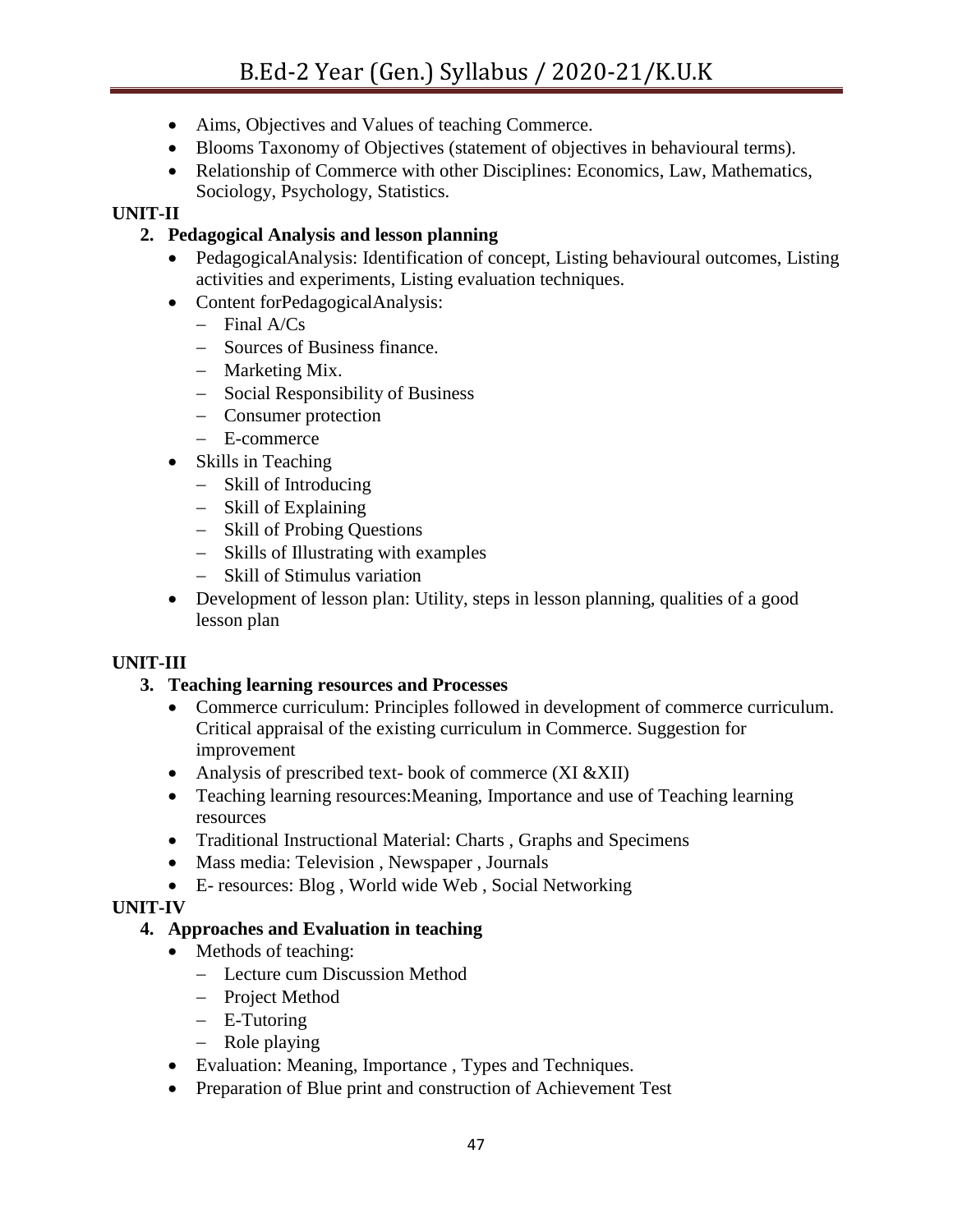## **Practicum/ Sessionals**

Any two of the following:

- i. Participation in discussion (class level) in any recent development in the area of commerce and prepare a report
- ii. Make a report on activities performed by a company regarding its social responsibility
- iii. Review at least two research articles on commerce
- iv. Make a report of E-Commerce operations of a company
- v. Field visit to any one ( bank , factory , consumer forum).Prepare a report on functions performed

## **Suggested Readings**

Bruce, J.M and Roger Ottewill (2001). *Effective learning & teaching in business and management.* London: Routledge

Chopra, H.K and Sharma, H. (2007). *Teaching of Commerce*, Kalyani Publishers Ludhiana Dalal, D.C and Dalal V.C (2008). *Teaching of Commerce* (Hindi Version). Patiala: Twenty First Century Publications

Gupta Rainu (2009). *Teaching of Commerce* New Delhi, Shipra Publications

Kaur, Ravdeep (2012). *Teaching of Commerce* Gurusar Sadhar: GBD Publications

Kumar, Mahesh (2004). *Modern Teaching of Commerce*. New Delhi: Anmol Publications Pvt. Ltd.

Monga Vinty (2009). *Teaching of Commerce Patiala*: Twenty first century publications Peter Davies, Jacek Brant (2006). *Business, Economics and enterprises*: Teaching School

Subjects 11-19. London: Kogan Rage

Rao Seema (2002). *Teaching of Commerce*, New Delhi: Anmol Publicatons Pvt. Ltd. Shankar T. (2007). *Methods of Teaching of Commerce*, New Delhi: Crecent VII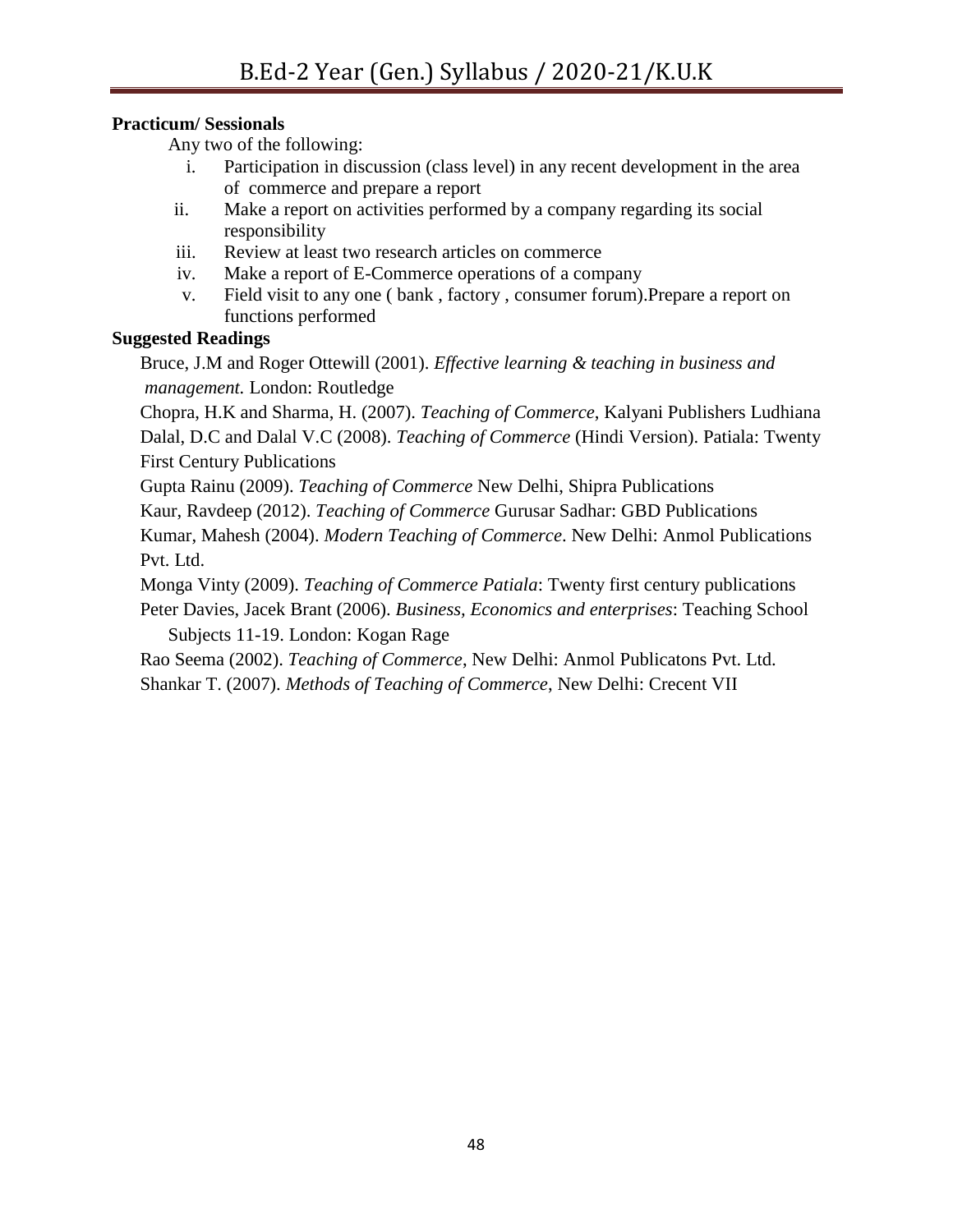**Course-6 & 7 (814)**

#### **Group-II: Pedagogy of Social-Sciences**

#### **(iii) PEDAGOGY OF ECONOMICS**

**Course Code : 814**

**Time: 3 Hours Max. Marks: 100** 

**(Theory: 80, Internal: 20)**

#### **NOTE FOR PAPER SETTER**

- **i. Paper setter will set nine questions in all, out of which students will be required to attempt five questions.**
- **ii. Q.No 1 will be compulsory and will carry 16 marks. There will be four short -answer type Questions of 4 marks each to be selected from the entire syllabus.**
- **Learning Outcomes questions will carry 16 marks each. iii. Two long answer type questions will be set from each of the four units, out of which the student will be required to attempt one question from each unit. Long- answer type**

# **Course Outcomes (COs)**

After completion of this course the student –teachers will be able to:

- **814.1** Understand the meaning nature and scope of teaching Economics and its relationship with other disciplines..
- **814.2** Comprehend the Bloom Taxonomy of objectives and write the instructional objectives in behavioral terms.
- **814.3** Prepare pedagogical analysis of the content and develop lesson plans for class room teaching.
- **814.4** Acquire competence in skills for the teaching of Economy.
- **814.5** Analyse the curriculum and textbook of teaching of Economics.
- **814.6** Develop teaching learning material and organize co-curricular actitivites through the Economics club..
- **814.7** Understandthe different methods and approaches of teaching Economics.
- **814.8** Acquire competencies in preparing tools of Evaluation.

#### **COURSE CONTENT**

#### **Unit -I**

.

#### **1. NATURE & SCOPE OF TEACHING OF ECONOMICS**

Meaning, Nature and Scope of Economics as a school subject.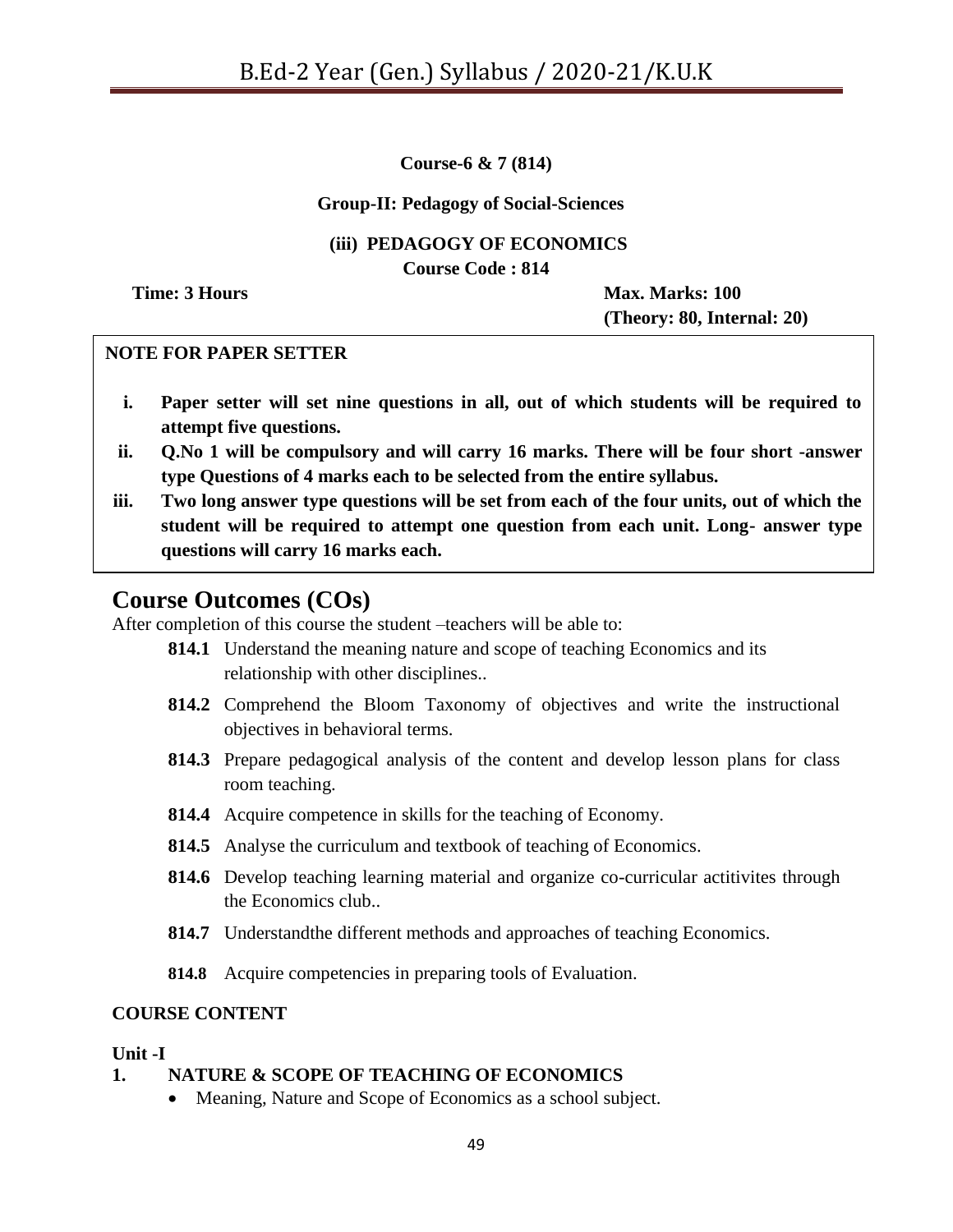- Aims and Objectives of teaching Economics at School level
- Values of Teaching Economics in present scenario.
- Taxonomy and behavioural Objectives in Economics.
- Correlation of Economics with Public Finance, Commerce, Law, Geography, Mathematics, Natural Science and Sociology.
- Understanding terminology of Economics: Micro Economics, Macro Economics, Market, Production, Business Economics and Budgeting.

## **Unit- II**

## **2. PEDAGOGICAL ANALYSIS AND LESSON PLANNING**

- Meaning and Importance of Pedagogical Analysis.
- Content :
	- Poverty as Challenge facing India
	- Indian economy
	- Globalization
	- Inflation& Deflation
	- Employment

#### **Pedagogical Analysis :**

Following points should be followed for pedagogical analysis on topics:

- a) Identification of concept
- b) Listing behavioral outcomes
- c) Listing activities and experiments.
- d) Listing evaluation techniques.
- lesson planning in Economics: Need & Importance, Basic Elements & its Preparation
- Skills of teaching Economics: Skill of Explaining. Skill of Illustration with Examples, Skill of Probing Questions and Skill of Stimulus Variation.

## **Unit-III**

## **3. TEACHING LEARNING RESOURCES AND PROCESS**

- Meaning, Importance and Principles of designing a good Curriculum of Economics, Critical Appraisal of the Existing Curriculum in Economics, Suggestions for improvement. Approaches of organizing the curriculum of Economics.
- Meaning  $&$  Importance of Co-curricular activities. Economics Club Meaning, Importance and Organization.
- Teaching Learning Material: Textbook & Reference Books, Documentaries, Graphs, Tables, News Papers, Library and E-resources (Blog, World Wide Web, and Social Networking.)

## **Unit-IV**

## **4. APPROACHES AND EVALUATION IN TEACHING**

- Teaching Economics through Discussion method, Project method, Problem-solving, Dramatization, Survey and Field visit.
- Meaning, Importance and Types of Evaluation in Economics.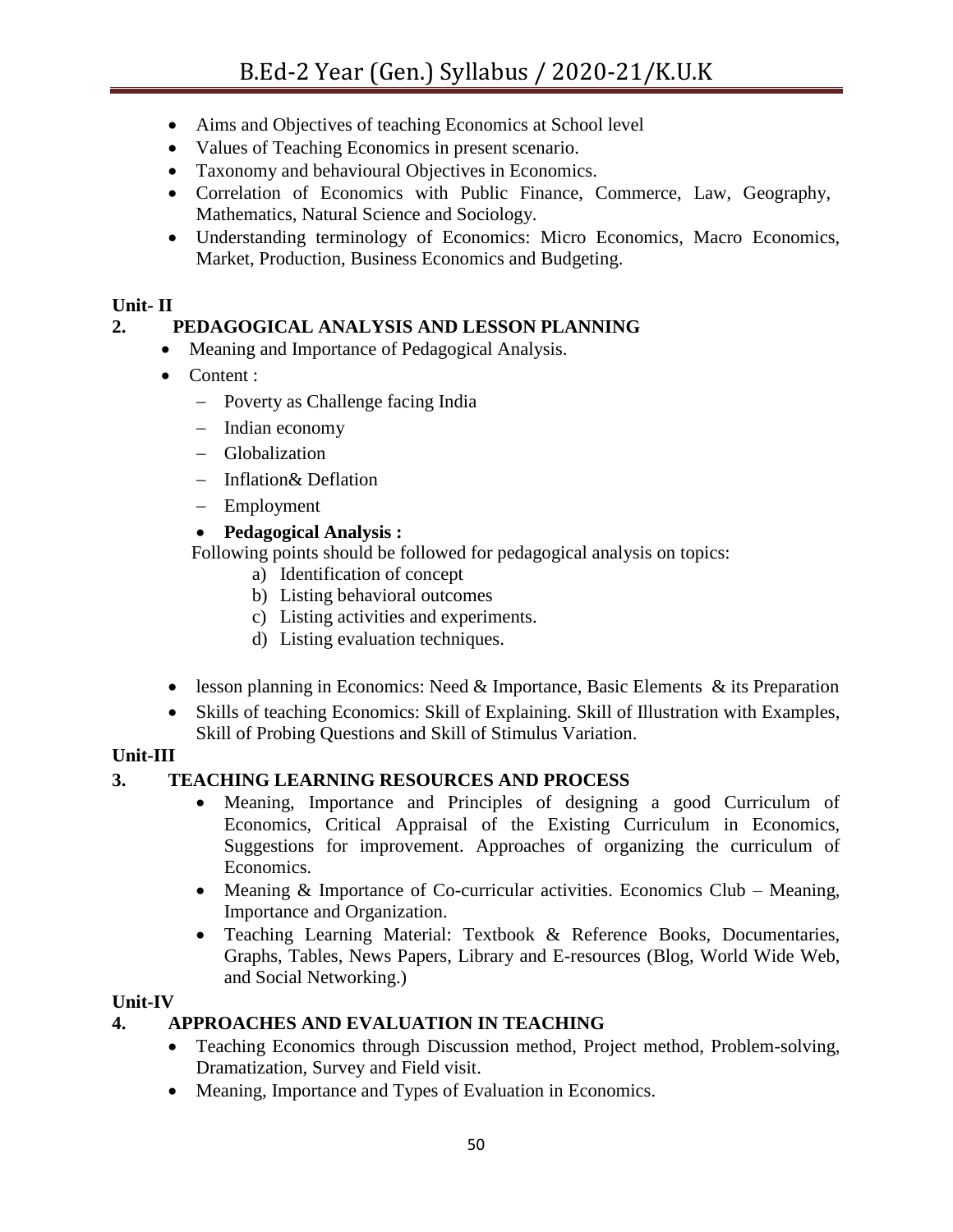• Continuous and Comprehensive Evaluation: Meaning, importance & Process. Construction of Achievement Test – Concept and Steps.

## **Praticum/Sessional**

#### **Any one of the following:**

- i. Explore how cartoons, advertisements, graphs, currency, pictures can be used for teaching Economics.
- ii. Content Analysis and preparation of instructional material related to any unit
- iii. Prepare ten (10) slides related to economics teaching content at senior secondary level.
- iv. Critical appraisal of economics text books at senior secondary level.
- v. Field Visits ( Banks, Small-Scale Industries, Consumer Cells)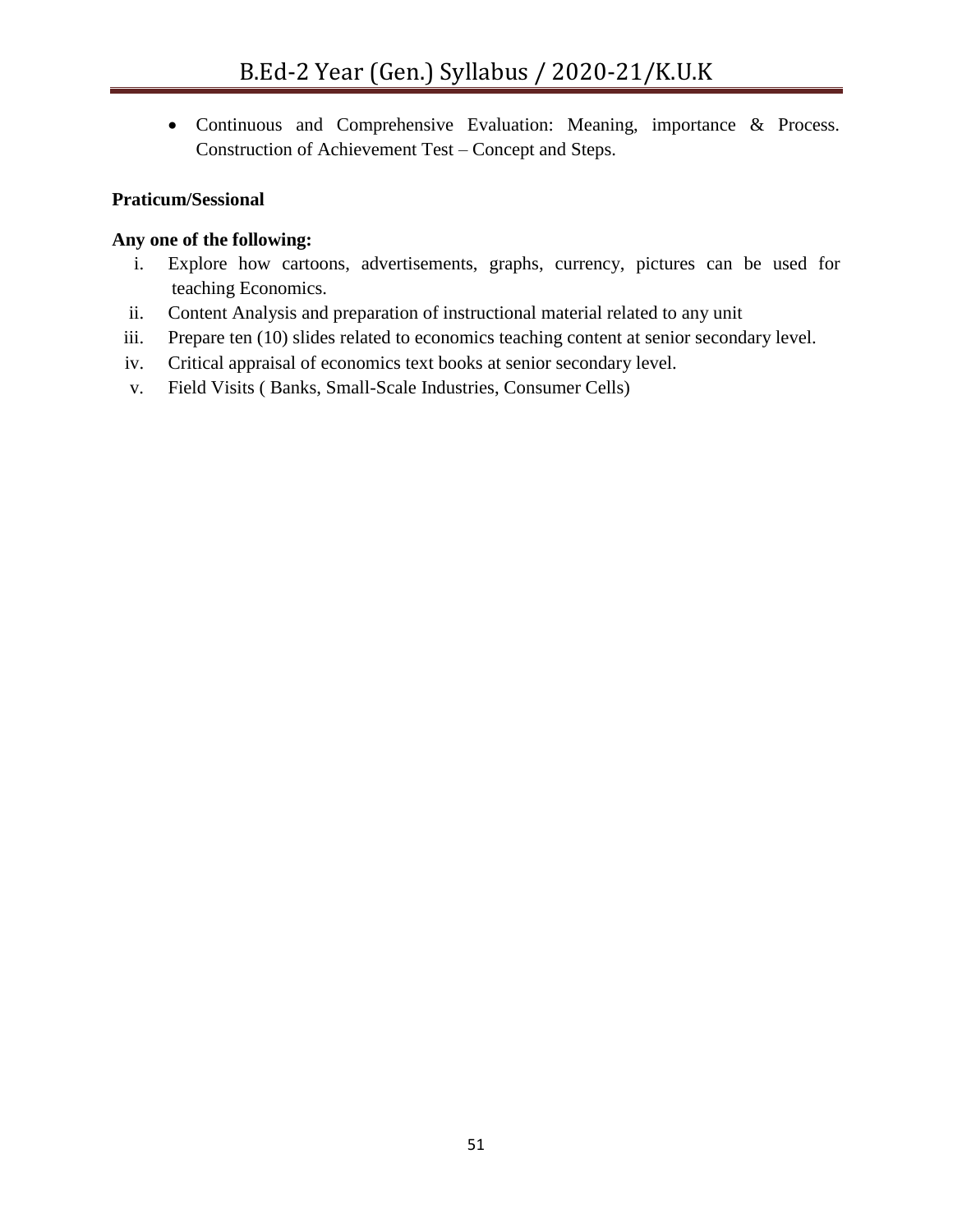**Course-6 & 7 Pedagogy of Teaching Subjects (815)**

**Group-II: Pedagogy of Social-Sciences**

## **(iv) COURSE-6 & 7 PEDAGOGY OF HISTORY**

**Max. Marks :100 Time: 3 Hours (Theory: 80,Internal: 20)**

#### **NOTE FOR PAPER SETTER**

Paper setter will set nine questions in all, out of which students will be required to **attempt five questions.**

ii. **Q.No 1 will be compulsory and will carry 16 marks. There will be four short answer type Questions of 4 marks each to be selected from the entire syllabus.**

Two long answer type question will be set from each of the four units, out of which **the student will be required to attempt one question from each unit. Long- answer type questions will carry 16 marks each.**

## **Course Outcomes(COs)**

After transaction of the course, student teachers will be able to:

- **815.1** Explain the concept, nature and scope of teaching history.
- **815.2** Understand the aims and objectives of History and establish correlation of History with other school subjects and life situations.
- **815.3** Perform Pedagogical analysis of various topics in History at Secondary level.
- **815.4** Get acquainted with the procedures of lesson plan.
- **815.5** Critically evaluate existing curriculum, syllabus and text-books.
- **815.6** Prepare, select and utilize different instructional materials.
- **815.7** Apply appropriate methods and techniques of teaching at different levels.
- **815.8** Acquire competencies in preparing tools of evaluation for teaching of History.

## **COURSE CONTENT**

## $\mathbf{I} \cdot \mathbf{I} = \mathbf{I}$

## 1. **NATURE, SCOPE, AIMS, AND OBJECTIVES OF HISTORY**

- Meaning, Nature, Scope of history. Importance of time  $\&$  space in history
- Place of history in secondary and senior secondary level school curriculum
- Aims, objectives and values of teaching history
- Bloom"s taxonomy to formulate objectives in behavioural terms
- Co-relation of history with other school subjects. Relation of history with present.
- Classification of history according to geographical boundaries, period and circumstances.

#### **UNIT – II**

## 2. **PEDAGOGICAL ANALYSIS OF CONTENT AND LESSON PLANNING**

• Meaning and importance of pedagogical analysis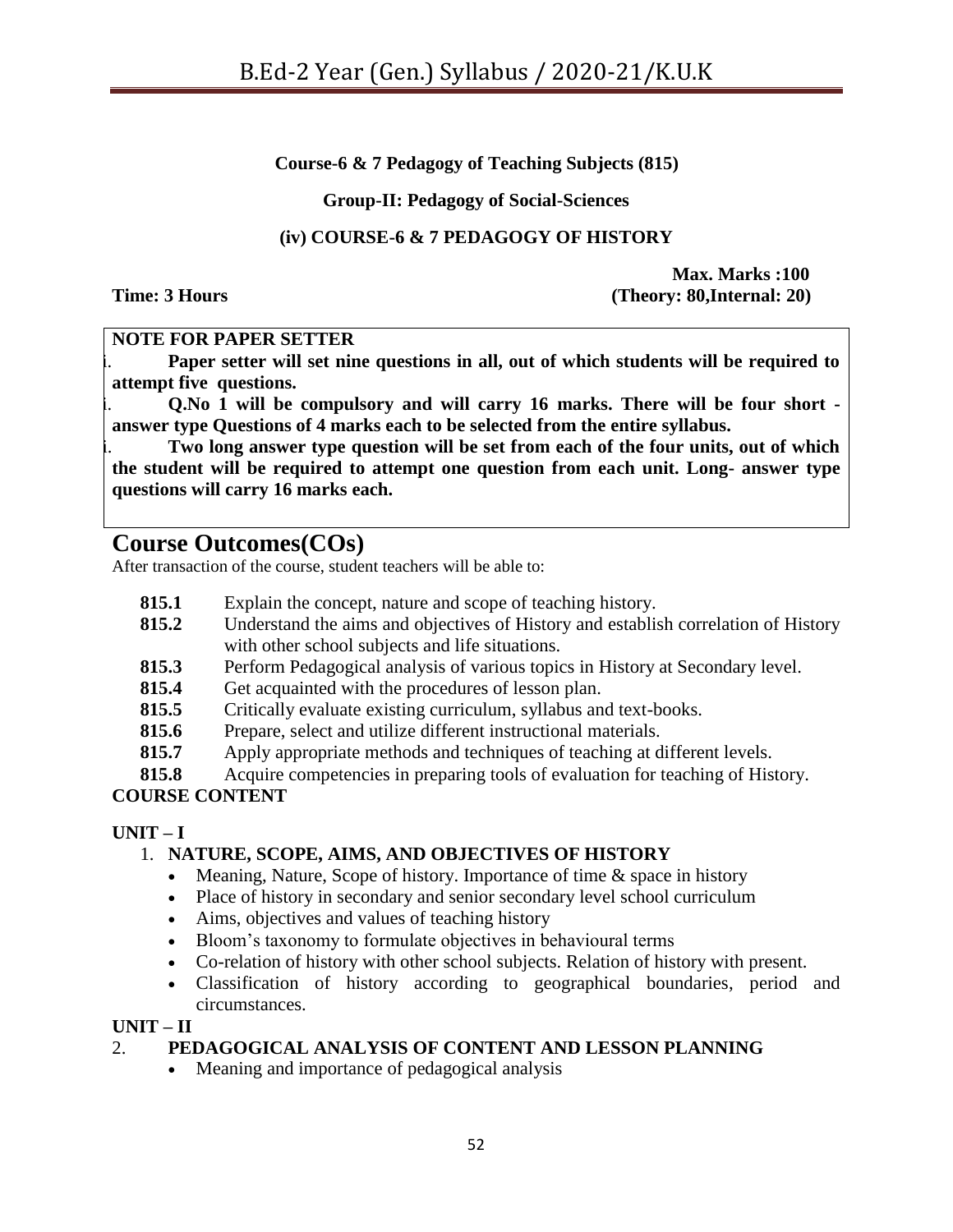- Points followed for pedagogical analysis: (i) Identification of concept (ii) Listing behavioural outcomes (iii) Listing activities  $\&$  Experiments (iv) Listing evaluation techniques.
- Some content for pedagogical analysis:
- a) Indus valley civilization b) Ashoka The Great c) Mughal dynesty
- d) First war of independence (1857 A.D.) , e) Freedom movement and modern India
- Lesson planning: Need and importance, steps involved in lesson planning, features of a good lesson planning.

## **UNIT – III**

## 3. **TEACHING-LEARNING RESOURSES AND HELPING MATERIALS**

- Curriculum and instructional material: Need for development and designing curriculum in history.
- Principles of curriculum construction, organization of content in history curriculum according to stages of education.
- Development of history text-book, characteristics of a good text book, need of textbook for teaching history.
- Identifying controversial points of history, analytical teaching of such points.
- Meaning, importance and use of helping material, types of helping material
- Selection of helping material: Maps, time lines, flow charts, battle plans, pictures, film-strips, models, computer & internet, radio, T.V. etc.

## **UNIT – IV**

## 4. **APPROACHES AND EVALUATION**

- Approaches, methods and techniques of teaching history need and importance, selection of method to teach specific content.
- Various methods of teaching history: source method, discussion method, lecture-cumstory telling method, dramatization, project method, teaching through field trips and excursions.
- Meaning, objectives and importance of evaluation
- Evaluation techniques and devices, characteristics of a good test in history.
- Preparing, reporting and evaluating the results.

## **Practicum/ Sessionals**

## **Any one of the following**

- i. Preparation of time line, flow chart, battle plan, map showing boundaries of any specific dynasty or king or specific period (Individual activity)
- ii. Organize trip to historical place/monuments.

iii. Prepare skit/drama from history-events / life history of Mahatma Gandhi (Group-activity)

## **Suggested Readings:**

Chaudhary, K.P. (1975). The effective teaching of History in India. New Delhi: NCERT.

Dhamija, N. (1993). Multimedia Approaches in teaching of Social studies. New Delhi: Harman Publishing House.

Khan, S.U. (1998). History teaching problems, prospectives & prospect. New Delhi: Heera.

Gunnin, D. (1978). The teaching of History. London: Goom Helm Ltd.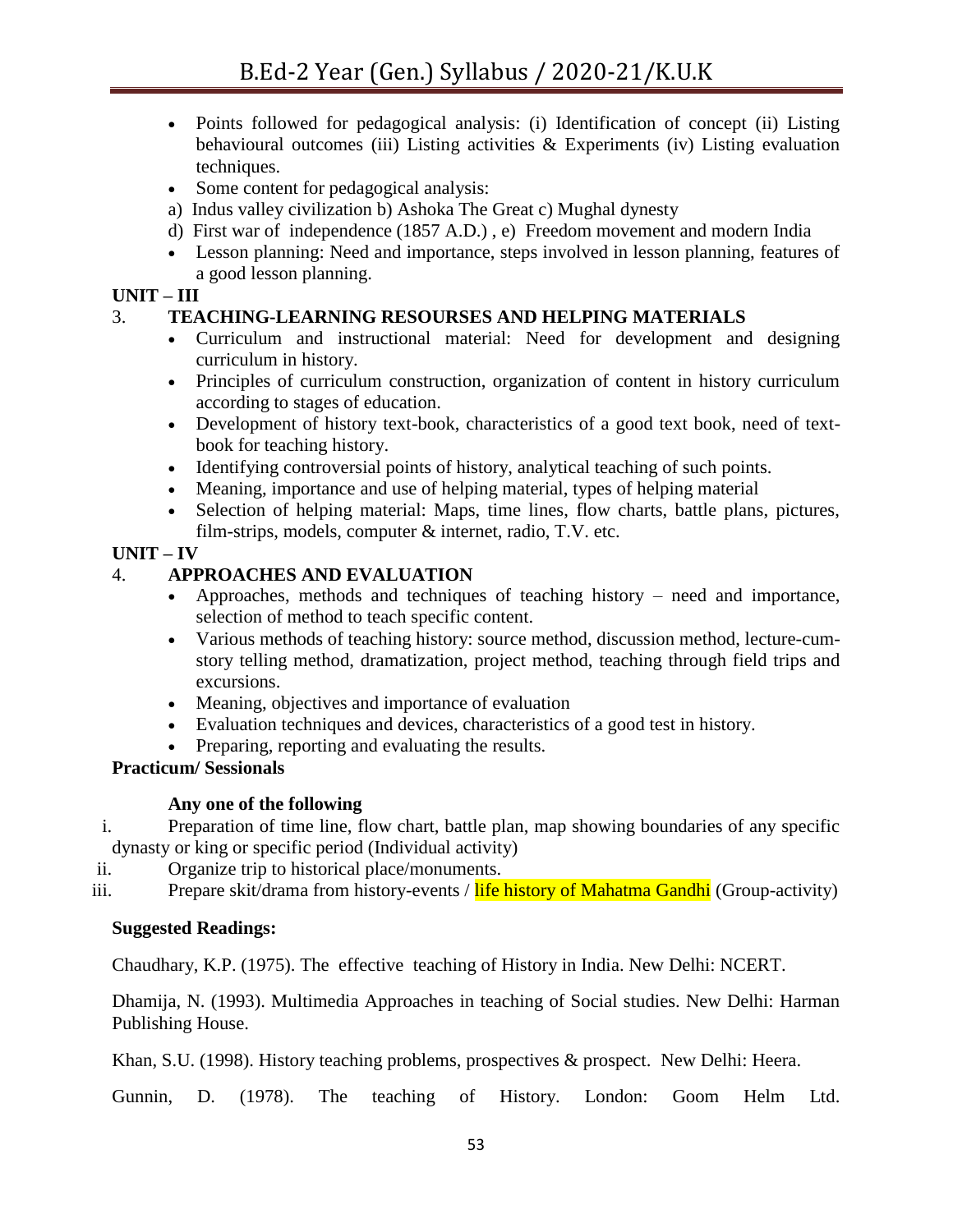## **Course-6 & 7 Pedagogy of Teaching Subjects (816)**

#### **Group II: Pedagogy of Social Sciences**

## **(v) COURSE-6 & 7 PEDAGOGY OF GEOGRAPHY**

**Time: 3 Hours Max. Marks: 100 (Theory: 80, Internal: 20)**

#### **NOTE FOR PAPER SETTER**

- **i. Paper setter will set nine questions in all, out of which students will be required to attempt five questions.**
- **ii. Q.No 1 will be compulsory and will carry 16 marks. There will be four short -answer type Questions of 4 marks each to be selected from the entire syllabus.**
- **iii. Two long answer type questions will be set from each of the four units, out of which the student will be required to attempt one question from each unit. Long- answer type questions will carry 16 marks each.**

#### **Course Outcomes(COs)**

After completion of the course the student teacher will be able to:

- **816.1** Explain the concept, nature and scope of teaching Geography.
- **816.2** Understand the aims and objectives of teaching Geography
- **816.3** Perform Pedagogical analysis of various topics in Geography at Secondary level.
- **816.4** Get acquainted with the procedures of lesson plan.
- **816.5** Critically evaluate existing curriculum, syllabus and text-books.
- **816.6** Prepare, select and utilize different instructional materials.
- **816.7** Apply appropriate methods and techniques of teaching at different levels.
- **816.8** Acquire competencies in preparing tools of evaluation for teaching of Geography.

#### **COURSE CONTENT Unit-I**

## **1. NATURE AND SCOPE OF TEACHING GEOGRAPHY**

- Meaning, nature  $&$  scope of Geography.
- Importance of teaching geography as school subject.
- Aims and objective of Teaching Geography at School Level.
- Bloom"s taxonomy of objectives.

#### **Unit-II**

#### **2. PEDAGOGICAL ANALYSIS AND LESSON PLANNING**

• Meaning and importance of pedagogical analysis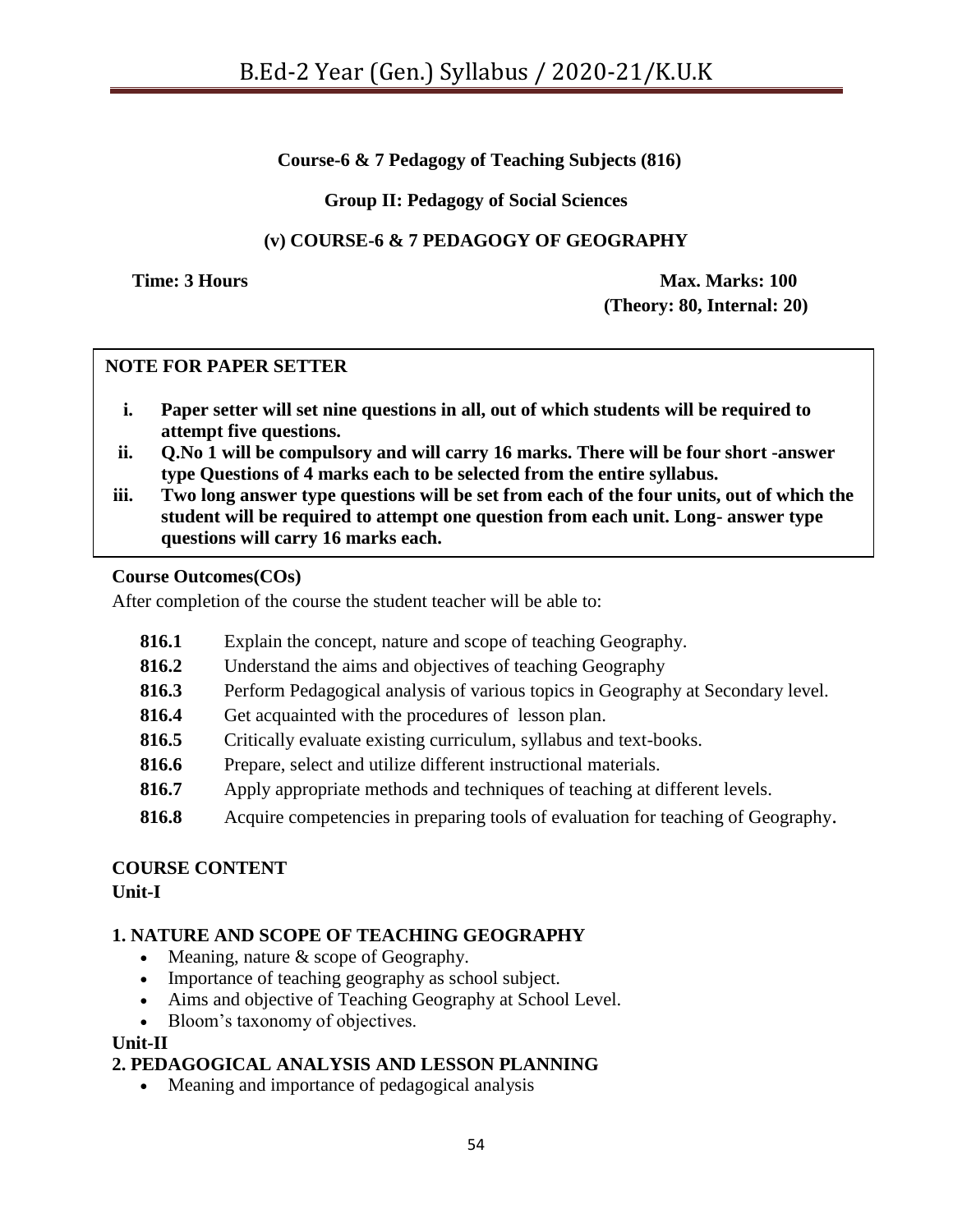- Points followed for pedagogical analysis: (i) Identification of concept (ii) Listing behavioural outcomes (iii) Listing activities  $\&$  Experiments (iv) Listing evaluation techniques.
- Some content for pedagogical analysis:
	- Latitudes & longitudes
	- Rotation & Revolution
	- Agents of denudation
	- Physical Division of India
	- Cash crops of India
- Development of lesson plan

## **Unit-III**

## **3. DEVELOPMENT OF INSTRUCTIONAL MATERIAL**

- Development and designing of curriculum
- Development of text books
- Development of self-instructional material
	- Self instructional modules
	- P.L. materials (Linear style) packages
- Development of instructional aids-Maps, atlas, Globes, Charts, Graphs, Models, Film Strips, Film Shades, Utilizaation of T.V., Video OHP, Computer
- Designing geography laboratory.

#### **Unit-IV**

## **4. APPROACHES & EVALUATION IN TEACHING**

- Various methods used Discovery Method, Discussion method, Problem Solving, Concept Mapping , Project, Laboratory, Story Telling, Concept Attainment Model, Inquiry Training Model.
- Meaning, Importance and Types of Evaluation in Geography
- New approaches to Assessment Question bank, Open Book, Examination, Grading  $\&$ Credit System.
- Construction of Achievement Test Concept and Steps.

## **Practicum/Sessionals**

## **Any one of the following:**

- i. Make an Observation of a place of Geographical interest of your locality and prepare a report on it.
- ii. Conduct a quiz competition on Geographical questions in class.
- iii. Prepare a list of 10 books/Journals in Geography with all bibliographic details for purchasing in the library/prepare a Text Book Material for a Particular Topic.
- iv. Draw different types of maps of World, India and locality.
- v. Prepare a sample of different types of test items on different objectives/Select a concept in Geography prepare a diagnostic test.
- vi. Prepare a sample Content analysis/ Prepare instructional objectives/Learning Activity/Learning Experience of a Topic from standard  $6<sup>th</sup>$  to  $10<sup>th</sup>$ .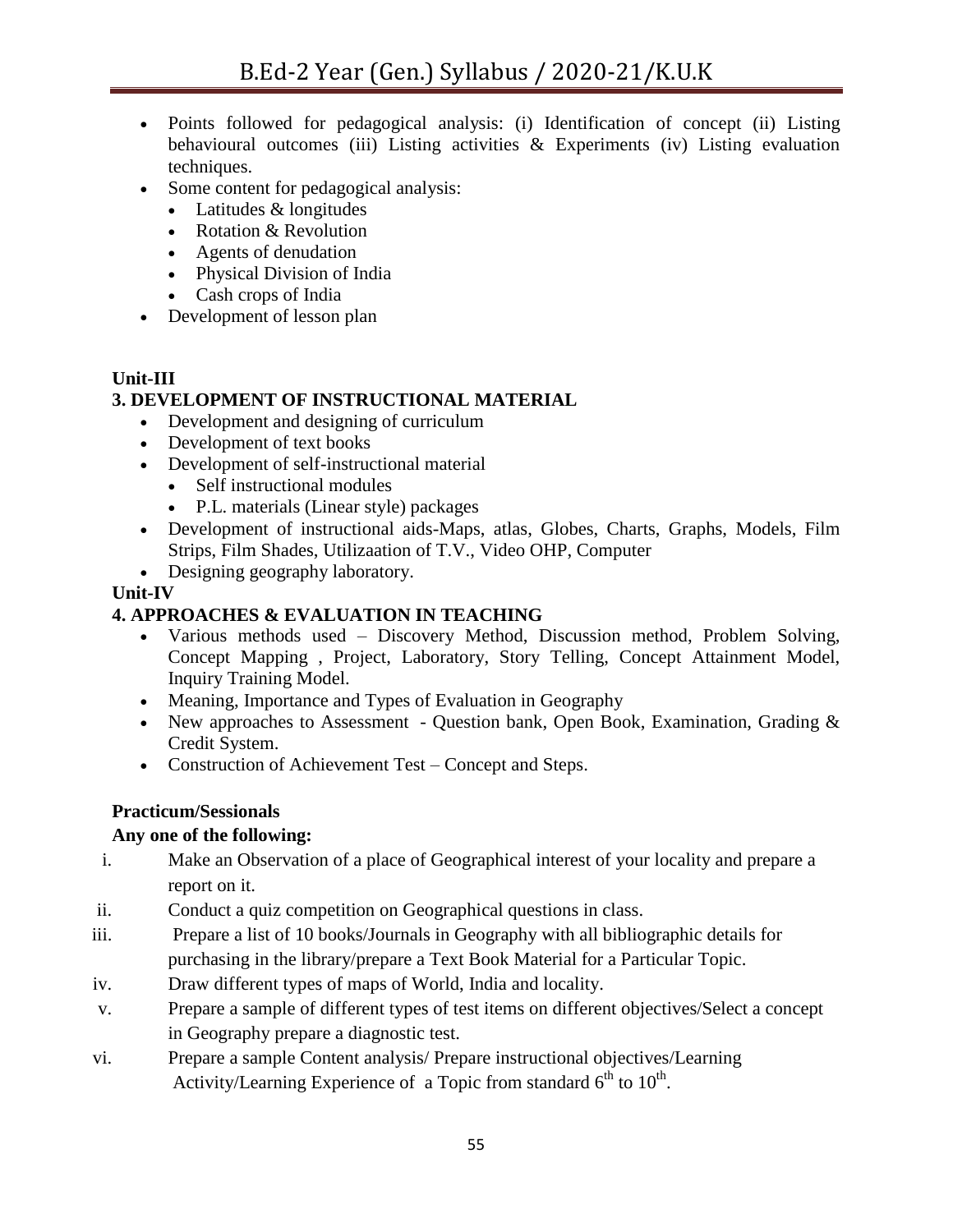## **SUGGESTED READINGS:**

Arora, K.l (1976). The Teaching of Geography, Jallandhar: Prakash Brothers. David B. (1985). New Directions in Geography Education, London: Fehur Press David, H. (1976). Geography and Geography Teacher, London: Unwin Education Books Graves, N.G. (1982). New Source book for Geography Teaching, Longman: UNESCoHuckle, J. (1983). Geographical Education Reflection and Action, London: Oxford, University Press Mohd, Z.U. (1984). Tadress Jugratia, Taraqqui Urdu Board New Source Book for Teaching of Geography UNESCO. Morrey, D.C. (1972). Basic Geography, London: Hien manns Education Book Ltd. Neelam D. (1993). Multimedia, Approaches in Teaching Social Studies, New Delhi: Human Publishing House

Verma, J.P. (1960). Bhugol Adhyhan, Agra: Vinod Pustak Mandir

Verma, O.P. (1984). Geography Teaching , New Delhi: Sterling Publication Ltd.

Walford R. (1981). Signposts for Geography Teaching, London: Longman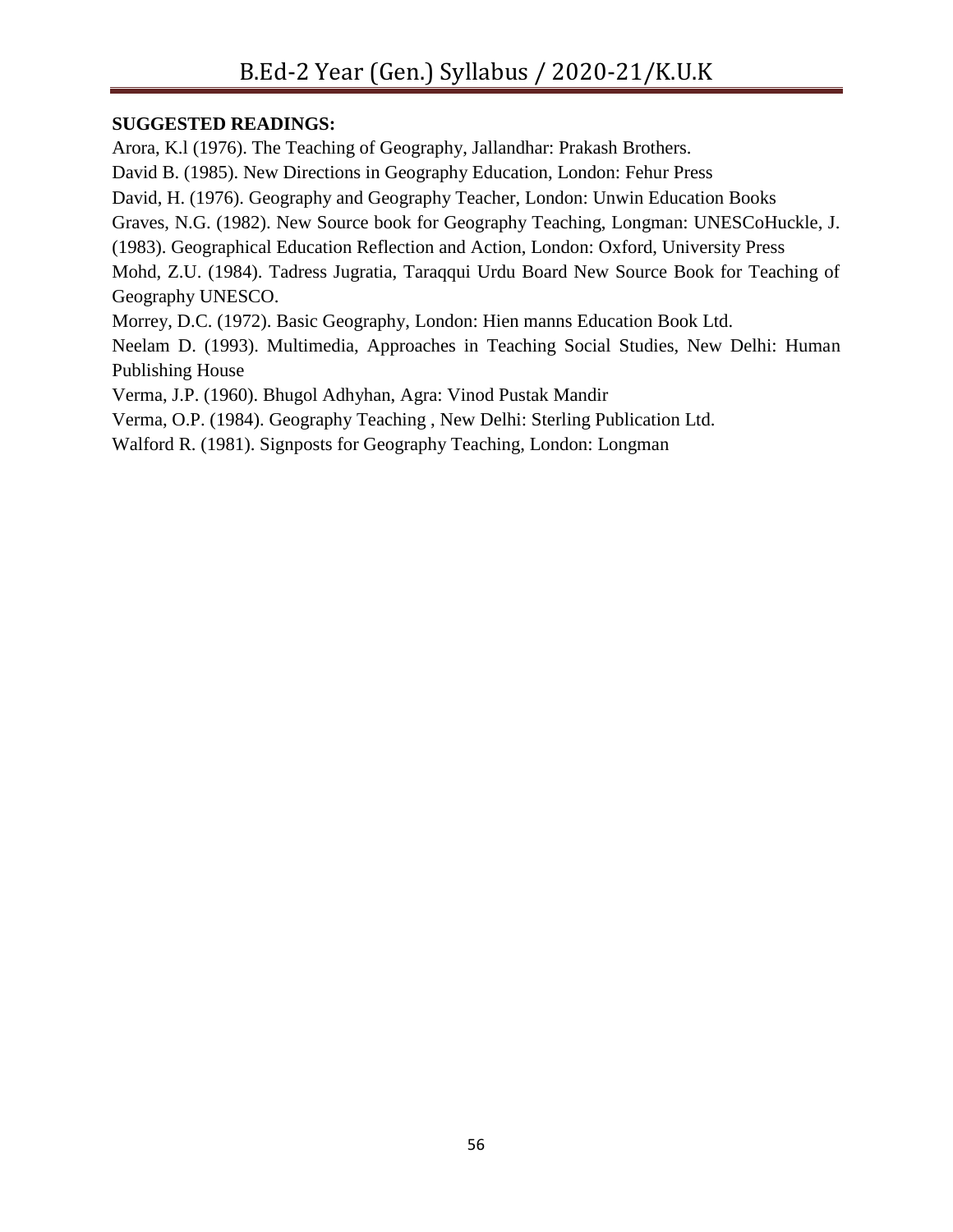**Course-6 & 7 (817)**

#### **Group-II: Pedagogy of Social-Sciences**

## **(vi) PEDAGOGY OF ART**

**Time: 3 Hours Max. Marks: 100** 

**(Theory: 80, Internal: 20)**

#### **NOTE FOR PAPER SETTER**

- **iv. Paper setter will set nine questions in all, out of which students will be required to attempt five questions.**
- **v. Q.No 1 will be compulsory and will carry 16 marks. There will be four short -answer type Questions of 4 marks each to be selected from the entire syllabus.**
- **vi. Two long answer type questions will be set from each of the four units, out of which the student will be required to attempt one question from each unit. Long- answer type questions will carry 16 marks each.**

# **Course Outcomes(COs)**

After the transaction of the course, student teachers will be able to:

- **817.1** Understand meaning the nature of Art and its relationship with other school subjects.
- **817.2** Understand aims, objectives & bloom"s taxonomy of instructional objectives.
- **817.3** Analyse the content pedagogically
- **817.4** Develop the lesson plan and skills.
- **817.5** Analyse the elements, principles and curriculum of Art.
- **817.6** Acquaint with the various teaching learning resources and methods.
- **817.7** Select appropriate methods of teaching to teach Art.
- **817.8** Equip themselves with practices of evaluation.

#### **COURSE CONTENT Unit-I**

#### **NATURE & SCOPE OF TEACHING ART**

- Meaning, Nature and Scope of teaching Art.
- Aims and Objectives of Teaching Art
- Importance of Art in Education
- Correlation of Art with other school subjects.
- Bloom's Taxonomy of Instructional objectives in Education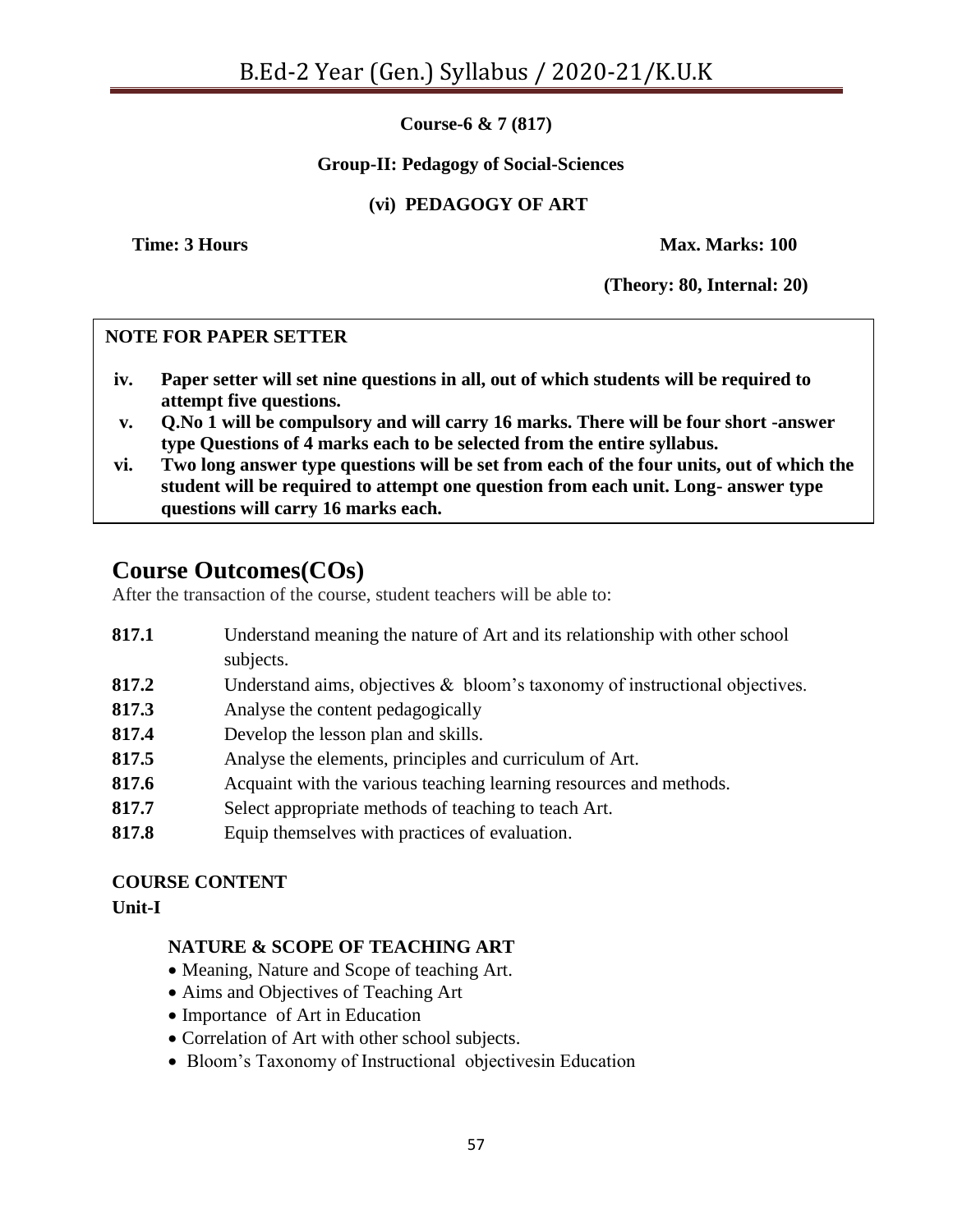## **Unit-II**

## **PEDAGOGICAL ANALYSIS AND LESSON PLANNING**

## **Content**

- Composition
- Poster
- Design
- Collage
- Still Life
- Landscape

## **Pedagogical Analysis: Following points should be followed for pedagogical analysis**

- a) Identification of concept
- b) Listing behavioral outcomes
- c) Listing activities & experiments
- d) Listing evaluation techniques

## **Teaching Skills**

- Skill of Art Appreciation
- Skill of Observation
- Skill of Imagination
- Skill of Visual Communication
- Skill of handling the colours, brushes
- Skill of Art development in Child at different stages.
- Concept, Need and Importance of Lesson Planning.

## **Unit-III**

## **TEACHING LEARNING RESOURCES AND PROCESSES**

- Elements and Principles of Art.
- Meaning, Principles and steps of curriculum construction in Art.
- Preparation of Teaching aids.
- Application of ICT in teaching Art
- Recreational activities in Art
- Professional qualities of a good teacher in Art
- Organizing Art Exhibition and decorating the classroom.

## **Unit-IV**

## **APPROACHES AND EVALUATION IN TEACHING**

## **Methods of teaching art**

- Lecture-cum-demonstration Method
- Excursion Method
- Project Method
- Observation Method
- **Evaluation**
	- Meaning, Importance of evaluation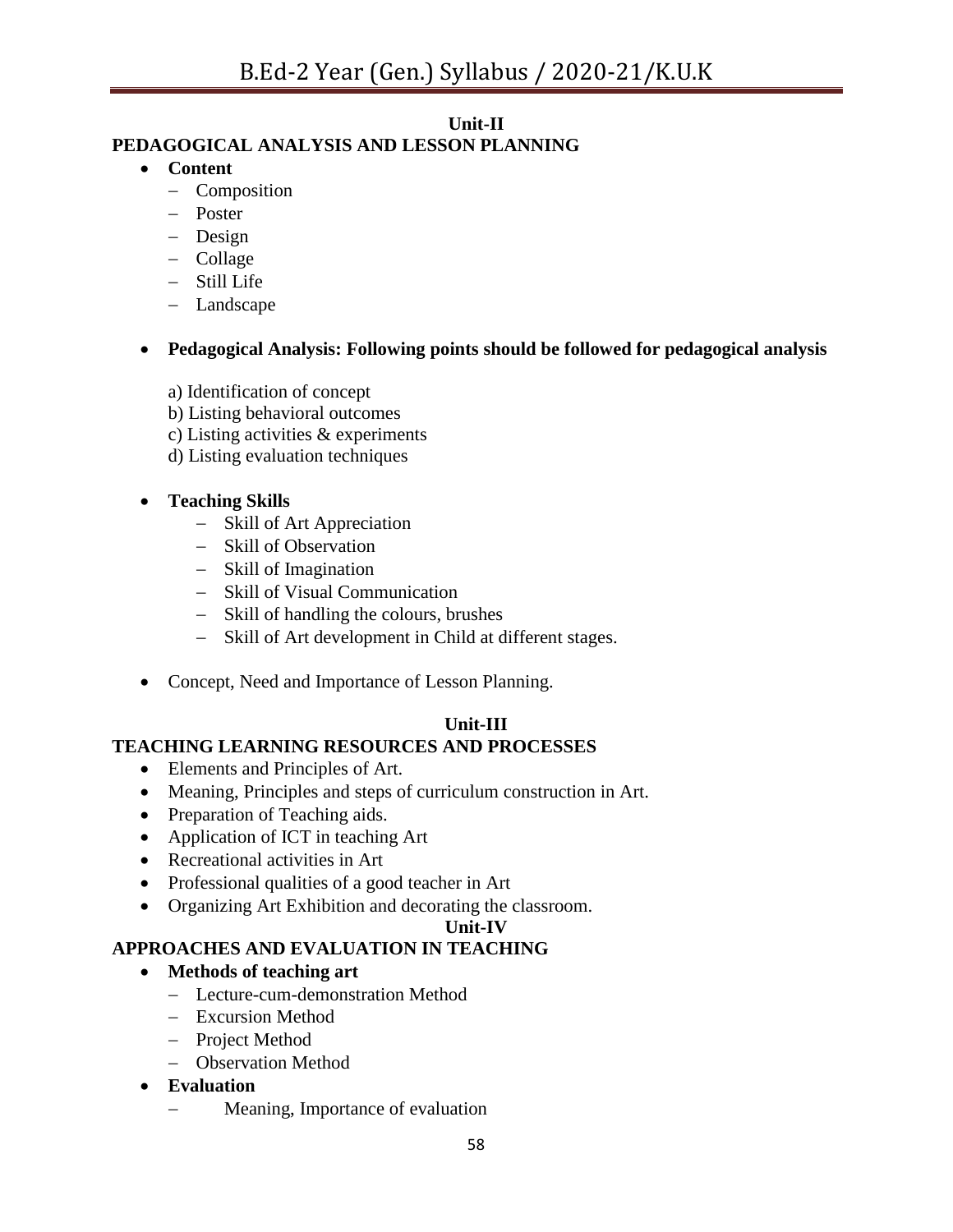- Types of Evaluation
- Evaluation techniques
- Preparation of Blue print and construction of Achievement Test.

#### **Practicum/Sessionals**

Any one of the following:

|   | Human figures, Birds, animals |
|---|-------------------------------|
|   | Writing and Designing         |
|   | Drawing & Painting            |
| ٠ | Alpna/Rangoli                 |
|   |                               |
|   |                               |

6. Landscape

#### **Suggested Readings**

Gupta, Arvind (2003). *Kabad se Jugad: Little Science*. Bhopal: Eklavya. Khanna, S. and NBT (1992). *Joy of Making Indian Toys, Popular Science*. NewDelhi: NBT. Prasad, Devi (1998). Art as the Basis of Education, New Delhi: NBT,. Sahi, Jane and Sahi, R(2009).*Learning Through Art*, Eklavya,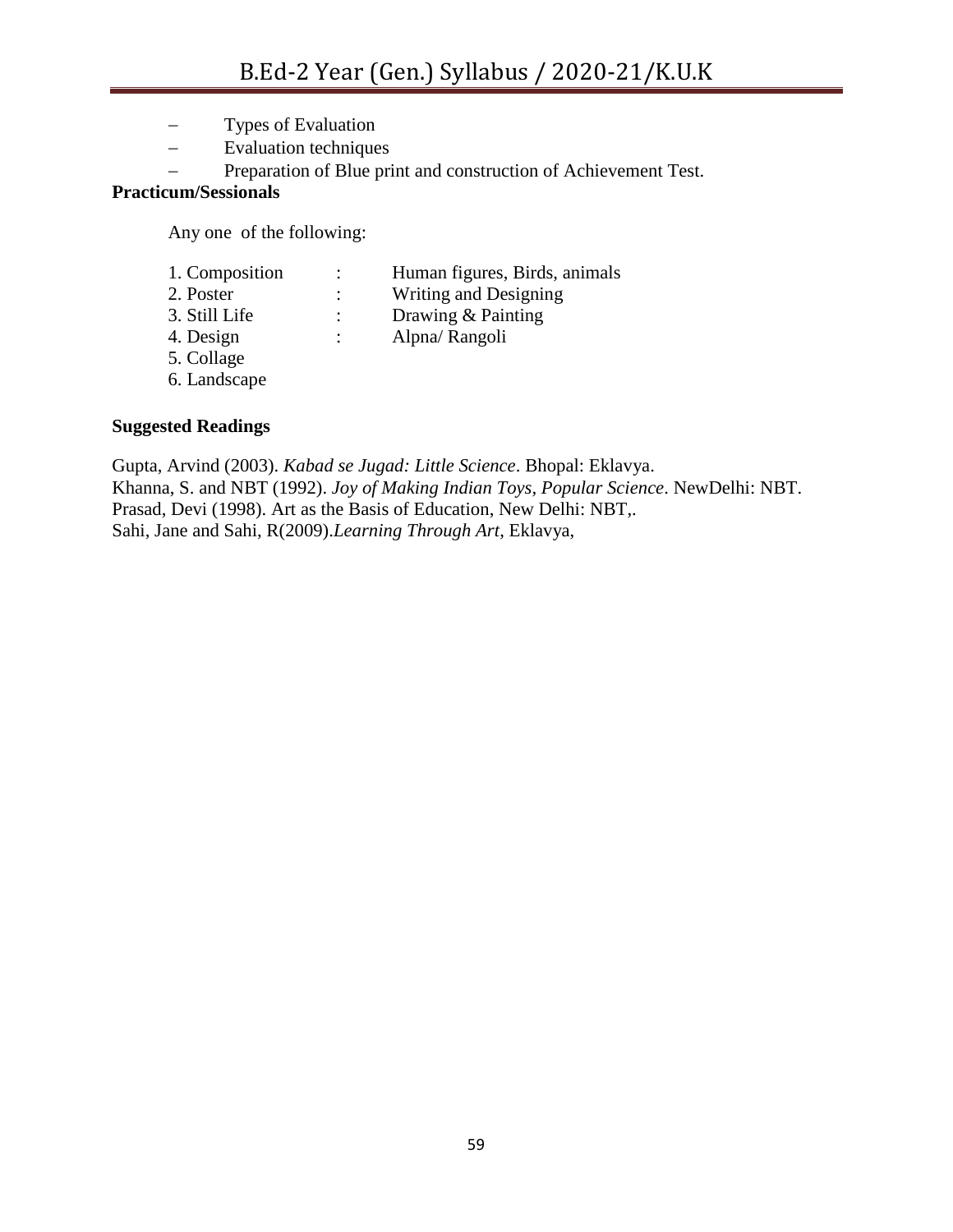**Course-6 & 7 (818)**

#### **Group-II: Pedagogy of Social-Sciences**

## **(vii) PEDAGOGY OFMUSIC**

**Time: 3 Hours Max. Marks: 100** 

**(Theory: 80, Internal: 20)**

#### **NOTE FOR PAPER SETTER**

- **vii. Paper setter will set nine questions in all, out of which students will be required to attempt five questions.**
- **viii. Q.No 1 will be compulsory and will carry 16 marks. There will be four short -answer type Questions of 4 marks each to be selected from the entire syllabus.**
- **ix. Two long answer type questions will be set from each of the four units, out of which the student will be required to attempt one question from each unit. Long- answer type questions will carry 16 marks each.**

# **Course Outcomes(COs)**

After completion of the course the student teacher will be able to:

**818.1** Understand the history, importance and co -relation of Music with other school subjects.

**818.2** Comprehend the knowledge of swaras and sruti and Bloom"s taxonomy of instructional objectives.

- **818.3** Prepare pedagogical analysis of the content and develop lesson plan for classroom teaching.
- **818.4** Acquire competence in skills for the teaching of Music.
- **818.5** Develop teaching aids to teach Music.
- **818.6** Familiarize the qualities of Music and Music teacher.
- **818.7** Understand the different methods of teaching Music.
- **818.8** Acquiring competency in preparing tools of evaluation.

#### **COURSE CONTENT**

#### **Unit-I**

#### **1. NATURE & SCOPE OF MUSIC**

- A brief history of Indian Music.
- Need and importance of Music in secondary schools.
- Aims & Objectives of teaching Music in schools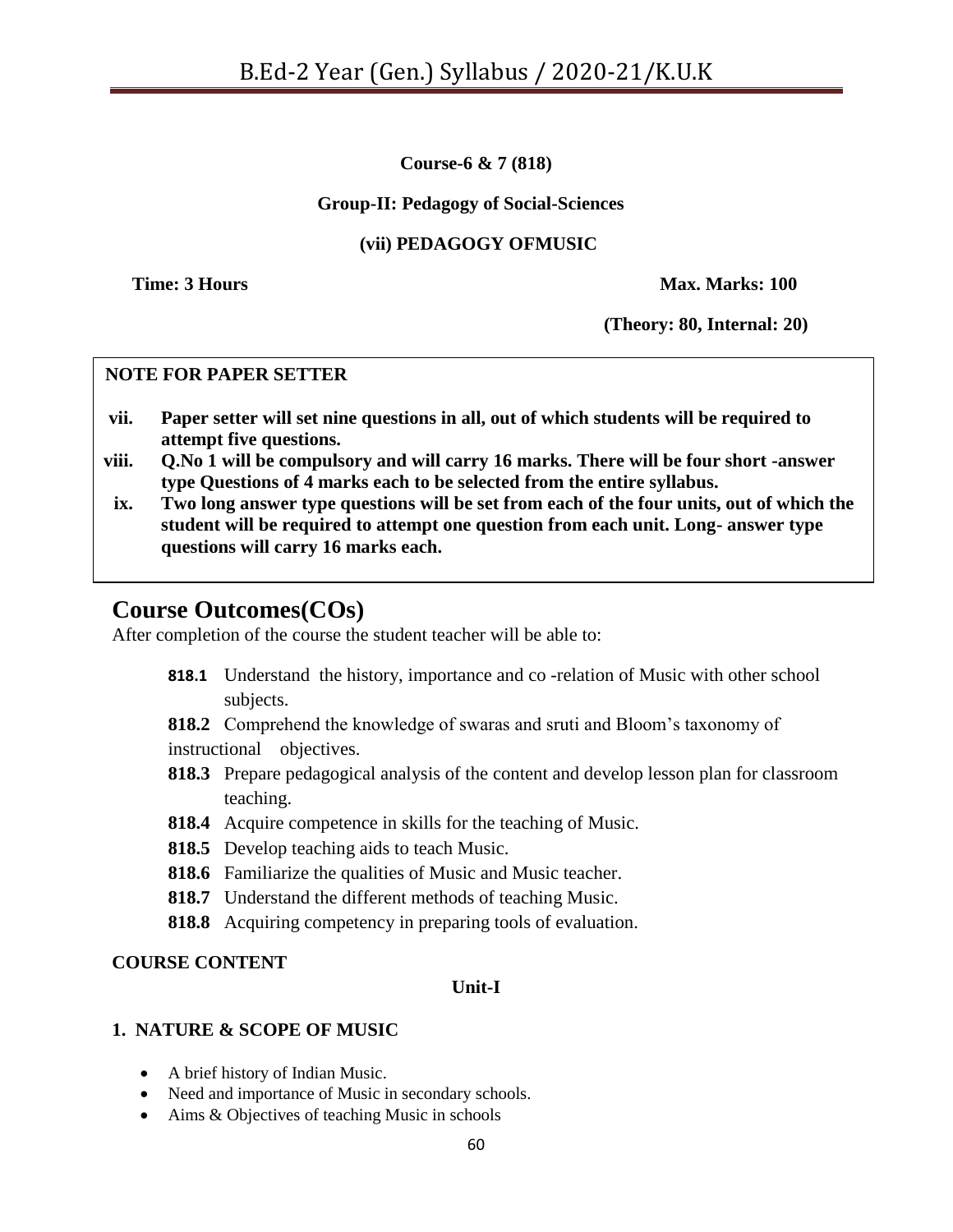- Co-relation of Music with other school subjects.
- Knowledge of Swaras and Sruti
- Blooms taxonomy of Instructional objectives

#### **Unit-II**

#### **2. PEDAGOGICAL ANALYSIS AND LESSON PLANNING**

- **Content**
	- Swar
	- Saptak
	- Sruti
	- Rhythm
	- Taal
- **Pedagogical Analysis: Following points should be followed for pedagogical analysis:**
	- a) Identification of concept
	- b) Listing behavioral outcomes
	- c) Listing activities & experiments
	- d) Listing evaluation techniques
- **Teaching Skills**
	- Skill of Introducing the lesson
	- Skill of explaining
	- Skill of stimulus Variation
	- Skill of Questioning
- **Need & Importance of Lesson Plan in Music.**

#### **Unit-III**

#### **3. TEACHING LEARNING RESOURCES AND PROCESSES**

- Information about voice culture and Caryn's
- Possibilities of Notation for Indian Music.
- Motion and Rhythm in Music
- Importance of various Teaching Aids in Music.
- Qualities of Music Teachers: Gayak, Vadak and Vadykar.
- Importance of classical Music and suggestions for the popularization of classical Music.

#### **Unit-IV**

#### **4. APPROACHES AND EVALUATION IN TEACHING**

- **Methods of teaching Music**
	- Play way method
		- Heuristic method
		- Lecture-cum-Demonstration
		- Geet Method
	- Project Method
- **Evaluation**
	- Meaning, importance and types of evaluation in Music
	- Types of Evaluation techniques in Music
	- Preparation of Blue print and construction of Achievement test.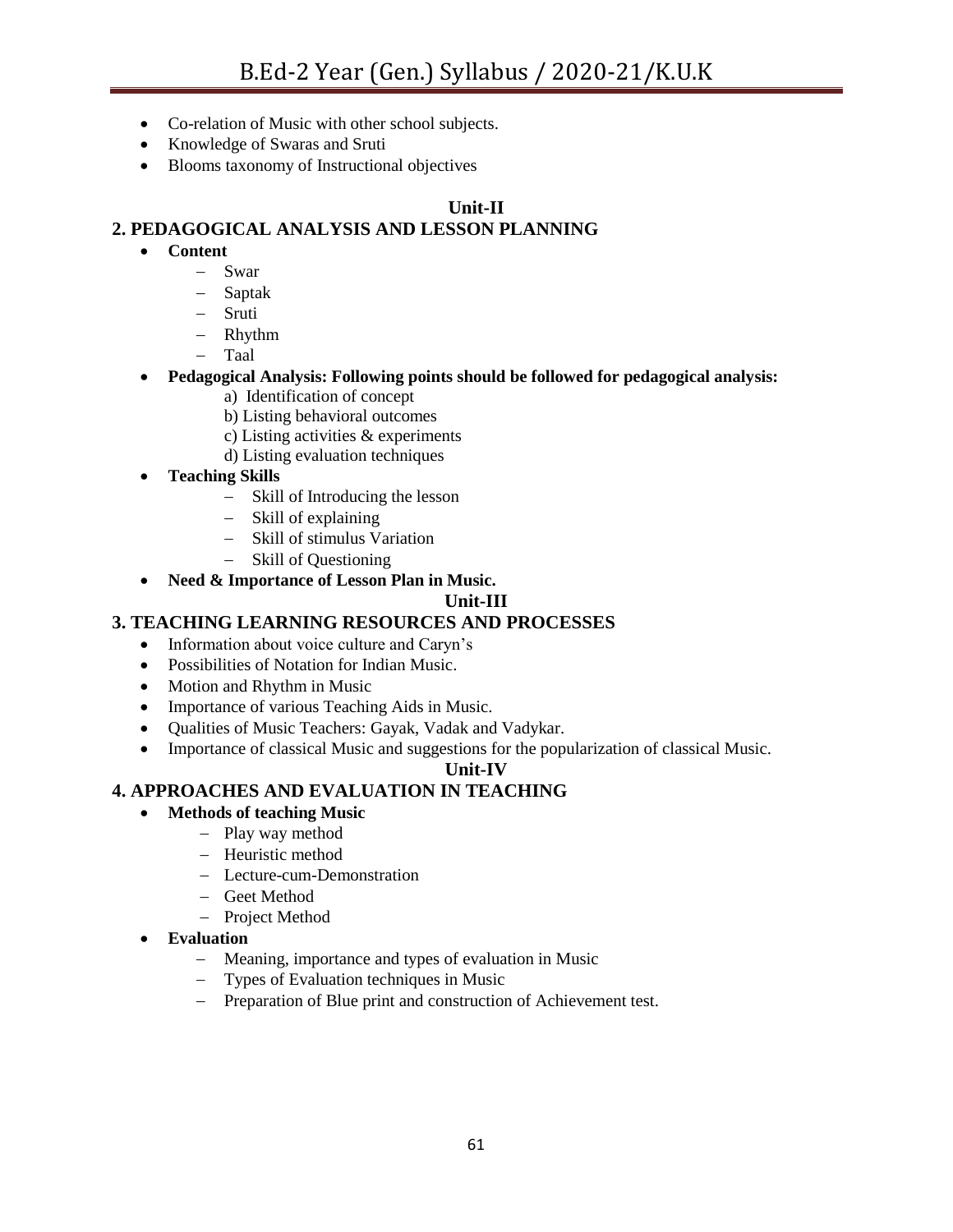## **Practicum/Sessionals**

#### **Any Two of the following :**

- Every Candidate should be able to sing a fast Khyal or play a rezakhoni Gat with Tanas and Alaps or Jhala and Toras in each of the following Ragas: Bhupali, Bhairvi, Brindavani Sarag, Asawari, Bhimplashi, Malkauns, Kaffi.
- Every candidate should be able to sing or play a slow Khal (Vilambit Bara Khyal) or Masti Khayal Gat in Asawari and Malkauns Rag.

 $\bullet$ 

- The following Tals are required to be practiced in. Tha's and Dvigun Laya on Table: Teen Tal, Dadra, Juptal, Dharva, Ektal
- $\bullet$
- Tuning of the instrument for the instrument player and tuning of the Janpura for vocal music students.
- Candidate shall be able to read, write music notation either of Bhatkhande or Vishnu Digamber Pulskar.

#### **SUGGESTED READINGS**

Awasthis. *Teaching of Music(Hindi),* Extension Services, Jallandhar: Govt. Training College Bhatnagar, S Teaching of Music Goswami, O. Indian Music Khande B. Short Historical Survey Khanna, J.: Teaching of Music Masan, P.L. Teaching of Music, (Hindi). Patwardhan, rag Vigvan Ranaday. Indian Music (Its Physical and Aesthetics)\ Sambamoorthy, P. Teaching of Music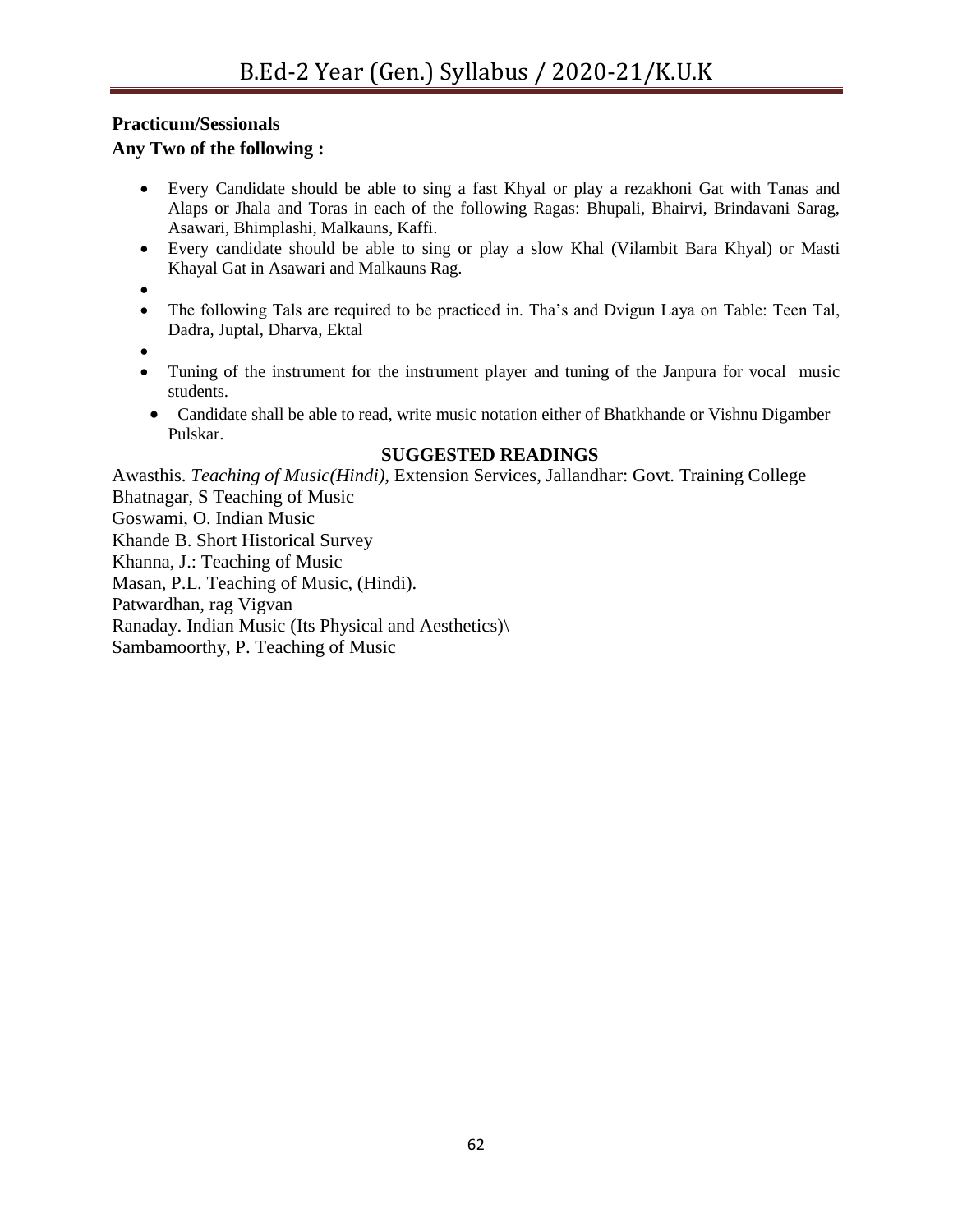**Course-6 & 7 (819)**

#### **Group-III: Pedagogy of Languages**

#### **(i) PEDAGOGY OF ENGLISH**

**Course Code : 819**

**Max. Marks :100 Time: 3 Hours (Theory: 80,Internal: 20)**

#### **NOTE FOR PAPER SETTER**

- **i. Paper setter will set nine questions in all, out of which students will be required to attempt five questions.**
- **ii. Q.No 1 will be compulsory and will carry 16 marks. There will be four short -answer type Questions of 4 marks each to be selected from the entire syllabus.**
- **iii. Two long answer type questions will be set from each of the four units, out of which the student will be required to attempt one question from each unit. Long- answer type questions will carry 16 marks each.**

#### **Course Outcomes**

After transaction of the course, student teachers will be able to:

| 819.1 | Familiarize with the concept, nature and scope of English language.                                                  |
|-------|----------------------------------------------------------------------------------------------------------------------|
| 819.2 | Comprehend aims and objectives.                                                                                      |
| 819.3 | Conduct pedagogical analysis of the content in English language and develop<br>linguistic skills among their pupils. |
| 819.4 | Provide familiarization with Micro teaching skills for teaching/learning English.                                    |
| 819.5 | Make effective use of instructional resources in pedagogy of English.                                                |
| 819.6 | Become acquainted with different teaching learning resources of English.                                             |
| 819.7 | Develop insight into different methods and approaches in teaching English.                                           |
| 819.8 | Equip themselves in preparing tools of evaluation in English learning.                                               |
|       |                                                                                                                      |

#### **Course Content**

#### **Unit-1**

#### **1. Nature, Scope and Concept of Language**

- Importance of teaching English at National and International Scenario.
- Social history of English language Teaching in India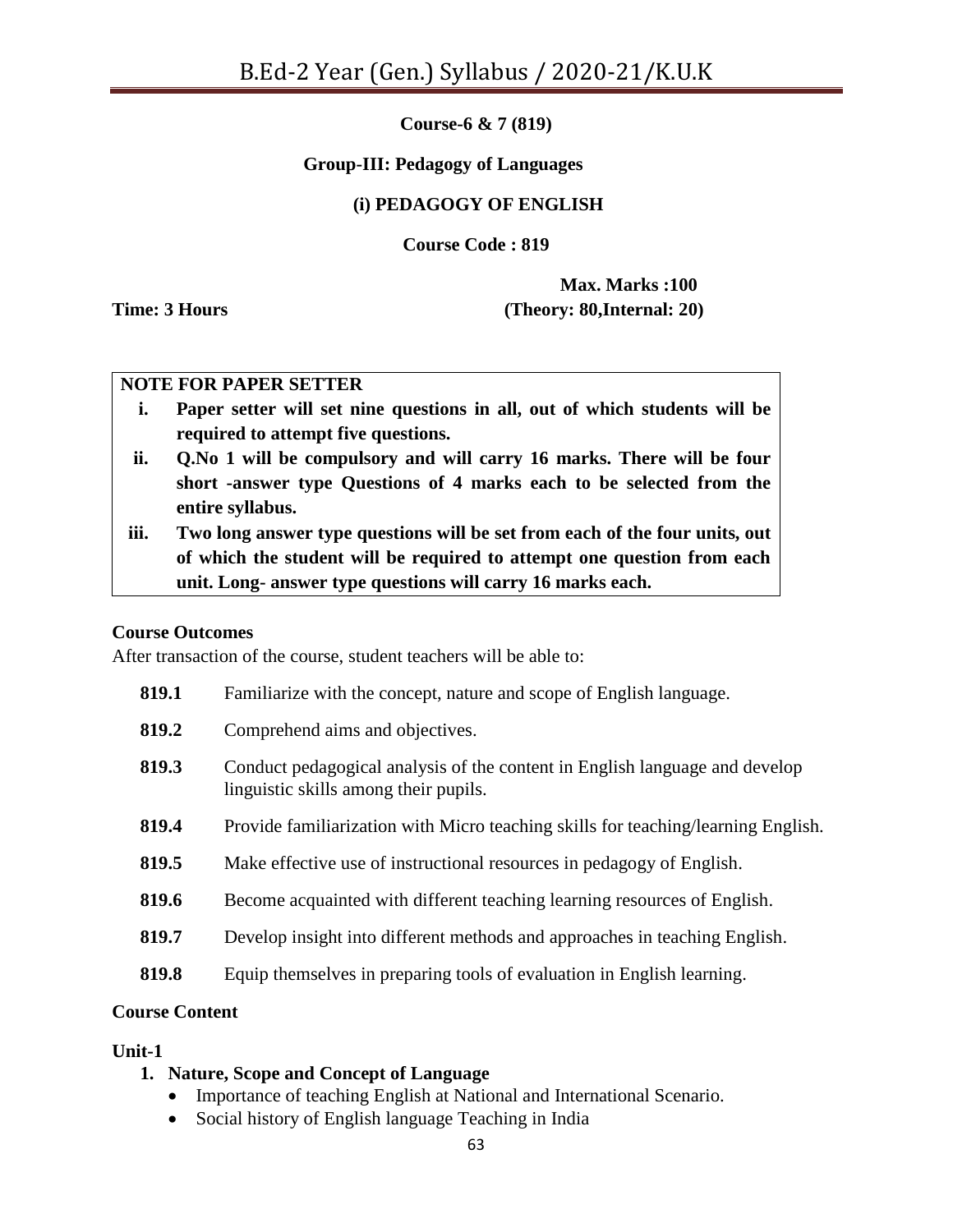- Aims and objectives of teaching English
- Taxonomy and behavioral objectives in English.

## **Unit-II**

## **2. Development of Linguistic Skills, Pedagogical analysis and lesson planning**

- Strategies for developing language skills : Listening and Speaking.
- Developing Reading Skills & reading comprehension: Intensive and Extensive Reading, silent and loud reading.
- Developing Writing Skills: Characteristics and Techniques for improvement.
- Meaning and importance of pedagogical analysis.
- Points followed for pedagogical analysis : (i) Identification of concept (ii) Listing behavioral outcomes (iii) Listing activities and experiments (iv) Listing evaluation techniques.
- Pedagogical analysis of Prose, Poetry, Grammar, Composition: Objectives and Lesson Planning.
- Skill of teaching English : Skill of introducing, Illustration with examples, Reinforcement, Questioning & Stimulus Variation.

## **Unit-III**

## **3. Teaching Learning Resources & Processes**

- Qualities of a good teacher of English.
- Text books : Characteristic of a good text book.
- Teaching grammar Deductive and Inductive Approach.
- Co-curricular activities in English classroom : Language games, quiz, debates, group discussions.
- Importance of Instructional material and their effective use : 1. Charts, 2. Pictures, 3. Chalk board 4. Models, 5. Real Objects, 6. Use of ICT including internet.

## **UNIV-IV**

## **4. Development of Professional Efficiency & Evaluation Techniques**

- Methods and Approaches of Teaching: Direct, Bilingual, Interactive Communicative Approach, Co-operative learning approach.
- Difference between measurement and evaluation
- Meaning and significance of Comprehensive and continuous evaluation in English.
- Development of good test items in English (Objective- type, essay type and short answer type).

## **Praticum/Sessional**

## **Any one of the following:**

- i. Preparation of Diagnostic Test, Achievement Test and reading comprehension test.
- ii. Preparation of Instructional Material:
	- a. Preparing PPT"s
	- b. Preparation of Charts and Models
- iii. Prepare a Remedial programme for a child having English Spelling errors.
- iv. Collect Indian folkales and folklores and translate in English.
- v. Organise a workshop on improving communication skills of students in a rural school.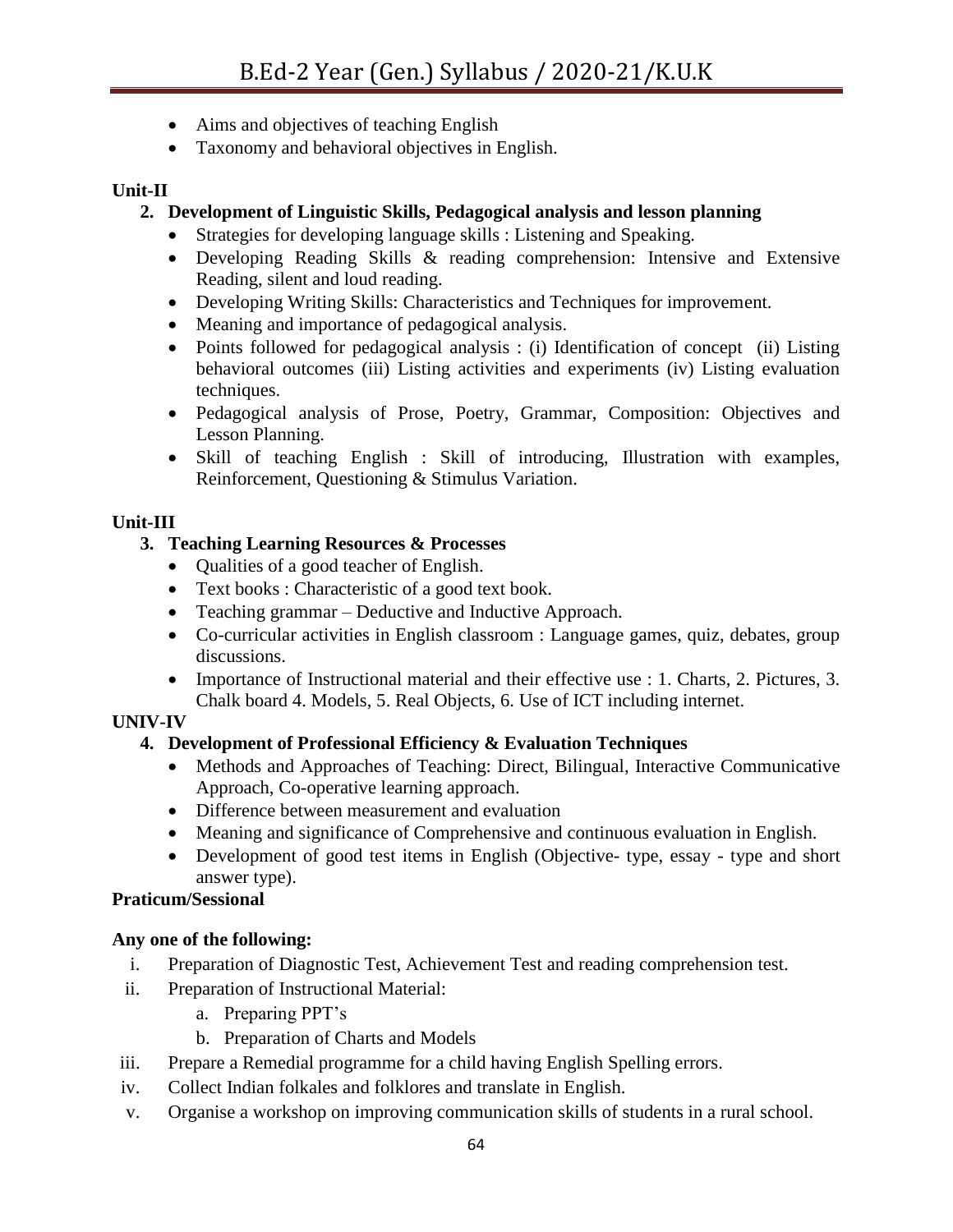## **Suggested Readings**

Bansal, R.K. and Harrison,J.B. (1972) : *Spoken English for Indian*, Madras: Orient Longman Ltd.

Baruag, T.C. (1985): *The English Teacher's Handbook*, New Delhi Starling publishing Pvt.Ltd.

Brumfit,C.J. (1984): *Communicative Methodology in Language Teaching* . Cambridge: C.U.P.

Chadha, S.C. (2004). *Arts and Science of Teaching English* (2<sup>nd</sup>ed.). Meerut : SurvaPublication .

Freeman D.L. (2000). *Techniques and Principles in Language Teaching* ,Oxford: CUP.

Gimson A.C. (1980). *An Introduction to the Pronunciation of English* London: Edward Arnold.

Hornby, A.S. (1968): *A Guide to Patterns and Usage in English*, Oxford: OUP

Kochar, Shasi, Rama ChandranJyothy (2001). *Teaching of English*. New Delhi.

Lado, Robert (1971). *Language Teaching*, New Delhi: Tata McGraw Hill Publishing House Co. Ltd.

Mendonca, Lawrence, (2002). *Applied English Grammar and Composition.* New Delh: NavPublications.

NCERT (2005) *Position Paper National Focus Group on Teaching of English*, New Delhi, NCERT.

Paliwal,A.K., (1988): *English Language Teaching*, Jaipur: Surbhi Publication

Rai, Geeta (2009). *Teaching of English,*Meerut :VinayRakheja

Sawhney, K.K. & Sharma, K.R. (2004).*Teaching of English,*Jammu : Educational Publishers.

Sharma, Praveen (2008). *Teaching of English Language,* Delhi :Shipra Publications.

Sharma, R.A. (2004). *Fundamentals of Teaching English,*Meerut :R.Lall Book Depot.

Wilkins, D.A. (1983), *Linguistics in English Teaching*, London : Edward Arnold ELBS Edition.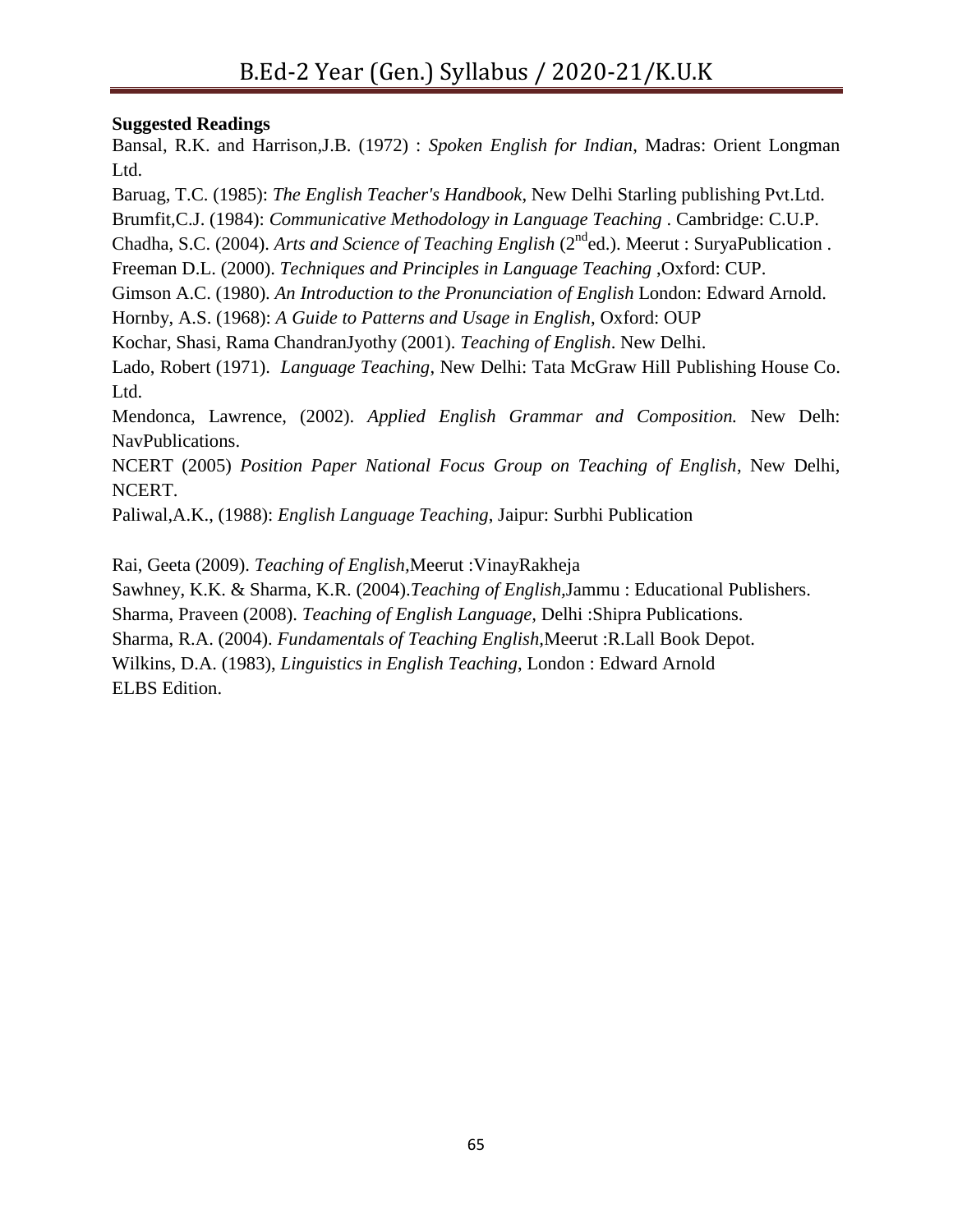## **Course-6 & 7**

## **Group-III: Pedagogy of Languages**

# (XIV) हिन्दी शिक्षण (820)

अधिकतम अंक:—100

le;% 3 ?k.V s **(Theory: 80, Internal- 20)**

पेपर निर्माता के लिए निर्देश

पेपर निर्माता पूरे पाठ्यक्रम में से नौ प्रश्नों का निर्माण करेगा जिसमें से विद्यार्थी को पांच प्रश्न करने होंगे।

पहला प्रश्न अनिवार्य होगा और यह सोलह अंकों का होगा। यह चार-चार अंकों का चार छोटे-छोटे प्रश्नों से मिलकर बनेगा यह पूरे पाठ्यक्रम से होगा।

दो दीर्घ उत्तरात्मक प्रश्न चारों इकाईयों में से होंगे जिसमें से विधार्थी को प्रत्येक इकाई में से एक प्रश्न करना होगा। दीर्घ उत्तरात्मक प्रश्न सोलह अंकों के होंगे।

सभी प्रश्न समान अंकों के होंगे

#### व्यवहारात्मक उद्देश्य:

- 820.1 मातृभाषा हिन्दी की प्रकृति महत्वपूर्ण क्षेत्र के विषय में व्याख्या कर सकेंगे।
- 820.2 संविधान में हिन्दी भाषा की स्थिति में ब्लूम द्वारा निर्धारित उद्देश्यों की व्याख्या कर सकेंगे।
- 820.3 भाषा के आधारभूत कौशल का अभ्यास कर सकेंगे।
- 820.4 पाठ्यचर्या के उपविषयों का शिक्षा-शास्त्रीय विश्लेषण के रूप में व्याख्या कर सकेंगे।
- 820.5 हिन्दी पाठ योजना का निर्माण कर सकेंगे व उच्चारण एवं अक्षर विन्यास संबंधी त्रुटियों का निवारण कर सकेंगे।
- 820.6 पाठ्यक्रम निर्माण पाठ्यपुस्तक की विशेषताओं को परिभाषित कर सकेंगे।
- 820.7 हिन्दी शिक्षण की विभिन्न विधियों का वर्गीकरण कर सकेंगे।
- 820.8 मूल्यांकन प्रक्रिया के विभिन्न घटकों का प्रतिपादन कर सकेंगे।

#### इकाई–1

- (1) हिन्दी भाषा की भूमिका
	- मातु भाषा हिन्दी का सम्प्रत्यय, प्रकृति एवं क्षेत्र
	- संविधान में हिन्दी भाषा की स्थिति एवं वैश्वीकरण के सन्दर्भ में हिन्दी भाषा का महत्व।
	- ब्लूम द्वारा निर्धारित उद्देश्य का व्यवहारिक प्रयोग ।

इकाई—2

(2) भाषाई कौशल एवं शिक्षा शास्त्रीय विश्लेषण: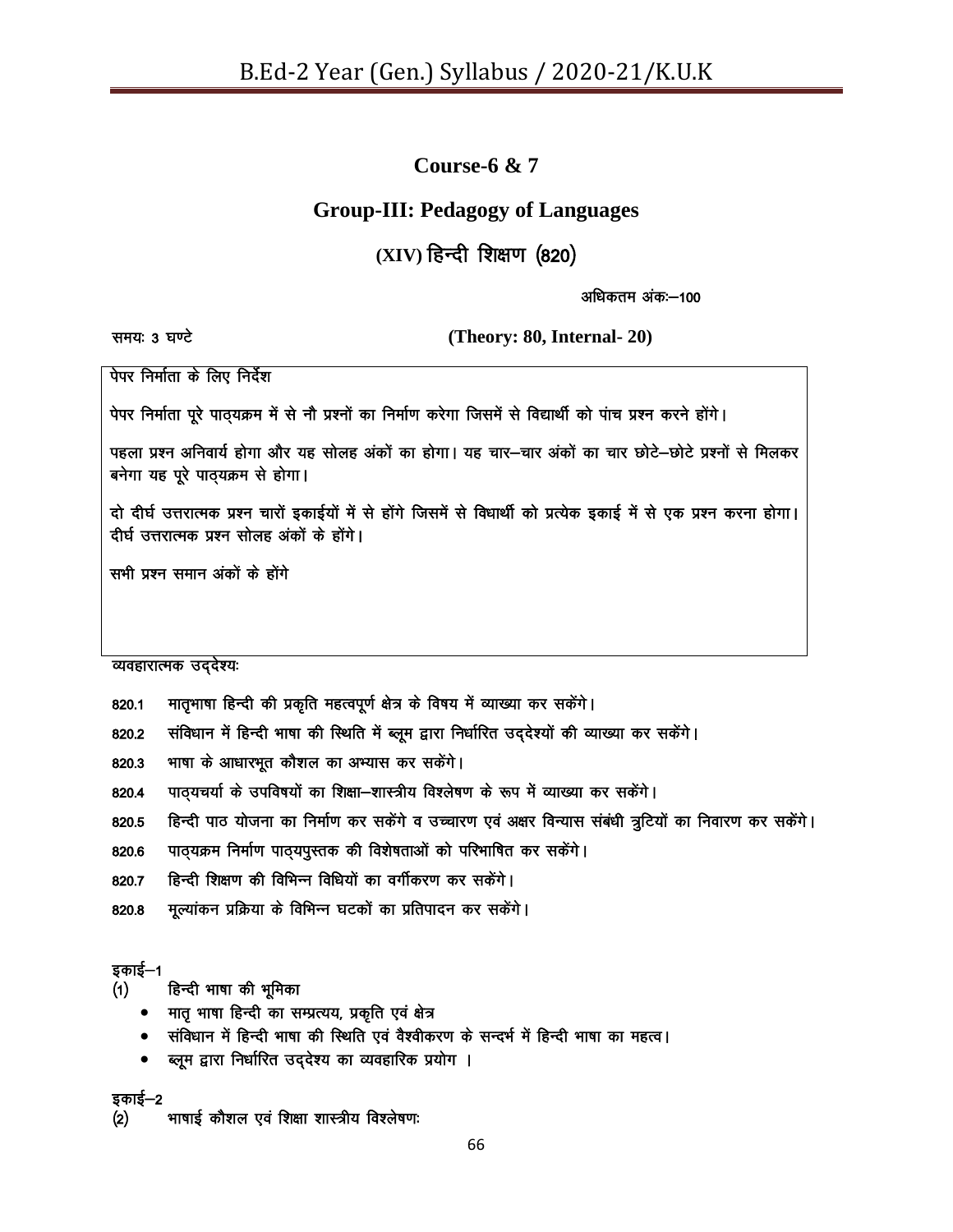(क) भाषाई कौशल का सामान्य ज्ञानः

- 1. श्रवण कौशल वाट कोशल
- 2. पठन कौशल वाटिक बेंद्र कोशल कोशल

इन कौशलों को विकसित करने में सहायक अध्ययन संसाधनों का प्रयोग।

- (ख) विद्यालय पाठयचर्या पर आधारित शिक्षा शास्त्रीय विश्लेषणः
	- गद्य और पद्य के किसी दो उपविषयों का शिक्षा शास्त्रीय विश्लेषण (6 से 10 तक के पाठयचर्या से)
	- शिक्षा शास्त्रीय विश्लेषण

• —सम्प्रत्यय की पहचान, उददेश्य रेखांकन, प्रयोगात्मक कियाओ को सूचीबद्ध करना, मूल्यांकन तकनीक निर्धारण इकाई—3

- पाठ योजना का अर्थ, महत्व, रूपरेखा एवं निर्माण (कम्पयूटरीकृत एवं सूचना तकनीकी के सहयोग से)
- पाठयकम निर्माण एवं समीक्षा
- पाठ्य पुस्तक की विशेषताएं एवं माध्यमिक स्तर की हिन्दी पाठ्य पुस्तक की समीक्षा।
- हिन्दी में उच्चारण शिक्षण, अक्षर—विन्यास:— उच्चारण और अक्षर—विन्यास सम्बन्धित त्रुटियों के निवारण एवं संशोधन में भाषायी प्रयोगशाला का महत्व।

#### इकाई—4

• हिन्दी भाषा शिक्षण की विधियाँ एवं अभ्यास कार्य।

 $-$ गद्य शिक्षण (विभिन्न विधाओं के रूप में)

 $-$ पद्य शिक्षण

-व्याकरण शिक्षण

- -रचना शिक्षण (कहानी, पत्र एवं निबन्ध के रूप में)
- शिक्षार्थी उन्नयन मूल्यांकन (आधुनिक मूल्यांकन तकनीक आधारित)
- प्रश्नपत्र का निर्माण (उददेश्यवार, प्रश्नवार, प्रकरणवार अंक विभाजन एवं ब्लू प्रिंट का निर्माण तथा प्रश्नपत्र का विश्लेषण ।)

#### प्रयोगात्मक कियाएँः

निम्नलिखित में से किसी एक पर परियोजना कार्य तैयार करे।

- हिन्दी के साहित्यकारों में से किसी एक साहित्यकार की किसी एक विधा का आलोचनात्मक अध्ययन।
- हिन्दी शिक्षण में मनोरंजनात्मक कियाओं: शब्द अन्ताक्षरी, दोहा अन्ताक्षरी, प्रहेलिका का आयोजन।
- हिन्दी शिक्षक के लिए वाँछित योग्यताऍ एवं व्यवसायिक दक्षता और सम्मावित कार्यक्षेत्र का ज्ञान।

## संदर्भ ग्रन्थ सूची:

- उमा, मंगल. (2008). हिन्दी शिक्षण, नई दिल्लीः आर्य बुक डिपो
- कश्यप, रेणु. (2001). 'राजभाषा हिन्दी का स्वरूप' विश्लेषण, पटनाः जिज्ञासा प्रकाशन, झेलम अपार्टमेंट
- कुमार, योगेश. (2004). आधुनिक हिन्दी शिक्षण' नई दिल्लीः ए.पी. एच. पब्लिशिंग कॉरपोरेशन
- पाण्डेय, रामशकल. (2004). 'नूतन हिन्दी शिक्षण' आगराः विनोद पुस्तक मन्दिर
- $\bullet$  पारीक, ममता. (2006). 'हिन्दी शिक्षण जयपुर : कल्पना पब्लिकेशन्स चॉदपोल बाजार,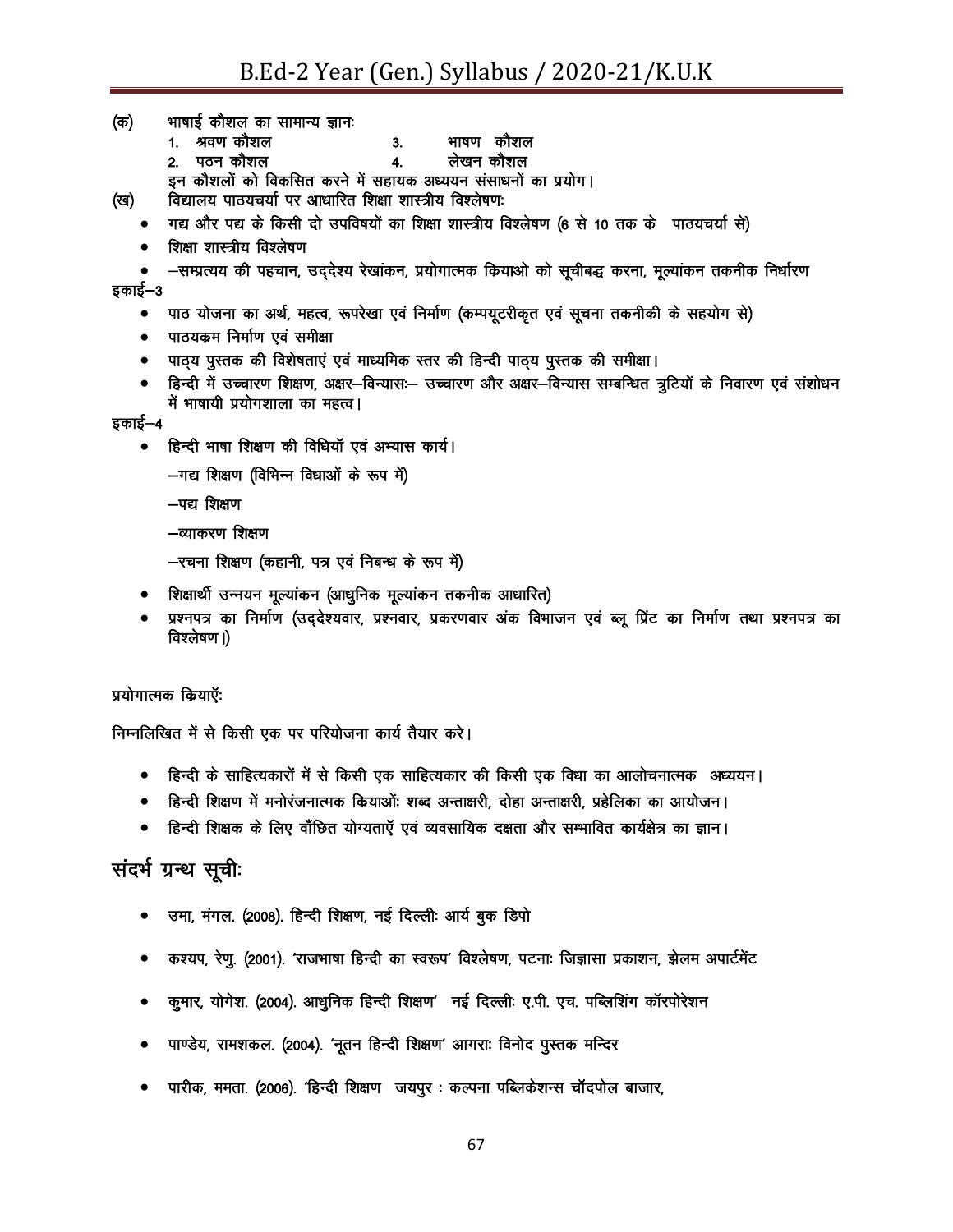- भाटिया, कैलाशचनद्र एवं मोतीलाल चतुर्वेदी. (2001). 'हिन्दी भाषा विकास और स्वरूप', नई दिल्ली : ग्रंथ अकादमी,
- व्यास भगवतीलाल एवं वेद प्रकाश. (2004). हिन्दी शिक्षण के नये आयामः आगरा : राधा प्रकाशन मन्दिर
- सिंह, निरंजन कुमार. (2006). 'माध्यमिक विद्यालयों में हिन्दी शिक्षण' राजस्थानः हिन्दी ग्रन्थ अकादमी, तिलकनगर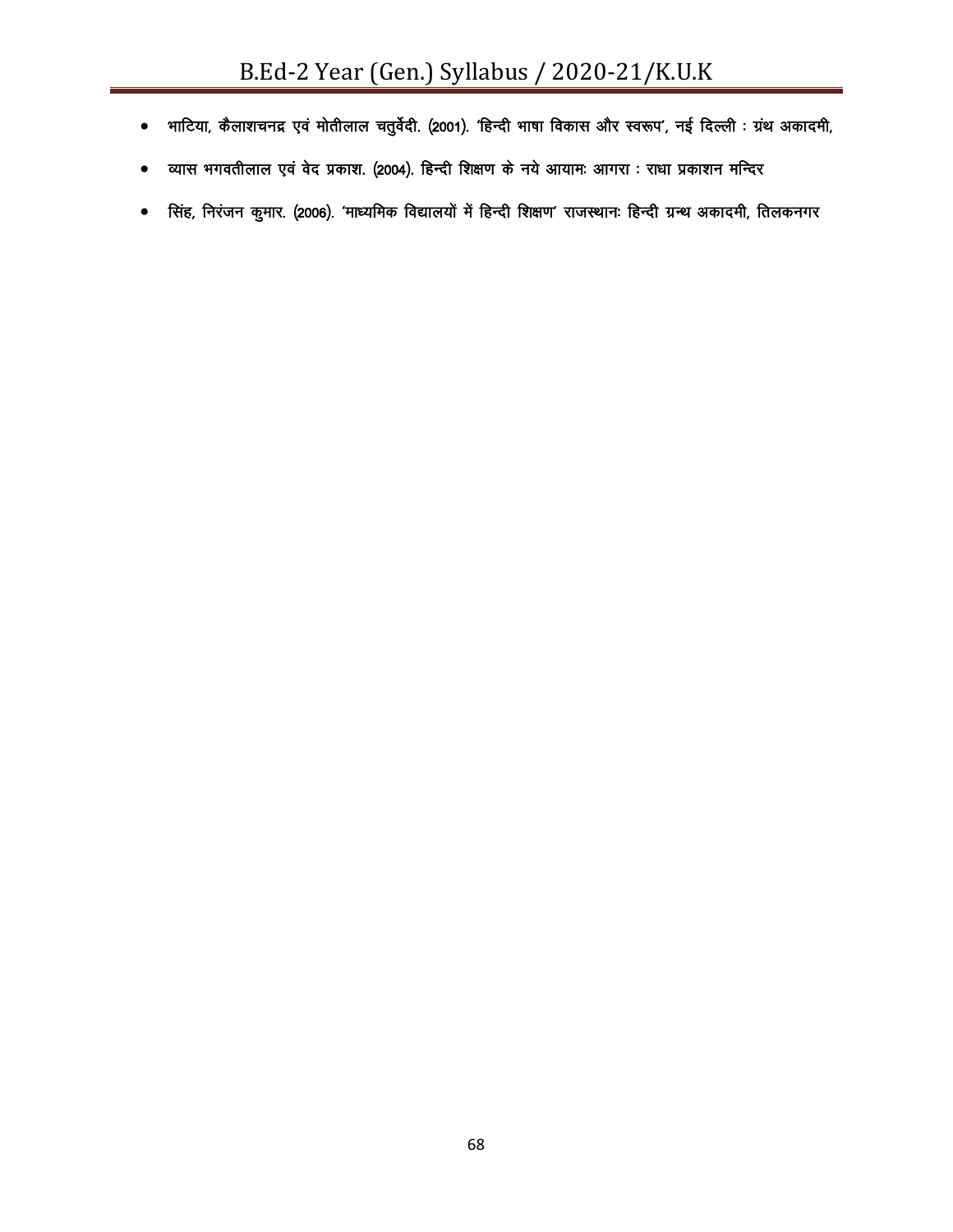**Course-6 & 7 (821)**

## **Group-III: Pedagogy of Languages**

#### **(iii) PEDAGOGY OF PUNJABI**

**Course Code : 821**

**Time: 3 Hours Max. Marks: 100 (Theory: 80, Internal: 20)**

#### **NOTE FOR PAPER SETTER**

- **i. Paper setter will set nine questions in all, out of which students will be required to attempt five questions.**
- **ii. Q.No 1 will be compulsory and will carry 16 marks. There will be four short -answer type Questions of 4 marks each to be selected from the entire syllabus.**
- **iii. Two long answer type question will be set from each of the four units, out of which the student will be required to attempt one question from each unit. Long- answer type questions will carry 16 marks each.**

## **Course Outcomes(COs)**

After the transaction of the course, student teachers will be able to:

- **821.1** Understand the nature of Punjabi and its relationship with other languages (Hindi, English, Sanskrit).
- **821.2** Comprehend the Bloom Taxonomy of objectives and write the Instructional objectives in behavioral terms.
- **821.3** Prepare Pedagogical analysis of the content and develop lesson plans for classroom teaching/ instructional purposes.
- **821.4** Acquire competencies in language skills.
- **821.5** Analyses the Curriculum and Textbook of Punjabi.
- **821.6** Make effective utilization of Teaching Learning resources.
- **821.7** Describe different methods of teaching of Punjabi.
- **821.8** Explain the concept of evaluation and use of techniques of evaluation.

#### **Course content**

**Unit -1**

#### **1. NATURE & SCOPE OF TEACHING OF PUNJABI**

- Language & its development
- Meaning
- importance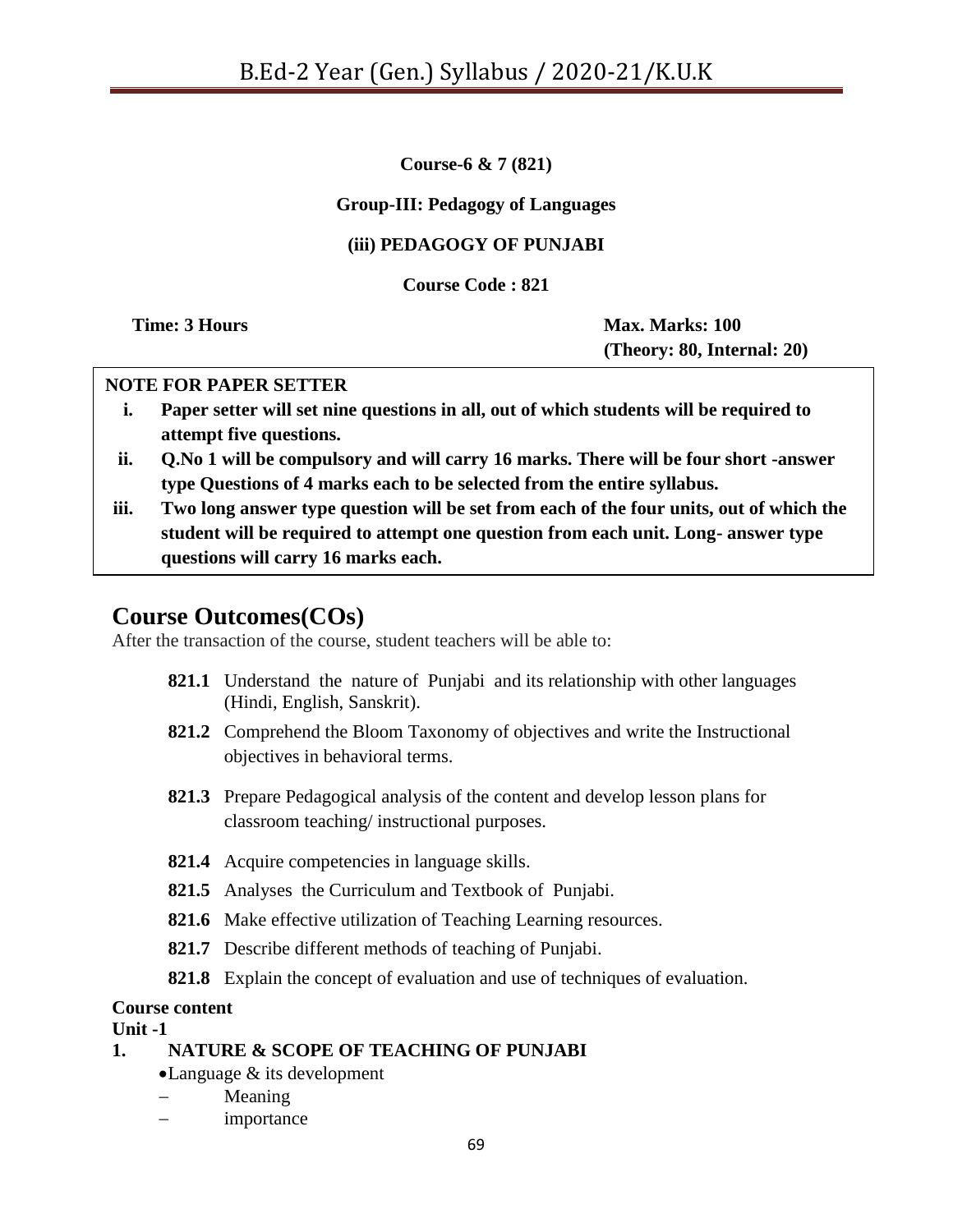- Nature
- Formulation of Instructional objectives in teaching of Punjabi
- Meaning of Instructional objectives
- Taxonomy of Instructional objectives
- writing objectives in behavioral terms
	- Correlation

 Inter correlation of Punjabi language with other languages(Hindi,English,Sanskrit)

# Intra correlation of Punjabi language(Prose,Poetry,Grammar,Composition)

## **Unit- 2 PEDAGOGICAL ANALYSIS AND LESSON PLANNING**

- **Pedagogical Analysis** Following points should be followed for pedagogical analysis on topics
	- a)Identification of concept
	- b )Listing behavioural outcomes
	- c) Listing activities and experiments.
	- d) Listing evaluation techniques

**Content**

Any two topics from Prose, Poetry and Grammer

- Teaching skills
	- Skill of Questioning
- Skill of Explaining
- Skill of Iluustrating with examples
- Skill of chalk board writing
	- Concept, Need & Importance of Unit Planning & Lesson Planning

## **Unit-3**

## **3. TEACHING LEARNING RESOURCES AND PROCESS**

- Instructional Material
	- Concept
	- components
	- $-$  Importance / use
- Development of Language skills
	- Listening
	- speaking
	- $-$  Reading
	- Writing
- Use of Language laboratory and latest techniques
- Curriculum of Punjabi Language
- Text Books of Punjabi Language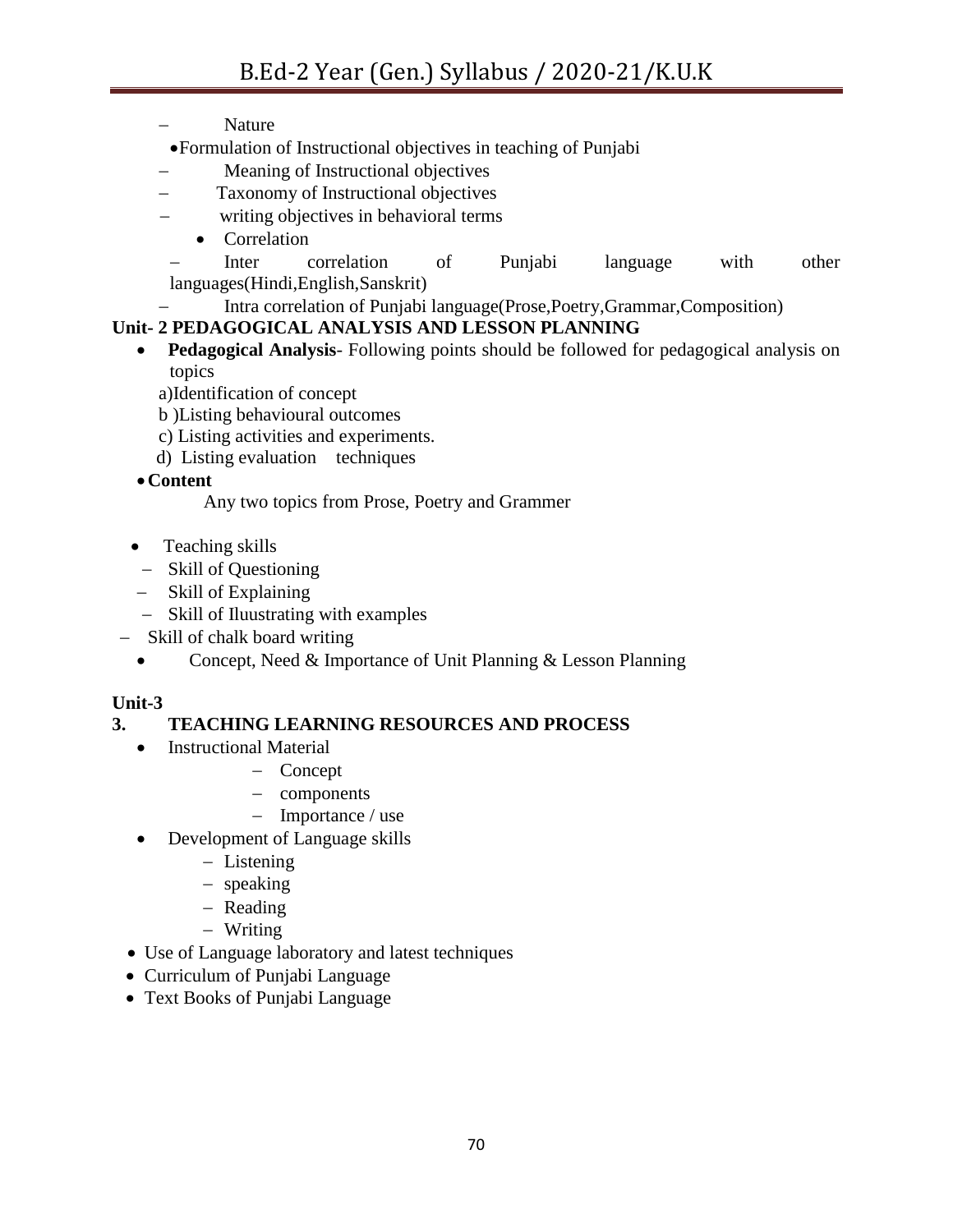## **Unit-IV**

## **4. APPROACHES AND EVALUATION ON TEACHING**

- Methodology :
- Modern methods of teaching language with specific references to
	- (i) Project method
	- (ii) Play way method
	- (iii) Discussion method
	- (iv) Observation method
- Remedial Teaching
	- Meaning and significance of remedial teaching
		- Common errors in Punjabi language and their removal
- Evaluation
	- Concept of test measurement and evaluation
	- Place of Evaluation in the process of teaching learning

#### **Practicum/Sessionals**

Select anyone of the following:

- i. Preparation of a Diagnostic /Achievement Test.
- ii. Organize a quiz competition in Punjabi and analyze the responses of students.
- iii. ICT Based presentation on any topic of your choice.
- iv. Seminar presentation on any topic given in the syllabus.

## **Suggested Readings**

- Singh,G.B.(1981). *Gurumukhi Lipi Da Janam Te Vikas,* Chandigarh: Punjab University Publication Bureau
- Singh, G.(1971). *Gurumukhi Lipi Bare*, Ludhinana : Lahore Book Shop

Singh, H.(1966), *Punjabi Bare,* Patiala: Punjabi University

Sekhon, S.S. & Singh, P.P.(1961). *Punjabi Boli Da Itihaas*, Punhabi Bhasha Vibhag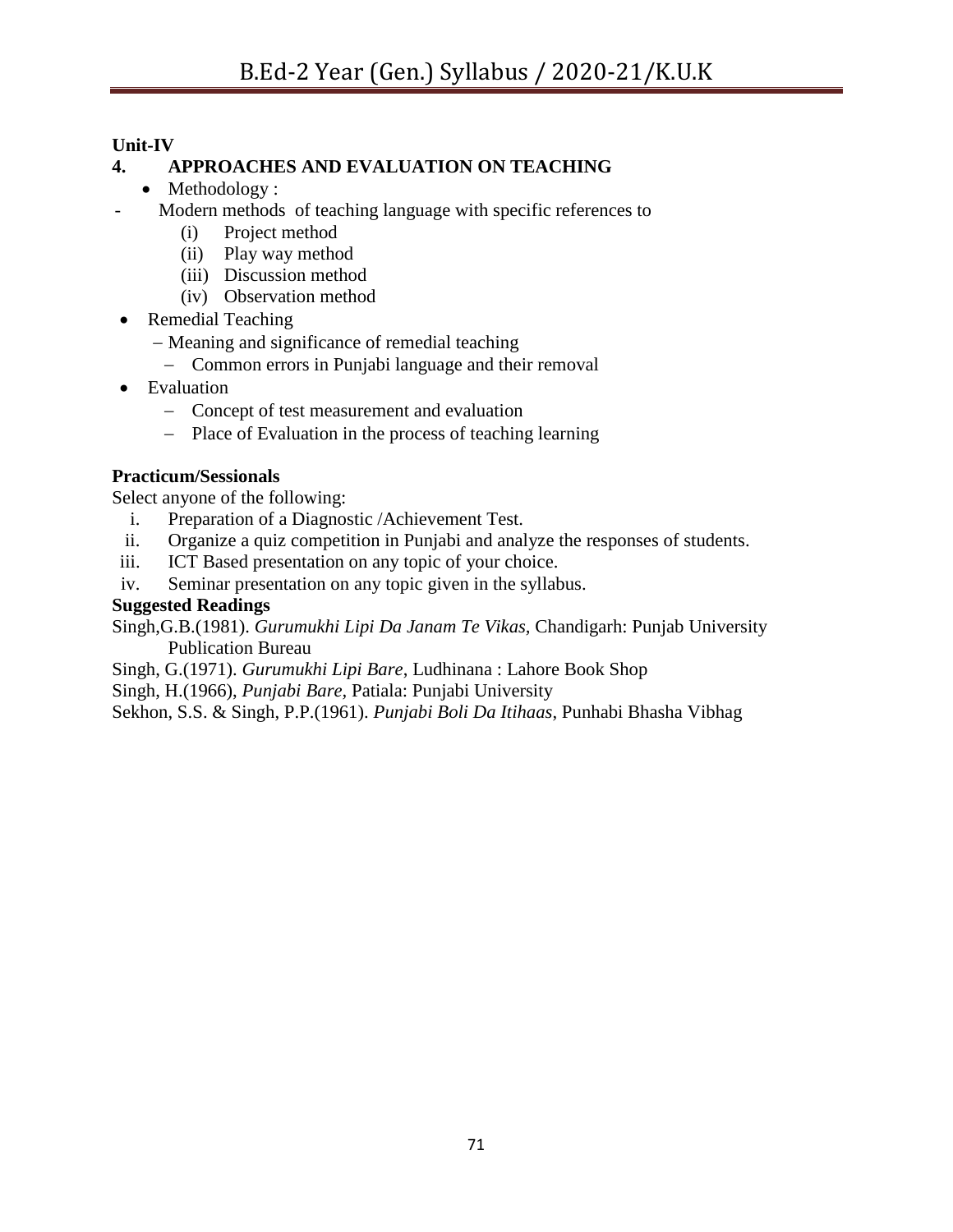**Course-6 & 7**

## **Group-III: Pedagogy of Languages**

# (XVI) संस्कृत शिक्षण (822)

le;% 3 ?k.V s dqy vad% 100

# बाह्य अंकः 80 vku ad x 20 vku ad x 31 vku ad x 31 vku ad x 31 vku ad x 31 vku ad x 20

# $\overline{x}$ श्रम पत्र निर्माता हेतु निर्देश-

सम्पूर्ण पाठ्यक्रम से नौ प्रश्न दिए जाएगे। जो सभी सोलह अंकों के होंगे। प्रथम प्रश्न अनिवार्य होगा जो चार-चार अंकों के चार लघु प्रश्नों के रूप में सम्पूर्ण पाठ्यक्रम से लिया जाएगा।

# उद्देश्यः

| 822.1  | माध्यमिक स्तर पर विद्यार्थी संस्कृत–शिक्षण उद्देश्यों व संस्कृत का अन्य<br>भाषाओं के साथ अर्तसंबंध के बारे में परिचित हो सकेंगे।                     |
|--------|------------------------------------------------------------------------------------------------------------------------------------------------------|
| 822.2. | संस्कृत शिक्षण के लिए अनुदेशात्मक सामग्री को तैयार करना और उसे<br>प्रभावशाली ढंग से कौशल का प्रयोग कर सकेंगे।                                        |
| 822.3. | भाषा के आधारभूत कौशल का अभ्यास कर सकेंगे।                                                                                                            |
| 822.4. | पाठ्यचर्या के उपविषयों का शिक्षा शास्त्रीय विश्लेषण व पाठ योजना<br>तैयार कर सकेंगे।                                                                  |
| 822.5. | संस्कृत भाषा की पाठ्यसहगामी क्रियाओं (श्लोकोच्चारण, भाषण,<br>अभिनयीकरण) तथा संस्कृत शिक्षणार्थ सूचना तकनीकी के आधुनिक<br>साधनों का प्रयोग कर सकेंगे। |
| 822.6. | पाठ्यक्रम निर्माण पाठ्यपुस्तक की विशेषताओं को परिभाषित कर<br>सकेंगे।                                                                                 |
| 822.7. | संस्कृत शिक्षण की विभिन्न विधियों का वर्गीकरण कर सकेंगे।                                                                                             |
| 822.8. | मूल्यांकन प्रक्रिया के विभिन्न घटकों का प्रतिपादन कर सकेंगे।                                                                                         |

# इकाई—1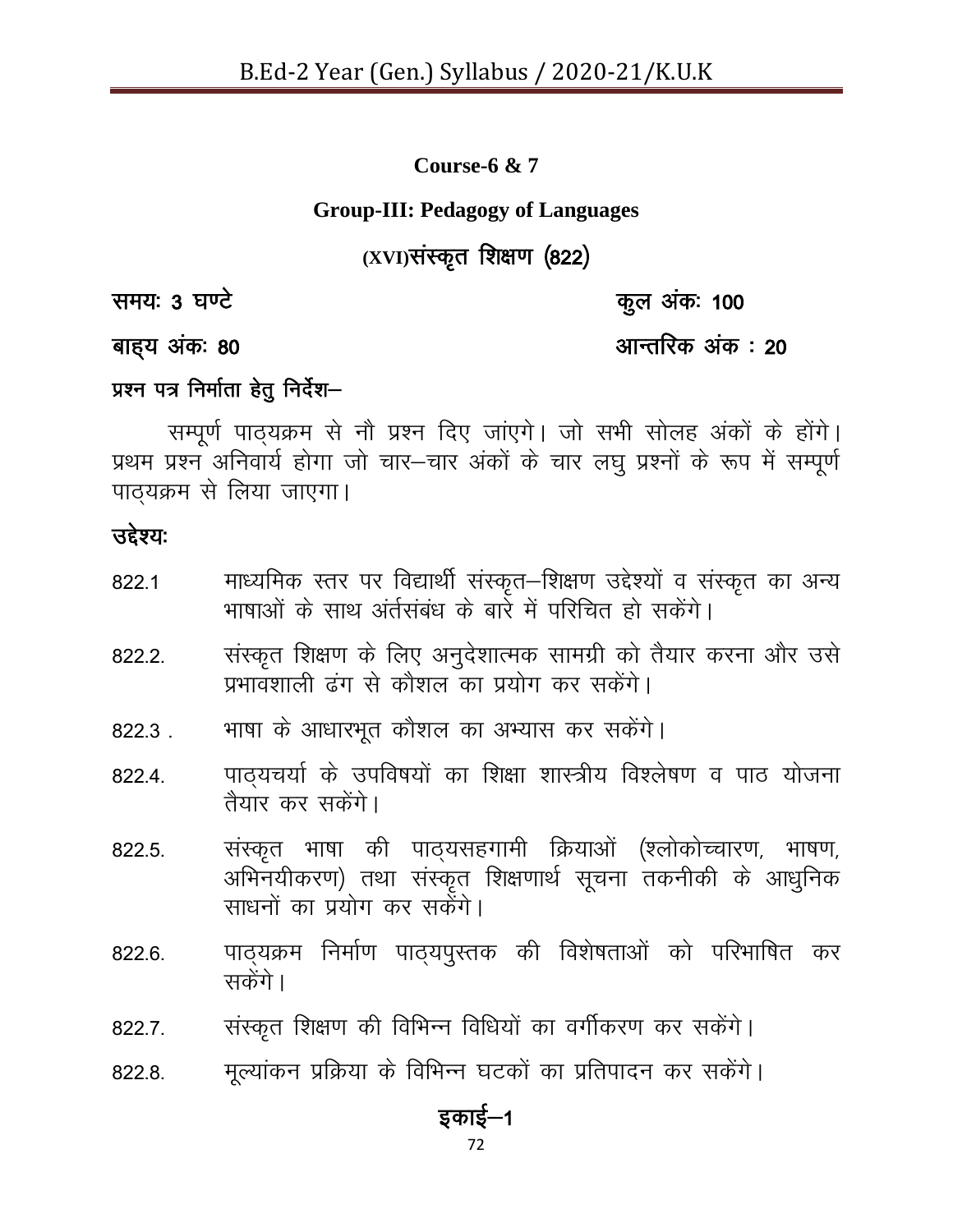- संस्कृत भाषा एवं साहित्य का महत्व व इसका अन्य विषयों से अर्न्तसंबंध।
- संस्कृत भाषा का अन्य भाषाओं से संबंध।
- आधुनिक पाठ्यक्रम में संस्कृत का स्थान।
- त्रिभाषा सूत्र एवं अन्य शासकीय प्रतिवेदनों का संस्कृत शिक्षण पर प्रभाव।
- संस्कृत भाषा का विश्व भाषाओं के साथ सहसम्बन्ध तथा अध्ययन की प्रासंगिकता ।
- संस्कृत शिक्षण के लक्ष्य, उद्देश्य और इनका विभाजन।
- ब्लूम द्वारा निर्धारित उद्देश्य का व्यवहारिक प्रयोग।

# डकाई $-2$

- चारों मूल भाषाई कौशलों का संस्कृत के संदर्भ में ज्ञान एवं अभ्यास
- संस्कृत भाषा शिक्षण की परम्परागत और आधुनिक विधियों का परिचय
- $\bullet$  पाठशाला (सूत्र) विधि
- भण्डारकर (व्याकरण अनुवाद) विधि
- $\bullet$  पाठ्यपुस्तक विधि
- प्रत्यक्ष एवं मौखिक विधि
- $\bullet$  सूक्ष्म एवं विस्तृत पाठ योजना
- गद्य एवं पद्य के किसी दो उपविषयों का शिक्षा शास्त्रीय विश्लेषण (कक्षा 6 से 10 तक के पाठ्यचर्या से)

# इकाई $-3$

- $\bullet$  संस्कृत शिक्षणार्थ सूचना तकनीकी के आधुनिक साधनों का ज्ञान एवं प्रयोग का अभ्यास
- संस्कृत भाषा की पाठ्यसहगामी क्रियाओं—श्लोकोच्चारण, भाषण, अभिनयीकरण, रचना के आयाजन का शिक्षण
- संस्कृत में मौखिक कार्य में शुद्धता का महत्व, उच्चारण अशुद्धियों के कारण, प्रकार तथा उपचार
- संस्कृत लेखन में अक्षर विन्यास तथा लेखनगत त्रुटियों के कारण, प्रकार तथा उपचार
- $\bullet$  संस्कृत पाठ्यपुस्तक निर्माण एवं समीक्षा,

# इकाई—4

 $\bullet$  संस्कृत भाषा की विभिन्न विधाओं का शिक्षण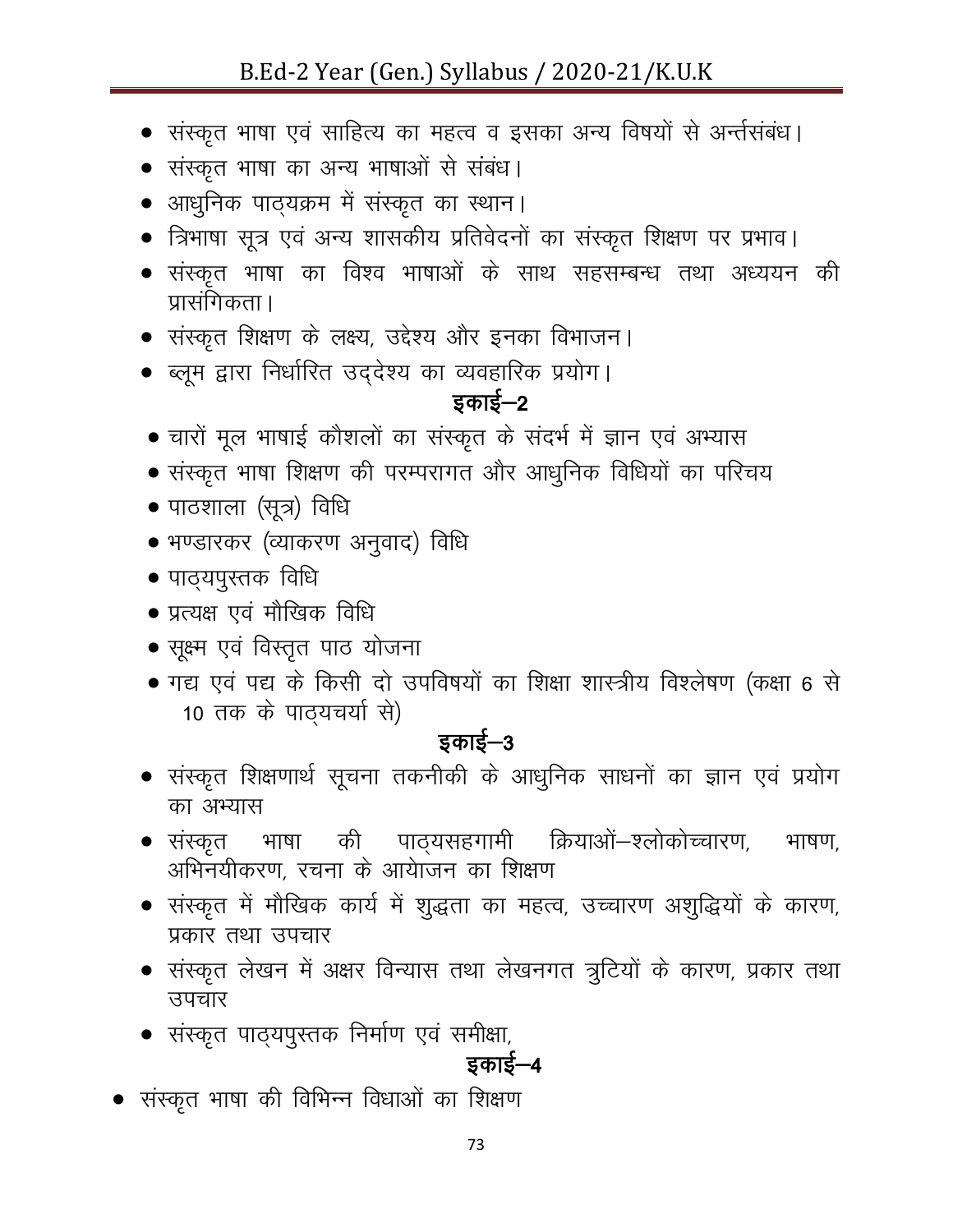# B.Ed-2 Year (Gen.) Syllabus / 2020-21/K.U.K

- संस्कृत व्याकरण शिक्षण उद्देश्य, महत्व, प्रक्रिया एवं पाठ योजना
- संस्कृत पद्य शिक्षण उद्देश्य, महत्व, प्रक्रिया एवं पाठ योजना
- संस्कृत गद्य शिक्षण उद्देश्य, महत्व, प्रक्रिया एवं पाठ योजना
- संस्कृत रचना शिक्षण उद्देश्य, महत्व, प्रक्रिया एवं पाठ योजना
- संस्कृत अनुवाद शिक्षण उद्देश्य, महत्व, प्रक्रिया एवं पाठ योजना
- $\bullet$  संस्कृत शिक्षण में अभ्यास कार्य नियोजन तथा संशोधन प्रक्रिया
- $\bullet$  संस्कृत भाषा शिक्षण के मूल्याकन की प्राचीन एवं अर्वाचीन विधियों का शिक्षण

# प्रायोगिक कार्यः $-$

- छात्राध्यापक संस्कृत मूल्यांकन हेतु माध्यमिक स्तर के पाठ्यक्रम में से वस्तुनिष्ठ लघूत्तरात्मक तथा निबन्धात्मक प्रश्नपत्रों का निर्माण संस्कृत माध्यम में करेंगे।
- $\bullet$  माध्यमिक स्तर की संस्कृत पाठ्यपुस्तक की समीक्षा करेगे।
- एक पाठ्य पुस्तक के प्रत्येक पाठ से दस—दस शब्दों का पद परिचय पावर प्वाइंट के प्रयोग द्वारा तैयार करेंगे ।
- कक्षा के सम व विषम अनुक्रमांक वाले छात्र क्रमशः गीता के प्रथम और अन्तिम अध्याय का शास्त्रीय विश्लेषण, व्याख्या और सक्षेपीकरण अपने शब्दों में करेंगे।

# सन्दर्भ ग्रंथ सूचीः

आप्टे, डी.जी. एवम डोगरे (1980). *टीचिंग ऑफ संस्कृत इन सैकेण्डरी स्कूल,* बडौदाः आचार्य बुक डिपो।

काले, एम.आर. हायर संस्कृत ग्रामर

गवर्नमैन्ट ऑफ इण्डियाः *रिपोर्ट ऑफ संस्कृत* कमीशन।

पाण्डे, आर.एस. (2000). *संस्कृत शिक्षण,* आगराः विनोद पुस्तक मन्दिर

पाण्डेय, रामशक्ल *संस्कृत शिक्षण,* आगराः विनोद पुस्तक मन्दिर।

मित्तल, सन्तोष*संस्कृत शिक्षण*, मेरठः आर लाल बुक डिपो

मिश्र, प्रभाशंकर संस्कृत-शिक्षण ।

बोकिल एवम् पारसनिक *ए न्यू एपरोच टू संस्कृत,* पूनाः लोक संग्रह प्रैस।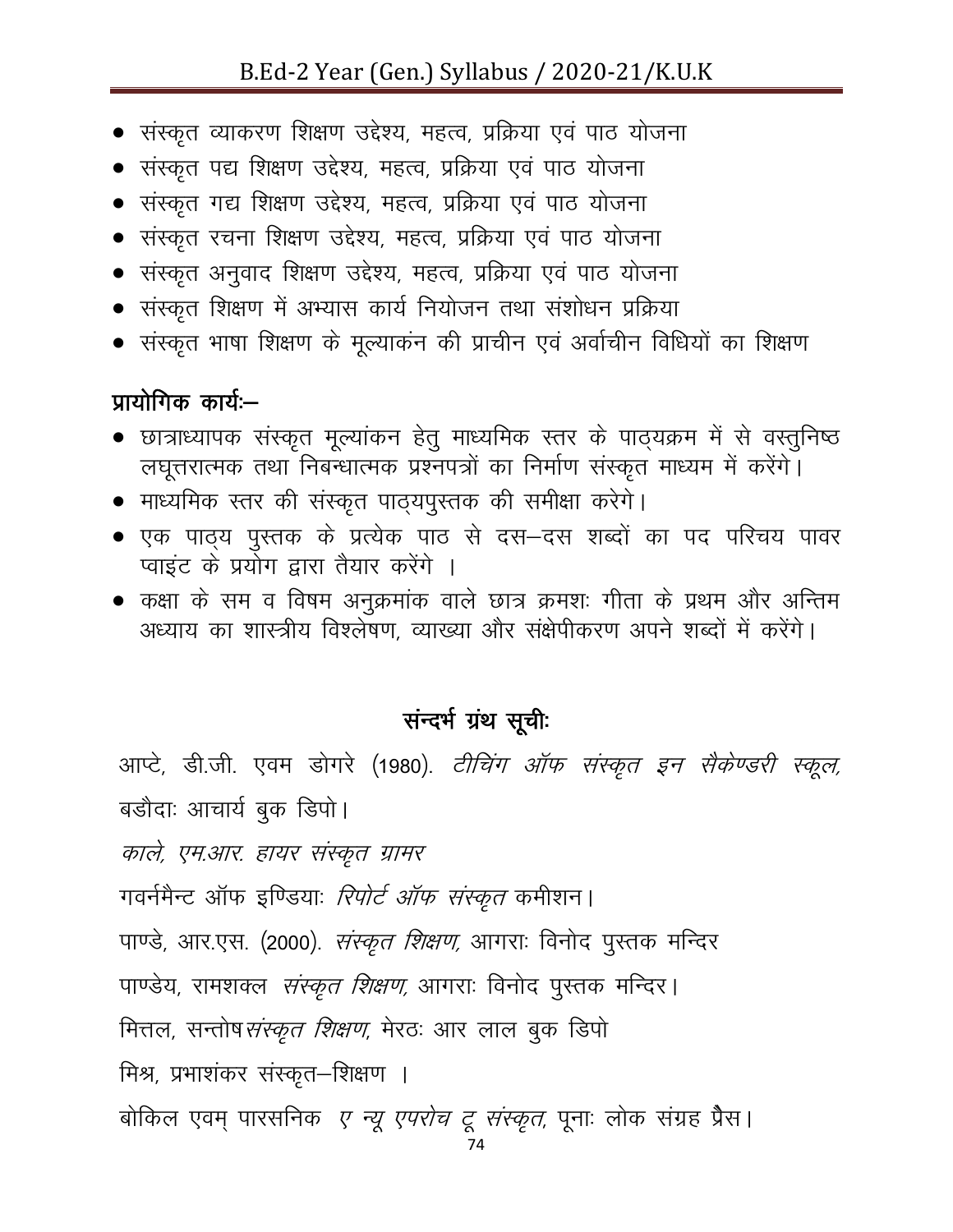# B.Ed-2 Year (Gen.) Syllabus / 2020-21/K.U.K

सफाया, रघुनाथ *संस्कृत–शिक्षण*, चण्डीगढः हरियाणा साहित्य अकादमी सिंह, एस.डी. एवम् शर्मा (1999). *संस्कृत शिक्षण,* आगराः राधा प्रकाशन मंडी। शास्त्री एवम् शास्त्री *संस्कृत शिक्षण*, जयपुरः राजस्थान प्रकाशन। हुफरेकर*द प्रोब्ल्म ऑफ टीचिंग ऑफ संस्कृत*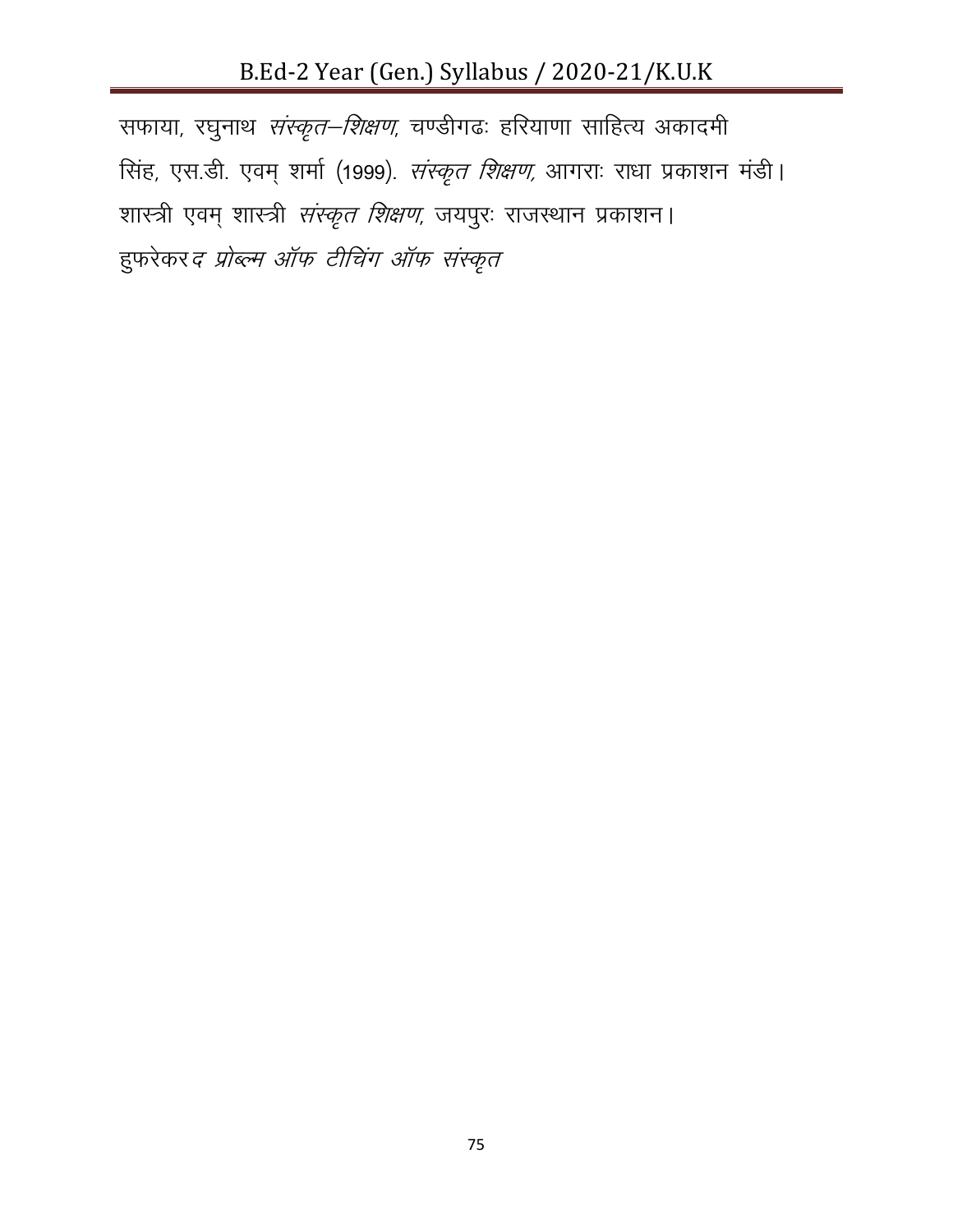**Course-6 & 7 (823)**

#### **Group-IV: Pedagogy of Mathematics**

## **PEDAGOGY OF MATHEMATICS**

**Course Code : 823**

**Time: 3 Hours Max. Marks: 100**

**(Theory: 80, Internal: 20)**

#### **NOTE FOR PAPER SETTER**

- **i. Paper setters will set nine questions in all, out of which students will be required to attempt five questions.**
- **ii. Q. No. 1 will be compulsory and will carry 16 marks. There will be four short-answer type questions of 4 marks each to be selected from the entire syllabus.**
- **iii. Two long answer type questions will be set from each of the four units, out of which the students will be required to attempt one question from each unit. Long-answer type questions will carry 16 marks each.**
- **iv. All questions will carry equal marks.**

# **Course Outcomes(COs)**

After the transaction of the course, student teachers will be able to:

- **823.1** Understand the meaning, nature& scope of mathematics and its relationship with other school subjects.
- **823.2** Comprehend the bloom taxonomy and write instructional objectives in behavioral terms.
- **823.3** Get acquainted with the procedures of skills, pedagogical analysis and lesson plan.
- **823.4** Prepare lesson plans by applying knowledge of planning.
- **823.5** Acquire skills of analyzing curriculum and text books in mathematics.
- **823.6** Enable students to organize Co-curricular activities and develop teaching learning material through the mathematics club.
- **823.7** Select appropriate methods of teaching to teach mathematics
- **823.8** Acquire competency in preparing tools for evaluation.

#### **COURSE CONTENT**

**Unit-I**

## **1. NATURE & SCOPE OF TEACHING OF MATHEMATICS**

• Meaning, nature and scope of mathematics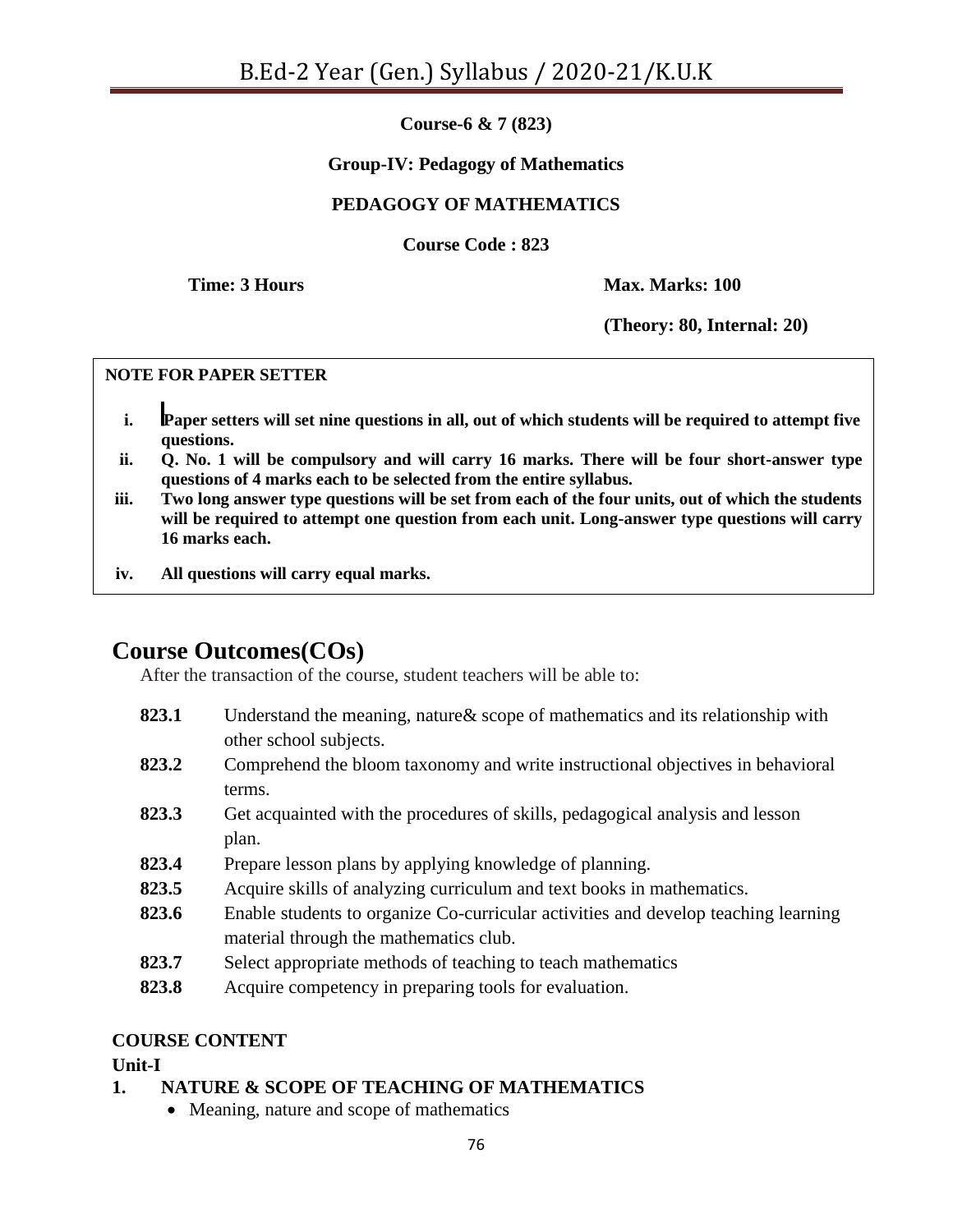- History of Mathematics and Contribution of Indian mathematician with special reference to Bhaskaracharya, Aryabhatta and Ramanujam
- Relationship of Mathematics with other school subjects
- Aims and objectives of Mathematics teaching
- Behavioural objectives: meaning and importance of behavioural objectives, writing instructional objectives for teaching of mathematics (Bloom"s Taxonomy of Instructional Objectives).

#### **Unit-II**

## **2. PEDAGOGICAL ANALYSIS AND LESSON PLANNING**

- Meaning and importance of Pedagogical Analysis
- **Points followed for Pedagogical Analysis:**a) Identification of conceptb)listing behavioral outcome c) listing activity & experimentsd) listing evaluation techniques
- **Contents for Pedagogical Analysis:**
	- Arithmetic ( Fractions, Ratio and Proportion,)
	- Algebra (Polynomials, Linear equations, Quadratic equations)
	- Geometry (Congruent and Similar triangles),
	- Trigonometry (t-ratios, Heights and Distances)
	- Menstruation (Areas, Surface areas and volumes of solid figures)
- Skills of teaching mathematics: Skill of Introduction, Skill of Questioning, Skill of Reinforcement, Skill of Illustration with examples and Skill of Stimulus variation
- Lesson planning:Need and importance, steps involved in lesson planning, features of a good lesson plan.

#### **Unit-III**

## **1. TEACHING LEARNING RESOURCES AND PROCESSES**

- Meaning, Importance and Principles of designing a good curriculum of **Mathematics**
- Textbooks: Meaning and importance of textbooks in mathematics, qualities of a good textbook inMathematics
- Applications of ICT in teaching of mathematics
- Meaning and importance and preparation of audio-visual aids in teaching mathematics
- Problems in teaching and learning of mathematics
- Importance and organization of Mathematics Club
- Recreational activities of Mathematics Club
	- $-$  Ouiz
	- Games
	- Puzzles
	- Mathematics exhibition

#### **Unit-IV**

## **2. APPROACHES AND EVALUATION IN TEACHING OF MATHEMATICS**

## **Methods of teaching Mathematics**

- Lecture cum demonstration method
- **Analytic-Synthetic**
- **Laboratory**
- **Inductive-Deductive**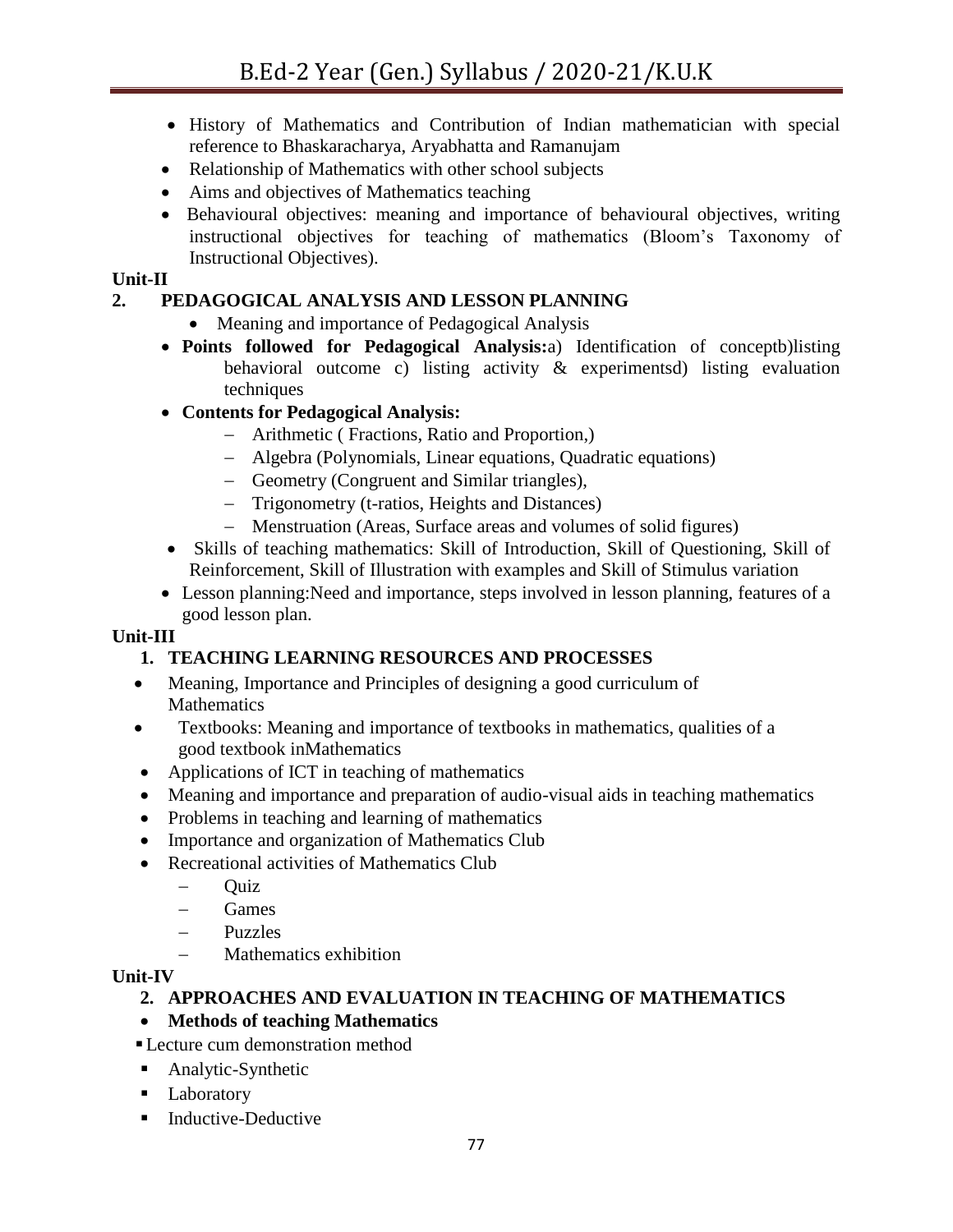- Problem Solving
- Project Method
- **Techniques of teaching Mathematics**
	- Oral work
	- Written work
	- **Drill work.**
	- Home Assignment
- Evaluation**:** Meaning, importance and types of evaluation**.**
- Preparation of diagnostic and achievement test.

## **Praticum/Sessional**

## **Any one of the following**

- i. Critical study of mathematics text book of secondary school.
- ii. Prepare any one self-made teaching aid for teaching of Mathematics in secondary school
- iii. Prepare an achievement test of mathematics
- iv. Prepare a diagnostic tests of mathematics
- v. Prepare slides using MS Power point on any one topic of mathematics

## **Suggested Readings:**

Aggarwal, J. C. (2008). *Teaching of mathematics.* UP: Vikas Publishing House Pvt Ltd.

Bagyanathan, D. (2007). Teaching of mathematics. Chennai: Tamil Nadu Text Book Society.

Bhatia, K. K. (2001). Foundations of teaching learning process. Ludhiana: Tandon

CFAI. (2004). Methodology of teaching mathematics. Hyderabad: ICFAI University Press.

Ediger, M., & Bhaskara Rao, D. B. (2004). *Teaching mathematics successfully*. New Delhi: Discovery Publishing House.

Ediger, M., & Rao, D.B. (2000). *Teaching mathematics successfully*. New Delhi: Discovery Publishing House.

Goel, Amit. (2006). *Learn and teach mathematics*. Delhi: Authors Press.

ICFAI. (2004). *Methodology of teaching mathematics.* Hyderabad: ICFAI University Press.

James Anice (2005); *Teaching of Mathematics*, Neelkamal Publication.

Joyce., & Well., (2004). *Models of teaching.* U.K: Prentice hall of India.

Kapoor, S. K. (2006). *The teaching of vedic mathematics*. New Delhi: Lotus Press.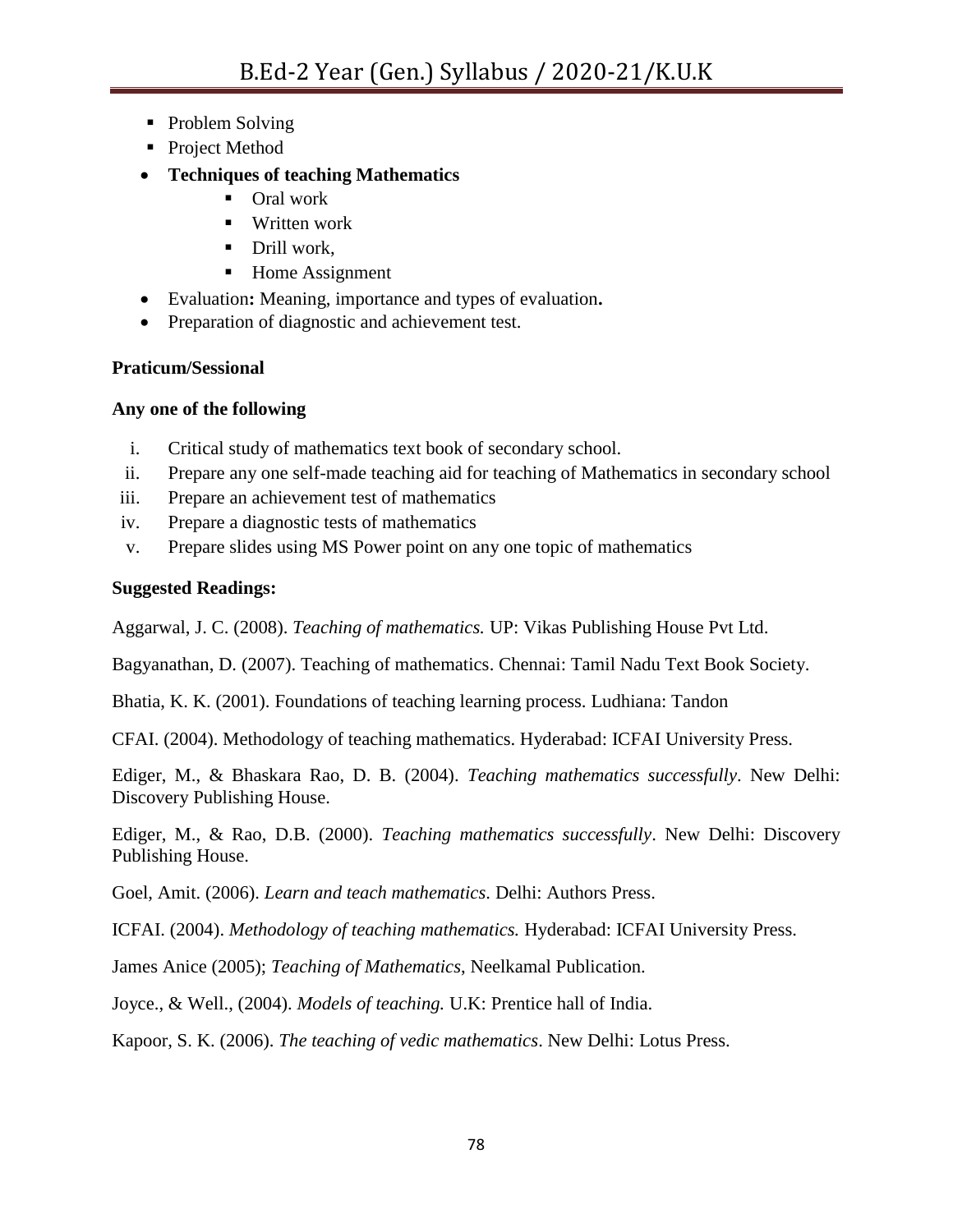#### **Course 8**

#### **KNOWLEDGE AND CURRICULUM**

#### **Course Code- 824**

**Max. Marks :100 Time: 3 Hours** (Theory: 80,Internal: 20)

#### **NOTE FOR PAPER SETTER**

- **i. Paper setter will set nine questions in all, out of which students will be required to attempt five questions.**
- **ii. Q.No 1 will be compulsory and will carry 16 marks. There will be four short answer type Questions of 4 marks each to be selected from the entire syllabus.**
- **iii. Two long answer type questions will be set from each of the four units, out of which the student will be required to attempt one question from each unit. Long- answer type questions will carry 16 marks each.**

# **Course Outcomes(COs)**

After the transaction of the course, student teachers will be able to:

| 824.1 | Understand the concept, sources, types and terms such as : Information, reasoning<br>belief, truth and analysis. |
|-------|------------------------------------------------------------------------------------------------------------------|
| 824.2 | Analyze the thoughts of Great Educational thinkers.                                                              |
| 824.3 | Understand the Basic Concept of Society.                                                                         |
| 824.4 | Describe the role of Economic, Cultural and Historical dimension of Education.                                   |
| 824.5 | Understand the concept and dimension and curriculum at different levels.                                         |
| 824.6 | Describe the determinants and basic consideration of curriculum development.                                     |
| 824.7 | Examine the concerns and issues related to curriculum.                                                           |
| 824.8 | Critically analyses the concept, need and process of National Curriculum<br>Framework.                           |

#### **Course Contents**

#### **Unit-I**

#### **1. Knowledge Basis of Education**

- Concept, sources, types& Facets of Knowledge
- Distinction between information & knowledge, belief & truth and reasoning & analysis.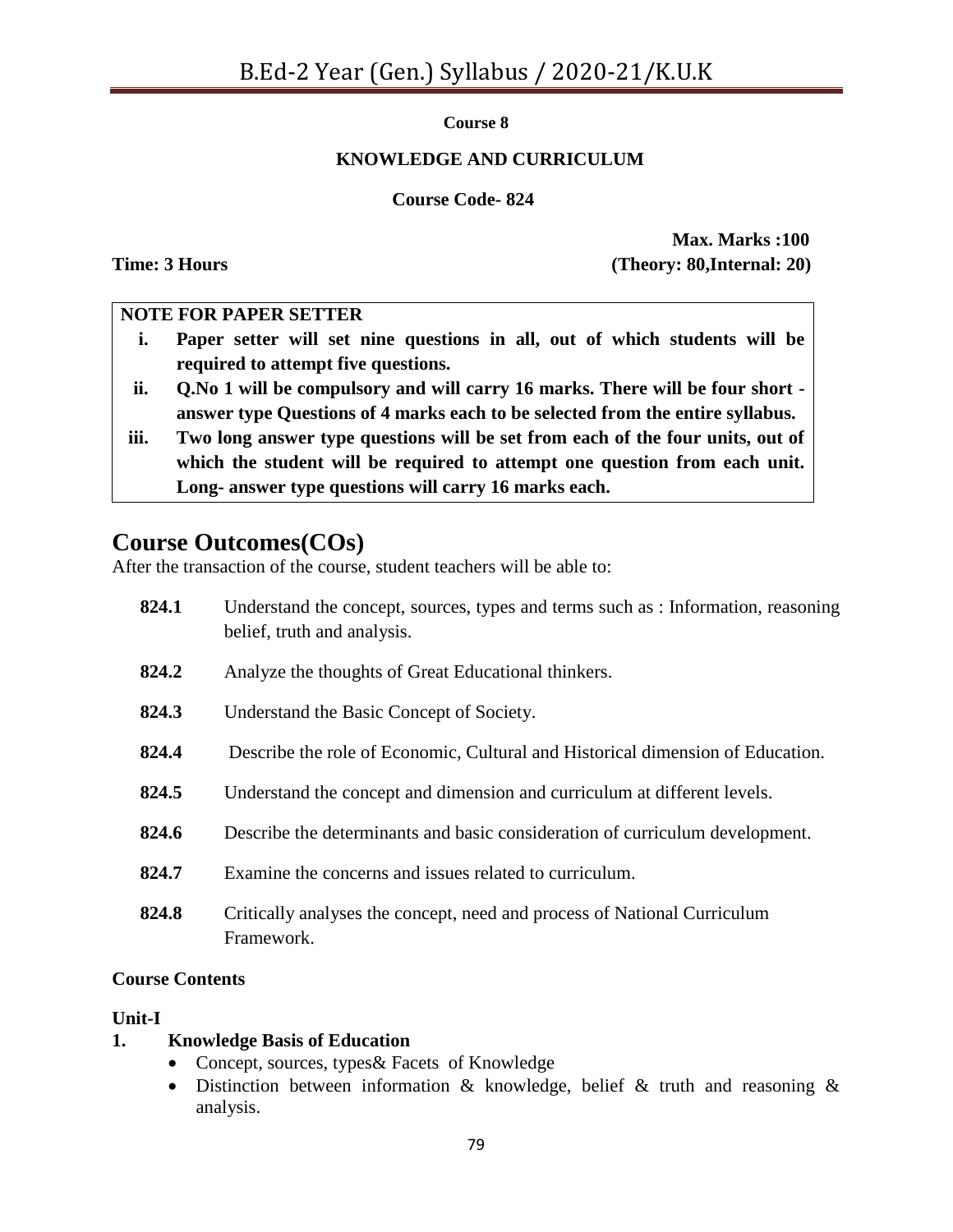Education and knowledge as visualized by different thinkers : Gandhi, Tagore, J. Krishnamurty Friedrich Frobel.

## **Unit-II**

## **2. Social Basis of Education**

- Basic concepts of Society: Socialization, Equity and Equality, Modernity with reference to industrialization, democracy.
- The role of culture, economy and historical forces in shaping the aims of education.
- Individual opportunity, social justice and dignity in context of democratic education.
- A study of Secularism, Nationalism and Universalism and their interrelationship with education.

#### **Unit-III**

## **3. Curriculum Development**

- Concept of Curriculum and Syllabus: Dimensions of Curriculum and their relationship with aims of education.
- Curriculum at different levels- National, State and School.
- Determinants of curriculum: Philosophical, Psychological, Sociological, Political, Culture and Economic.
- Basic considerations in Curriculum Development.

## **Unit-IV**

## **4. Curriculum Practices**

- Teachers' experiences and concerns: Laboratory work, Library, Field Survey, Group Discussion.
- Nature of learner and learning process and subject matter.
- Knowledge and ideology in relation to curriculum and text books.

National curriculum framework: Concept need and process of development.

#### **Practicum/ Sessionals**

## **Any two of the following:**

- i. Socio-economic educational survey of near by village/ urban settings.
- **ii.** Role of education in empowerment of weaker sections of society**.**
- iii. To analyze and prepare a report on the present curriculum of Haryana School Education Board/ CBSE in the light of various determinants of curriculum development.
- iv. Filed survey on impact of present system of education on:
	- a) Socialization of child
	- b) Modernization with reference to industrialization and individual autonomy.
- v. To survey and prepare a project report on how far the present system of education is able to inculcate secularism, nationalism, and universalism.

vi.Blue Print of practice models of Gandhi ji /Tagore for rural reconstruction.

## **Suggested Readings**

Butchvarov, P. (1970), *The Concept of Knowledge*, Evanston, Illinois: North Western University Press.

Chomsky, N (1986). *Knowledge of Language*, New York : Prager.

Cole Luella ( 1950). *A History of Education: Socrates to Montessori*, NewYork: Holt, Rinehart & Winston.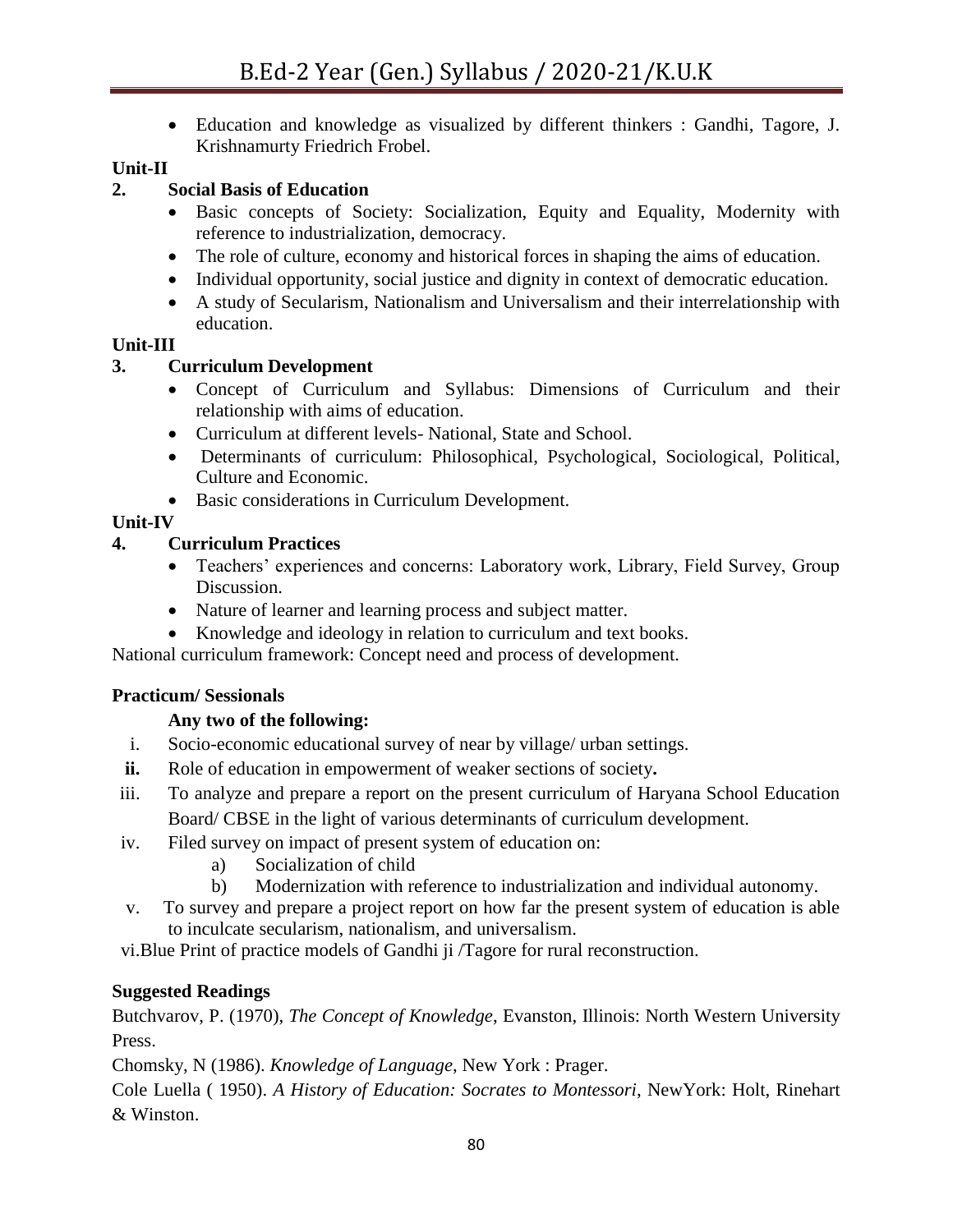Datta, D.M. (1972). *Six ways of Knowing*. Calcultta.: Calcultta University Press, Dewey, J.( 1997.)My Pedagogic Creed', in D.J. Flinders and S.J. Thorton(eds.) The Curriculum Studies Reader, New York: Routledge. Dewey, J ( 1997 ) *Experience and Education*, Touchstone, New York Dewey, J (1956). *The Child and the Curriculum and School and Society*, University of Chicago Press, U.S.A. Chicago, Illinois. Krishna M. J. (1947) *On Education*, New Delhi: Orient Longman. Kumar K. (1996*). Learning From Conflict*, New Delhi: Orient Longman. Lakshmi, T.K.S. & Yadav M.S.( 1992). Education: Its Evolving Characteristics, in *New Frontiers in Education*, Vol. XXII, No.4, Oct-Dec. Margaret, K.T.( 1999.) *The open Classroom*, Orient Longman: New Delhi: Hirst. Paul, Knowledge and curriculum. Peters, R.S.( 1967) *The Concept of Education*, UK: Routledge. Power, E, J., M (1962). *Currents in the History of Education*, New York. : McGraw Hill Book Co. Inc. Prema C. (2001). *Teaching & Learning: The Culture of pedagogy*, NewDelhi: Sage Publication.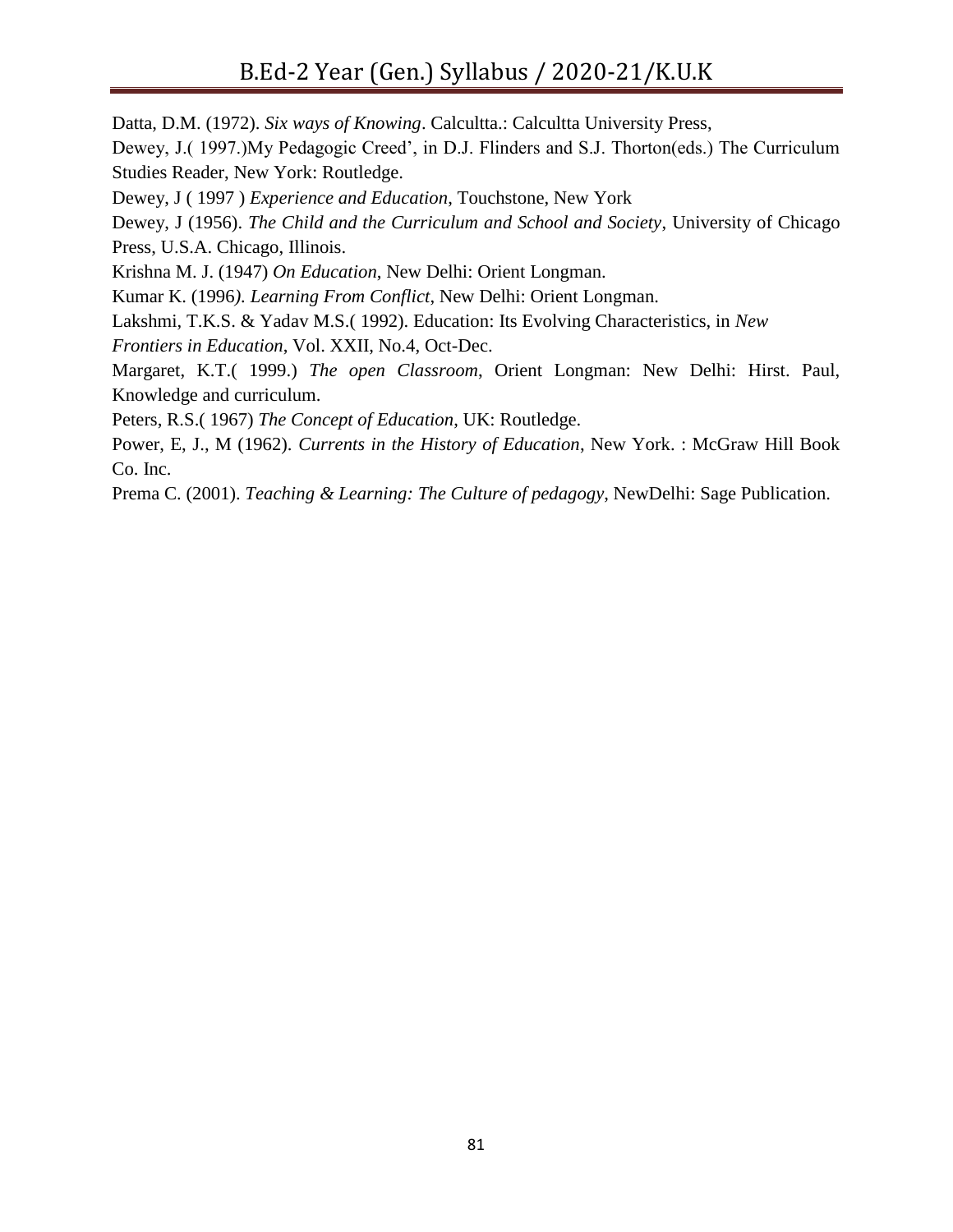## **Course -9 (825) ASSESSMENT FOR LEARNING Course Code-825**

**Max. Marks :100 Time: 3 Hours (Theory: 80,Internal: 20)**

#### **NOTE FOR PAPER SETTER**

- **i. Paper setter will set nine questions in all, out of which students will be required to attempt five questions.**
- **ii. Q.No 1 will be compulsory and will carry 16 marks. There will be four short answer type Questions of 4 marks each to be selected from the entire syllabus.**
- **iii. Two long answer type questions will be set from each of the four units, out of which the student will be required to attempt one question from each unit. Long- answer type questions will carry 16 marks each.**

# **Course Outcomes(COs)**

After the transaction of the course, student teachers will be able to:

- **825.1** Understand the nature of assessment and evaluation purposes and objectives of assessment.
- **825.2** Understand the importance of current evaluation practices.
- **825.3** Get acquainted with Bloom"s taxonomy objectives and table of specifications.
- **825.4** Understand achievement tests, diagnostic test and kinds of task and their importance in assessment.
- **825.5** Understand assessment process tools and construction of process oriented tools.
- **825.6** Acquire the knowledge of group dynamics and portfolio assessment.
- **825.7** Understand analysis, manage and implement assessment data.
- **825.8** Understand the role of feedback to stakeholders and reporting students performance.

# **Course Contents**

**Unit I** 

#### 1. **INTRODUCTION TO ASSESSMENT & EVALUATION**

- Concept of Assessment & Evaluationand their inter relationships.
- Purposes and objectives of assessment for placement, providing feedbacks, grading promotion, certification, diagnostic of learning difficulties.
- Critical review of current evaluation practices:
	- a) Formative and summative evaluation
	- b) Prognostic and diagnostic
	- c) Norm referenced test and Criterion referenced test
	- d) Quantitative and Qualitative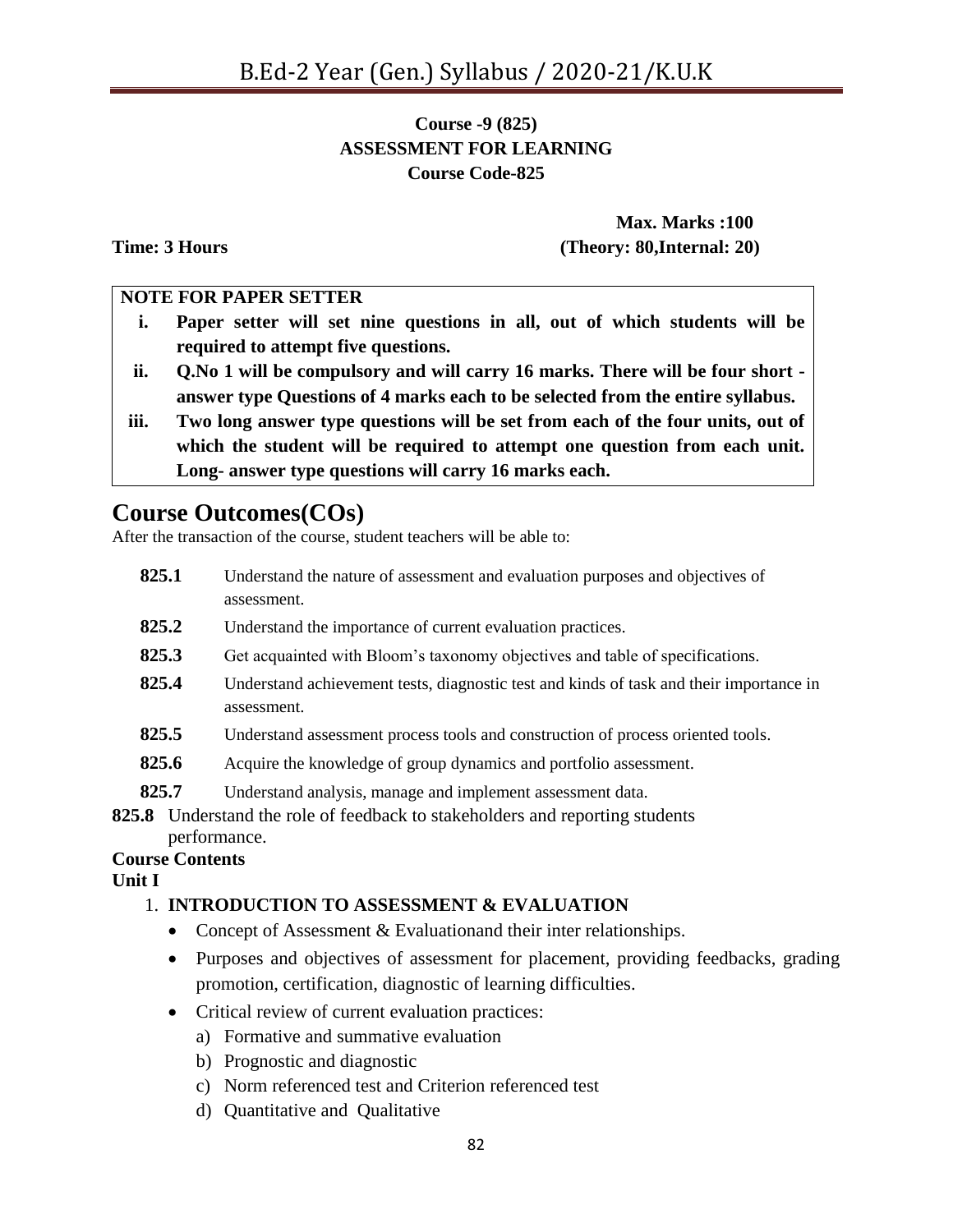## **Unit II**

## **2. ASSESSMENT OF LEARNING**

- Concept of Cognitive, Affective, Psychomotor domain of learning (Revised taxonomy of objectives (2001)
- Constructing table of specifications & writing different forms of questions (VSA, SA, ET & objective type, situation based)
- Construction of achievement test- steps, procedure and uses
- Construction of diagnostic test Steps, uses  $&$  limitation
- Kinds of task: projects, assignments, performances

## **Unit III**

## 3. **ASSESSMENT PROCESS & TOOLS**

- Need for CCE its importance and problems faced by teachers
- Meaning & Construction of process-oriented tools observation schedule; check-list; rating scale; anecdotal record;
- Assessment of group processes Nature of group dynamics; Socio-metric techniques; steps for formation of groups, criteria for assessing tasks; Criteria for assessment of social skills in collaborative or cooperative learning situations.
- Portfolio assessment meaning, scope  $\&$  uses; developing  $\&$  assessing portfolio; development of Rubrics.

#### **Unit IV**

# 4. **CONSTRUCTION INTERPRETATION AND REPORTING OF STUDENT'S PERFORMANCE**

- Interpreting student's performance :
	- a) Descriptive statistics (measures of central tendency & measures of variability, percentages)
	- b) Graphical representation (Histogram, Frequency Curves)
	- c) NPC percentile.
	- d) Grading Meaning, types, and its uses
- Role of feedback to stake holders (Students, Parents, Teachers) and to improve teaching – learning process; Identifying the strengths & weakness of learners.

Reporting student"s performance – Progress reports, cumulative records, profiles and their uses, Portfolios.

#### **Practicum/ Sessionals**

## **Any one of the following:**

i. Construction of unit test, using table of specifications and administering it to target group and

interpreting the result.

ii. Construction of any one of the process oriented tools and administering it to group of students & interpreting it.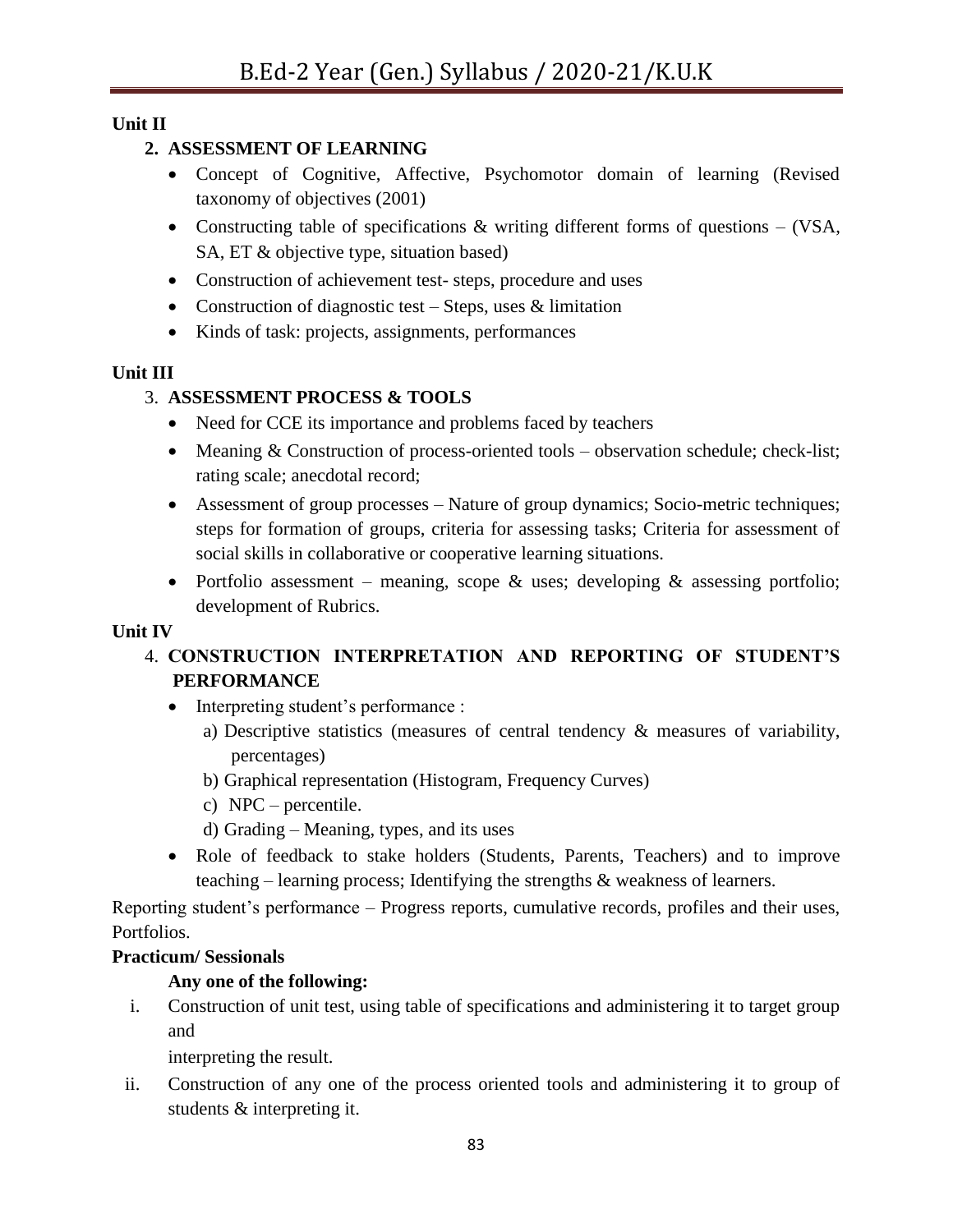- iii. Analysis of question papers ( teacher made)
- iv. Writing self appraisal/ create portfolio.
- v. Planning and organizing student"s portfolio.
- vi. Writing a report on the evaluation and learner practice of school education.
- vii. Examine and reflect upon the problems and issues involved in assessment practice of school evaluation.
- viii. Activities and Assessment criteria for Work education and Experiential learning, Community service.

## **Suggested Readings**

Bransford, J., Brown, A.L., & Cocking, R.R. (Eds.). (2000). How people learn: Brain, mind, experience, and school. Washington, DC: National Academy Press.

Burke, K. (2005). How to assess authentic learning (4th Ed.). Thousand Oaks, CA: Corwin.

Burke, K., Fogarty, R., & Belgrad, S (2002). The portfolio connection: Student work linked to standards (2nd Ed.) Thousand Oaks, CA: Corwin.

Carr, J.F., & Harris, D.E. (2001). Succeeding with standards: Linking curriculum, assessment, and action planning. Alexandria, VA: Association for Supervision and Curriculum Development. Danielson, C. (2002). Enhancing student achievement: A framework for school improvement. Alexandria, VA: Association for Supervision and Curriculum Development.

Gentile, J.R. & Lalley, J.P. (2003). Standards and mastery learning: Aligning teaching and assessment so all children can learn. Thousand Oaks, CA: Corwin.

Guskey, T.R., & Bailey, J.M. (2001). Developing grading and reporting systems for student learning. Thousand Oaks, CA. Corwin.

Linn, Robert and Norman E Gronland (2000); Measurement and Assessment in teaching, 8th edition, by Prentice Hall, Inc, Pearson Education, Printed in USA.

Natrajan V.and Kulshreshta SP(1983). Assessing non-Scholastic Aspects-Learners Behaviour, New Delhi: Association of Indian Universities.

NCERT(1985). Curriculum and Evaluation, New Delhi:NCERT

Newman, F.M. (1996). Authentic achievement: Restructuring schools for intellectual quality. San Francisco, CA: Jossey-Bass.

Nitko, A.J. (2001). Educational assessment of students (3rd ed.). Upper Saddle River, NJ: Prentice Hall.

Norris N.(1990) Understanding Educational Evaluation, Kogan Page Ltd.

Rao, Manjula (1998): Training material on continuous and comprehensive evaluation (monograph) Mysore: Regional Institute of Education (NCERT).

Rao, Manjula (2004): Evaluation in schools – a training package (monograph), Mysore: Regional Institute of Education (NCERT).

Singh H.S.(1974) Modern Educational Testing. New Delhi: Sterling Publication.

Ved Prakash, et.al. (2000): Grading in schools, NCERT, Published at the publication Division by the secretary, NCERT, New Delhi: Sri Aurobindo Marg.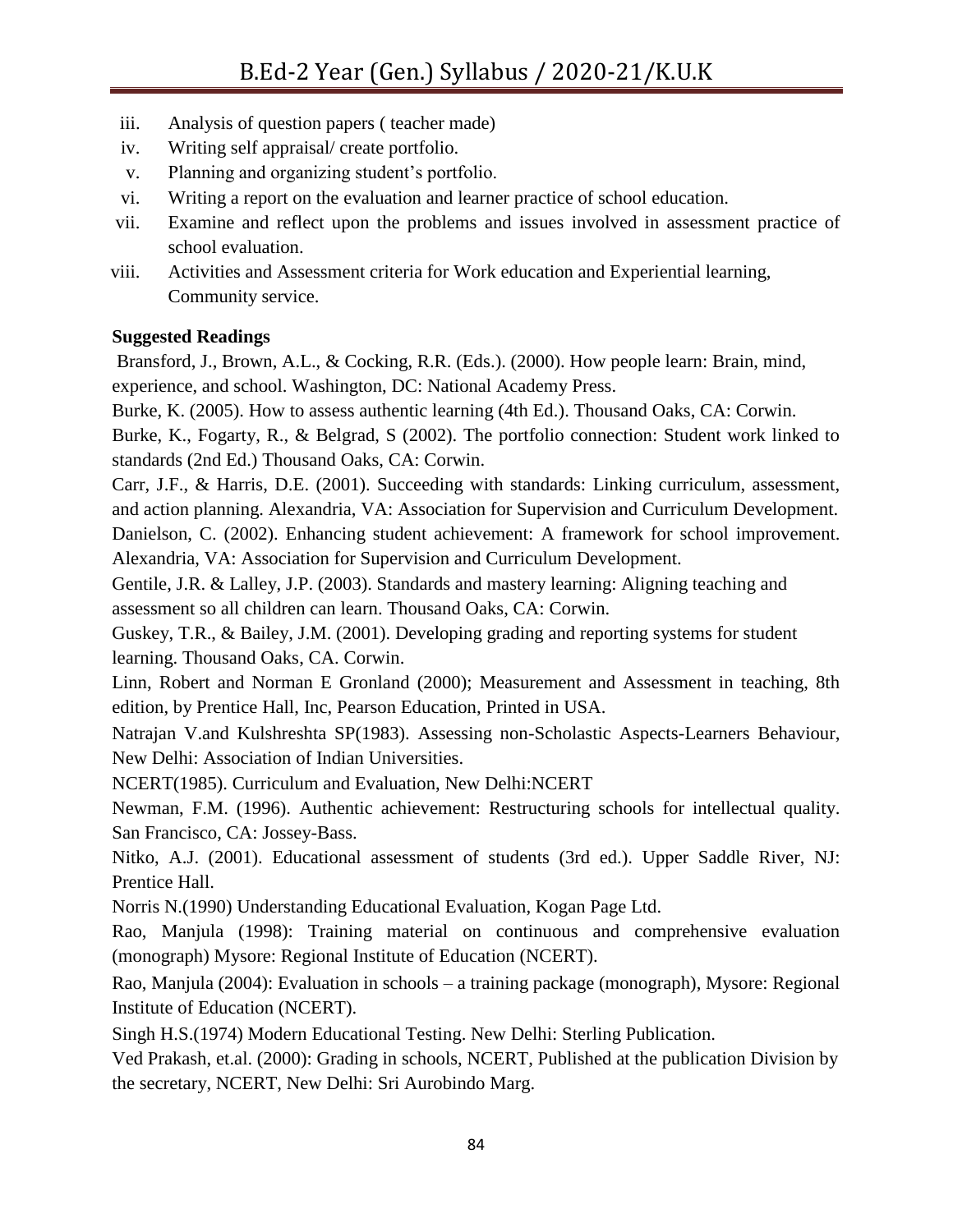#### **Course 10 (826)**

#### **CREATING AN INCLUSIVE SCHOOL Course Code-826**

**Max. Marks :50 Time: 1.30 Hours (Theory: 40,Internal: 10)**

#### **NOTE FOR PAPER SETTER**

- **i. Paper setter will set five questions in all, out of which students will be required to attempt three questions.**
- **ii. Q.No 1 will be compulsory and will carry 8 marks. There will be two short answer type Questions of 4 marks each to be selected from the entire syllabus.**
- **iii. Two long answer type questions will be set from each of the two units, out of which the student will be required to attempt one question from each unit. Long- answer type questions will carry 16 marks each.**

# **Course Outcomes(COs)**

After the transaction of the course, student teachers will be able:

- **826.1** To define the concept of Disability, Inclusion, Psychosocial construct of disability and identity.
- **826.2** To analyze the policy and programme inititatives in the area of inclusion and barrier to learning.
- **826.3** To adopt appropriate teaching learning strategies and guidance and counselling strategies for inclusive practices.
- **826.4** To know and maintain the individualized education plan.

## **Course Contents**

#### **Unit I**

## **1. Inclusive education:**

- Meaning, nature, need and philosophy of inclusive education.
	- a) Models of inclusion,
	- b) Barriers to learning and participation.
	- c) Implementation and strategies for inclusion in society and school.
- Constitutional provisions-Govt. policies and practices:
	- a) National Policy of Persons with Disabilities Act 2006,
	- b) Sarva Shiksha Abhiyan in terms of Inclusive Education.
- Psycho-social and educational characteristics, functional limitations, role of family and community participation with reference to-Loco motor Impairment, Hearing Impairment, Visual Impairment, Learning Impairment and Mental retardation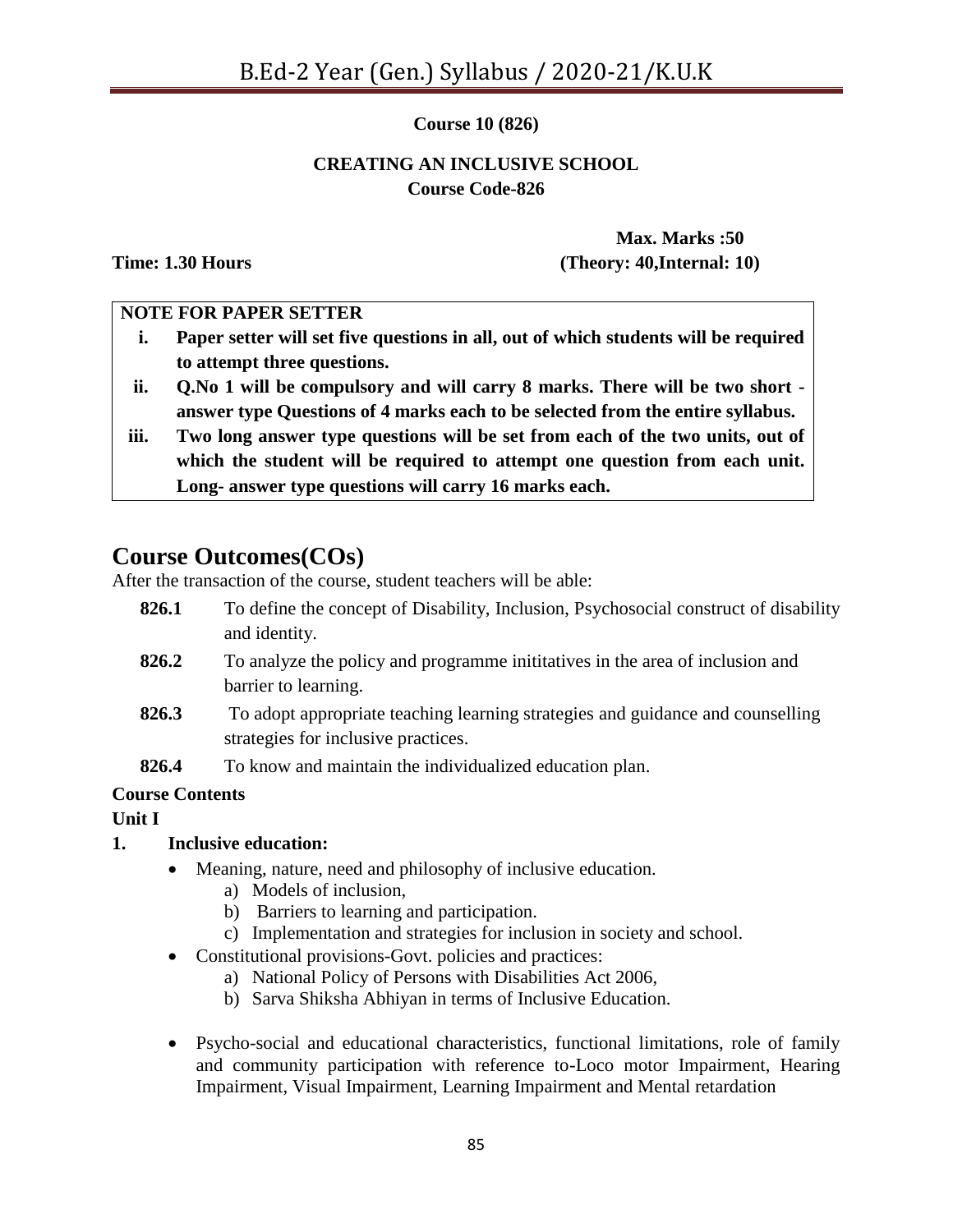## **Unit-II**

## **2. Inclusive practices in classrooms**

- School readiness and support services for inclusive education.
- Teacher competencies, role of class teachers and resource teachers in inclusive education.
- Guidance and counselling in inclusive education.
- Teaching learning strategies in inclusive education: co- operative learning, peer tutoring, social learning, multisensory learning.
- Individual Educational Programme (IEP) and use of emerging technologies.

# **Practicum/ Sessionals**

# **Any one of the following:**

- i. Preparation of status report on school education of children with diverse needs.
- ii. Evaluation of text books from the perspective of differently abled children.
- iii. Field visit to school/institutions promoting inclusive practices and discussion with teachers and observation and analysis of teaching learning practices.
- iv. Analysis of policy document (national, international) related to diversity.
- v. Planning and conducting multi level teaching in the local school.
- vi. Critical review of policy and practice and panel discussion by a group of students.
- vii. Make a list of existing resources in the local area and discuss their use and limitations based on survey of five inclusive schools.
- viii. Study of forms of inequities in the society, education, health, civic participation, social justice and gender.
- ix. Case study of a Child with Disability in a village

# **Suggested Readings**

Alur Mithu and Michael Bach, (2009), *The Journey For Inclusive Education In The*

*Indian Sub-Continent.* UK:Routledge

Dettmer, p., Dyck,N.and Thurston, L.P.(1999). Consultation collaboration and teamwork for students with special needs, Needham Heyats, M.a Allyn &Bacon

Epstein, C. (1984) *Special Children in Regular Classrooms.* Virginia: Reston Publishing Company, Inc

Frostig, M, and, P. Maslow (1973) *Learning Problems in the Classroom: Prevention and Remediation*. New York: Grune & Stratton.

Jorgensea, C.M.ed(1998). R restructuring High Schools for all Students: Taking inclusion to the next level, Baltimore: Paul H. brookes.

Hallahan, D & Kauffman, J.M. (1991). Exceptional Children: Introduction to special Education, Englewood, NJ: Prentice Hall.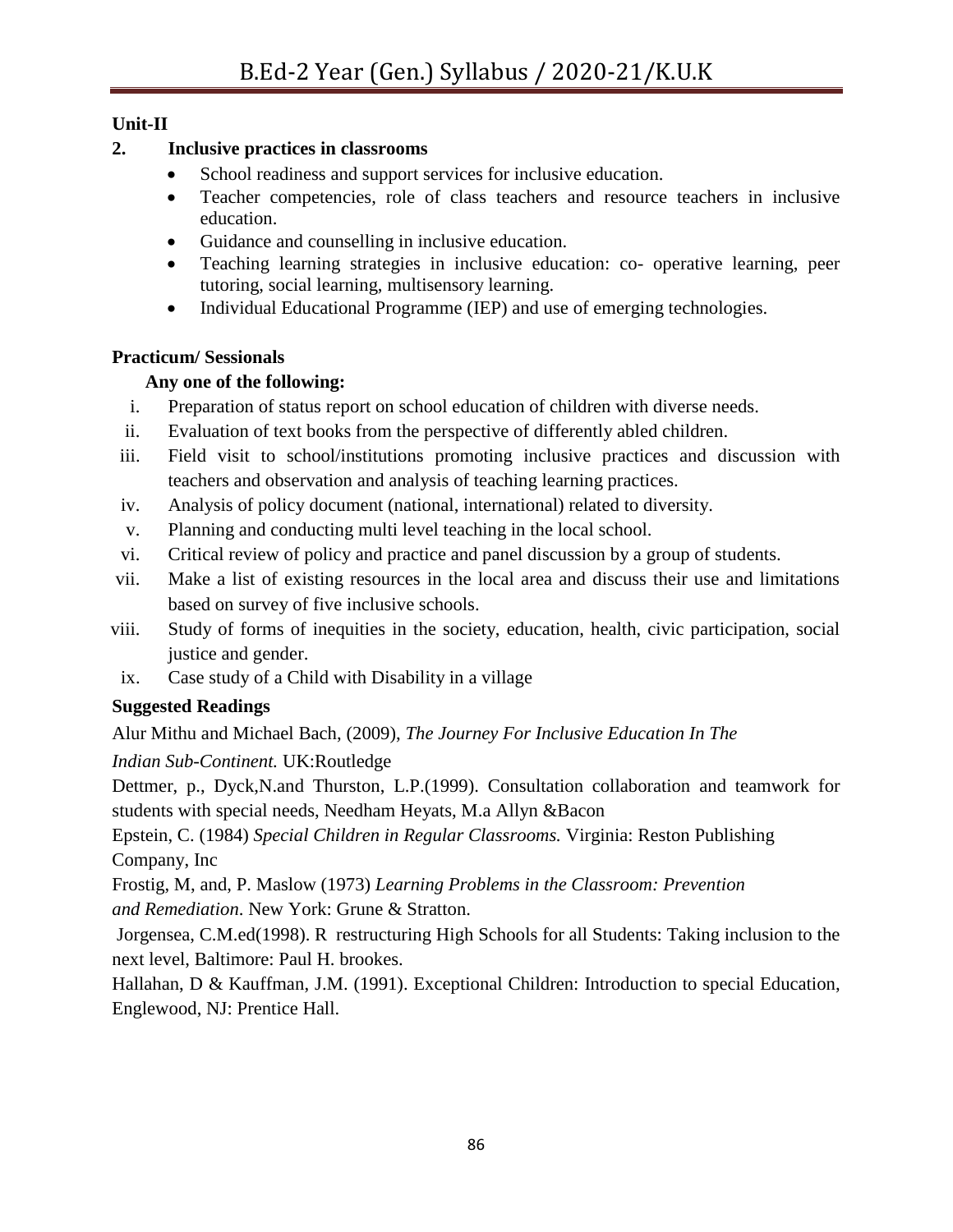## **COURSE 11 (Option-i) (827)**

#### **ENVIRONMENT EDUCATION**

**Course Code-827**

**Max. Marks :50 Time: 1.30 Hours (Theory: 40,Internal: 10)**

#### **NOTE FOR PAPER SETTER**

- **i. Paper setter will set five questions in all, out of which students will be required to attempt three questions.**
- **ii. Q.No 1 will be compulsory and will carry 8 marks. There will be two short -answer type Questions of 4 marks each to be selected from the entire syllabus.**
- **iii. Two long answer type questions will be set from each of the two units, out of which the student will be required to attempt one question from each unit. Long- answer type questions will carry 16 marks each.**

# **Course Outcomes(COs)**

After the transaction of the course, student teachers will be able to:

**827.1** Understand the concept, need, scope and objectives of Environment Education.

**827.2** Sensitize the Global Environmental problems and explain the different policies & Environmental legislation in India.

**827.3** Explain the teaching learning strategies and Evaluation techniques in Environment education.

**827.4** Familiarize with Curriculum development, Environmental disasters and Role of Media in Environment education.

#### **Course Content**

**Unit-I**

## **1. Concept of Environmental Education:**

- Meaning, need and scope of environmental education.
- Evolution and development of environmental education.
- Stock Holm conference, Tbilisi conference and Earth Summit.
- Objectives of environmental education.
- **2. Environmental problems and policies**:
	- Acid rain, Ozone depletion, effect of urbanization, industrialization and deforestation.
	- Global warming and Kyoto Conference.
	- Pollution and its types.
	- Policies related with environmental problems.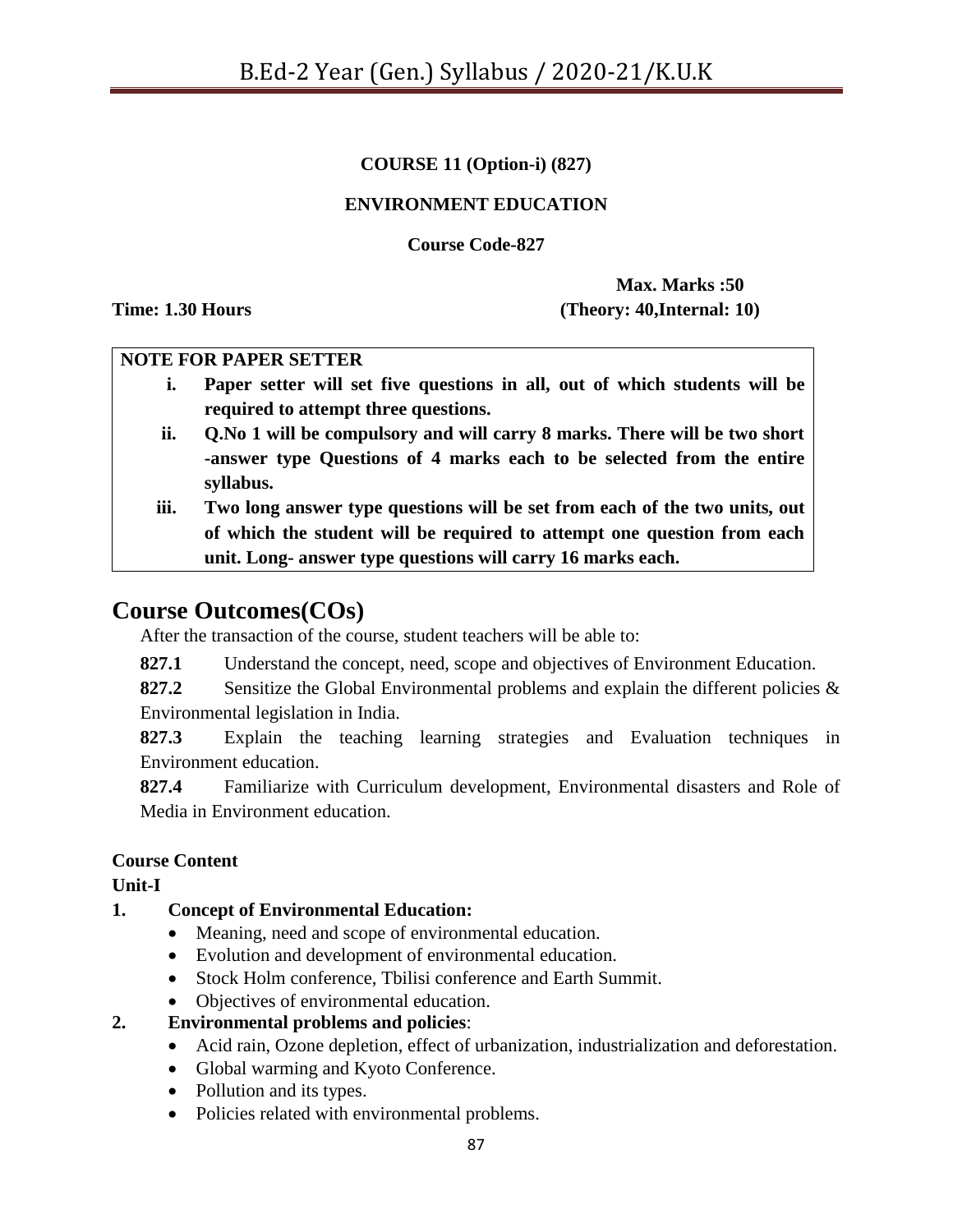- Sustainable development
- Environmental legislation in India.
- Concept of healthy environment
- Eco club: Meaning, Characteristics & Importance.

## **Unit-II**

**3. Curriculum development and environmental education**:

- Teaching learning strategies and evaluation techniques in environmental education.
- Planning of environmental education in school, colleges and Universities.
- Role of Mediain environmental education.
- Curriculum development in Environment education.

# **4. Managing environmental disasters:**

- Meaning, types, causes and effects of different disasters.
- Managing environmental disaster at community and individual level
- Rescue from disaster: Principles governing rescue, rescue process
- Relief for disaster: preparatory phase of relief, planning immediate relief, execution of relief.

## **Practicum/Sessionals**

## **Any one of the following:**

- i. Prepare a scrap file along with suggestion of pupil-teacher related to environmental articles and news.
- ii. Project report on local environmental problem.
- iii. Conducting discussion (class level)on disaster management and prepare a report on it.
- iv. Participating and promoting Vanamahotsav with school community participation a feast for creating awareness of trees and planting of saplings.
- v. On field learning: Raising a nursery/ Kitchen garden.
- vi. Organise activities of an eco club in a rural school

# **Suggested Readings:**

Ali Khan,S.&Sterling,(1998). *Sustainable development education*: Teacher education specification, London, Education for sustainable development Panel.

Allaby,M.(1996).*Basics of Environmental Science*. New York: Routledge.

Aptekar.Lewis (1914). *Environmental Disasters in Global perspective*. New York :G.K.Hall; Toronto: Maxwell macmillan.

Burton , Ian , Robert W.Kares and Gilbert F.white(.1993). *The environmental as Hazard*. New York: the Guildford press.

Dani, H.M.(1996). *Environmental Education* .Chandigarh: Punjab University Publication Bureau.

Huckle,J. & Sterling, S.(eds)(1996). *Education for sustainability,* London: Earthscan.

Kaur,T.N.(1999), *Environmental Concerns & Strategies,* New Delhi: Ashish Publication House.

Laeeq Futehally (1994) *Our Environment*. India: National Book Trust

Lambert, P.R.(2000). *Education for sustainable development : a new role for subject*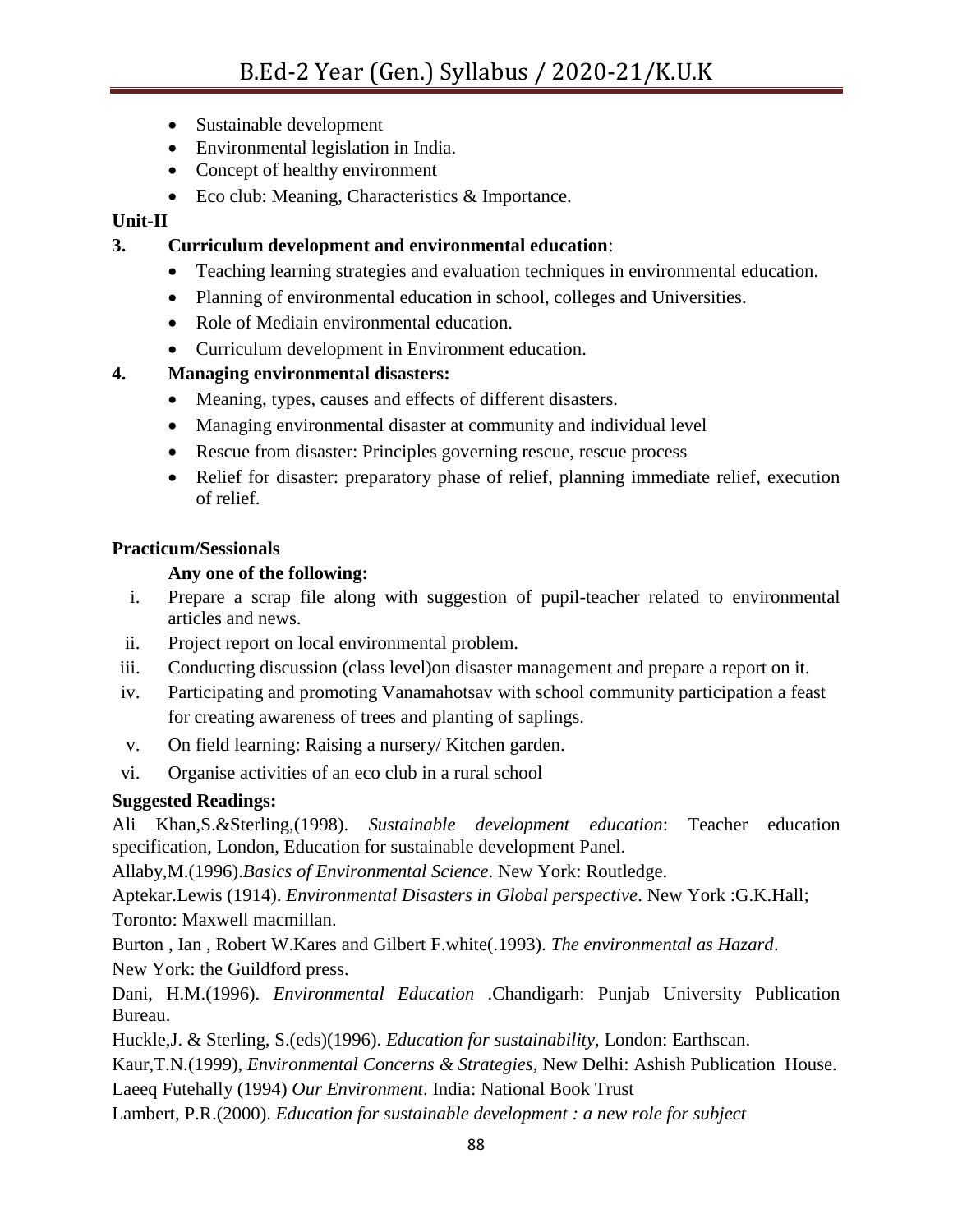*association, education in science* ,208.pp.8-9

Pankaj Shrivastava & D.P. Singh (2002). *Environment Education,* Anmol publication Pvt. Ltd.

Pelling, Mark (ed.)( 2003).*Natural Disasters & development in a globalizing world* . London: New York; Routledge.

Trivedi, P.R.(2000). *Encyclopedia of environmental Pollution Planning & Conservation*; New Delhi: A.P.H.Co.

Verma V.A. (1972). *Textbook of Plant Ecology*, Delhi: Euolcary Publication.

Warburton D.(ed.)(1998). *Community & Sustainable Development,* London, Earthscan.

Yogendra N.Srivastava (2012). *Environmental Pollution* . New Delhi: PPH Publishing Corporation.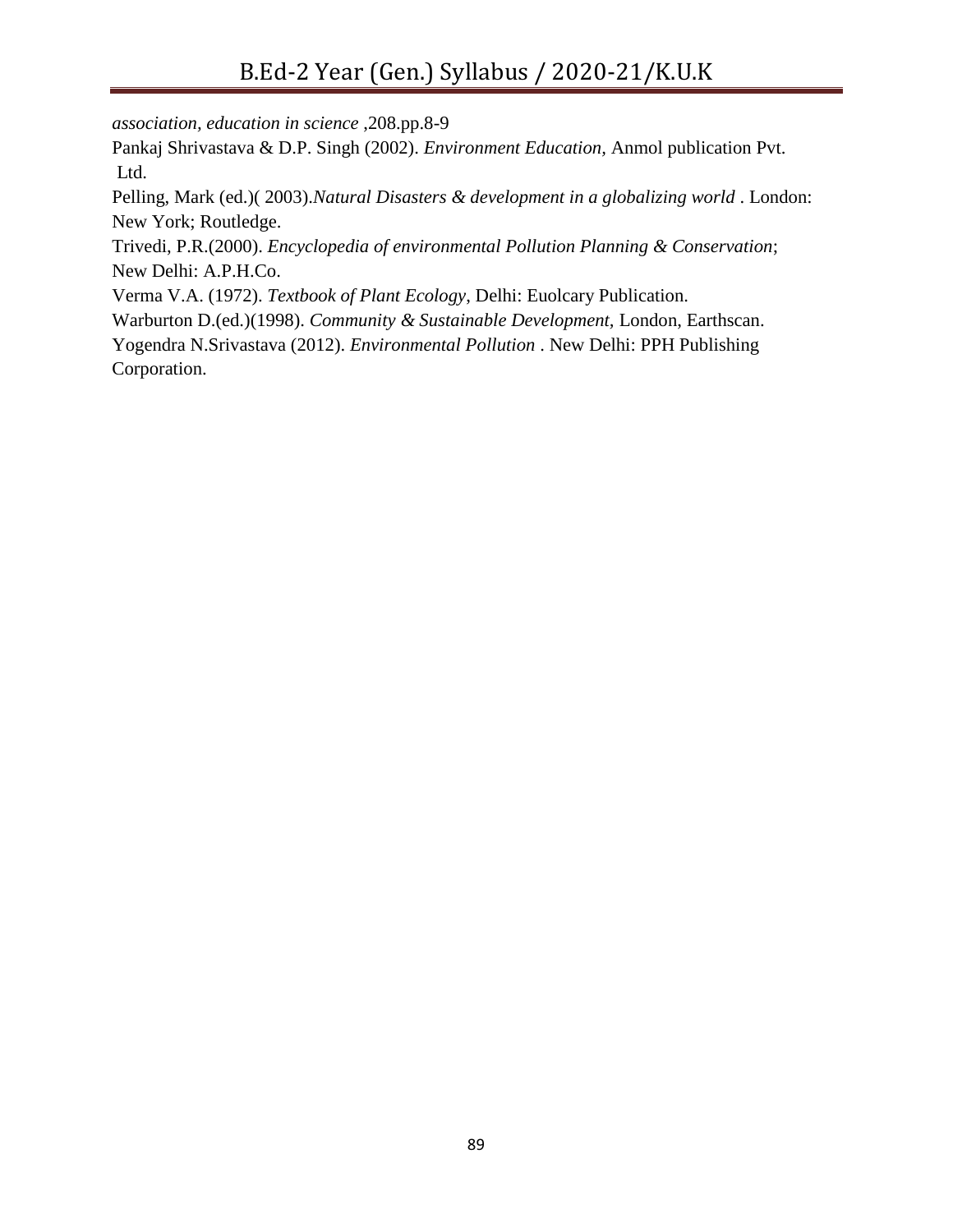**Course-11 (option-ii) (828) PEACE EDUCATION Course Code-828**

**Max. Marks :50**

**Time: 1.30 Hours (Theory: 40, Internal: 10)**

#### **NOTE FOR PAPER SETTER**

- **iv. Paper setter will set five questions in all, out of which students will be required to attempt three questions.**
- **v. Q.No 1 will be compulsory and will carry 8 marks. There will be two short answer type Questions of 4 marks each to be selected from the entire syllabus.**
- **vi. Two long answer type question will be set from each of the two units, out of which the student will be required to attempt one question from each unit. Long- answer type questions will carry 16 marks each.**

# **Course Outcomes(COs)**

After the transaction of the course, student teachers will be able to:

- **829.1** Understand the concept, need of peace education as a universal value.
- **829.2** Explain aim and objectives and role of social agencies in promoting peace education.
- **829.3** Understanding the philosophical thoughts and challenges to peace education.
- **829.4** Imbibe the knowledge, attitude and skills needed to achieve and sustain a global culture of peace.

## **Course Contents**

**Unit -1**

## **1. Introduction of Peace Education**

- Meaning, Concept and need of Peace Education.
- As a universal value
- Aims and Objectives of Peace Education.
- Role of Social Agencies: Family, Religion, Mass Media, Community, School, NGO"s, Government Agencies in promoting peace education.
- Current Status of Peace Education at Global Scenario.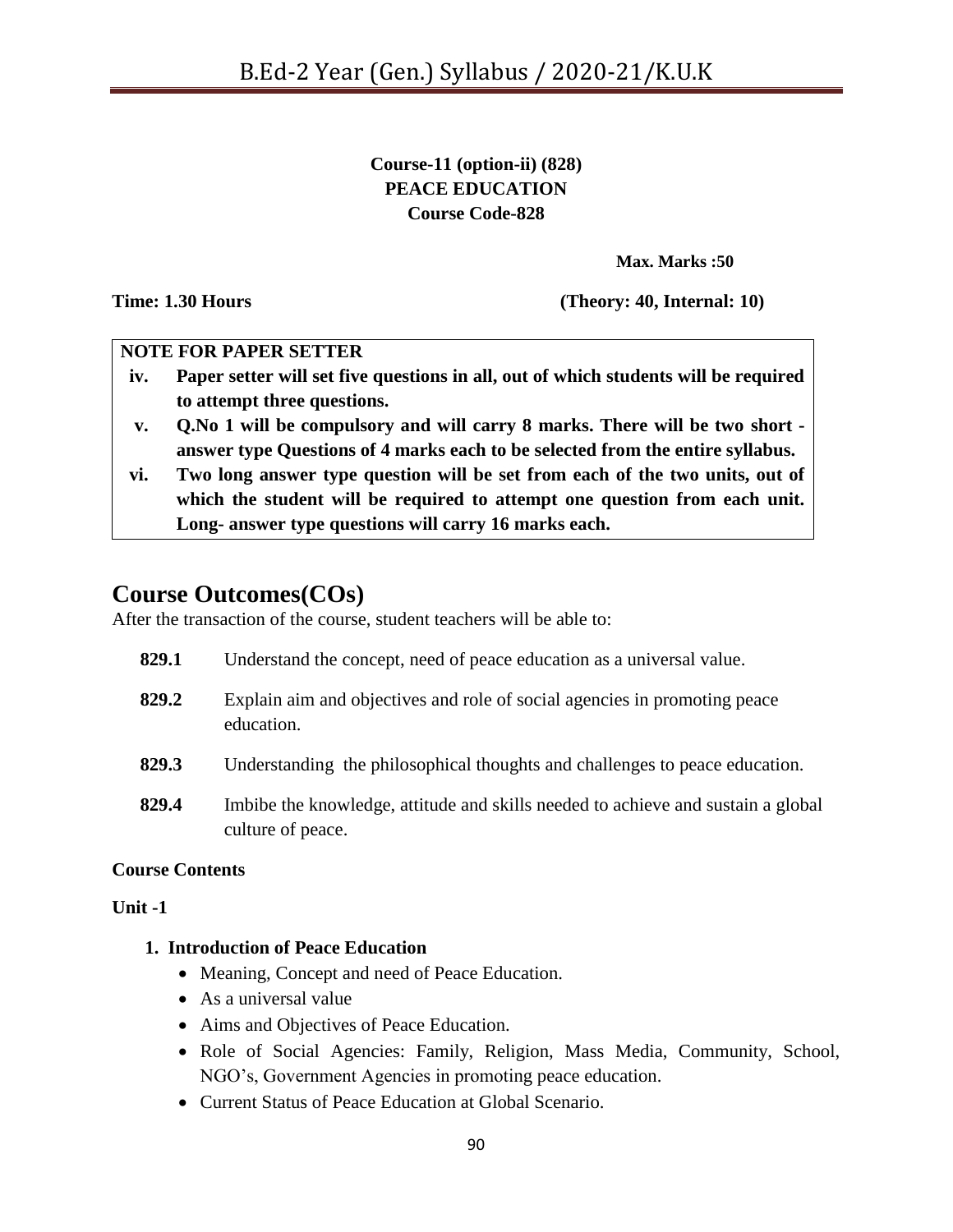# **Unit-2**

## **2. Peace In The Indian Context**

- Role of Religion in propagation of Peace. Mother-Theresa, Vivekananda, Gandhian Philosophy in promoting Peace Education. Role of Great personalities in promoting Peace.
- Challenges to Peace- Stress, Conflict, Crimes, Terrorism, Violence and Modernization.
- Strategies and Methods of teaching Peace Education- Meditation, Yoga, Dramatization ,

Debate and etc.

Democracy and Peace, Secularism and Peace, Culture and Peace.

## **Practicum/Sessionals**

## **Any one of the following:**

- i. Prepare a Role Play of Great Personalities who worked/ contributed towards Peace.
- ii. Organize an activity in schools to promote Peace.
- iii. Write a report on Gandhi and Peace.
- iv. Write about the contribution of any two Noble prize winners for Peace.
- v. Prepare an album of Indian Philosophers and write their thoughts on peace.

## **References**

Adams.D (Ed) (1997). *UNESCO and a culture of Peace: Promoting a Global Movement*.

Paris UNESCO.

Taj.H. (2005). *National Concerns and Education*, Neelkamal Publications.pvt.Ltd

Taj.H (2005). *Current challenges in Education*, Neelkamal Publications.pvt.Ltd

Bhargava.M. & Taj.H (2006). *Glimpses of Higher Education*. Agra-2: Rakhi Prakashan,

*http://www.un.org/cyberschoolbus/peace/content.html*.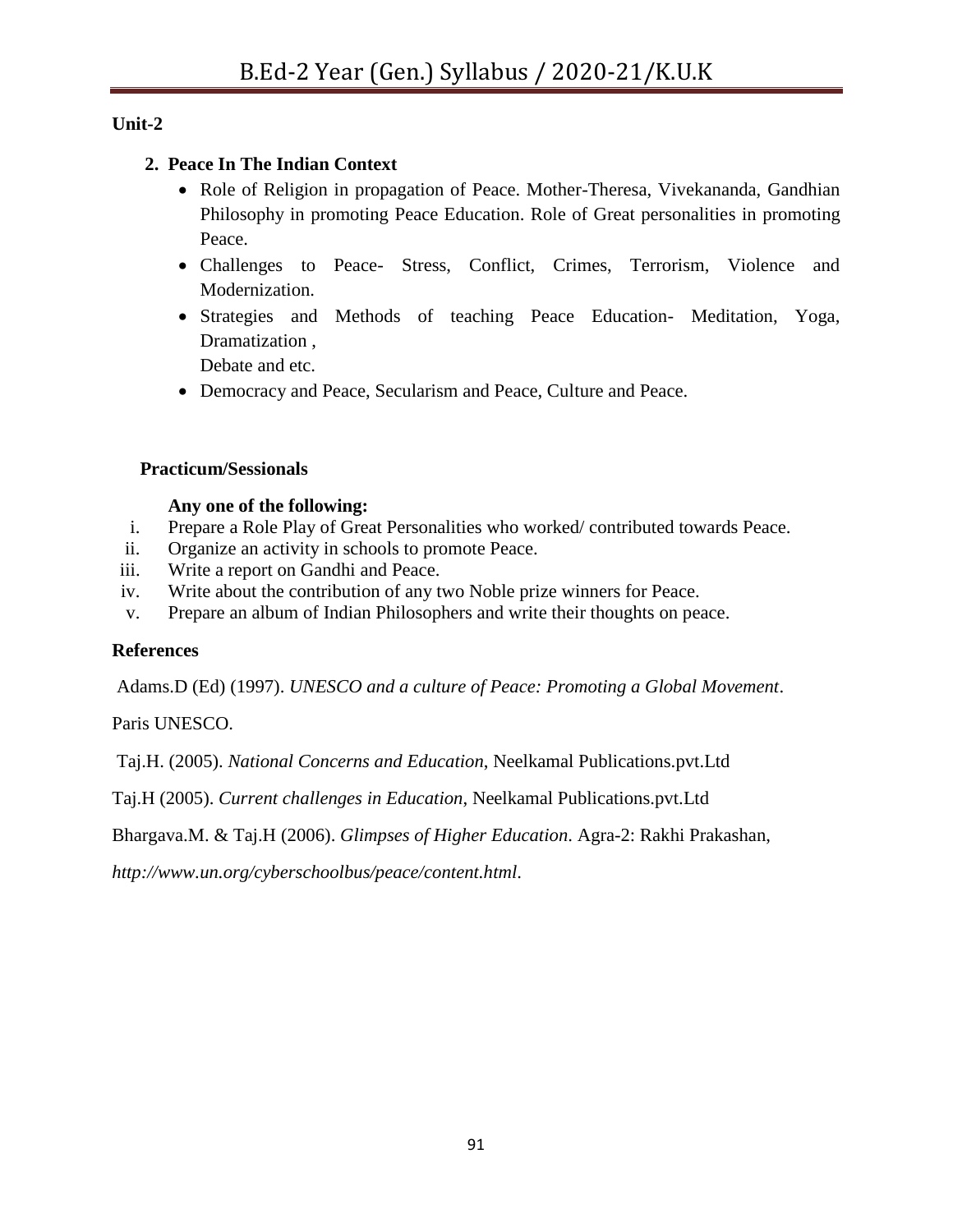## **Course-11(option-iii) (829) HEALTH, PHYSICAL AND YOGA EDUCATION Course Code-829**

**Max. Marks :50 Time: 1.30 Hours (Theory: 40,Internal: 10)**

#### **NOTE FOR PAPER SETTER**

- **i. Paper setter will set five questions in all, out of which students will be required to attempt three questions.**
- **ii. Q.No 1 will be compulsory and will carry 8 marks. There will be two short answer type Questions of 4 marks each to be selected from the entire syllabus.**
- **iii. Two long answer type questions will be set from each of the two units, out of which the student will be required to attempt one question from each unit. Long- answer type questions will carry 16 marks each.**

# **Course Outcomes(COs)**

After the transaction of the course, student teachers will be able to:

- **828.1** Explain the concept of Health, Physical and Yoga Education along with their roles for a healthy Individual.
- **828.2** Explain the importance of Diet, food and nutrition.
- **828.3** Acquaint themselves with ways and means to deal with different types of dieases, pollution and Global Warming.
- **828.4** The importance of physical fitness and causes of postural deformities.

#### **Course Contents**

#### **Unit-I**

- 1. **HEALTH ,YOGA AND PHYSICAL EDUCATION**:
- Concept of Health and factors affecting Health
- Concept and types of Yoga.
- Physical Education and its objectives.
- Role of School and society in developing a healthy individual through the programmes of Health, Yoga and Physical Education.

## **2. FOOD AND NUTRITION:**

- Diet, Food, nutrition
- Balanced diet, its functions and components.
- Types of food according to Yogis and Yogic Diet
- Malnutrition –causes and prevention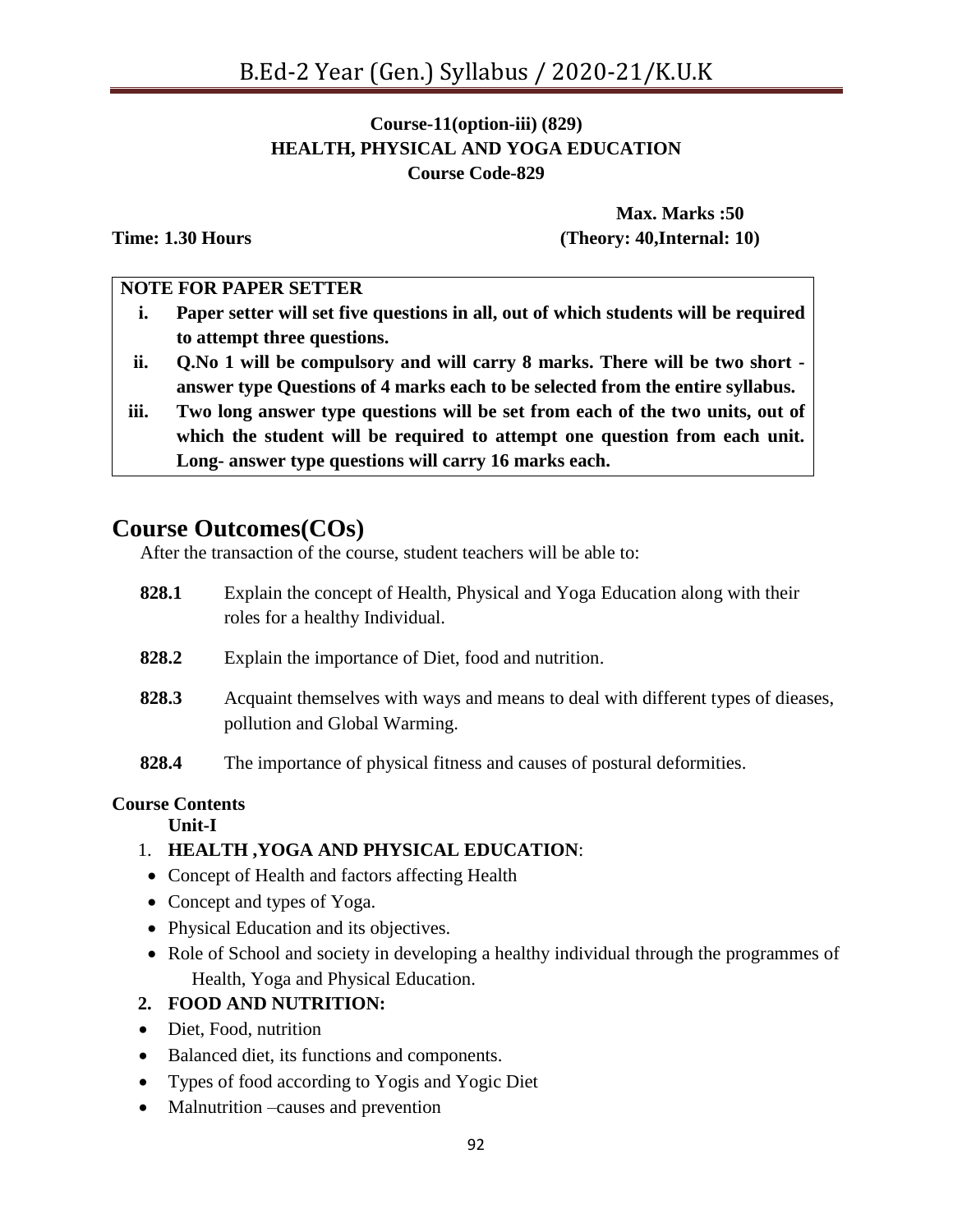# **Unit-II**

# **3. SAFETY AND SECURITY**

- Communicable diseases- modes, Prevention and control.
- First Aid in case of Wounds, Hammerages, Fracture, Dislocations, Sprain, Strain and **Bites**
- Health Hazards
- Pollution: Types, causes and prevention
- Water conservation, management and recycling
- Global warming
- Personal and Environmental Hygiene
- **4. POSTURE AND PHYSICAL FITNESS:**
- Postural deformities and their Management through Yogic and other exercises
- Physical Fitness Elements, importance.

# **Practicum/Sessionals**

# **Any one of the following:**

- 1. A) Prepare a Medical report of a school student.
	- B) Report of common first aid emergencies in school.
- 2. Performing & Reporting any five advance yoga asana.
- 3. Prepare a report on health awareness programme in school community.
- 4. Survey report on health status of students in a rural school
- 5. celebration of Yoga day/Yoga week.
- 6. Awareness programme to promote hygiene,sanitation in a nearby village.

# **References:**

Anderson, C.R. *Your guide to health*.

Bucher, C.A. (1964) *Foundations of Physical Education, New York: Mosby and company.* Catharine Ross Benjamin Caralleso, Robert, J. Cousino (2009). *Modern Nutrition in health and diseases.* 

Holmes, A.C. *Health in developing countries*.

Kang Gurpreet singh & Deol NishanSingh.(2013). *An Introduction to Health and Physical Education*,21<sup>st</sup> century publications, India.

Piper, B. (1999). *Diet and Nutrition: A guide for students and practitioners*.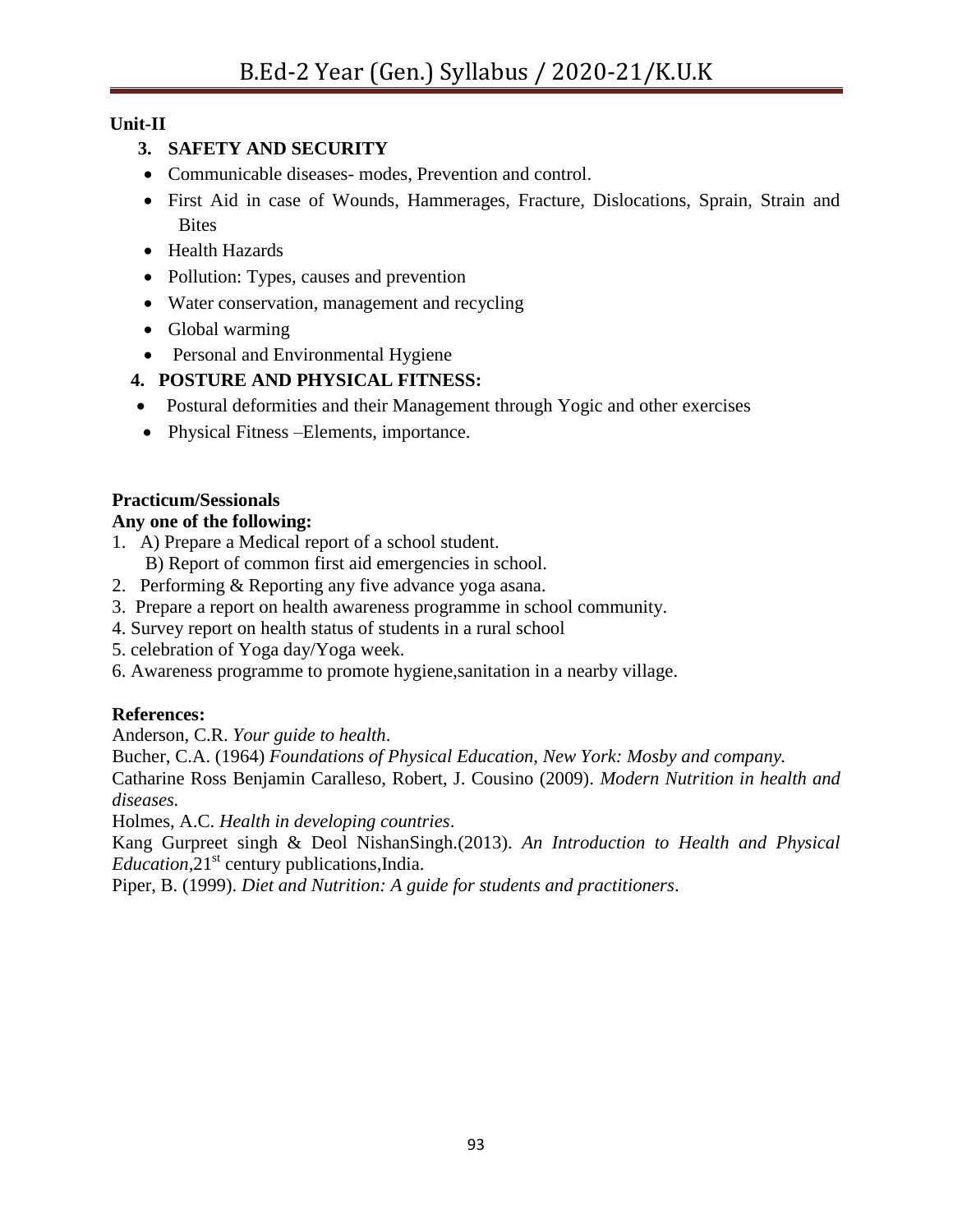## **COURSE 11 (Option-iv) (830)**

#### **GUIDANCE AND COUNSELLING Course Code-830**

**Max. Marks :50 Time: 1.30 Hours (Theory: 40,Internal: 10)**

#### **NOTE FOR PAPER SETTER**

- **i. Paper setter will set five questions in all, out of which students will be required to attempt three questions.**
- **ii. Q.No 1 will be compulsory and will carry 8 marks. There will be two short answer type Questions of 4 marks each to be selected from the entire syllabus.**
- **iii. Two long answer type questions will be set from each of the two units, out of which the student will be required to attempt one question from each unit. Long- answer type questions will carry 16 marks each.**

# **Course Outcomes(COs)**

After transaction of the course, student teachers will be able to:

| 830.1 | Explain the concept and different types of guidance                                |
|-------|------------------------------------------------------------------------------------|
| 830.2 | Explain the concept of Counselling and its types.                                  |
| 830.3 | Understand the testing and non-testing devices for the study of an Individual.     |
| 830.4 | Familiarize with the different types of guidance services organized in the School. |

#### **Course Content UNIT-I**

## **1. INTRODUCTION TO GUIDANCE**

- Meaning, Nature and Scope
- Principles of Guidance
- Types of Guidance : Educational, Vocational and Personal Guidance (Meaning, Need and Importance, Objectives)

## **2. COUNSELING**

- Concept of Counselling, Need & Importance of Counselling
- Types of Counselling : Directive, Non-Directive and Eclectic
- Meaning and Characteristics
- Process of Counselling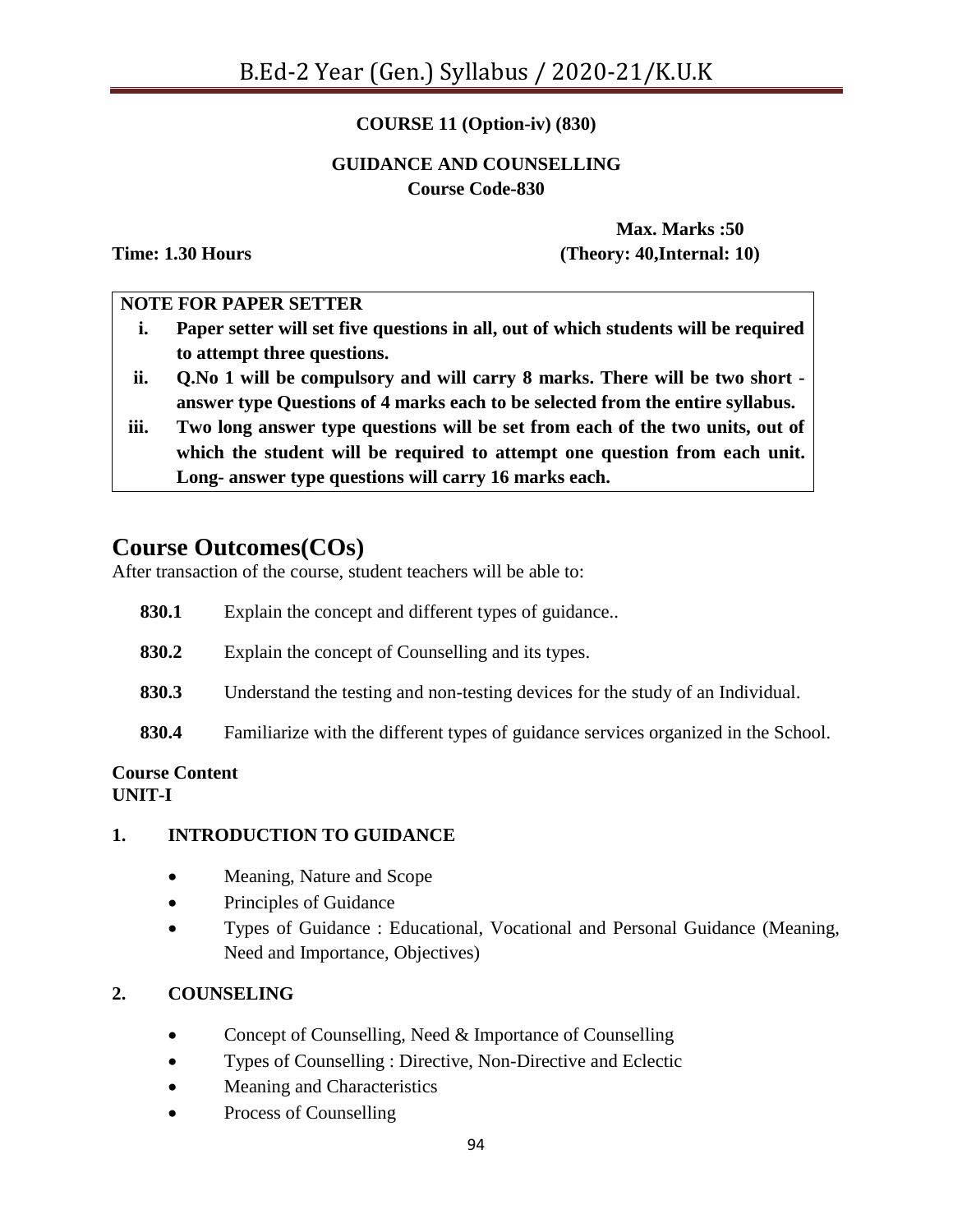## **UNIT-II**

#### **3. STUDYING AN INDIVIDUAL**

- Need and importance of Studying an individual
- Testing and Non-testing devices for the study of an individual
- Testing : Interest Inventories and aptitude tests
- Non-Testing : Interview, Questionnaire Cumulative record card, Anecdotal record, Rating scale

## **4. GUIDANCE SERVICES AND THEIR ORGANIZATION IN THE SCHOOLS:**

- Types of Guidance services
- Role of School personnel in organizing guidance services
- Role of Teacher as a counselor.

#### **Practicum/Sessionals**

#### **Any one of the following**

- i. Make a study of a guidance centre. Prepare a report.
- ii. Prepare a cumulative record card of a student studying at secondary level.
- iii. Prepare a report on the guidance services organized by school personnel.
- iv. Learning and participating in the world of work : Study of local occupations, technologies & skills and work force.
- v. Prepare a report on the guidance & counselling needs of Students with Disabilities in a rural school.

#### **Suggested Readings:**

Bhatia K.K (2002). *Principles of Guidance and counseling*, Ludhiana : Kalyani Publishers. Gibren, R.h and Mitchell, M.H (2003). *Introduction to counseling and guidance*, New Delhi: Pearson Educaiton.

Pandey, K.P (2000). *Educational and Vocational Guidance in India*, Varanasi: Vishwa VidyalayaPrakashan.

Robinson (2005). *Principles and Procedures in Students counseling*, New York : Harper & Row. Sharma, R.A (2008). *Fundamental of Guidance and counseling*, Meerut: R LalI Book Depot.

Sidhu, H.S (2005). *Guidance and Counselling*, Patiala : Twenty First Century.

Strong, R. (2005). *Counselling Techniques in colleges and secondary school.* New York: Harper.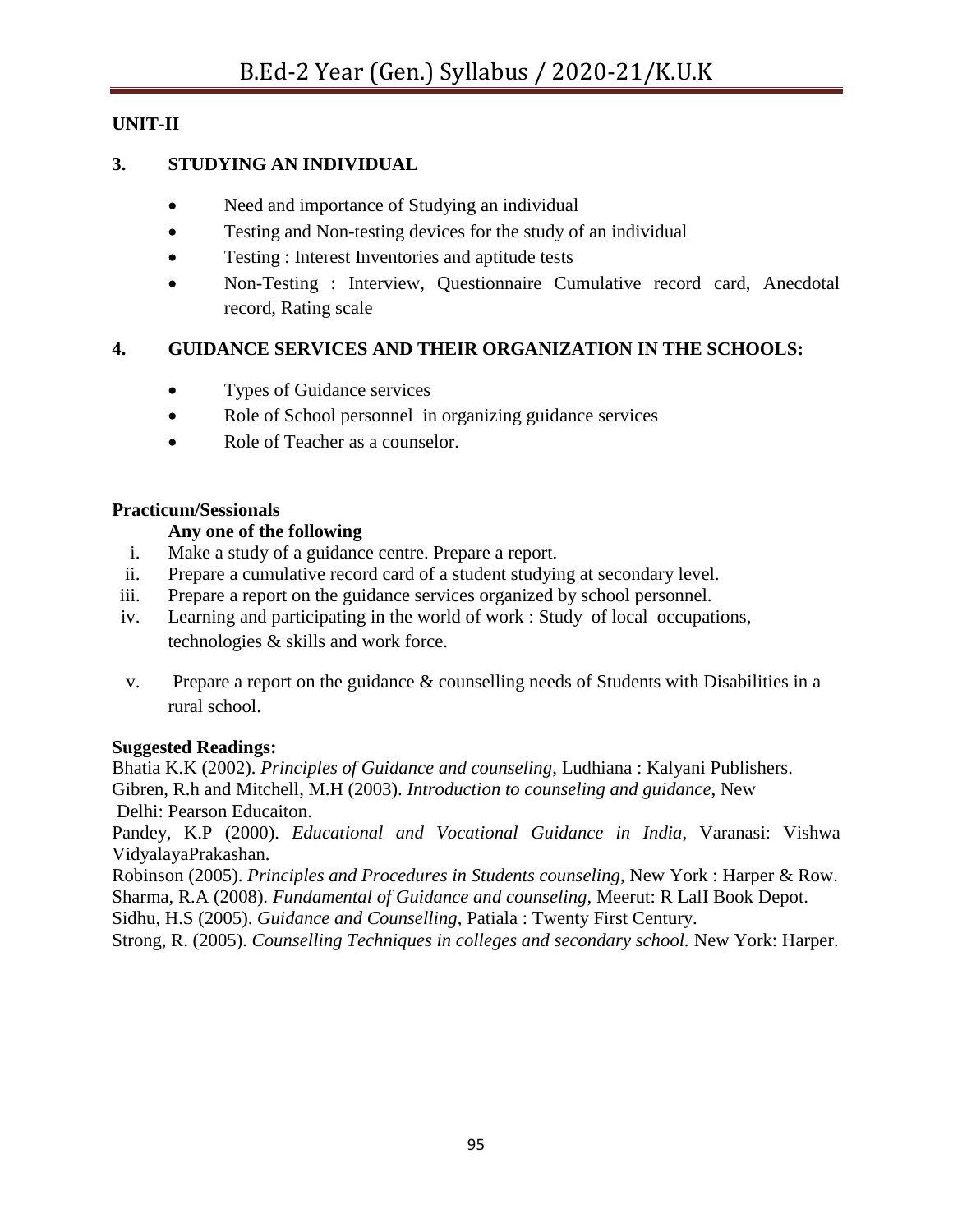## **Course EPC-1 (831)**

#### **Reading and Reflecting on Text.**

**Learning Outcomes**

## **Max. Marks :50 Time: 3 Hours (External: 25,Internal: 25)**

# **Course Outcomes(COs)**

After the transaction of the course, student-teacher will be able to:

| 831.1        | Able to explain different types of text.                                                                                             |
|--------------|--------------------------------------------------------------------------------------------------------------------------------------|
| 831.2        | Read and respond to a variety of texts in different ways: personal, creative $\&$<br>critical                                        |
| 831.3        | Get involved in the readings interactively-individually and in small groups and<br>enhance capacities as active readers and writers. |
| O71 <i>A</i> | Communicando and thirds usflootivates on anotons on symptom toute                                                                    |

**831.4** Comprehend and think reflectively on spoken or written texts.

## **COURSE CONTENT**

**Unit 1**

## **1. Text and Reading**

Types of Texts:

General: Literary or non-literary; Narrative, expository, technical & persuasive.

Education: Descriptive, conceptual, historical, policy documents, narrative texts, expository texts, ethnographies.

## **2. Text and Reflection**

- Text structure, language, genre, context, socio-cultural diversity.
- Reflection in Reading: Pre-reading, Post-reading.
- Previews the text and make predictions, makes connections to personal experience or other texts, asks clarifying questions, identify difficult sentences or passages, restates in own words, reacts to the text by using language laboratory.

## **Unit 2**

## **3. Communicative Reader-Interactive reading(Individual and groups)**

Concept and relevance of communicative reader.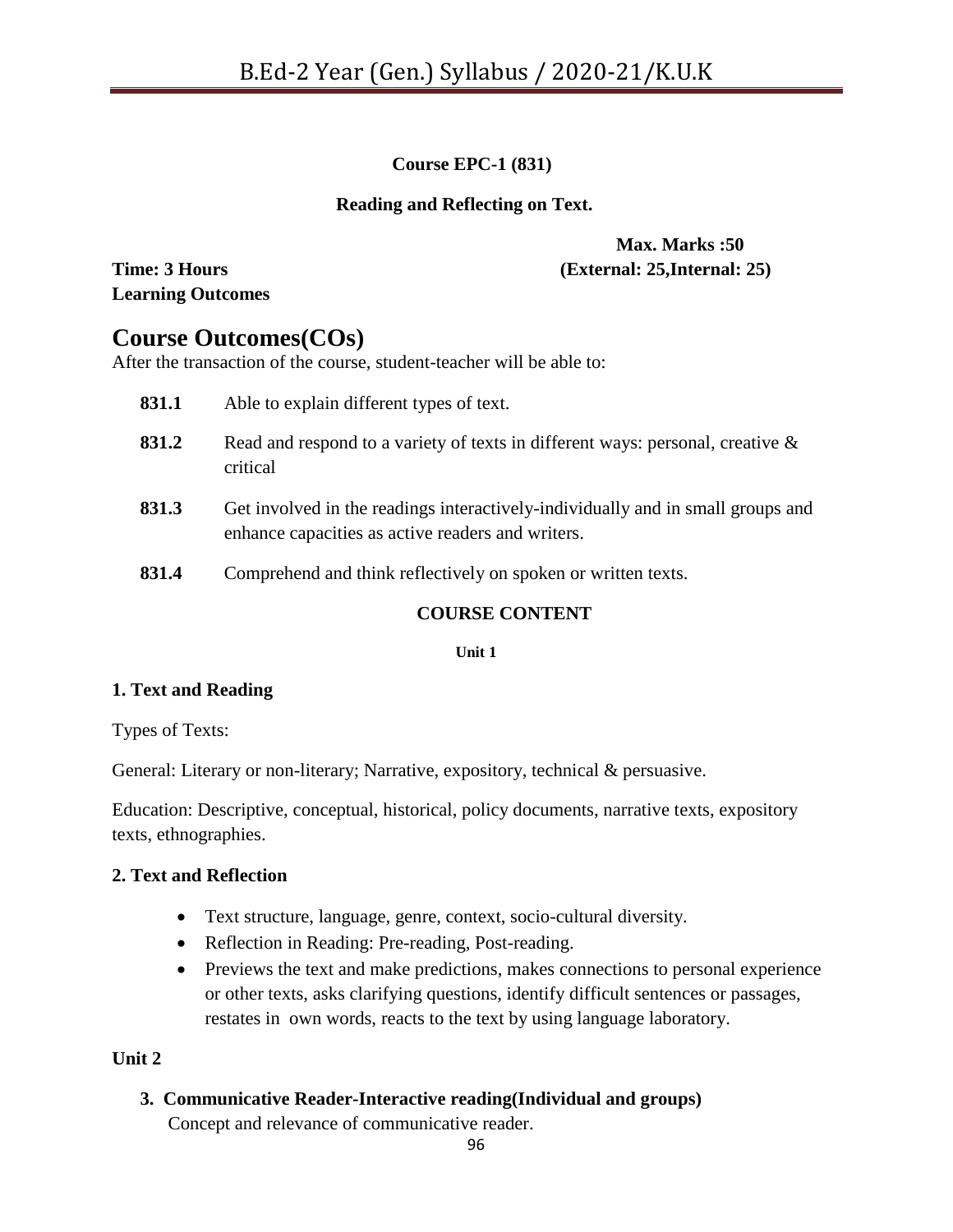## **4. Expressive Reflections**

a) Concept of reflective writing

b) Critical appreciation of the text: Note taking, critically reviewing the text.

#### **Suggested Activities:**

- i. Ways of reading: pre-reading and post reading
- ii. Read a book, a journal Article, or a chapter and write personal responses and summarize.
- iii. Prepare presentations on literary TEXT Autobiography / ethnographic text.
- iv. Beyond the textbook: reading comprehension and question –answers.
- v. Preparing a Vocabulary Book (50 words), with Meanings and Usage.
- vi. Writing a book review and critically analyze the Content and Language of the text.
- vii. Make a list of reading books of diverse texts and classify them under headings.
- viii. Conduct interactive group reading session (small groups).
- ix. Narrating/describing a related account from one"s life experience (in front of a smaller group).
- x. Discussion of characters and situations –sharing interpretations and points of view (in a smaller group).
- xi. Read a book and identify the text structure, language, genre, context, socio-cultural diversity.
- xii. Reading to extract overall meaning, information, subject knowledge (guided reading in pairs and simple note making).
- xiii. Explain the gist of the text/topic to others (in the larger subject group)
- xiv. Discussion of the theme, sharing responses and points of view (small group discussion).
- xv. Conduct debates/discussions, role-playing, dialogues on educational policies and documents on them by using language laboratory.
- xvi. Study and reflect on Biography of Gandhi ji..
- xvii. Studying and reporting health concerns/ drainage system of school/ village.
- xviii. Writing expenditure account for an activity/function and house hold family budget plan.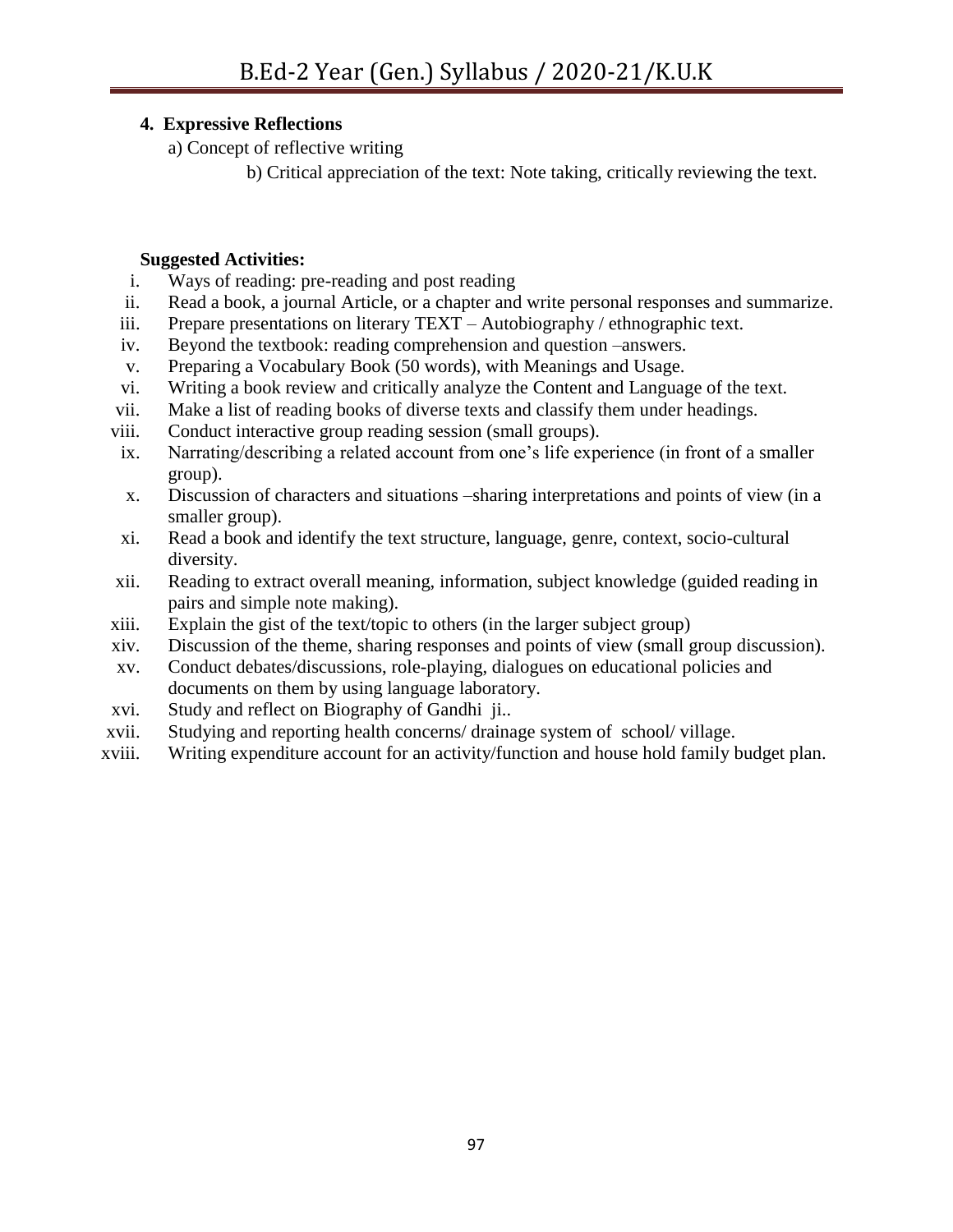## **EPC-2 (832) Drama and Art in Education**

**Max. Marks :50 Time: 3 Hours (External: 25,Internal: 25)** 

# **Course Outcomes(COs)**

After the transaction of the course, student teachers will be able to:

- **832.1** Develop imagination and sense of appreciation and aesthetic of art.
- **832.2** Have basic knowledge about colour schemes and prepare effective teaching aids.
- **832.3** Use drama processes to examine their skills.
- **832.4** Generate new knowledge, understanding and perceptions regarding household skills.

#### **Course Content**

#### **Drawing and Painting**

- Representational Drawing and painting from nature plants, foliage, flowers, birds and animals etc. (medium – pencil, pen  $\&$  ink, crayon, water-colour- any two medium)
- Perspective Drawing.
- $\bullet$  Still-life study (medium pencil, pen & ink, crayon, water colour, oil-colour, acrylic colour – any two medium).
- Composition Painting (Crayon, Water-colour, Oil-colour any two medium).
- Arrangement printing with leaf, finger, cork, stamps, cardboard, jute and bandage texture– any two medium.
- Monotype surface-printing, Thread-print, Stencil-print, spray-print, Simple block making and print – Potato-cut-print, vegetable print with lady finger, Simple block making and print – Potato-cut-print, vegetable print with lady finger, – any two medium.

#### **Creative Art /Drama**

- Creative pictorial or geometrical design Water colour / Pastel colour.
- Surface design Floor decoration (Alpana, Rangoli), Wall decoration.
- Poster-Design (Monochrome / multi-colour).
- Simple lettering for communication, calligraphy.
- developing narratives in visuals, composition of an imagined situation
- telling a story through comic strips, creating a collage using images, bits cutout from old magazines, news paper etc.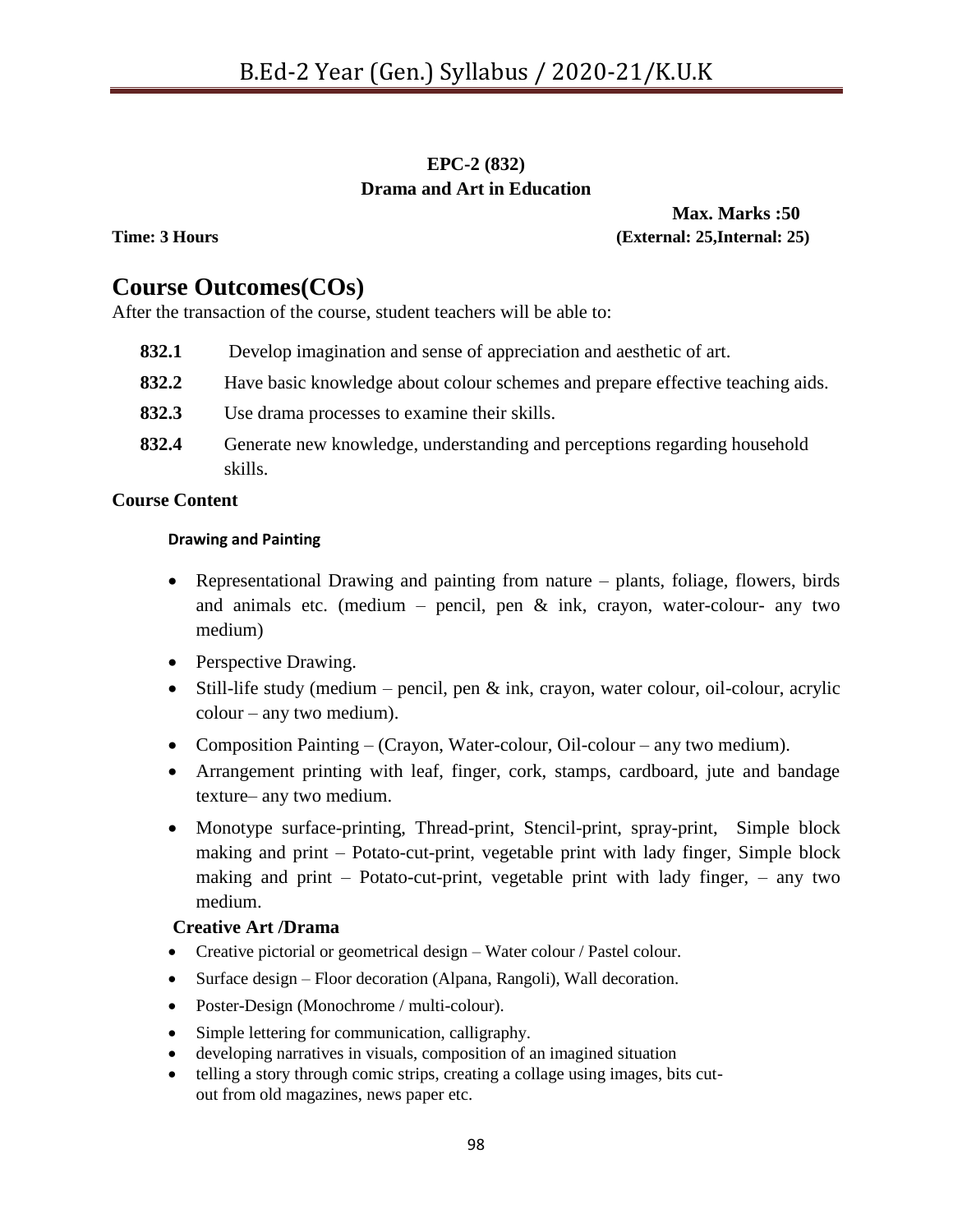- Collecting and arranging rare photographs, photo print on various theme.
- Understanding the Drama as a medium of instructions and its role in effective teaching. It should be based on the lesson from particular subjects of teaching: One Act Play, Skit, Mono Acting, Voice Play, Storey Board etc. should be implemented as one of the effective teaching aid.
- The prospective teacher will prepare minimum TWO lessons through drama. The contents will be from or based on the lesson to teach in the class.
- Reflective report on curriculum of Art, Craft, Drama, Music and Theatre in schools.
- Tailoring, Stitching, Knitting and folk arts- Preparing samples.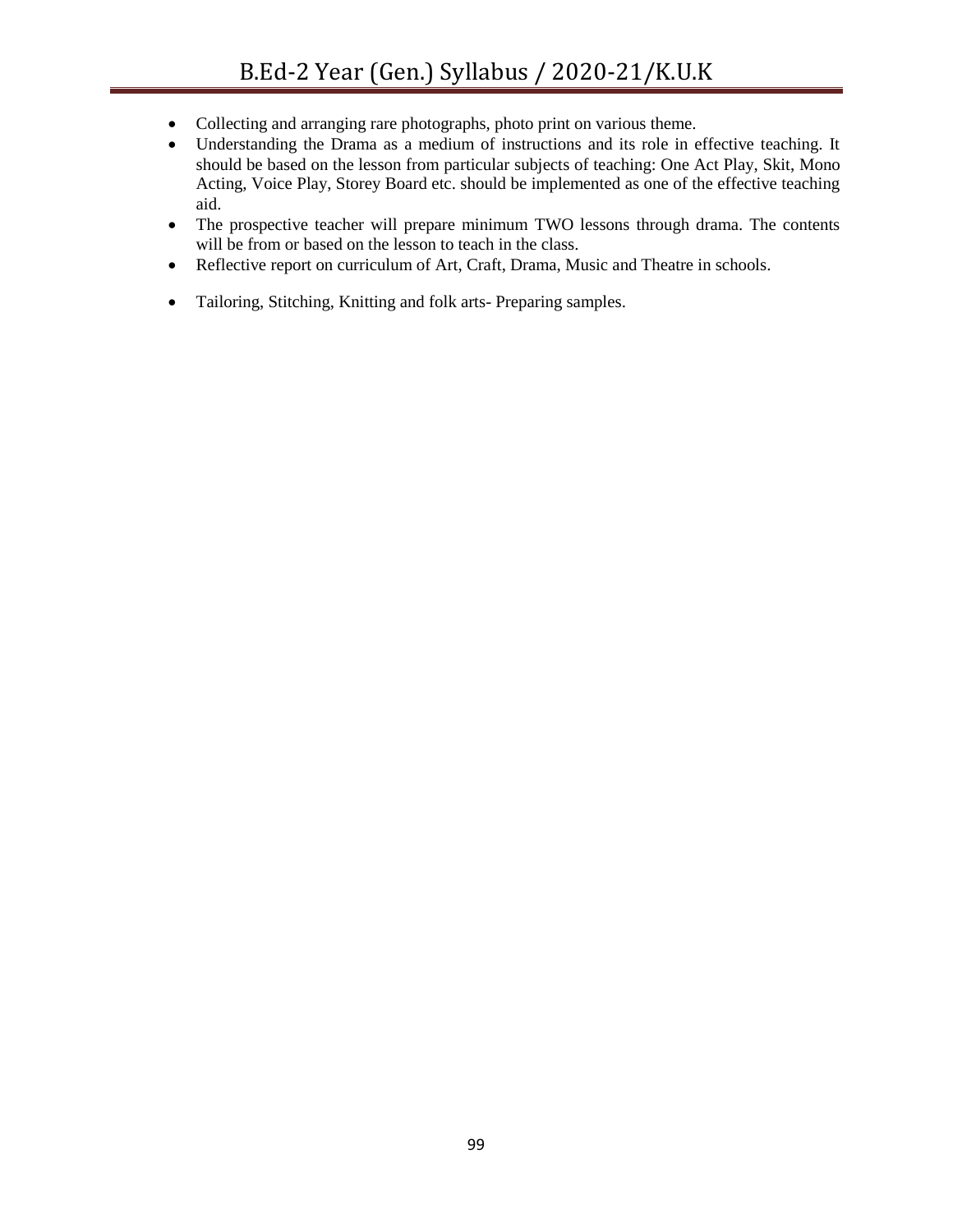## **Course EPC 3 (833)**

#### **Critical Understanding of ICT**

# **Course Outcomes(COs)**

After the transaction of the course, student teachers will be able to:

- **833.1** Interact with ICTand use effectively ICT tools and relevant software applications for specific purpose in teaching learning process.
- **833.2** Acquire knowledge of computers, its accessories and software.
- **833.3** Demonstrate the use of MS Windows and develop skill in using MS-Word, Power points and Spread sheets.
- **833.4** Acquire skill in accessing World Wide Web and Internet and global accessing of information and Organizing science and technology based activities for the community.

#### **COURSE CONTENTS**

#### **1. ORIENTATION TO ICT**

- **ICT:** Meaning, Importance and Tools of ICT
- **Computer Fundamentals:** Basic anatomy, types and applications, Input-Output devices, Storage devices.
- **MS-Windows**: Basic components of Windows, Control Panel, Program Manager, File Manager, Accessories, Paint Brush, notepad.
- **MS Word:** Concept of word processing, Entering Text, Selecting and Inserting text, editing text, Making paragraph, Getting help, moving and copying, searching and replacing, formatting character and paragraph, handling multiple documents, Manipulation of tables and foot notes, table of contents and index, sorting, formatting sections and documents.
- **MS Excel:** Basics of Spreadsheet, creating and saving a worksheet, Manipulation of cells, Columns and Rows, editing and formatting a worksheet, embedding charts, use of simple statistical functions, sort and filter.
- **MS Power point:** Basics of power point, creating a presentation, the slide manager, preparation of different types of slides, slide design, transition and animation and presentation of slides, printing the slides and handouts.
- **Multimedia:** Components of Multimedia, Textual Information, Animation, Digital Audio, Digital Video, MS-Publisher, Photo Draw.

## **2. DIGITAL SHARING AND EXCHANGE OF INFORMATION**

 **Internet:** the world-wide web, websites and web browsers, Internet connectivity, browsing software, URL addresses, Search engines, Exploring websites and

**Max. Marks :50 Time: 3 Hours (External: 25,Internal: 25)**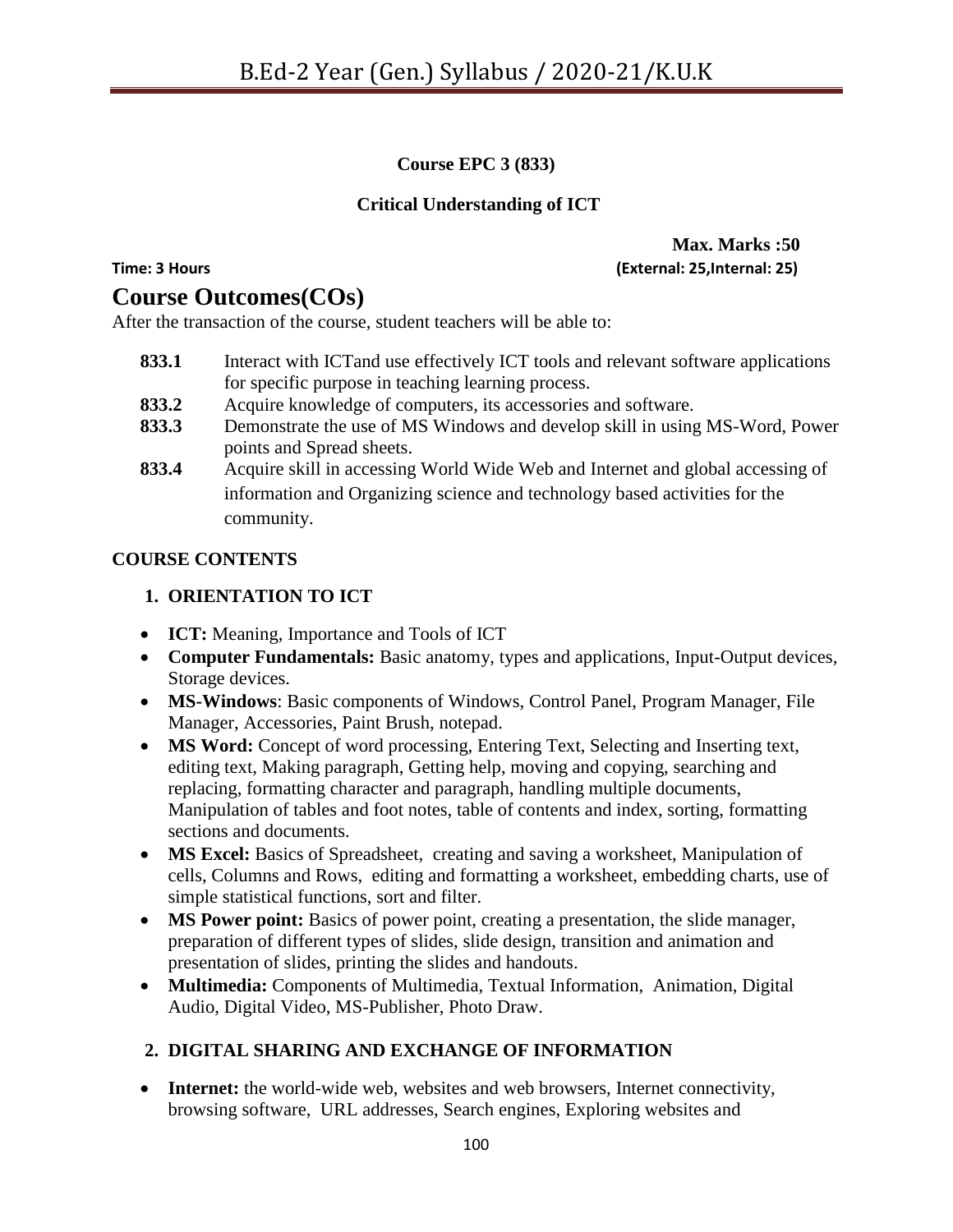downloading materials from websites, E- mail – Sending, receiving and storing mail, handle attachments, Chatting, social networks, participate in discussion forum and blogging.

## **3. ICT TOOLS AND ITS INTEGRATION IN EDUCATION**

- Over-head Projector
- LCD Projector
- $\bullet$  T.V.
- Camera
- Visualizer
- Interactive Boards
- CD/DVD Player

## *Hands On Training:*

- i. Administrative use Letter correspondence and E-Mail
- ii. Construction of a Portfolio and Question paper of teaching subjects
- iii. Creating learning materials handouts
- iv. Data processing, storing and retrieving simple financial transactions of the school such as school budget and accounting.
- v. Tabulation of Bio data of staff and students of the school in which the student teacher is attached for practice teaching.
- vi. Students progress record Tabulation and graphical representation of results of an academic test.
- vii. Multimedia presentation on a topic relevant to the Optional Subjects
- viii. Prepare transparencies on a topic relevant to the Optional Subjects.
- ix. Organizing science and technology based activities/services for the community and/or the locality.

#### **A softcopy of above activities should be presented at the time of external examination. Suggested Readings**

- 1. Copestake, S. (2004). Excel 2002. New Delhi: Drem Tech Press.
- 2. Hahn, H. (1998). The internet- complete reference. New Delhi: Tata McGrow Hill Publication.
- 3. Intel Education & NCTE. (2007). Hand book for teacher educators. Bangalore: NCTE.
- 4. Leon, A. M. (2001). Computer for every one. New Delhi: Vikas Publishing house.
- 5. Petzold, C. (1998). Programming windows. USA: Microsoft Press.
- 6. Sundararajan, K. (1998). Internet. Chennai: Kannadhasan Publications.
- 7. Stone, E. (1996). How to use Microsoft Access. California: Emergyville.
- 8. Simon, C. (1995). The way microsoft windows 95 works. USA: Microsoft Press.
- 9. Srinivasan, T. M. (2002). Use of Computers and Multimedia in education. Jaipur: Aavisakar Publication.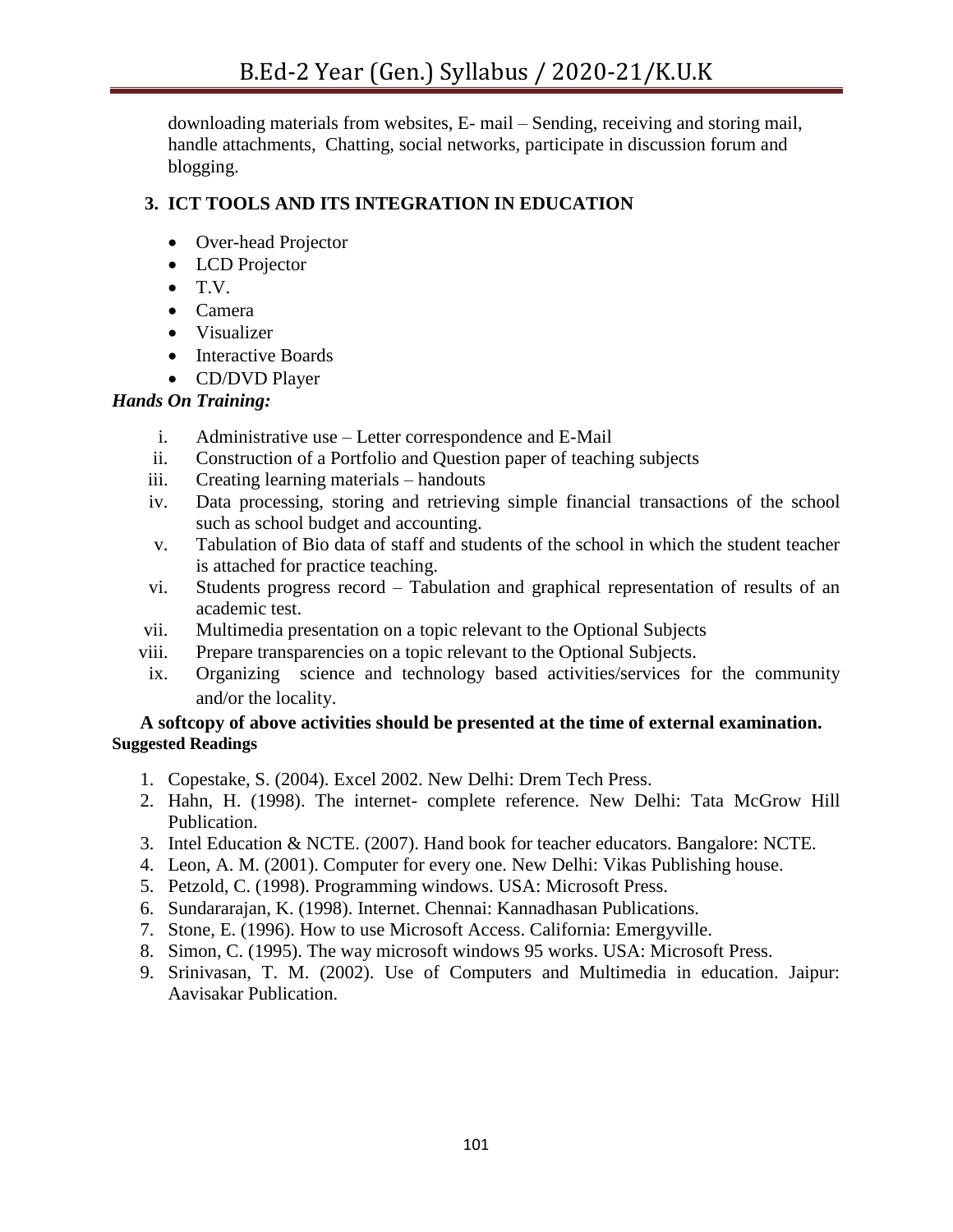# **EPC-4 (834) Understanding the self**

# **Course Outcomes(COs)**

**Max. Marks :50 Time: 3 Hours (External: 25,Internal: 25)** 

After the transaction of the course, student teachers will be able to:

- **834.1** discover and knowing oneself and its significance.
- **834.2** reflect upon the effects of gender biasness,stereotyping and prejudice.
- **834.3** To evolve as a progressive, flexible and a reflective practioner as a teacher.
- **834.4** equip student teachers with skills for empathetic listening and self expression.

## **Course Content**

#### **General Orientation**

- Concept of self and self identity
- Exploring oneself: Self identity; Potential of self; fear; aspiration
- Factors affecting self identity: Social, Cultural, Gender, Religion & Language.
- Role of teacher as a facilitator in self exploration of pupil teacher.

#### **Suggested Activities:-**

- (i) Self expression through varied forms: Poetry, Aesthetic Representation (painting, Poster Making, sketch & Cartoon making)
- (ii) Critically evaluate oneself as a "Prospective teacher" (Self Appraisal Report)
- (iii) Write a self reflective accounts of significant experiences concerning gender, stereotypes and prejudices.
- (iv) Role play and Paired activity for empathetic listening.
- (v) Critically reflects on one"s teaching-learning practices.
- (vi) Yoga sessions
- (vii) Conducting workshop on following issues:
	- a) Self Awareness
	- b) Self Identity
	- c) Sharing life turning incidents
	- d) Meditation workshop
	- e) Gender biasness
	- f) Stereotyping and prejudice
	- g) Marginalization
	- h) Role of media in dealing with above issues.
- (viii) Case study of Happiness, Pleasure and Non-violence in school/ classrooms.

#### **Suggested Readings:**

Brooksfield, S.d.(1995). Becoming a critically reflective teacher. San Francisco. CA:Johm Wiley & Sons.

Duval. T.S., & Silvia, P.J(2001). Self awareness and causal attribution: A dual systems theory. Boston: Kluwer Academic.

Phillips, A.g., & Silvia. P .J. (2002). Self- awareness, self evaluation and creativity.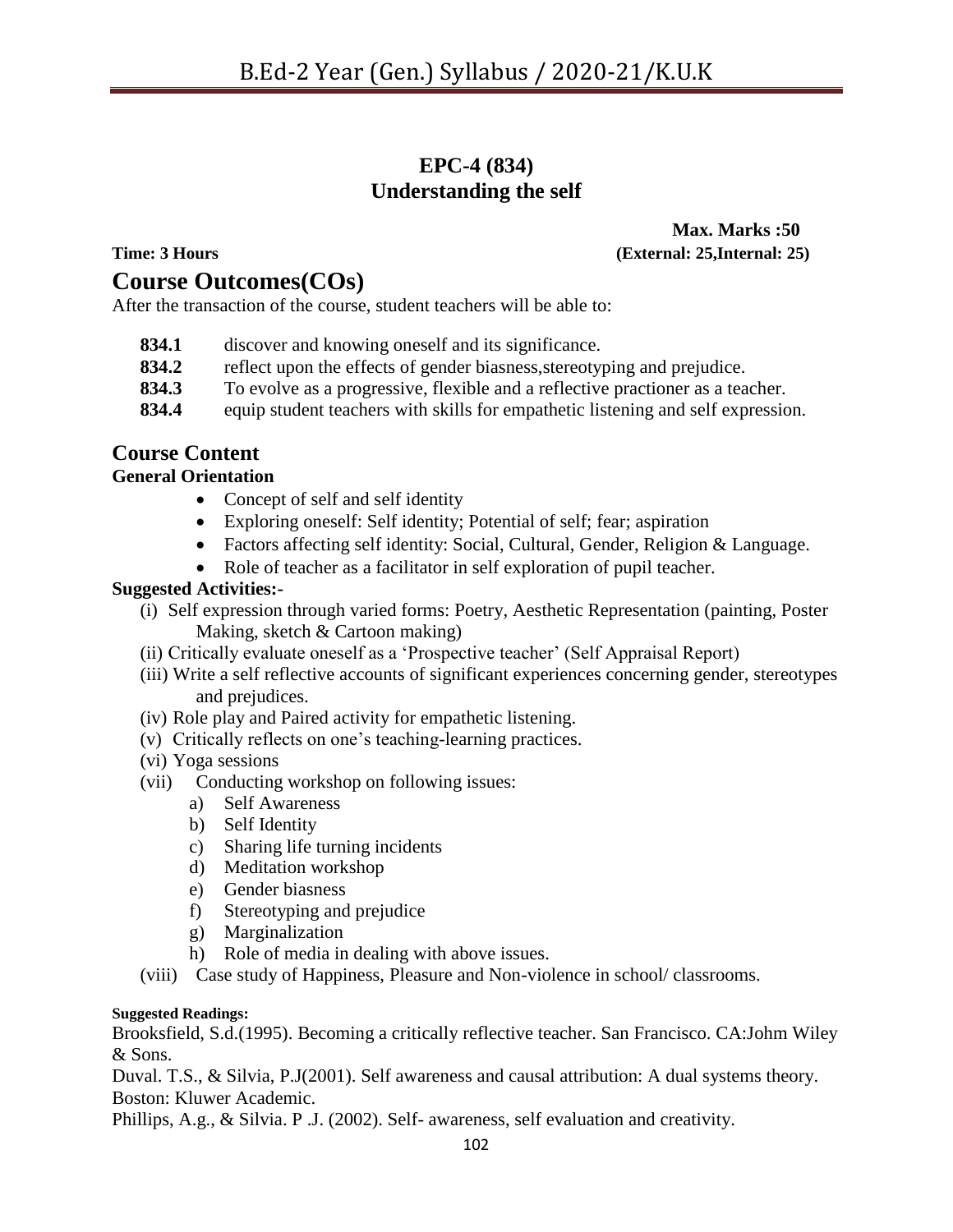# **COURSE-13 (837-853)**

# **School Internship Programme (SIP) & Engagement with the Field (EWF)**

**Duration B.Ed. - Ist Year: SIP- 1 Week EWF- 3 Weeks B.Ed.- IInd Year: SIP- 14 Weeks EWF- 2 Weeks**

# **Course Outcomes(COs)**

| 837.1-853.1<br>837.2-853.2 | To undertake the field activities pertaining to the theories and practicals subjects.<br>To develop an understanding about various components of school Administration             |
|----------------------------|------------------------------------------------------------------------------------------------------------------------------------------------------------------------------------|
| 837.3-853.3                | To recognise feelings, diagnose needs and fears, and improve one's abilities                                                                                                       |
| 837.4-853.4                | To learn and practice new skills and techniques for effective outputs in job market<br>for teachers.                                                                               |
| 837.5-853.5                | To acquaint the students with specific problems of school management and get<br>exposed to Professional etiquettes to make a lasting impression.                                   |
| 837.6-853.6                | To write a reflective journal on observation of regular class room teaching with<br>respect to pedagogical practices and class room management techniques used by<br>the teachers. |
| 837.7-853.7                | To reflect upon the roles and responsibilities of different school staff and Critical<br>study of the infrastructural facilities.                                                  |
| 837.8-853.8                | To bring about personality development with regard to the different behavioral<br>dimensions that has far reaching significance for teachers.                                      |
|                            | 'Student-Teachers' Tasks:                                                                                                                                                          |

#### **A) Engagement with the Field (EWF)**

This includes sustain engagement with Self, Child, Community and School at different levels through establishing close connection between curricular areas. This would include task and assignments running through all curricular areas i.e. Perspectives in education, Curriculum & Pedagogical studies and EPC. Evaluation of these tasks and Assignments will be considered with respective Course I to XII (part of Internal Assessment).

#### **B) School Intership Programme (SIP)**

**During SIP a 'student-teacher' shall observe & undertake various activities aimed at understanding the 'Internship School' and the 'Community' around.**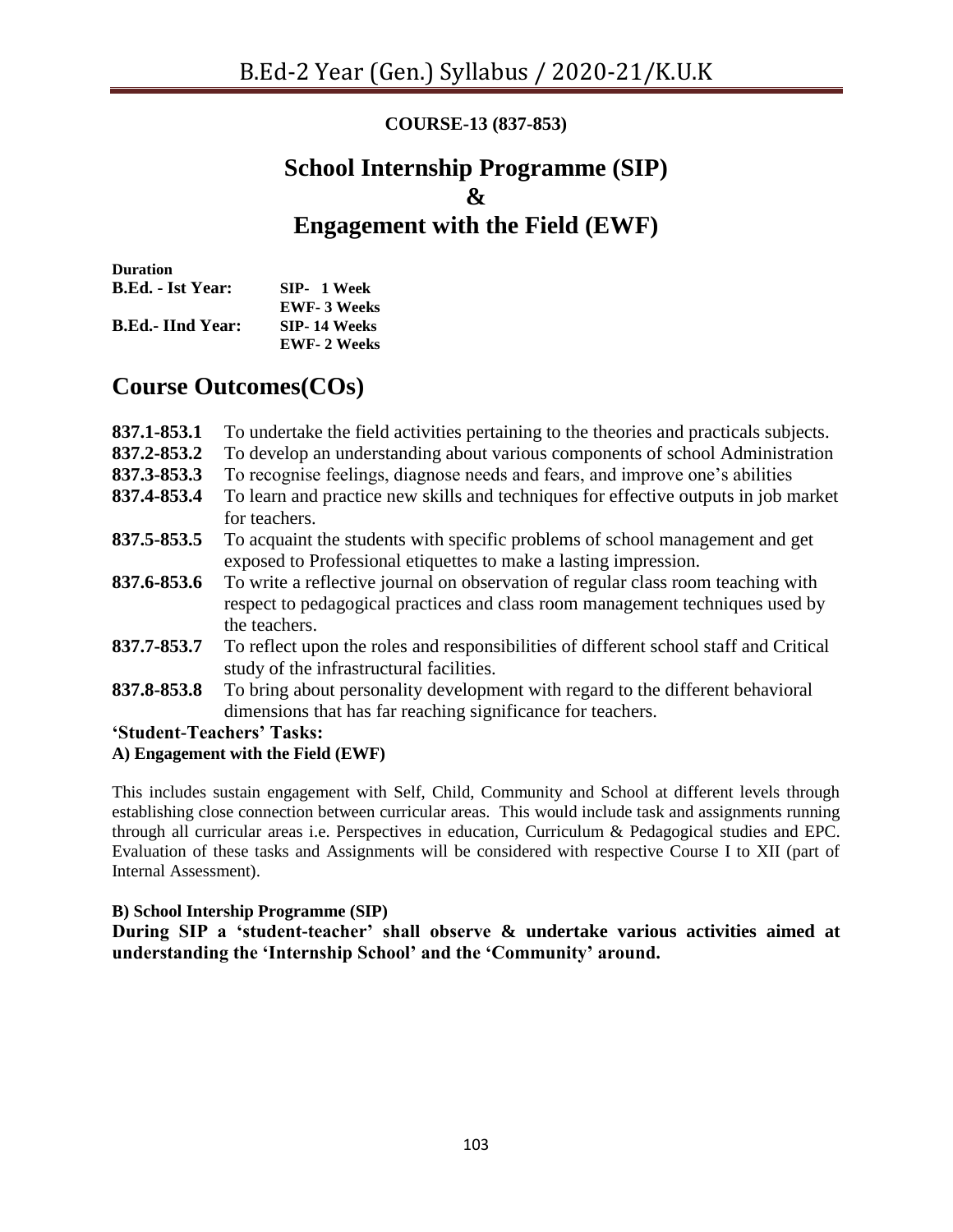#### **B.Ed. – Ist Year**

Observation of school functioning in terms of :

i) Teaching- Learning process and related tasks & Classroom teaching undertaken by school-teacher.

ii) Developing teacher sensibilities and skills under the mentorship of school Head/ school teacher/ faculty.

iii) Understanding need & process of CCE (Comprehensive & Continious Evaluation), Maintenance of various records, Development of learning material.

iv) Documentation of the above activities in the form of a brief comprehensive report.

#### **B.Ed. – IInd Year**

1. Observe and record 10 lessons of regular classroom teaching of **teachers** for each pedagogic subject This write up will be preceded by general information of PT and with particular focus on

- *i. Teaching method*
- *ii. Use of teaching aids*
- *iii. Pupil teacher interaction in the class*
- *iv. Class room management*
- *v. Homework (checking and feedback)*
- 2. Critically analyse syllabus and textbook of respective pedagogic subject for one class. This write up will be preceded by general information of PT with particular focus on
	- i. Physical Aspect
	- ii. Nature of Content
	- iii. Organisation of Content
	- iv. Presentation of Content
	- v. Style
	- vi. Illustration
	- vii. Exercise & Project
	- viii. Bibliography

3. Observe and record 10 lessons of regular classroom teaching of Peers for each pedagogic subject. This write up will be preceded by general information of PT with particular focus on:

- *i. Teaching method*
- *ii. Use of teaching aids*
- *iii. Pupil teacher interaction in the class*
- *iv. Class room management*
- *v. Homework (checking and feedback)*
- 4. Prepare a brief report of the internship school.
	- *i. General Information of PT*
	- *ii. Physical infrastructure*
	- *iii. Pupil Teacher Ratio ( PTR)*
	- *iv. Curriculum Transactions*
	- *v. Pupil Teacher Interaction( curricular as well as co-curricular)*
- 5. Plan and write five lesson each of both the pedagogic subjects as follows:
	- *i. General information*
	- *ii. Instructional Aids*
	- *iii. Writing Objectives in Behavioral terms*
	- *iv. Assumed Previous Knowledge*
	- *v. Previous Knowledge Testing Questions*
	- *vi. Announcement of the topic*
	- *vii. Presentation*
	- *viii. Recapitulation*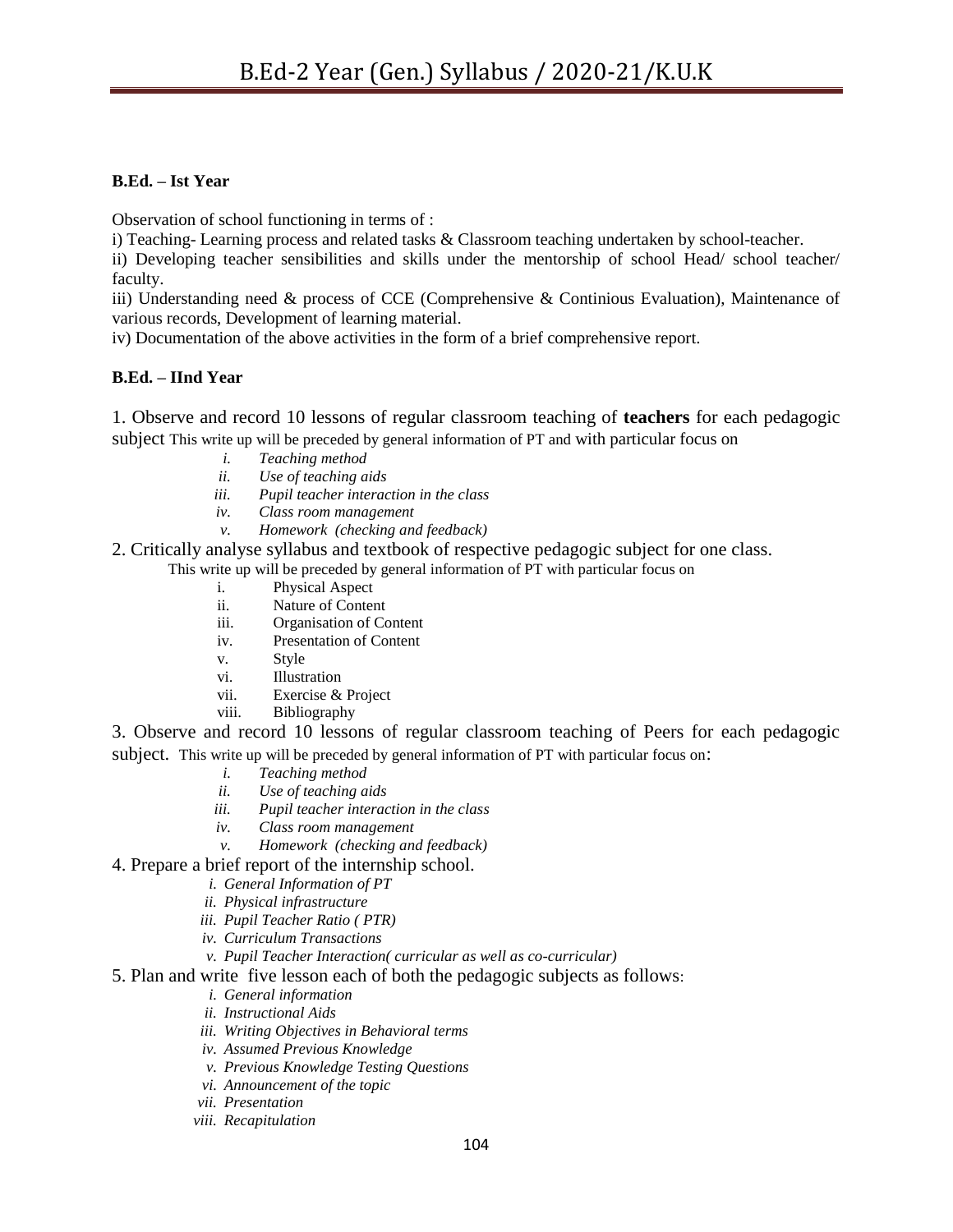*ix. Home-Assignment*

6.Teach 2-4 period per day in respective pedagogic subject

7. Teach classes as and when directed by the mentor teacher /head of the lab school.

8. Prepare and use teaching aids like model/chart/ flash card etc for making the teaching effective and interesting. At least 2 teaching aids in each subject shall be evaluated for the purpose of internal assessment.

9. Prepare a question paper of full syllabus of any one chart for any one subject along with its blue print:

10. Preparation of a diagnostic tests and organisation of remedial teaching

11. Undertake action research project on at least one problem area of schooling.

12. Identify, plan and execute any one activity closely related to the local environment.

13. Maintain a reflective diary to record day to day happenings and reflections thereon.

*While selecting the units of the syllabus, the student-teachers shall follow the annual instructional plan drawn by the host school.*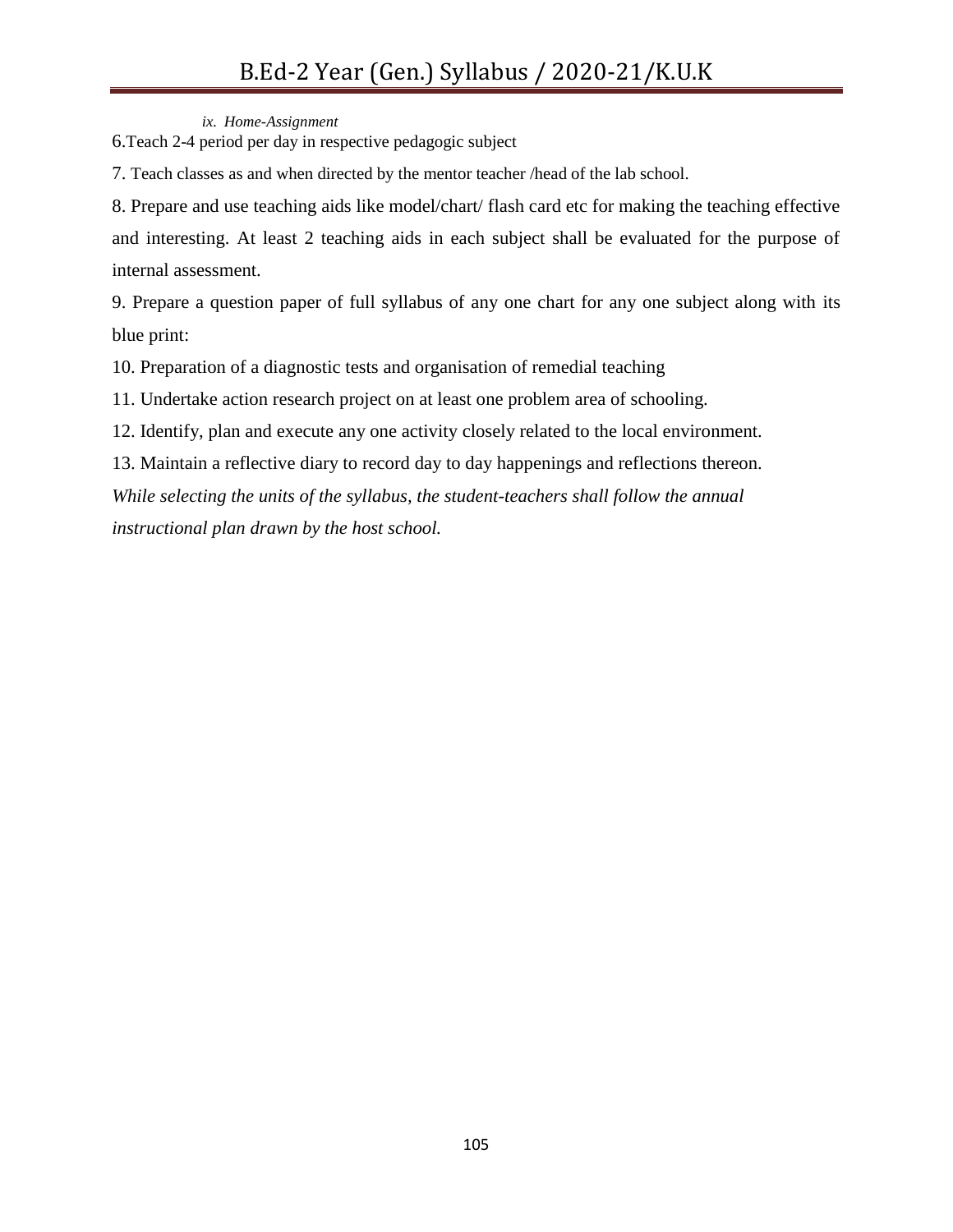# **INSTITUTE OF TEACHER TRAINING & RESEARCH**

# **KURUKSHETRA UNIVERSITY, KURUKSHETRA B.Ed. Two Year (Gen) Syllabus- CBCS**

# **Mapping Scale, Mappinig Matrices, Attainment of COs, POs and PSOs**

# **A: Mapping scale:-**

# **Table 1: Scale of mapping between COs and POs/PSOs**

| <b>Scale</b> |                                                                           |
|--------------|---------------------------------------------------------------------------|
|              | Low correlation between the contents of course and the particular Program |
|              | outcome/Program specific outcome                                          |
| 2            | Medium corealation between the contents of course and the particular      |
|              | Program outcome/Program specific outcome                                  |
|              | High corealation between the contents of course and the particular        |
|              | Program outcome/Program specific outcome                                  |

# **B: Mapping matrices:**

# **CO-PO Mapping matrices**

| <b>Lavie 2. CO-I O Matrix for the Course-I</b><br>COUC .OUT |            |                 |                             |                 |                 |                             |                             |                 |                             |  |  |  |
|-------------------------------------------------------------|------------|-----------------|-----------------------------|-----------------|-----------------|-----------------------------|-----------------------------|-----------------|-----------------------------|--|--|--|
| Cos                                                         | <b>PO1</b> | PO <sub>2</sub> | PO <sub>3</sub>             | PO <sub>4</sub> | PO <sub>5</sub> | PO <sub>6</sub>             | PO <sub>7</sub>             | PO <sub>8</sub> | PO <sub>9</sub>             |  |  |  |
| 801.1                                                       | 3          |                 | $\Omega$                    | $\theta$        | $\theta$        | $\theta$                    | $\Omega$                    | $\theta$        |                             |  |  |  |
| 801.2                                                       | 3          |                 |                             | 0               | $\overline{0}$  | 0                           | $\theta$                    | $\overline{0}$  |                             |  |  |  |
| 801.3                                                       | 3          | $\overline{2}$  | ∍                           | $\overline{2}$  | $\overline{2}$  | $\overline{2}$              | $\overline{2}$              | 3               |                             |  |  |  |
| 801.4                                                       | 3          | 3               | $\overline{2}$              | $\overline{2}$  |                 | $\overline{2}$              | $\overline{2}$              | $\overline{2}$  |                             |  |  |  |
| 801.5                                                       | 3          |                 | 3                           | $\overline{2}$  | $\overline{2}$  | $\overline{2}$              | $\mathcal{D}_{\mathcal{L}}$ |                 | $\bigcirc$                  |  |  |  |
| 801.6                                                       | 3          | $\overline{2}$  | 3                           | $\overline{2}$  | $\overline{2}$  | $\overline{2}$              | $\overline{2}$              |                 | 2                           |  |  |  |
| 801.7                                                       | 3          | $\overline{2}$  | $\overline{2}$              | $\overline{2}$  | $\Omega$        | $\mathcal{D}_{\mathcal{L}}$ | $\mathcal{D}_{\mathcal{A}}$ | $\overline{2}$  | $\mathcal{D}_{\mathcal{L}}$ |  |  |  |
| 801.8                                                       | 3          |                 | $\mathcal{D}_{\mathcal{L}}$ | $\overline{2}$  | $\theta$        |                             |                             | 2               | $\mathcal{D}_{\mathcal{L}}$ |  |  |  |
| Average                                                     | 3          | 1.63            | 1.88                        | 1.5             | 0.88            | 1.38                        | 1.38                        | 1.38            | 1.13                        |  |  |  |

## **Table 2. CO-PO Matrix for the Course-I Code :801**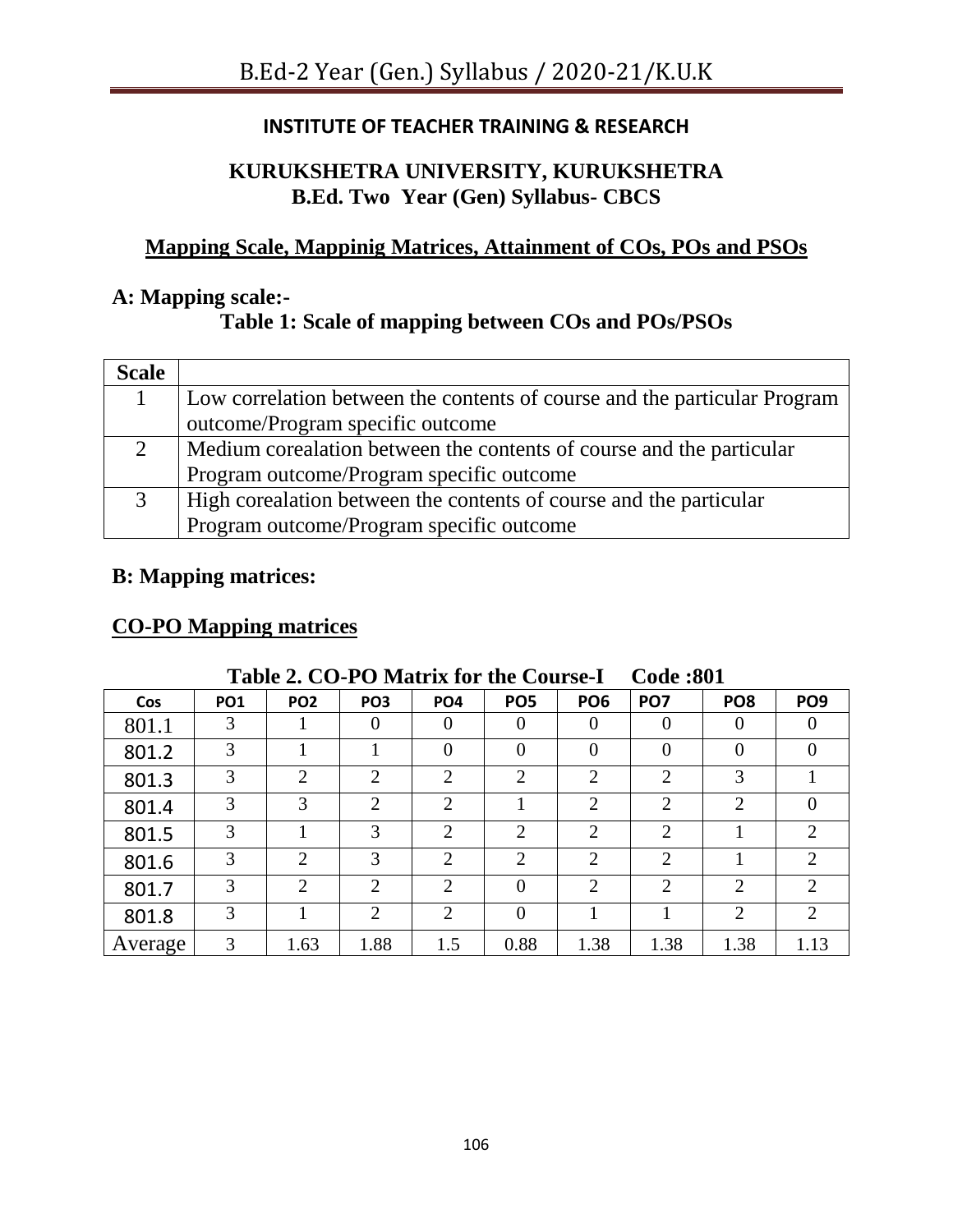|         |            | Table 2. CO-TO Matrix for the Course-II |                 |                 |                 |                 | $\mathbf{C}$ $\mathbf{C}$ $\mathbf{C}$ |                 |                             |
|---------|------------|-----------------------------------------|-----------------|-----------------|-----------------|-----------------|----------------------------------------|-----------------|-----------------------------|
| Cos     | <b>PO1</b> | PO <sub>2</sub>                         | PO <sub>3</sub> | PO <sub>4</sub> | PO <sub>5</sub> | PO <sub>6</sub> | PO <sub>7</sub>                        | PO <sub>8</sub> | PO <sub>9</sub>             |
| 802.1   | 3          | 3                                       | 2               | 2               |                 | 3               | 3                                      | $\overline{2}$  | 2                           |
| 802.2   | 3          | $\overline{2}$                          |                 |                 | 3               | $\overline{2}$  | 3                                      | 3               | $\overline{2}$              |
| 802.3   | 3          | 3                                       | $\overline{2}$  |                 |                 | $\overline{2}$  | 2                                      | $\overline{2}$  |                             |
| 802.4   | 3          | 3                                       | $\overline{2}$  | 2               | 3               | $\overline{2}$  | 3                                      | 3               | $\mathcal{D}_{\mathcal{L}}$ |
| 802.5   | 3          | 3                                       | 2               |                 |                 | $\overline{2}$  | 2                                      | $\overline{2}$  |                             |
| 802.6   | 3          | $\overline{2}$                          | 3               | 2               | 3               | 3               | 3                                      | $\overline{2}$  | $\mathcal{D}_{\mathcal{L}}$ |
| 802.7   | 3          | 3                                       | $\overline{2}$  | 2               | 3               | $\overline{2}$  | 3                                      | 3               | 3                           |
| 802.8   | 2          | $\overline{2}$                          | $\overline{2}$  | 3               | 3               | 3               | $\overline{2}$                         | $\overline{2}$  |                             |
| Average | 2.88       | 2.63                                    | 2               | 1.75            | 2.25            | 2.38            | 2.63                                   | 2.38            | 1.75                        |

**Table 2. CO-PO Matrix for the Course-II Code :802**

**Table 2. CO-PO Matrix for the Course-III Code :803**

| Cos     | <b>PO1</b> | PO <sub>2</sub> | PO <sub>3</sub> | PO <sub>4</sub> | PO <sub>5</sub> | PO <sub>6</sub> | PO <sub>7</sub> | PO <sub>8</sub> | PO <sub>9</sub>             |
|---------|------------|-----------------|-----------------|-----------------|-----------------|-----------------|-----------------|-----------------|-----------------------------|
| 803.1   | 3          | 3               | 3               | 3               | 3               | 3               | 3               | 2               | 2                           |
| 803.2   | 3          |                 | 3               | 3               | 3               | 3               | 3               | $\overline{2}$  | 3                           |
| 803.3   | 3          | 3               | 3               | 3               | 3               | 3               | 3               |                 |                             |
| 803.4   | 3          | 3               | 3               | 3               | 3               | 3               | 3               |                 |                             |
| 803.5   | 3          | 3               | 3               | 3               | 3               | 3               | $\overline{2}$  |                 | 3                           |
| 803.6   | 3          | 3               | 3               | 3               | 3               | 3               | $\overline{2}$  | $\overline{2}$  |                             |
| 803.7   | 3          | $\overline{2}$  | 3               | 3               | 3               | 3               | 2               |                 | $\mathcal{D}_{\mathcal{A}}$ |
| 803.8   | 3          |                 | 3               | 3               | 3               | 3               | 3               |                 |                             |
| Average | 3          | 2.38            | 3               | 3               | 3               | 3               | 2.63            | 1.38            | 1.75                        |

**Table 2. CO-PO Matrix for the Course-IV-A Code :804**

| COs     | PO <sub>1</sub> | PO <sub>2</sub> | PO <sub>3</sub> | PO <sub>4</sub> | PO <sub>5</sub> | PO <sub>6</sub> | PO <sub>7</sub> | PO <sub>8</sub> | PO <sub>9</sub> |
|---------|-----------------|-----------------|-----------------|-----------------|-----------------|-----------------|-----------------|-----------------|-----------------|
| 804.1   |                 |                 | 3               |                 | ⌒               |                 |                 |                 |                 |
| 804.2   | ⌒               |                 |                 |                 |                 |                 | ◠               |                 |                 |
| 804.3   | ⌒               |                 |                 |                 | ⌒               |                 | ◠               |                 |                 |
| 804.4   |                 |                 |                 |                 | ⌒               |                 |                 |                 |                 |
| Average | 2.75            | 2.5             | $\mathbf{z}$    |                 |                 | 2.75            | ി               | 1.75            |                 |

**Table 2. CO-PO Matrix for the Course-IV-B Code :805**

| COs   | <b>PO1</b> | PO <sub>2</sub> | PO <sub>3</sub> | PO <sub>4</sub> | PO <sub>5</sub> | PO <sub>6</sub> | PO <sub>7</sub> | PO <sub>8</sub> | PO <sub>9</sub> |
|-------|------------|-----------------|-----------------|-----------------|-----------------|-----------------|-----------------|-----------------|-----------------|
| 805.1 | -          | ້               |                 |                 |                 |                 | ∽               |                 |                 |
| 805.2 |            | ັ               | -               |                 | -               | -               | ∽               | ∽               |                 |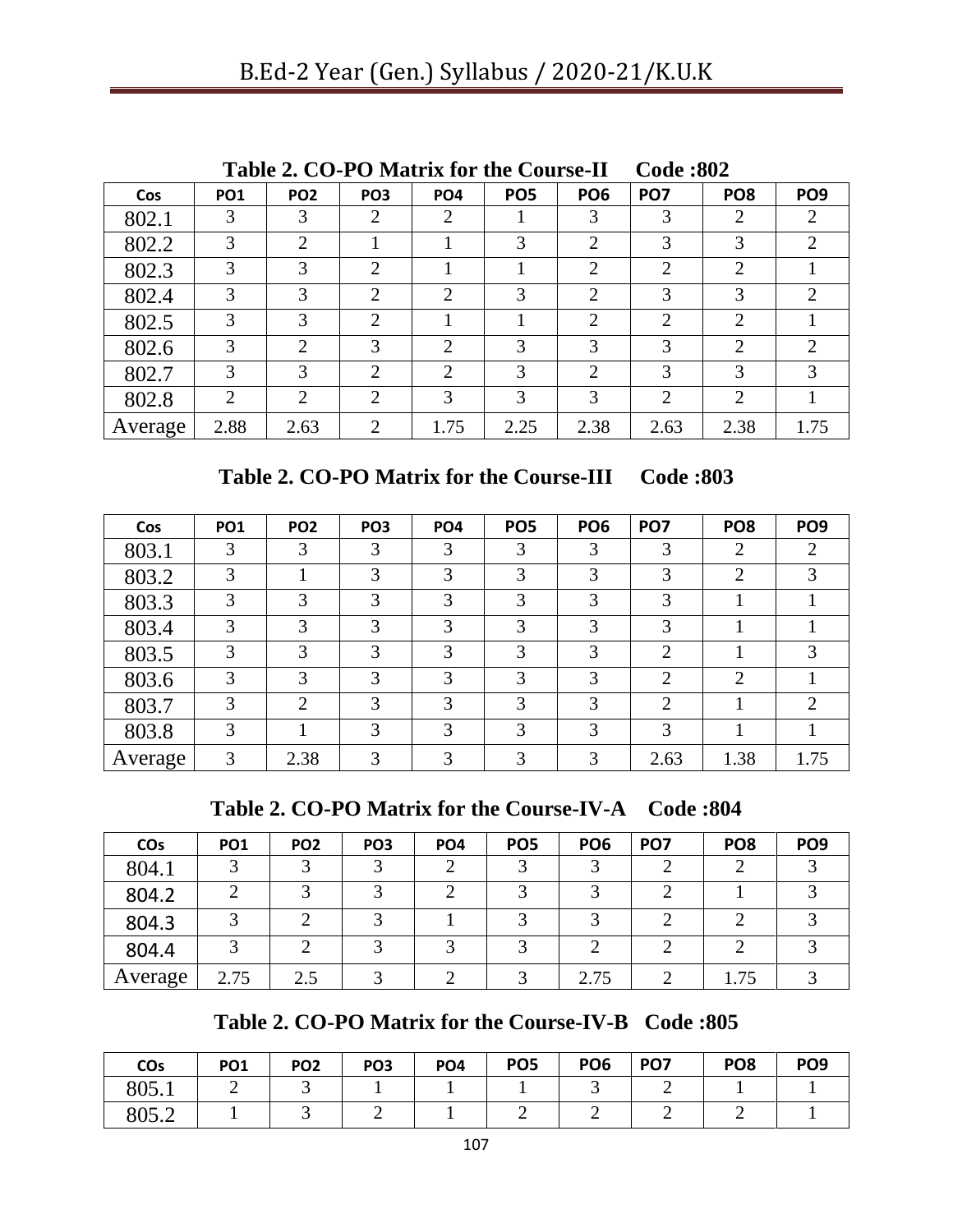| $0 \leq 2$<br>$\delta U$ .3 |               |              |         |                                    |         |                                  |               |  |
|-----------------------------|---------------|--------------|---------|------------------------------------|---------|----------------------------------|---------------|--|
| O <sub>0</sub><br>00J.4     |               |              |         |                                    |         |                                  |               |  |
| Average                     | $\cdot \cdot$ | 2.25<br>2.2J | $\cdot$ | $\overline{\phantom{0}}$<br>1. I J | $\cdot$ | $\overline{\phantom{a}}$<br>1.1J | $\cdot \cdot$ |  |

B.Ed-2 Year (Gen.) Syllabus / 2020-21/K.U.K

**Table 2. CO-PO Matrix for the Course-V Code :806**

| <b>CO<sub>s</sub></b> | PO <sub>1</sub> | PO <sub>2</sub> | PO <sub>3</sub> | PO <sub>4</sub> | PO <sub>5</sub> | PO <sub>6</sub> | PO <sub>7</sub> | PO <sub>8</sub> | PO <sub>9</sub> |
|-----------------------|-----------------|-----------------|-----------------|-----------------|-----------------|-----------------|-----------------|-----------------|-----------------|
| 806.1                 |                 |                 |                 |                 |                 |                 |                 | ◠               |                 |
| 806.2                 |                 |                 | ◠               |                 | ⌒               |                 |                 | ◠               |                 |
| 806.3                 |                 |                 |                 |                 | ⌒               |                 |                 | ◠               |                 |
| 806.4                 |                 |                 |                 |                 |                 |                 |                 |                 |                 |
| Average               |                 | 2.5             | 1.5             |                 |                 | 2.5             |                 |                 |                 |

**Table 2. CO-PO Matrix for the Course-VI & VII Code :807-823**

| <b>CO<sub>s</sub></b> | <b>PO1</b> | PO <sub>2</sub> | PO <sub>3</sub> | PO <sub>4</sub> | PO <sub>5</sub> | PO <sub>6</sub> | PO <sub>7</sub> | PO <sub>8</sub> | PO <sub>9</sub> |
|-----------------------|------------|-----------------|-----------------|-----------------|-----------------|-----------------|-----------------|-----------------|-----------------|
| 807.1-823.1           | 3          | $\overline{2}$  | $\overline{2}$  | 2               | 3               | $\overline{2}$  | 2               | 2               |                 |
| 807.2-823.2           | 3          | $\mathcal{D}$   | 3               | 3               | 3               | 2               | 3               |                 |                 |
| 807.3-823.3           | 3          | ◠               | 3               | 3               | 3               |                 |                 |                 |                 |
| 807.4-823.4           | 3          | $\mathcal{D}$   | 3               | 3               | 3               |                 | 3               |                 |                 |
| 807.5-823.5           | 3          | $\bigcap$       | $\overline{2}$  | $\bigcirc$      | 3               | ◠               | 2               | $\overline{2}$  |                 |
| 807.6-823.6           | 3          | 3               | 3               | 3               | 3               |                 | $\overline{2}$  |                 |                 |
| 807.7-823.7           | 3          | $\bigcap$       | 3               | $\bigcap$       | 3               |                 |                 |                 |                 |
| 807.8-823.8           | 3          | $\overline{2}$  | 3               | 3               | 3               | 2               | 3               |                 |                 |
| Average               | 3          | 2.13            | 2.75            | 2.62            |                 | 1.5             | 2.13            | 1.25            | 2.38            |

**Table 2. CO-PO Matrix for the Course-VIII Code :824**

| <b>CO<sub>s</sub></b> | <b>PO1</b>     | PO <sub>2</sub> | PO <sub>3</sub> | PO <sub>4</sub> | PO <sub>5</sub> | PO <sub>6</sub> | PO <sub>7</sub>             | PO <sub>8</sub> | PO <sub>9</sub> |
|-----------------------|----------------|-----------------|-----------------|-----------------|-----------------|-----------------|-----------------------------|-----------------|-----------------|
| 824.1                 | 3              | 3               |                 | 3               | 2               | $\overline{2}$  | 3                           | 2               |                 |
| 824.2                 | 3              | 3               |                 |                 | 3               | $\overline{2}$  | $\overline{2}$              | $\overline{2}$  |                 |
| 824.3                 | 3              | 3               | $\overline{2}$  | $\overline{2}$  | 3               | $\overline{2}$  | 3                           | $\overline{2}$  | $\overline{2}$  |
| 824.4                 | 3              | $\overline{2}$  | $\overline{2}$  | $\overline{2}$  | 3               | $\overline{2}$  | 3                           | 3               | 2               |
| 824.5                 | 3              | $\overline{2}$  | 3               | 3               | 3               | $\overline{2}$  | $\mathcal{D}_{\mathcal{L}}$ | $\overline{2}$  |                 |
| 824.6                 | 3              | 3               | $\overline{2}$  | 2               | 3               | $\overline{2}$  | $\overline{2}$              | 3               | 3               |
| 824.7                 | 3              | 2               | 3               | 3               | 3               | $\overline{2}$  | $\overline{2}$              | $\overline{2}$  |                 |
| 824.8                 | $\overline{2}$ | $\overline{2}$  | 3               | 3               | $\overline{2}$  | $\overline{2}$  | 3                           |                 | 3               |
| Average               | 2.88           | 2.5             | 2.13            | 2.38            | 2.75            | 2               | 2.5                         | 2.13            | 1.75            |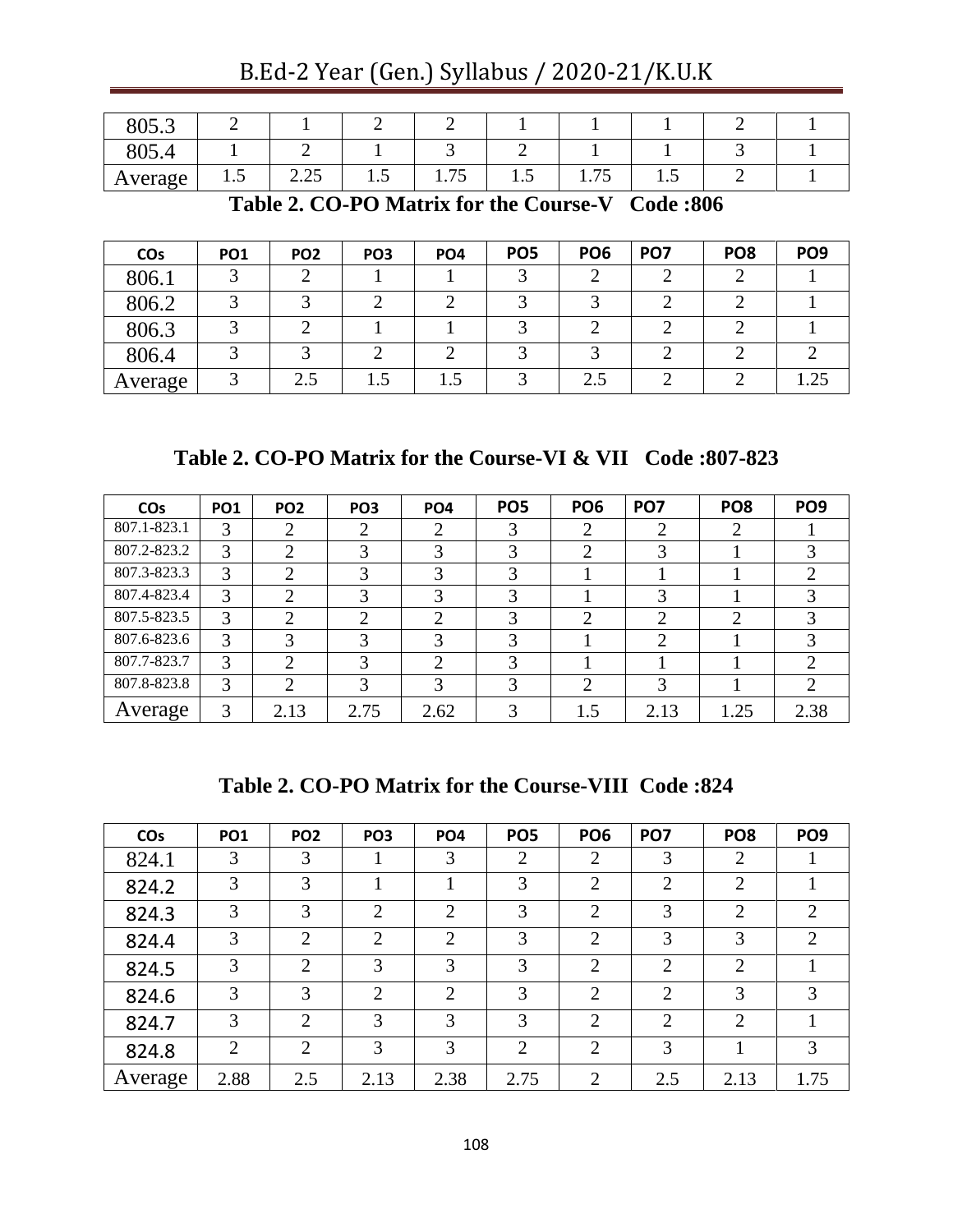| <b>CO<sub>s</sub></b> | <b>PO1</b> | PO <sub>2</sub> | PO <sub>3</sub> | PO <sub>4</sub> | PO <sub>5</sub> | PO <sub>6</sub> | PO <sub>7</sub> | PO <sub>8</sub> | PO <sub>9</sub> |
|-----------------------|------------|-----------------|-----------------|-----------------|-----------------|-----------------|-----------------|-----------------|-----------------|
| 825.1                 | 3          | 3               | 2               | $\overline{2}$  |                 | $\overline{2}$  |                 | $\theta$        |                 |
| 825.2                 | 3          | 3               | 2               | $\overline{2}$  | $\overline{2}$  | $\overline{2}$  |                 |                 |                 |
| 825.3                 | 3          | 3               | $\overline{2}$  | $\overline{2}$  |                 | $\overline{0}$  | $\overline{2}$  | $\theta$        |                 |
| 825.4                 | 3          | 3               | $\overline{2}$  | 2               |                 | 3               | $\overline{0}$  |                 |                 |
| 825.5                 | 3          | 3               | 2               | $\mathcal{L}$   |                 |                 |                 |                 |                 |
| 825.6                 | 3          | 3               | 2               | $\overline{2}$  | $\overline{2}$  | $\overline{2}$  | $\overline{2}$  | $\overline{2}$  | ◠               |
| 825.7                 | 3          | 3               | $\overline{2}$  | 2               |                 | $\overline{2}$  | $\overline{0}$  |                 |                 |
| 825.8                 | 3          | 3               | $\overline{2}$  | $\bigcirc$      | $\overline{2}$  | $\overline{2}$  | $\overline{2}$  | 2               | ↑               |
| Average               | 3          | 3               | 2               | ി               | 1.38            | 2               | 1.5             | 1.33            | 1.33            |

**Table 2. CO-PO Matrix for the Course-IX Code :825**

**Table 2. CO-PO Matrix for the Course-X Code :826**

| <b>CO<sub>s</sub></b> | PO <sub>1</sub> | PO <sub>2</sub> | PO <sub>3</sub> | PO <sub>4</sub> | PO <sub>5</sub> | PO <sub>6</sub> | PO <sub>7</sub> | PO <sub>8</sub> | PO <sub>9</sub> |
|-----------------------|-----------------|-----------------|-----------------|-----------------|-----------------|-----------------|-----------------|-----------------|-----------------|
| 826.1                 |                 |                 |                 |                 |                 |                 |                 |                 |                 |
| 826.2                 |                 |                 |                 |                 |                 |                 |                 |                 |                 |
| 826.3                 |                 |                 |                 |                 |                 |                 |                 |                 |                 |
| 826.4                 |                 |                 |                 |                 | ⌒               |                 |                 |                 |                 |
| Average               | 1.5             | 1.75            | 1.5             |                 | 2.5             | 2.25            | 2.25            | 1.75            |                 |

**Table 2. CO-PO Matrix for the Course-XI (i) Code :827**

| COs     | PO <sub>1</sub> | PO <sub>2</sub> | PO <sub>3</sub> | PO <sub>4</sub> | PO <sub>5</sub> | PO <sub>6</sub> | PO <sub>7</sub> | PO <sub>8</sub> | PO <sub>9</sub> |
|---------|-----------------|-----------------|-----------------|-----------------|-----------------|-----------------|-----------------|-----------------|-----------------|
| 827.1   |                 |                 |                 |                 |                 |                 |                 |                 |                 |
| 827.2   |                 |                 |                 |                 |                 |                 |                 |                 |                 |
| 827.3   |                 |                 |                 |                 |                 |                 |                 |                 |                 |
| 827.4   |                 |                 |                 | ⌒               |                 |                 |                 |                 |                 |
| Average |                 | 2.25            | 2.5             | ◠               |                 | 1.50            | 2.25            |                 |                 |

**Table 2. CO-PO Matrix for the Course-XI (ii) Code :828**

| COs   | <b>PO1</b> | PO <sub>2</sub> | PO <sub>3</sub> | PO <sub>4</sub> | PO <sub>5</sub> | PO <sub>6</sub> | PO <sub>7</sub> | PO <sub>8</sub> | PO <sub>9</sub> |
|-------|------------|-----------------|-----------------|-----------------|-----------------|-----------------|-----------------|-----------------|-----------------|
| 828.1 |            |                 |                 |                 |                 |                 |                 |                 |                 |
| 828.2 |            |                 |                 |                 |                 |                 |                 |                 |                 |
| 828.3 |            |                 |                 |                 |                 |                 |                 |                 |                 |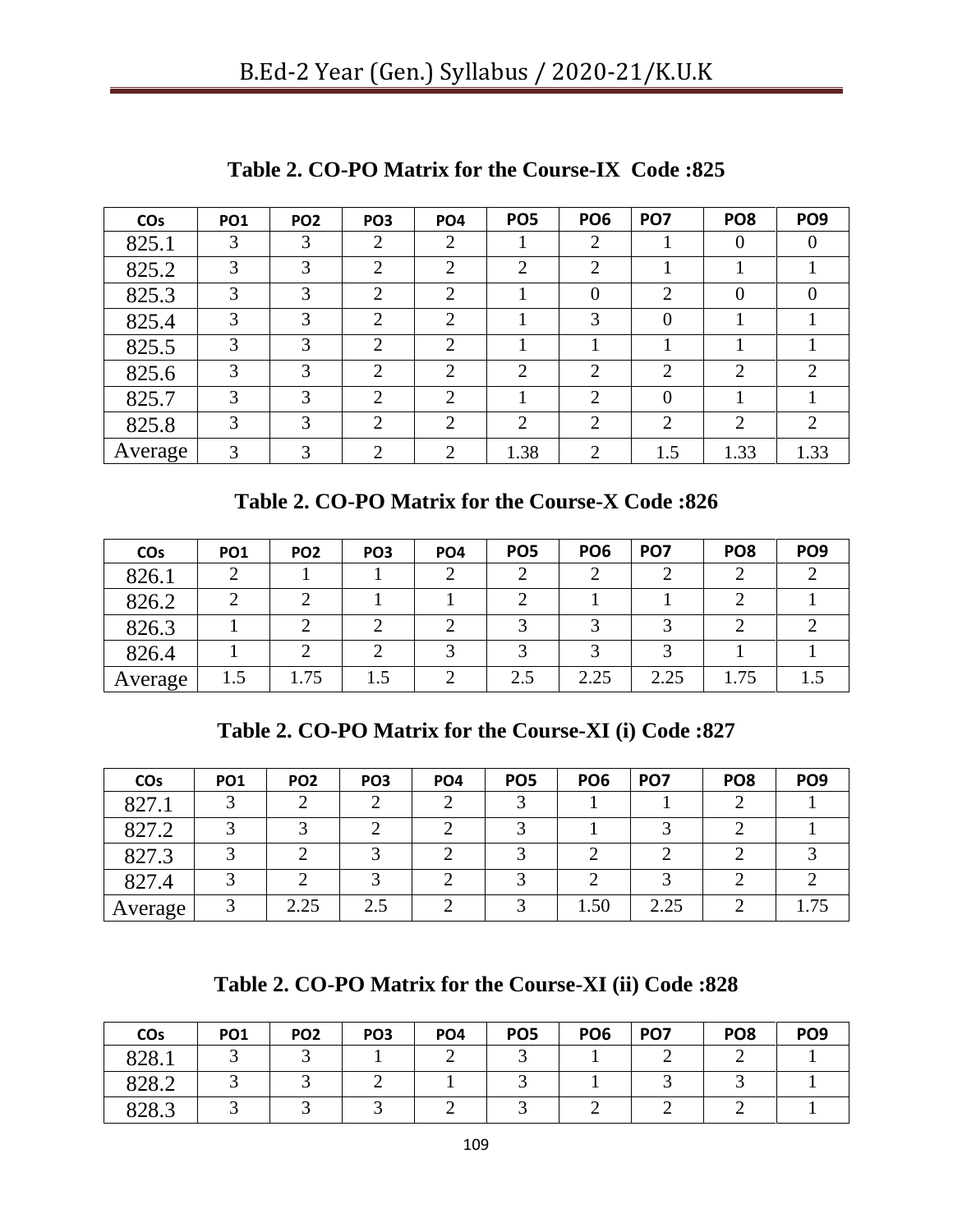B.Ed-2 Year (Gen.) Syllabus / 2020-21/K.U.K

| 828.4   |  |                          | -                                |                       |                          |               |                |
|---------|--|--------------------------|----------------------------------|-----------------------|--------------------------|---------------|----------------|
| Average |  | $\sim$ $\sim$<br>ر ے . ب | $\overline{\phantom{0}}$<br>1.1J | $\sim$ $\sim$<br>1.4J | $\sim$<br>$\sim$<br>2.50 | $\cap$<br>ل⊶∡ | $\sim$<br>1.30 |

### **Table 2. CO-PO Matrix for the Course-XI (iii) Code :829**

| <b>CO<sub>s</sub></b> | PO <sub>1</sub> | PO <sub>2</sub> | PO <sub>3</sub> | PO <sub>4</sub> | PO <sub>5</sub> | PO <sub>6</sub> | PO <sub>7</sub> | PO <sub>8</sub> | PO <sub>9</sub> |
|-----------------------|-----------------|-----------------|-----------------|-----------------|-----------------|-----------------|-----------------|-----------------|-----------------|
| 829.1                 |                 |                 |                 |                 |                 |                 |                 |                 |                 |
| 829.2                 |                 |                 |                 |                 |                 |                 |                 |                 |                 |
| 829.3                 | ◠               | ⌒               |                 |                 |                 |                 |                 |                 |                 |
| 829.4                 |                 |                 |                 |                 |                 |                 |                 |                 |                 |
| Average               |                 | 2.50            | 2.75            | 1.25            |                 |                 | 2.25            | 1.25            |                 |

### **Table 2. CO-PO Matrix for the Course-XI (iv) Code :830**

| <b>CO<sub>s</sub></b> | PO <sub>1</sub> | PO <sub>2</sub> | PO <sub>3</sub> | PO <sub>4</sub> | PO <sub>5</sub> | PO <sub>6</sub> | PO <sub>7</sub> | PO <sub>8</sub> | PO <sub>9</sub> |
|-----------------------|-----------------|-----------------|-----------------|-----------------|-----------------|-----------------|-----------------|-----------------|-----------------|
| 830.1                 | ◠               | ⌒               |                 | ◠               | ⌒               |                 |                 | ⌒               |                 |
| 830.2                 | ⌒               | ⌒               |                 | ⌒               | ⌒               |                 |                 | ⌒               |                 |
| 830.3                 | ⌒               | ⌒               |                 | ⌒               | ⌒               |                 |                 |                 |                 |
| 830.4                 | ⌒               | ⌒               |                 | ⌒               | ⌒               |                 | ◠               |                 |                 |
| Average               | ⌒               |                 |                 | ◠               | ⌒               |                 | 2.75            | ◠               | 1.50            |

**Table 2. CO-PO Matrix for the Course 12(i)- Code :831**

| <b>CO<sub>s</sub></b> | PO <sub>1</sub> | PO <sub>2</sub> | PO <sub>3</sub> | PO <sub>4</sub> | PO <sub>5</sub> | PO <sub>6</sub> | PO <sub>7</sub> | PO <sub>8</sub> | PO <sub>9</sub> |
|-----------------------|-----------------|-----------------|-----------------|-----------------|-----------------|-----------------|-----------------|-----------------|-----------------|
| 831.1                 |                 |                 |                 |                 |                 |                 |                 |                 |                 |
| 831.2                 |                 |                 |                 |                 |                 |                 |                 |                 |                 |
| 831.3                 |                 |                 |                 |                 |                 |                 |                 |                 |                 |
| 831.4                 |                 |                 |                 |                 |                 |                 |                 |                 |                 |
| Average               |                 |                 |                 | $\sqrt{2}$      | 2.5             | 2.25            | 2.5             | 2.25            |                 |

**Table 2. CO-PO Matrix for the Course 12(ii)- Code :832**

| <b>CO<sub>s</sub></b> | PO <sub>1</sub> | PO <sub>2</sub> | PO <sub>3</sub> | PO <sub>4</sub> | PO <sub>5</sub> | PO <sub>6</sub> | PO <sub>7</sub> | PO <sub>8</sub> | PO <sub>9</sub> |
|-----------------------|-----------------|-----------------|-----------------|-----------------|-----------------|-----------------|-----------------|-----------------|-----------------|
| 832.1                 |                 |                 |                 |                 |                 |                 |                 |                 |                 |
| 832.2                 |                 |                 |                 |                 |                 |                 |                 |                 |                 |
| 832.3                 |                 |                 |                 |                 |                 |                 |                 |                 |                 |
| 832.4                 |                 |                 |                 |                 |                 |                 |                 |                 |                 |
| Average               | 1.5             | 1.75            | 2.50            | 1.75            |                 | 1.75            |                 | 2.5             |                 |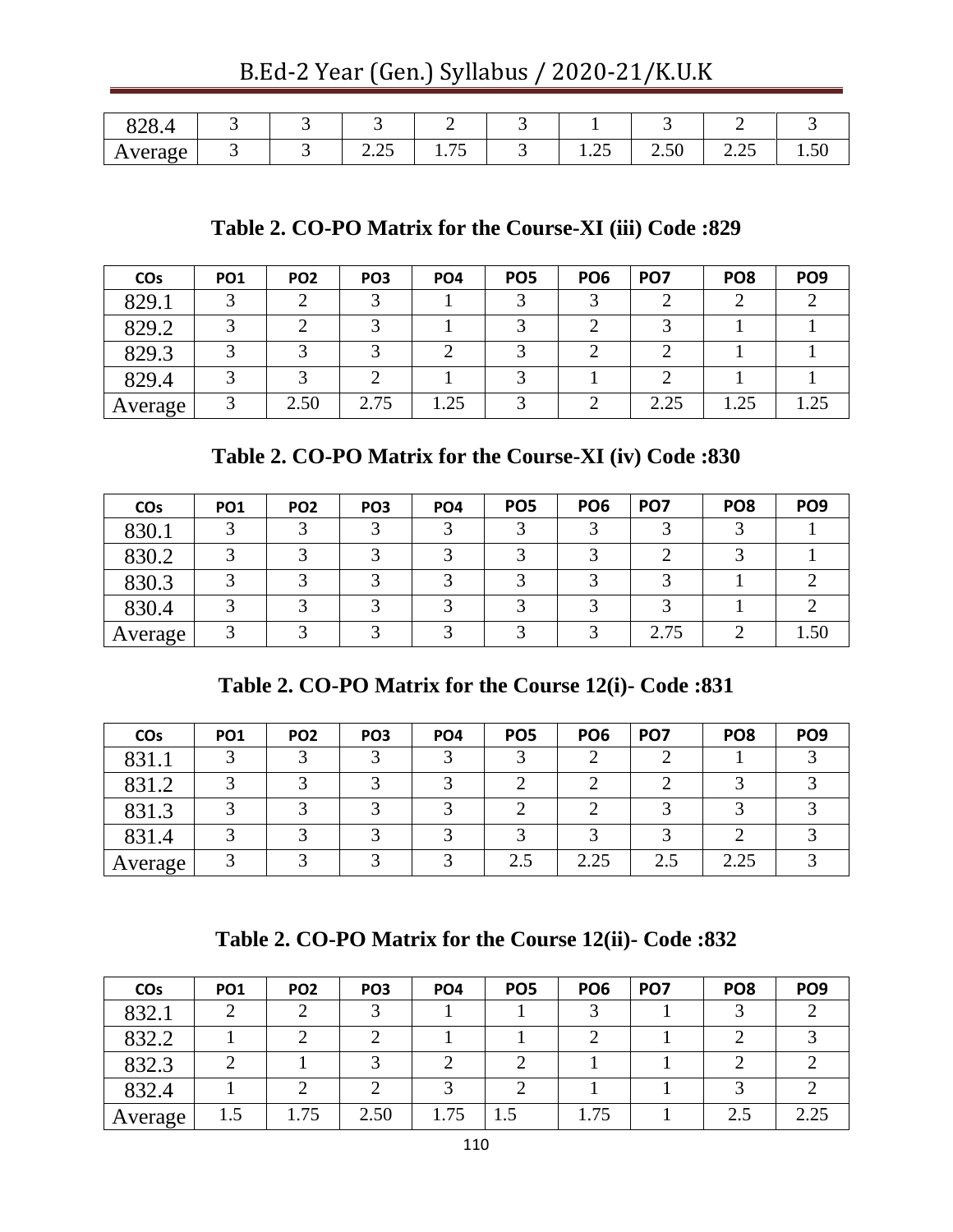| COs     | PO <sub>1</sub> | PO <sub>2</sub> | PO <sub>3</sub> | PO <sub>4</sub> | PO <sub>5</sub> | PO <sub>6</sub> | PO <sub>7</sub> | PO <sub>8</sub> | PO <sub>9</sub> |
|---------|-----------------|-----------------|-----------------|-----------------|-----------------|-----------------|-----------------|-----------------|-----------------|
| 833.1   |                 |                 |                 |                 |                 |                 |                 |                 |                 |
| 833.2   |                 |                 |                 |                 |                 |                 |                 |                 |                 |
| 833.3   |                 |                 |                 |                 |                 |                 |                 |                 |                 |
| 833.4   |                 |                 |                 |                 |                 |                 |                 |                 |                 |
| Average |                 | 2.25            | 2.50            | 1.50            | 2.25            | 1.25            | 1.25            | 1.25            |                 |

**Table 2. CO-PO Matrix for the Course 12(iii)- Code :833**

**Table 2. CO-PO Matrix for the Course 12(iv)- Code :834**

| <b>CO<sub>s</sub></b> | PO <sub>1</sub> | PO <sub>2</sub> | PO <sub>3</sub> | PO <sub>4</sub> | PO <sub>5</sub> | PO <sub>6</sub> | PO <sub>7</sub> | PO <sub>8</sub> | PO <sub>9</sub> |
|-----------------------|-----------------|-----------------|-----------------|-----------------|-----------------|-----------------|-----------------|-----------------|-----------------|
| 834.1                 |                 |                 |                 |                 |                 |                 |                 |                 |                 |
| 834.2                 |                 |                 |                 |                 |                 |                 |                 |                 |                 |
| 834.3                 |                 |                 |                 |                 |                 |                 |                 |                 |                 |
| 834.4                 |                 |                 |                 |                 |                 |                 |                 |                 |                 |
| <b>Average</b>        | $0.5\,$         | $0.75\,$        | 2.25            | 2.25            | .75             |                 | .75             |                 |                 |

|  |  | Table 2. CO-PO Matrix for the Course 13 Code: 837-853 |  |  |  |  |  |  |
|--|--|-------------------------------------------------------|--|--|--|--|--|--|
|--|--|-------------------------------------------------------|--|--|--|--|--|--|

| <b>CO<sub>s</sub></b> | <b>PO1</b> | PO <sub>2</sub> | PO <sub>3</sub> | PO <sub>4</sub> | PO <sub>5</sub> | PO <sub>6</sub> | PO <sub>7</sub> | PO <sub>8</sub> | PO <sub>9</sub> |
|-----------------------|------------|-----------------|-----------------|-----------------|-----------------|-----------------|-----------------|-----------------|-----------------|
| 837.1-853.1           | 3          |                 | 3               | 3               | 3               | $\overline{2}$  | $\overline{2}$  |                 |                 |
| 837.2-853.2           | 3          |                 | $\overline{2}$  |                 | $\overline{2}$  | 3               | 3               | $\overline{2}$  | 3               |
| 837.3-853-3           | 3          | 3               | 3               | ⌒               | 3               | $\overline{2}$  | 3               | $\overline{2}$  | 3               |
| 837.4-853-4           | 3          | 3               | $\overline{2}$  | ി               | 3               | $\overline{2}$  | 3               |                 | $\overline{2}$  |
| 837.5-853.5           | 3          | $\overline{2}$  | 3               | $\overline{2}$  | 3               | $\overline{2}$  | 3               | $\overline{2}$  | 3               |
| 837.6-853.6           | 3          | 3               | 3               | 3               | 3               | 3               | 3               | 3               | 3               |
| 837.7-853.7           | 3          | 3               | 3               | 3               | $\overline{2}$  | 3               | $\overline{2}$  | 3               | $\overline{2}$  |
| 837.8-853.8           | 3          | ◠               | $\overline{2}$  | 3               | $\overline{2}$  | 3               | $\overline{2}$  | 3               | 3               |
| Average               | 3.00       | 2.50            | 2.63            | 2.38            | 2.63            | 2.50            | 2.63            | 2.13            | 2.50            |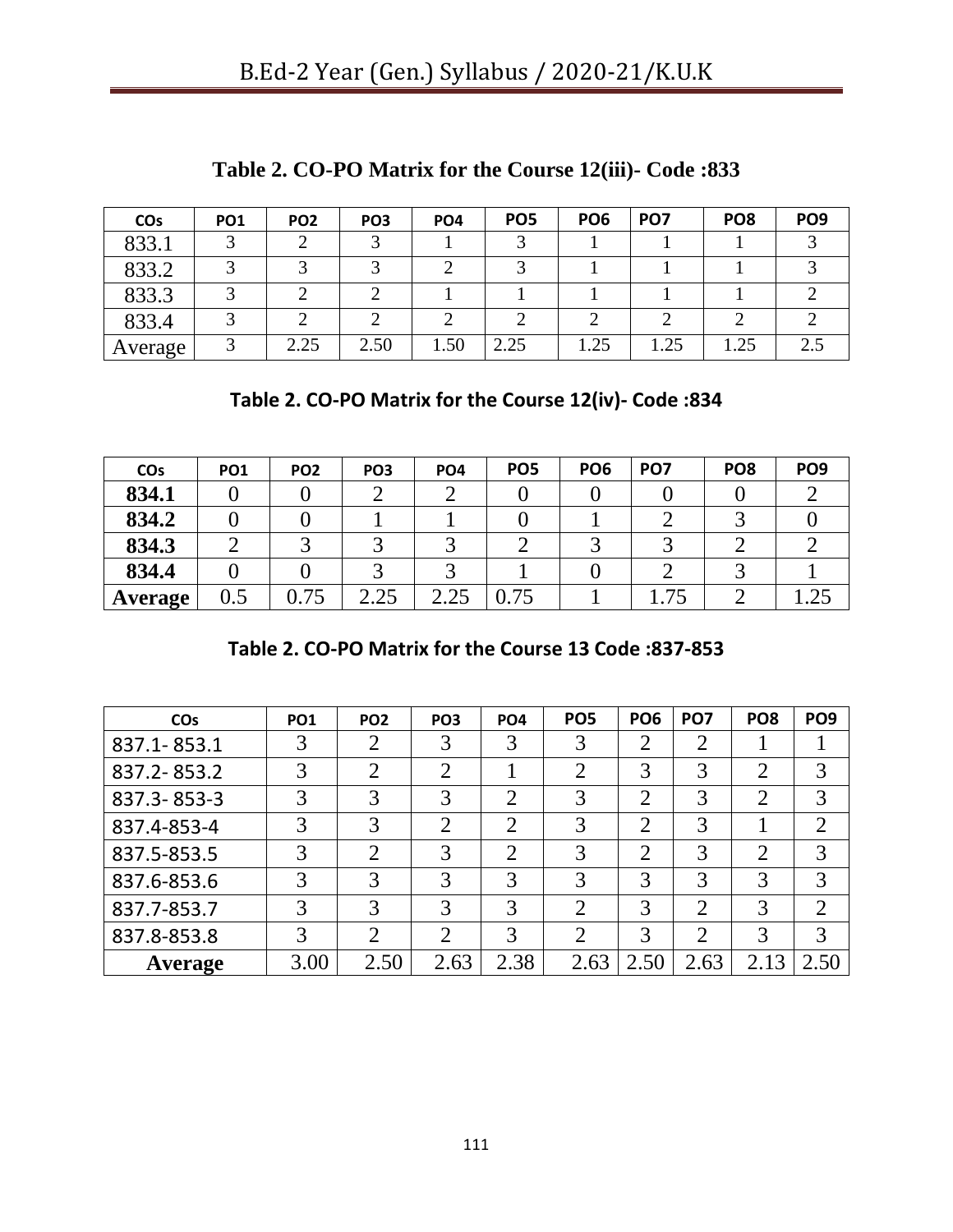### **CO-PSO MATRIX Table 3. CO-PSO Matrix for the Course-1) Code :801**

| COs     | <b>PSO-1</b>   | <b>PSO-2</b>     | <b>PSO-3</b>   | <b>PSO-4</b>   | <b>PSO-5</b>   | <b>PSO-6</b>     | <b>PSO-7</b> | <b>PSO-8</b>     | <b>PSO-9</b>   | <b>PSO-10</b>    |
|---------|----------------|------------------|----------------|----------------|----------------|------------------|--------------|------------------|----------------|------------------|
|         |                |                  |                |                |                |                  |              |                  |                |                  |
| 801.1   | $\mathbf{1}$   | $\mathbf 0$      | $\mathbf 0$    | $\mathbf 0$    | $\mathbf 0$    | $\mathbf 0$      | $\pmb{0}$    | $\boldsymbol{0}$ | $\mathbf{1}$   | $\boldsymbol{0}$ |
| 801.2   | $\overline{2}$ | $\boldsymbol{0}$ | $\mathbf 1$    | $\mathbf 0$    | $\pmb{0}$      | $\boldsymbol{0}$ | $\mathbf 1$  | $\boldsymbol{0}$ | $\mathbf{1}$   | $\overline{2}$   |
| 801.3   | $\overline{2}$ | $\mathbf 0$      | $\overline{2}$ | $\overline{2}$ | $\mathbf{1}$   | $\boldsymbol{0}$ | $\mathbf{1}$ | $\overline{2}$   | $\mathbf{1}$   | $\overline{2}$   |
| 801.4   | $\overline{2}$ | $\mathbf 0$      | $\mathbf 1$    | $\mathbf{1}$   | $\mathbf{1}$   | $\mathbf 0$      | $\mathbf{1}$ | $\overline{2}$   | $\mathbf 0$    | $\mathbf{1}$     |
| 801.5   | $\overline{2}$ | $\mathbf 0$      | $\mathbf{1}$   | $\mathbf{1}$   | $\overline{2}$ | $\mathbf 0$      | $\mathbf 1$  | $\mathbf{1}$     | $\mathbf 0$    | $\overline{2}$   |
| 801.6   | $\overline{2}$ | $\overline{0}$   | $\mathbf 1$    | $\overline{2}$ | $\overline{2}$ | $\mathbf 0$      | $\mathbf 0$  | $\mathbf 1$      | $\mathbf 0$    | $\mathbf{1}$     |
| 801.7   | $\overline{2}$ | $\mathbf 1$      | 3              | $\mathbf 0$    | $\overline{2}$ | $\mathbf 0$      | 3            | $\overline{2}$   | $\overline{2}$ | $\overline{2}$   |
| 801.8   | $\overline{2}$ | $\overline{2}$   | $\overline{2}$ | $\mathbf{1}$   | $\overline{2}$ | $\boldsymbol{0}$ | 3            | $\mathbf 1$      | $\overline{3}$ | $\mathbf{1}$     |
| Average | 1.87           | 0.37             | 1.37           | 0.87           | 1.25           | $\pmb{0}$        | 1.25         | 1.12             | $\mathbf 1$    | 1.37             |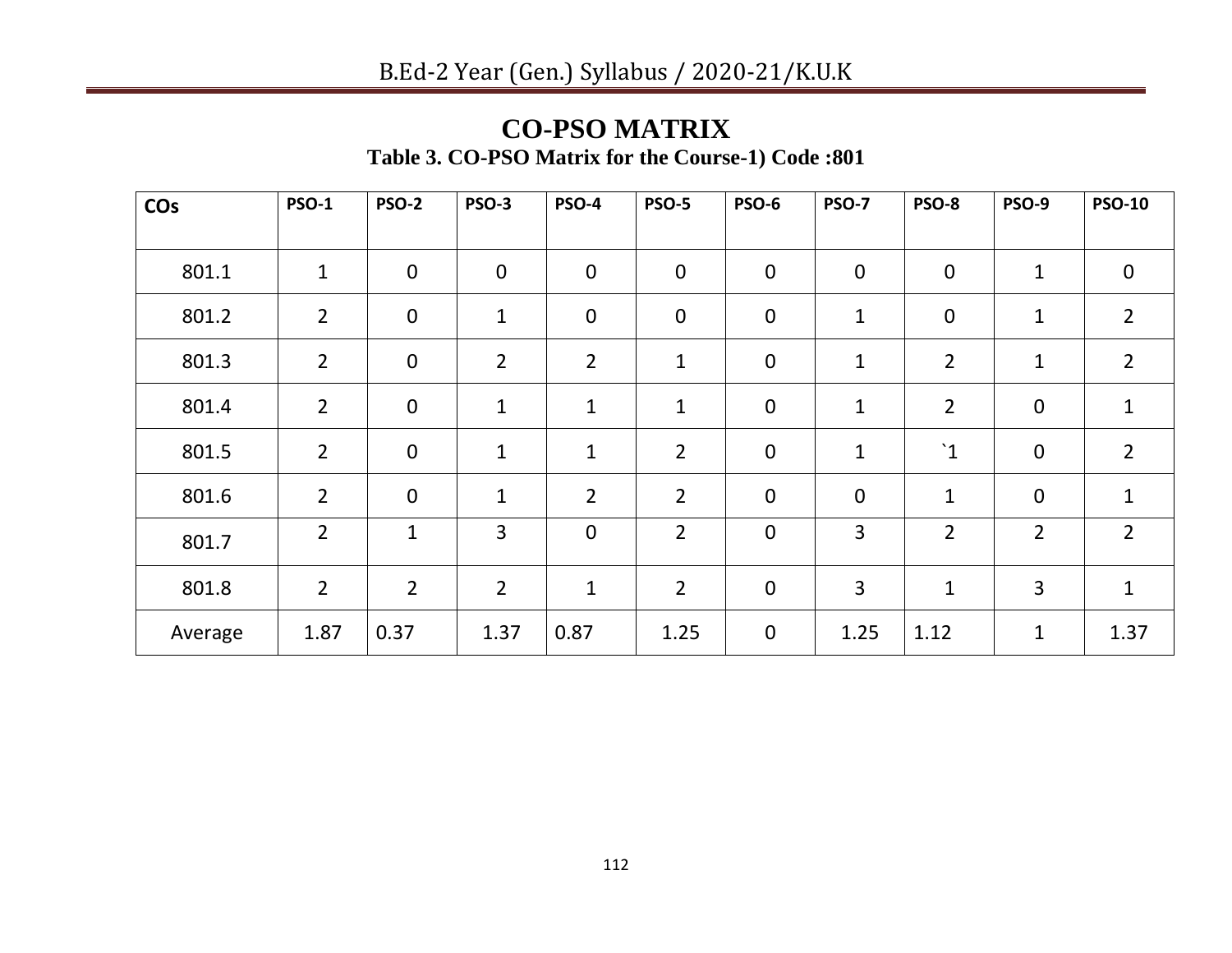| Cos     | <b>PSO-1</b>   | <b>PSO-2</b>   | <b>PSO-3</b>   | <b>PSO-4</b>   | <b>PSO-5</b>   | <b>PSO-6</b>   | <b>PSO-7</b>   | PSO-8          | <b>PSO-9</b>   | <b>PSO-10</b>  |
|---------|----------------|----------------|----------------|----------------|----------------|----------------|----------------|----------------|----------------|----------------|
| 802.1   | $\overline{2}$ | 3              | $\overline{2}$ | $\mathbf{1}$   | 1              | $\mathbf 1$    | $\overline{2}$ | $\mathbf{1}$   | $\overline{2}$ | $\mathbf{1}$   |
| 802.2   | $\overline{2}$ | 3              | $\overline{3}$ | $\overline{2}$ | 1              | $\mathbf 1$    | 3              | 1              | 3              | $\overline{2}$ |
| 802.3   | $\mathbf{1}$   | $\overline{2}$ | 1              | $\mathbf 1$    | $\overline{2}$ | $\mathbf 1$    | $\overline{2}$ | $\mathbf{1}$   | $\mathbf 1$    | $\mathbf{1}$   |
| 802.4   | $\overline{2}$ | $\overline{2}$ | 3              | $\mathbf 1$    | $\overline{2}$ | $\mathbf{1}$   | $\overline{2}$ | 1              | $\overline{2}$ | $\mathbf{1}$   |
| 802.5   | $\mathbf{1}$   | $\overline{2}$ | $\mathbf 1$    | $\mathbf{1}$   | $\overline{2}$ | $\mathbf{1}$   | $\overline{2}$ | $\mathbf{1}$   | 1              | $\mathbf{1}$   |
| 802.6   | 3              | 3              | 3              | 3              | 3              | $\overline{2}$ | 3              | $\overline{2}$ | $\overline{2}$ | $\overline{3}$ |
| 802.7   | $\overline{2}$ | $\overline{2}$ | $\overline{2}$ | $\mathbf{1}$   | $\overline{2}$ | $\mathbf{1}$   | 3              | $\mathbf{1}$   | $\overline{2}$ | $\overline{2}$ |
| 802.8   | 3              | 3              | $\overline{2}$ | $\overline{2}$ | $\overline{2}$ | $\mathbf{1}$   | $\overline{2}$ | $\mathbf 1$    | $\overline{2}$ | $\overline{2}$ |
| Average | $\overline{2}$ | 2.5            | 2.12           | 1.5            | 1.87           | 1.12           | 2.37           | 1.12           | 1.87           | 1.62           |

**Table 3. CO-PSO Matrix for the Course-2) Code :802**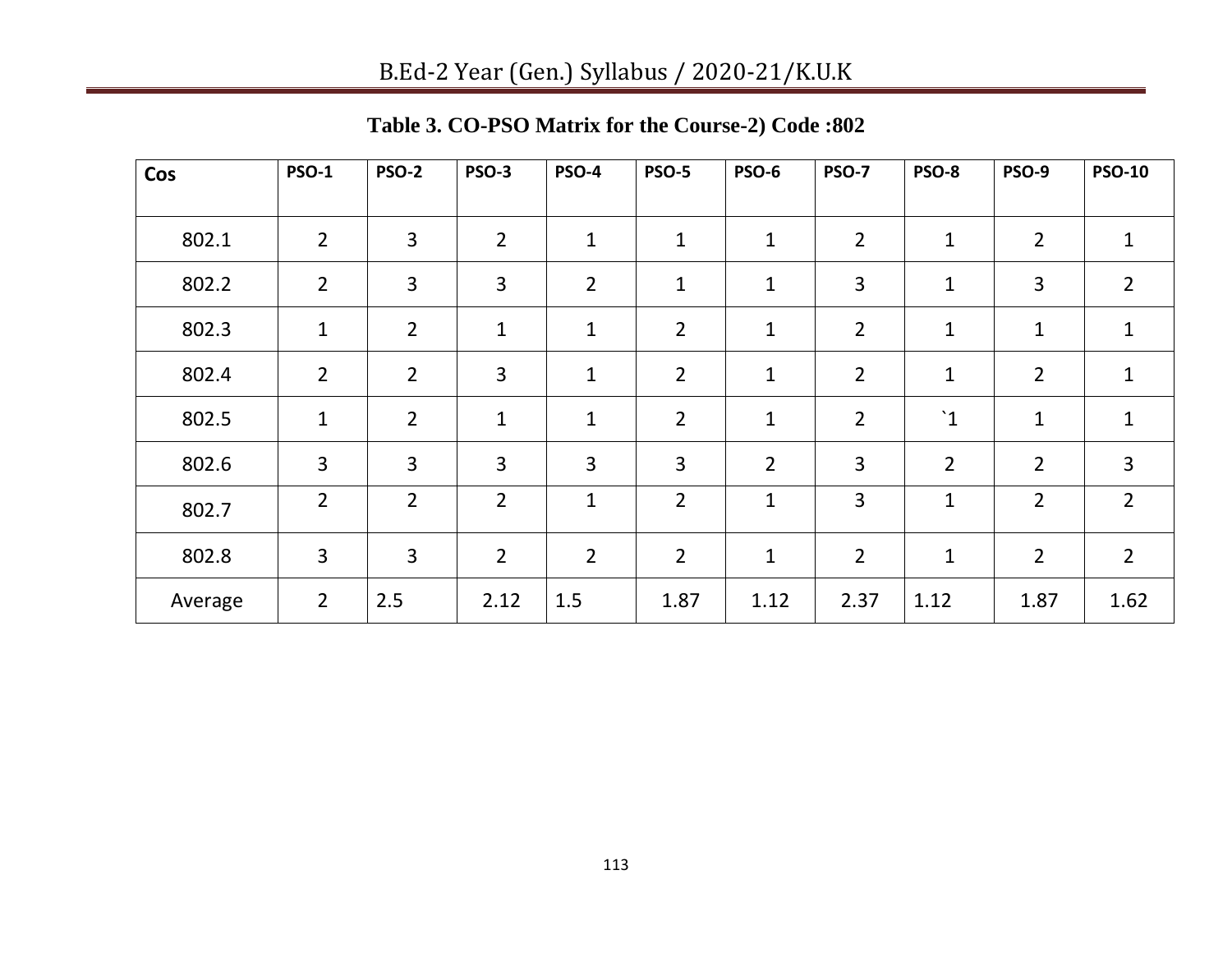| Cos     | <b>PSO-1</b> | <b>PSO-2</b>   | <b>PSO-3</b>   | <b>PSO-4</b>   | <b>PSO-5</b>   | <b>PSO-6</b>     | <b>PSO-7</b>   | <b>PSO-8</b>   | <b>PSO-9</b> | <b>PSO-10</b> |
|---------|--------------|----------------|----------------|----------------|----------------|------------------|----------------|----------------|--------------|---------------|
|         |              |                |                |                |                |                  |                |                |              |               |
| 803.1   | 3            | $\mathbf 0$    | 3              | 3              | 1              | $\pmb{0}$        | $\overline{2}$ | $\overline{2}$ | 1            | $\mathbf 1$   |
| 803.2   | 3            | $\mathbf 1$    | 3              | 3              | 1              | $\mathbf 0$      | 3              | 3              | 1            | $\mathbf 1$   |
| 803.3   | 3            | $\mathbf 0$    | 3              | 3              | 1              | $\pmb{0}$        | 3              | $\overline{2}$ | $\mathbf{1}$ | $\mathbf 0$   |
| 803.4   | 3            | $\mathbf 0$    | 3              | 3              | $\mathbf{1}$   | $\mathbf 0$      | 3              | 3              | $\mathbf{1}$ | $\mathbf 0$   |
| 803.5   | 3            | $\overline{2}$ | 3              | 3              | $\mathbf 1$    | $\boldsymbol{0}$ | 3              | 3              | $\mathbf{1}$ | $\mathbf{1}$  |
| 803.6   | 3            | $\mathbf 0$    | 3              | 3              | $\mathbf 1$    | $\pmb{0}$        | $\overline{2}$ | $\overline{2}$ | $\mathbf{1}$ | $\mathbf{1}$  |
| 803.7   | 3            | $\mathbf 0$    | 3              | 3              | 1              | $\mathbf 0$      | 1              | $\overline{2}$ | $\mathbf{1}$ | $\mathbf 1$   |
| 803.8   | 3            | $\mathbf{1}$   | $\overline{2}$ | $\overline{2}$ | $\overline{2}$ | $\pmb{0}$        | $\overline{2}$ | $\overline{2}$ | $\mathbf{1}$ | $\mathbf{1}$  |
| Average | 3            | 0.5            | 2.87           | 2.87           | 1.12           | $\mathbf 0$      | 2.37           | 2.37           | $\mathbf 1$  | 0.75          |

**Table 3. CO-PSO Matrix for the Course-3 Code :803**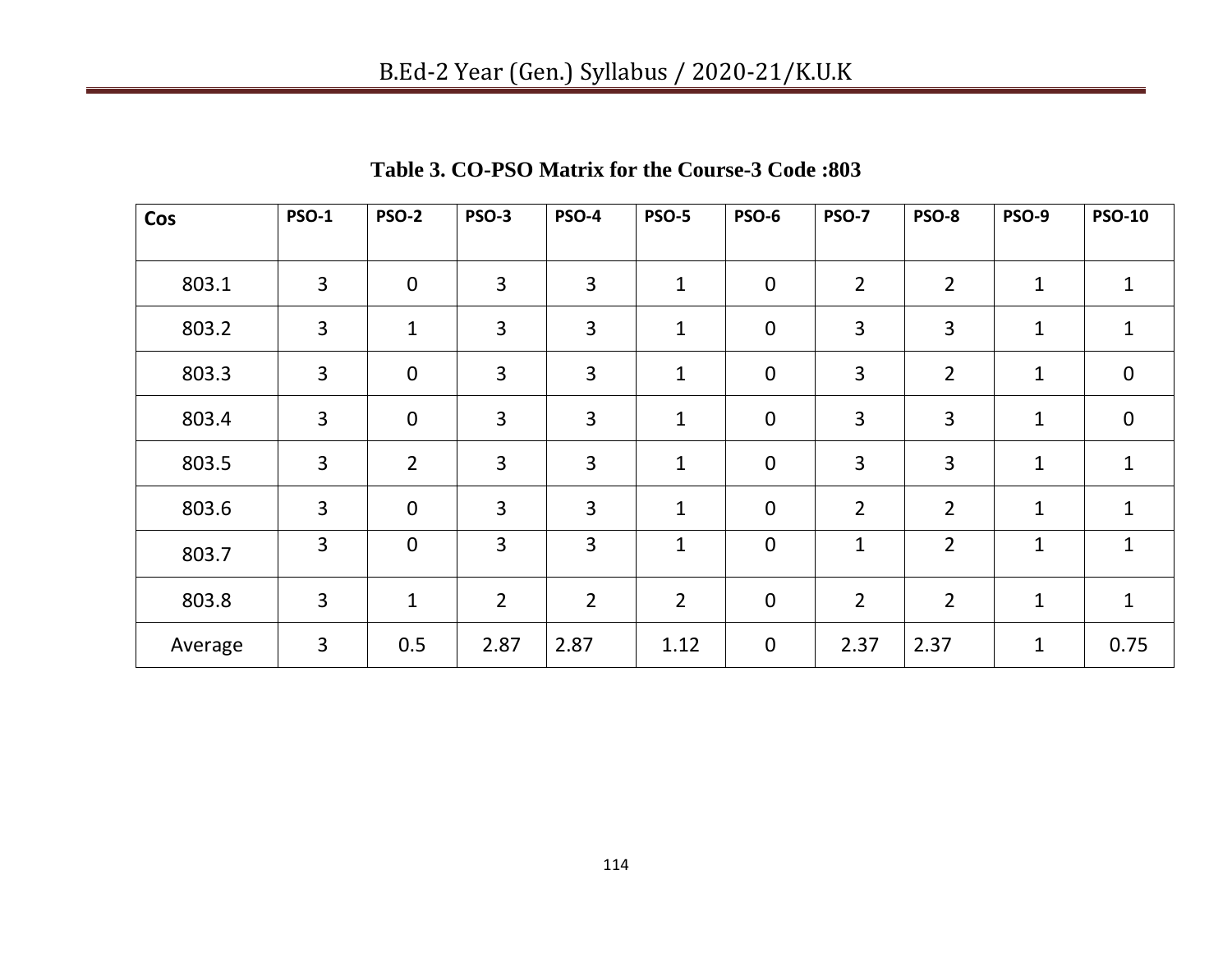| Cos     | <b>PSO-1</b>   | <b>PSO-2</b>   | <b>PSO-3</b> | <b>PSO-4</b>   | <b>PSO-5</b> | <b>PSO-6</b> | <b>PSO-7</b> | PSO-8 | <b>PSO-9</b>   | <b>PSO-10</b> |
|---------|----------------|----------------|--------------|----------------|--------------|--------------|--------------|-------|----------------|---------------|
|         |                |                |              |                |              |              |              |       |                |               |
| 804.1   | 1              | 1              | 2            | $\overline{2}$ | 3            | 1            | 3            | 3     | 2              |               |
| 804.2   | $\overline{2}$ | $\overline{2}$ | 3            | 3              | 3            | 1            | 3            | 3     | 2              |               |
| 804.3   | 2              | $\overline{2}$ | 3            | $\overline{2}$ | 3            | $\mathbf 1$  | 2            | 3     | 2              |               |
| 804.4   | $\overline{2}$ | $\overline{2}$ | 3            | 3              | 3            | $\mathbf 1$  | 2            | 3     | 2              | 3             |
| Average | 1.75           | 1.75           | 2.75         | 2.5            | 3            | 1            | 2.5          | 3     | $\overline{2}$ | 2.25          |

**Table 3. CO-PSO Matrix for the Course-4(A) Code :804**

**Table 3. CO-PSO Matrix for the Course-4(B) Code :805**

| Cos     | <b>PSO-1</b>   | <b>PSO-2</b>   | PSO-3          | <b>PSO-4</b>   | <b>PSO-5</b>   | PSO-6          | <b>PSO-7</b>   | PSO-8          | <b>PSO-9</b> | <b>PSO-10</b> |
|---------|----------------|----------------|----------------|----------------|----------------|----------------|----------------|----------------|--------------|---------------|
| 805.1   | 1              | 2              | 1              | $\overline{2}$ | 3              | 1              | $\overline{2}$ | 1              |              |               |
|         |                |                |                |                |                |                |                |                |              |               |
| 805.2   | $\mathbf 1$    | 3              | $\overline{2}$ | $\overline{2}$ | 3              | $\overline{2}$ | 3              | 1              | 2            |               |
| 805.3   | $\mathbf{1}$   | 3              | 2              | $\mathbf 1$    | 3              | 1              | 3              | 1              | 2            |               |
| 805.4   | $\overline{2}$ | $\overline{2}$ | $\overline{2}$ | $\overline{2}$ | $\overline{2}$ | 1              | 3              | $\overline{2}$ | 2            |               |
| Average | 1.25           | 2.5            | 1.75           | 1.75           | 2.75           | 1.25           | 2.75           | 1.25           | 1.75         | 1.5           |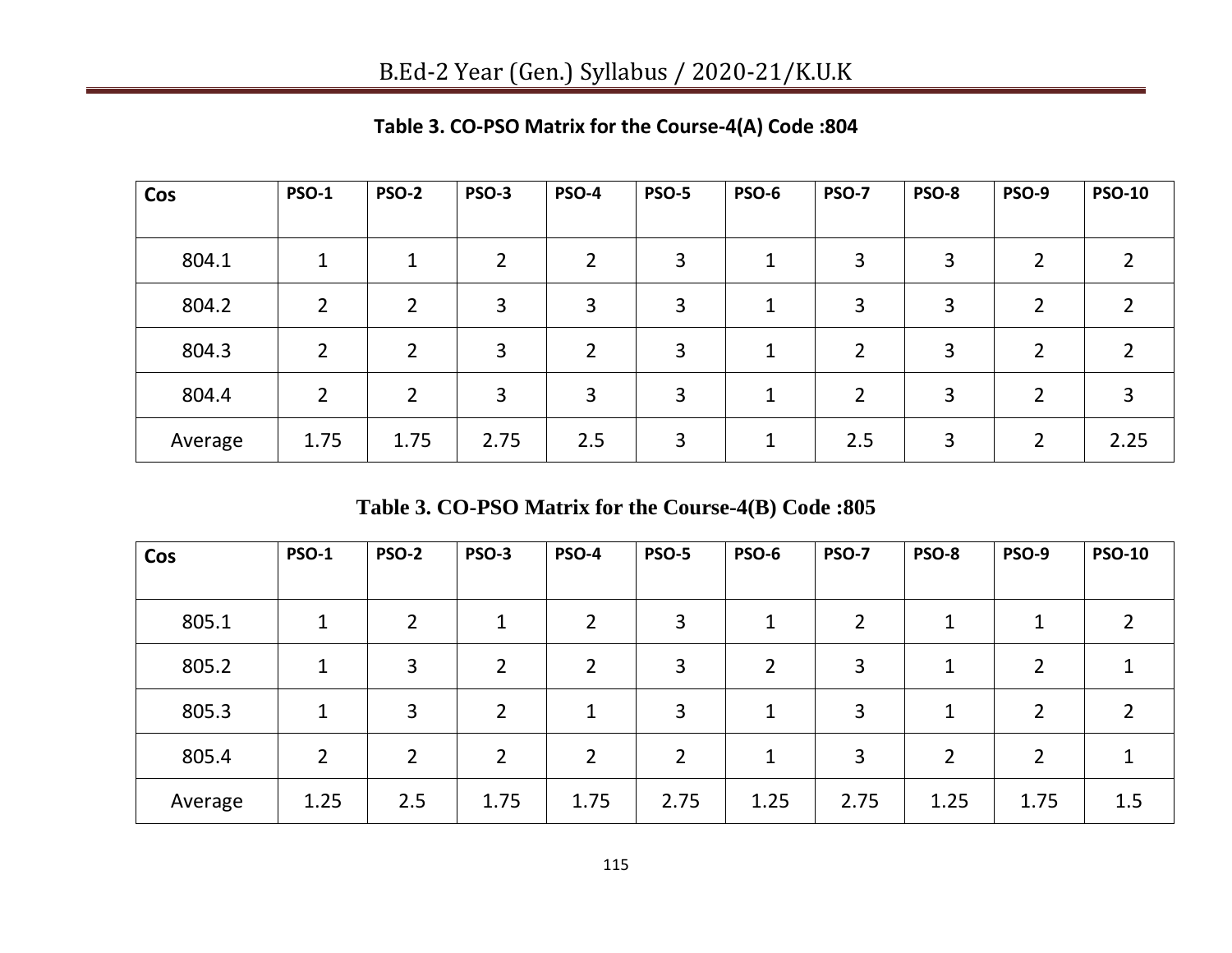| Cos     | <b>PSO-1</b>   | <b>PSO-2</b> | PSO-3 | <b>PSO-4</b>   | <b>PSO-5</b> | <b>PSO-6</b> | <b>PSO-7</b> | <b>PSO-8</b> | PSO-9 | <b>PSO-10</b> |
|---------|----------------|--------------|-------|----------------|--------------|--------------|--------------|--------------|-------|---------------|
|         |                |              |       |                |              |              |              |              |       |               |
| 806.1   |                |              | 3     | $\mathfrak{D}$ | 3            | 1            | 3            |              | 3     |               |
| 806.2   | 2              |              | 3     | 3              | 3            | 1            | 3            |              | 3     |               |
| 806.3   | $\overline{2}$ | 3            | 3     | $\mathcal{P}$  | 3            | $\mathbf{1}$ | 3            |              | 3     |               |
| 806.4   | $\overline{2}$ | 1            | 3     | $\overline{2}$ | 3            | 1            | 3            |              | 3     |               |
| Average | 1.75           | 1.5          | 3     | 2.25           | 3            | 1            | 3            |              | 3     |               |

**Table 3. CO-PSO Matrix for the Course-5 Code :806**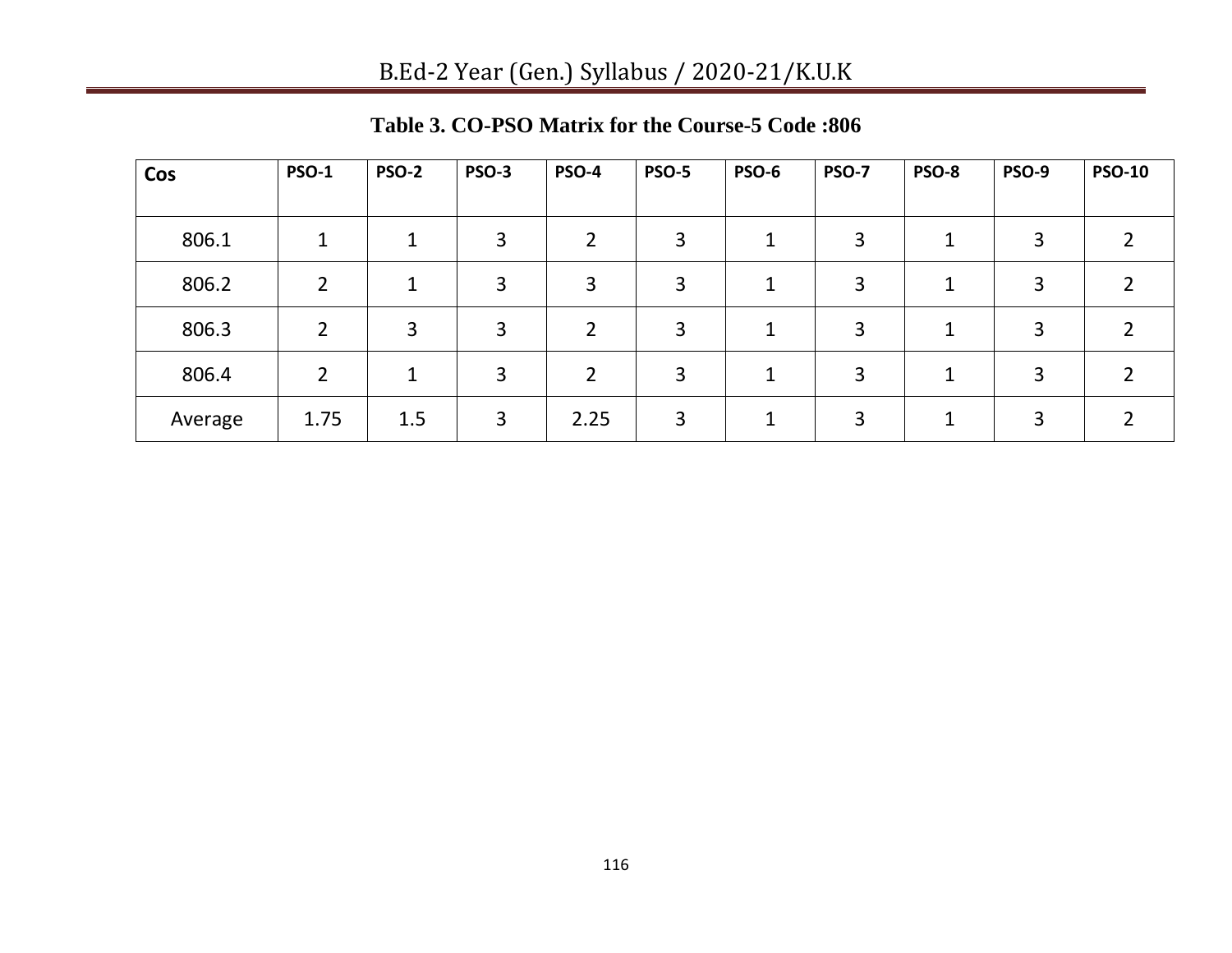| Cos         | <b>PSO-1</b> | <b>PSO-2</b> | <b>PSO-3</b>   | <b>PSO-4</b>   | <b>PSO-5</b>   | <b>PSO-6</b>   | <b>PSO-7</b>   | PSO-8        | <b>PSO-9</b> | <b>PSO-10</b>  |
|-------------|--------------|--------------|----------------|----------------|----------------|----------------|----------------|--------------|--------------|----------------|
|             |              |              |                |                |                |                |                |              |              |                |
| 807.1-823.1 | $\mathbf{1}$ | $\mathbf{1}$ | $\overline{2}$ | $\overline{2}$ | 3              | $\mathbf{1}$   | $\overline{2}$ | $\mathbf{1}$ | $\mathbf{1}$ | $\overline{2}$ |
| 807.2-823.2 | $\mathbf{1}$ | $\mathbf{1}$ | $\overline{2}$ | $\overline{2}$ | $\overline{2}$ | $\mathbf{1}$   | $\overline{2}$ | $\mathbf{1}$ | $\mathbf{1}$ | $\overline{2}$ |
| 807.3-823.3 | $\mathbf{1}$ | $\mathbf{1}$ | 3              | $\overline{2}$ | $\overline{2}$ | $\mathbf{1}$   | $\overline{2}$ | $\mathbf{1}$ | $\mathbf{1}$ | $\overline{2}$ |
| 807.4-823.4 | $\mathbf{1}$ | $\mathbf{1}$ | 3              | 3              | $\overline{2}$ | $\overline{2}$ | $\overline{2}$ | $\mathbf{1}$ | $\mathbf{1}$ | $\overline{3}$ |
| 807.5-823.5 | $\mathbf{1}$ | $\mathbf{1}$ | $\mathbf 1$    | $\overline{2}$ | $\overline{2}$ | $\mathbf{1}$   | $\overline{2}$ | $\mathbf{1}$ | 1            | $\overline{2}$ |
| 807.6-823.6 | $\mathbf{1}$ | $\mathbf{1}$ | $\mathbf 1$    | $\overline{2}$ | $\overline{2}$ | $\mathbf{1}$   | $\overline{2}$ | $\mathbf 1$  | $\mathbf{1}$ | $\overline{2}$ |
| 807.7-823.7 | $\mathbf{1}$ | $\mathbf{1}$ | $\overline{2}$ | $\overline{2}$ | $\overline{2}$ | $\mathbf{1}$   | $\overline{2}$ | $\mathbf{1}$ | $\mathbf{1}$ | $\overline{2}$ |
| 807.8-823.8 | $\mathbf{1}$ | $\mathbf{1}$ | $\mathbf{1}$   | $\overline{2}$ | $\overline{2}$ | $\mathbf{1}$   | $\overline{2}$ | $\mathbf{1}$ | 1            | $\overline{2}$ |
| Average     | $\mathbf 1$  | $\mathbf{1}$ | 1.87           | 2.12           | 2.12           | 1.12           | $\overline{2}$ | 1            | 1            | 2.12           |

**Table 3. CO-PSO Matrix for the Course-6&7 Code :807 to 823**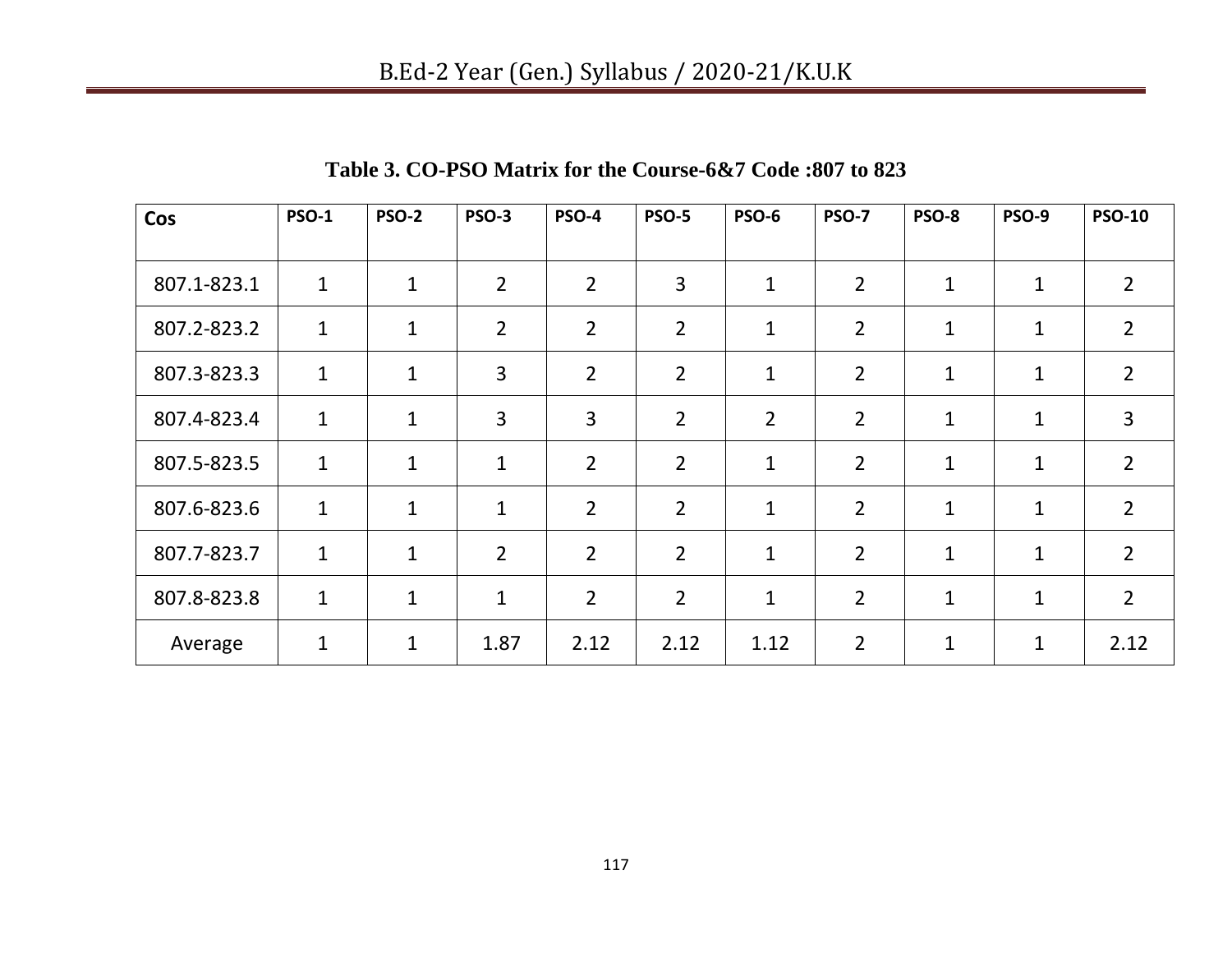| Cos     | <b>PSO-1</b>   | <b>PSO-2</b>   | <b>PSO-3</b>   | <b>PSO-4</b>   | <b>PSO-5</b>   | <b>PSO-6</b>   | <b>PSO-7</b>   | <b>PSO-8</b> | <b>PSO-9</b>   | <b>PSO-10</b>  |
|---------|----------------|----------------|----------------|----------------|----------------|----------------|----------------|--------------|----------------|----------------|
|         |                |                |                |                |                |                |                |              |                |                |
| 824.1   | $\overline{2}$ | 1              | $\mathbf 1$    | $\mathbf{1}$   | 3              | $\mathbf{1}$   | $\overline{2}$ | $\mathbf 1$  | $\mathbf 1$    | $\overline{2}$ |
| 824.2   | $\overline{2}$ | $\mathbf 1$    | $\overline{2}$ | $\overline{2}$ | 3              | $\mathbf{1}$   | $\overline{2}$ | $\mathbf 1$  | 1              | $\overline{2}$ |
| 824.3   | $\overline{2}$ | $\mathbf 1$    | $\overline{3}$ | $\mathbf{1}$   | $\overline{2}$ | $\mathbf{1}$   | 3              | $\mathbf 1$  | $\overline{2}$ | $\overline{2}$ |
| 824.4   | $\overline{2}$ | $\mathbf 1$    | $\overline{3}$ | $\overline{2}$ | 3              | $\mathbf{1}$   | 3              | $\mathbf{1}$ | $\overline{2}$ | $\overline{2}$ |
| 824.5   | $\overline{2}$ | $\overline{2}$ | $\overline{2}$ | 3              | 3              | $\overline{2}$ | 3              | $\mathbf{1}$ | $\overline{2}$ | $\overline{2}$ |
| 824.6   | 3              | $\overline{2}$ | $\overline{2}$ | $\overline{2}$ | 3              | $\mathbf 1$    | $\overline{2}$ | $\mathbf 1$  | $\overline{2}$ | $\overline{2}$ |
| 824.7   | $\mathbf{1}$   | $\mathbf 1$    | $\overline{2}$ | $\overline{2}$ | $\overline{2}$ | $\mathbf{1}$   | $\overline{2}$ | $\mathbf{1}$ | $\overline{2}$ | $\overline{2}$ |
| 824.8   | $\overline{2}$ | $\overline{2}$ | $\overline{2}$ | $\overline{3}$ | 3              | $\overline{2}$ | $\overline{2}$ | $\mathbf{1}$ | $\overline{2}$ | $\overline{2}$ |
| Average | $\overline{2}$ | 1.37           | 2.12           | $\overline{2}$ | 2.75           | 1.25           | 2.37           | $\mathbf 1$  | 1.75           | $\overline{2}$ |

**Table 3. CO-PSO Matrix for the Course-8 Code :824**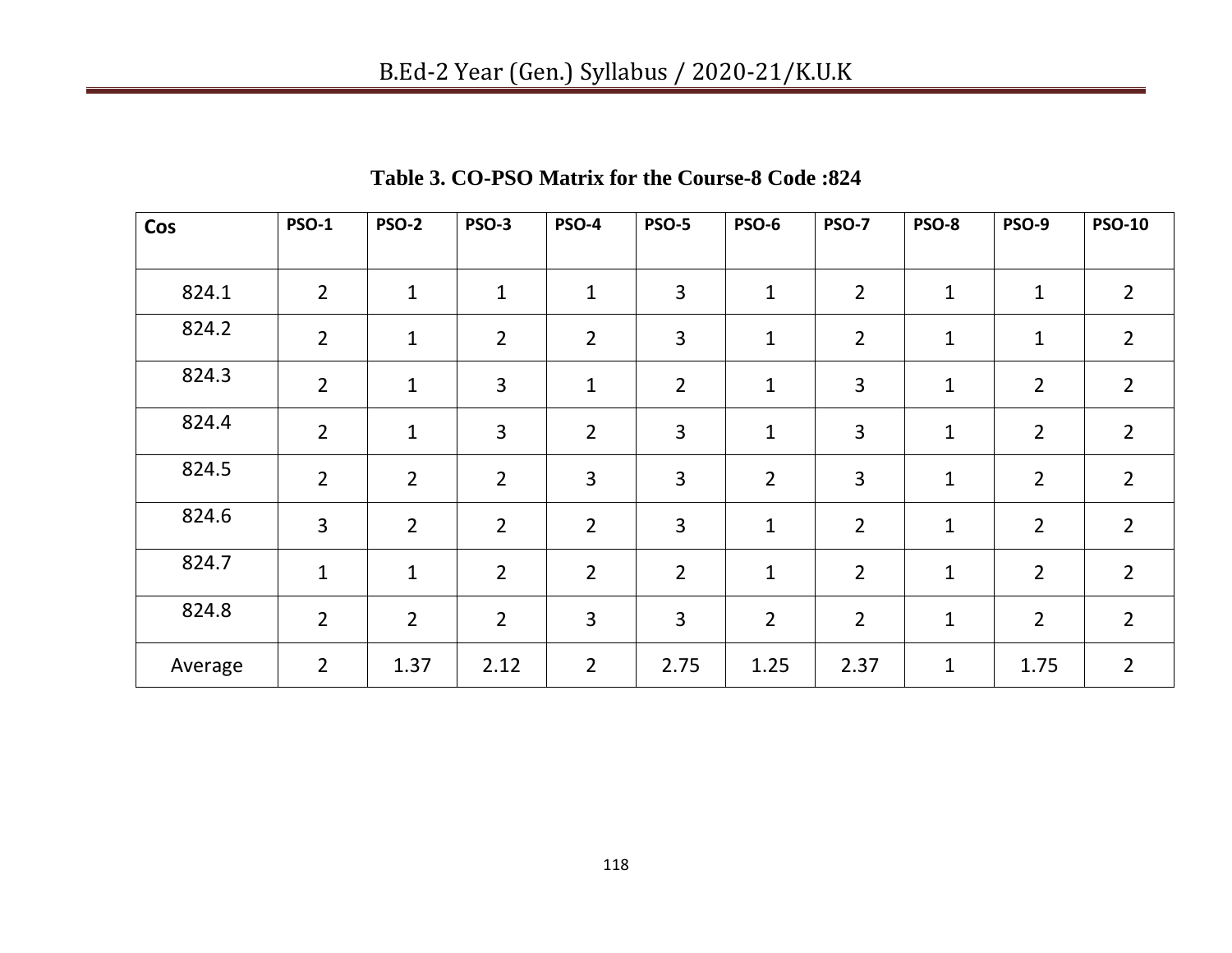| Table 3. CO-PSO Matrix for the Course-9 Code: 825 |  |
|---------------------------------------------------|--|
|---------------------------------------------------|--|

| <b>CO<sub>s</sub></b> | <b>PSO-1</b>   | <b>PSO-2</b>   | <b>PSO-3</b>     | <b>PSO-4</b>   | <b>PSO-5</b>   | <b>PSO-6</b>     | <b>PSO-7</b>     | PSO-8            | <b>PSO-9</b> | <b>PSO-10</b>  |
|-----------------------|----------------|----------------|------------------|----------------|----------------|------------------|------------------|------------------|--------------|----------------|
| 825.1                 | $\mathbf 0$    | $\mathbf{1}$   | $\boldsymbol{0}$ | $\mathbf{1}$   | $\overline{2}$ | $\mathbf 0$      | $\overline{2}$   | $\mathbf 0$      | $\mathbf 0$  | $\overline{2}$ |
| 825.2                 | $\overline{2}$ | $\overline{2}$ | $\overline{2}$   | $\overline{2}$ | $\overline{2}$ | $\overline{2}$   | $\overline{2}$   | $\boldsymbol{0}$ | $\mathbf 0$  | $\overline{3}$ |
| 825.3                 | $\overline{2}$ | $\mathbf 0$    | $\mathbf{1}$     | $\mathbf{1}$   | $\overline{2}$ | $\boldsymbol{0}$ | $\pmb{0}$        | $\boldsymbol{0}$ | $\mathbf 0$  | $\mathbf{3}$   |
| 825.4                 | $\overline{2}$ | $\mathbf 0$    | $\boldsymbol{0}$ | $\overline{2}$ | $\mathbf{1}$   | $\mathbf 0$      | $\boldsymbol{0}$ | $\mathbf 0$      | $\mathbf 0$  | 3              |
| 825.5                 | $\mathbf 1$    | $\overline{2}$ | 1                | $\overline{2}$ | 1              | $\mathbf 0$      | $\boldsymbol{0}$ | $\mathbf 0$      | $\mathbf 0$  | 3              |
| 825.6                 | $\overline{2}$ | $\overline{2}$ | $\overline{2}$   | $\overline{2}$ | $\overline{2}$ | $\mathbf 0$      | $\overline{2}$   | $\boldsymbol{0}$ | $\mathbf 0$  | $\overline{3}$ |
| 825.7                 | $\overline{2}$ | $\mathbf 0$    | $\boldsymbol{0}$ | $\mathbf{1}$   | $\overline{2}$ | $\mathbf 0$      | $\mathbf 0$      | $\boldsymbol{0}$ | $\mathbf 0$  | $\overline{2}$ |
| 825.8                 | $\overline{2}$ | $\mathbf{1}$   | $\mathbf{1}$     | $\mathbf{1}$   | $\overline{2}$ | $\mathbf 1$      | $\mathbf{1}$     | $\mathbf 0$      | $\mathbf 0$  | $\overline{3}$ |
| Average               | 1.62           | $\mathbf 1$    | 0.87             | 1.5            | 1.75           | 0.37             | 0.87             | $\boldsymbol{0}$ | $\mathbf 0$  | 2.75           |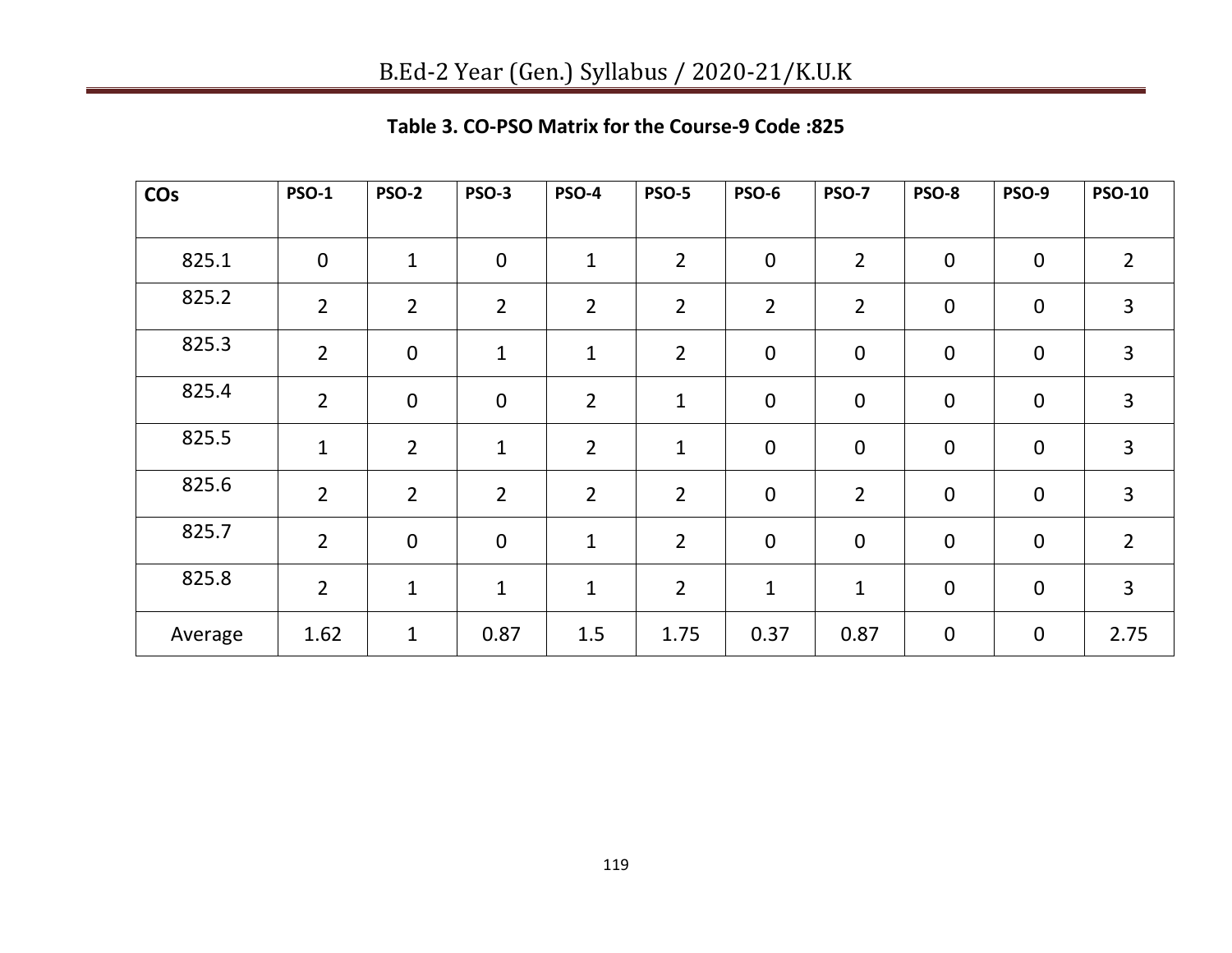| Cos     | <b>PSO-1</b>   | <b>PSO-2</b>   | PSO-3          | <b>PSO-4</b>   | <b>PSO-5</b>   | <b>PSO-6</b>   | <b>PSO-7</b>   | <b>PSO-8</b>   | <b>PSO-9</b> | <b>PSO-10</b> |
|---------|----------------|----------------|----------------|----------------|----------------|----------------|----------------|----------------|--------------|---------------|
|         |                |                |                |                |                |                |                |                |              |               |
| 826.1   | 3              | 1              | 3              | $\mathbf{1}$   | 1              | $\overline{2}$ | 2              | $\overline{2}$ | 2            | 3             |
| 826.2   | $\overline{2}$ | 3              | $\overline{2}$ | $\overline{2}$ | 2              | $\mathbf{1}$   | 2              | 2              | 2            |               |
| 826.3   | 3              | $\overline{2}$ | 3              | $\overline{2}$ | $\overline{2}$ | $\overline{2}$ | 2              | 1              | 1            |               |
| 826.4   | 1              | $\overline{2}$ | 1              | $\overline{2}$ | 1              | $\overline{2}$ | $\overline{2}$ | $\overline{2}$ | 1            | 3             |
| Average | 2.25           | $\overline{2}$ | 2.25           | 1.75           | 1.5            | 1.75           | 2              | 1.75           | 1.5          | 2.5           |

**Table 3. CO-PSO Matrix for the Course-10 Code :826**

**Table 3. CO-PSO Matrix for the Course-11(i) EE Code :827**

| Cos     | <b>PSO-1</b> | <b>PSO-2</b>   | <b>PSO-3</b>   | <b>PSO-4</b>   | <b>PSO-5</b>   | <b>PSO-6</b> | <b>PSO-7</b> | PSO-8 | <b>PSO-9</b> | <b>PSO-10</b> |
|---------|--------------|----------------|----------------|----------------|----------------|--------------|--------------|-------|--------------|---------------|
| 827.1   | 1            | $\mathbf 1$    |                |                |                | 1            | 2            | 3     |              |               |
| 827.2   | $\mathbf 1$  | $\overline{2}$ | $\overline{2}$ | າ              | $\overline{2}$ | 1            | 2            | 3     |              |               |
| 827.3   |              | 4              |                | ∍              | $\mathcal{P}$  | 1            | 2            | 3     |              |               |
| 827.4   |              | 1              | ┻              | $\overline{2}$ | າ              | 1            | 2            | 3     |              |               |
| Average |              | 1.25           | 1.25           | 1.75           | 1.75           | 1            |              | 3     |              | 1.5           |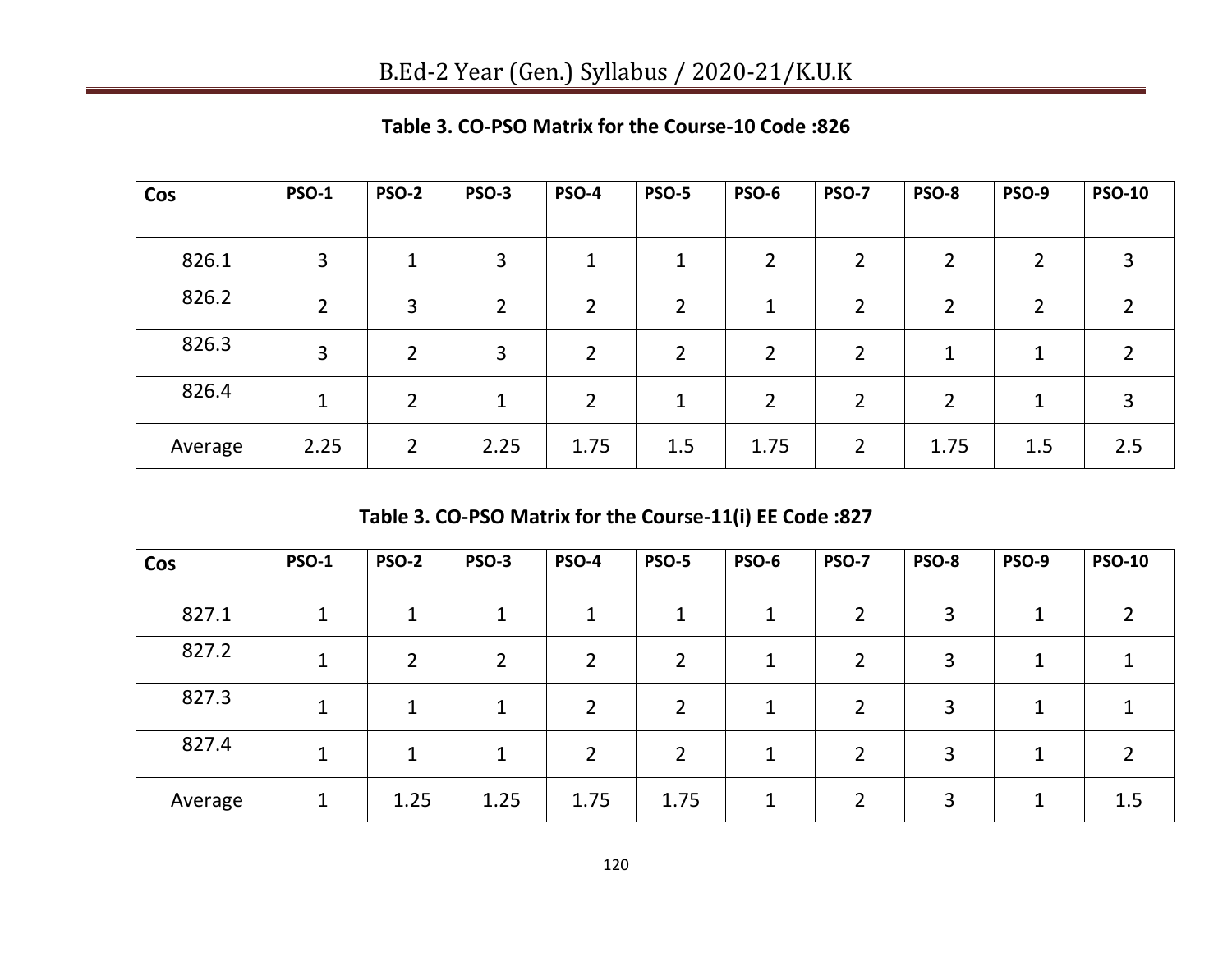| Cos     | <b>PSO-1</b>   | <b>PSO-2</b> | PSO-3 | <b>PSO-4</b>   | <b>PSO-5</b> | PSO-6          | <b>PSO-7</b> | <b>PSO-8</b>   | PSO-9          | <b>PSO-10</b> |
|---------|----------------|--------------|-------|----------------|--------------|----------------|--------------|----------------|----------------|---------------|
| 828.1   | $\mathfrak{D}$ |              | 2     | $\overline{2}$ | 3            | 1              | 2            | 2              | 2              |               |
| 828.2   | 2              | 1            | 3     | 3              | 3            | 1              | 3            | 3              | 2              |               |
| 828.3   | 3              | 1            | 2     | 2              | 3            | 1              | 3            | $\overline{2}$ | $\overline{2}$ |               |
| 828.4   | $\overline{2}$ | 1            | 2     | $\overline{2}$ | 1            | $\overline{2}$ | 1            | 3              | 3              |               |
| Average | 2.25           | 1            | 2.25  | 2.25           | 2.5          | 1.25           | 2.25         | 2.5            | 2.25           |               |

**Table 3. CO-PSO Matrix for the Course-11(ii) Code : 828**

**Table 3. CO-PSO Matrix for the Course-11(iii) Code : 829**

| Cos     | <b>PSO-1</b>   | <b>PSO-2</b> | <b>PSO-3</b>   | <b>PSO-4</b>   | <b>PSO-5</b>   | <b>PSO-6</b> | <b>PSO-7</b> | PSO-8 | <b>PSO-9</b> | <b>PSO-10</b> |
|---------|----------------|--------------|----------------|----------------|----------------|--------------|--------------|-------|--------------|---------------|
| 829.1   | $\overline{2}$ |              | $\overline{2}$ | $\mathcal{D}$  | າ              | 1            | 3            |       |              |               |
| 829.2   |                | 1            |                |                | $\overline{2}$ |              | 3            |       |              |               |
| 829.3   | 1              | 1            | л              | $\mathcal{P}$  | $\overline{2}$ | 1            | 3            | 1     |              |               |
| 829.4   |                | 2            |                |                | $\overline{2}$ |              | 3            |       |              |               |
| Average | 1.25           | 1.25         | 1.25           | $\overline{2}$ | $\mathcal{D}$  | 1            | 3            |       | 1            | 1.25          |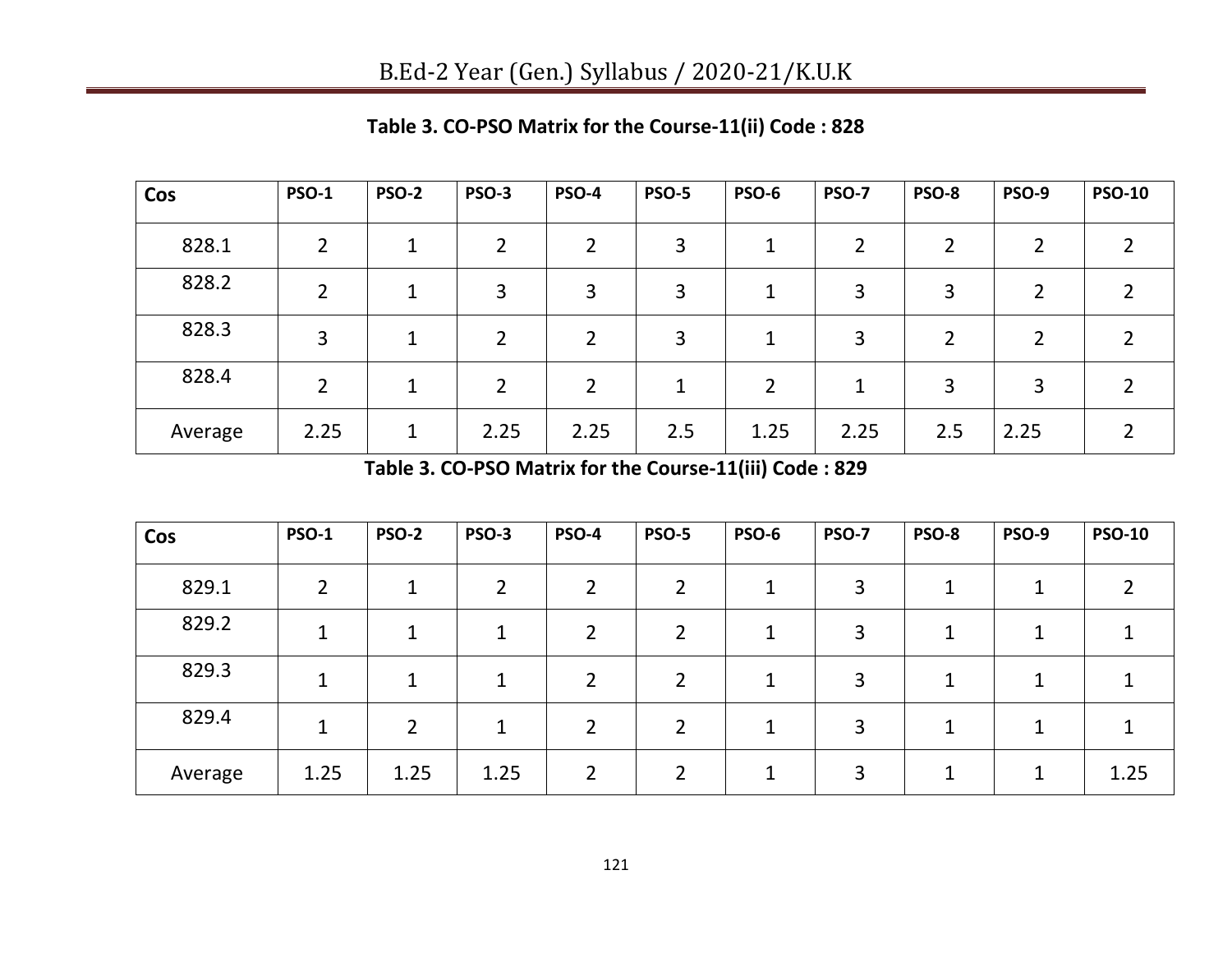| <b>CO<sub>s</sub></b> | <b>PSO-1</b> | <b>PSO-2</b> | PSO-3 | <b>PSO-4</b>  | <b>PSO-5</b> | <b>PSO-6</b>   | <b>PSO-7</b> | PSO-8 | PSO-9 | <b>PSO-10</b> |
|-----------------------|--------------|--------------|-------|---------------|--------------|----------------|--------------|-------|-------|---------------|
| 830.1                 | 3            | 3            | 3     | 3             |              | $\mathbf 0$    | 3            | ∍     | 3     |               |
| 830.1                 | 3            | ว            | 3     | $\mathcal{D}$ |              | 0              | 3            |       |       |               |
| 830.1                 | 3            | 2            | 3     | 3             |              | 0              | 3            |       |       |               |
| 830.1                 | 3            |              | 3     | ົາ            |              | 0              | 3            |       |       |               |
| Average               | 3            | 2.25         | 3     | 2.5           |              | $\overline{0}$ | 3            | 1.25  |       |               |

**Table 3. CO-PSO Matrix for the Course-11(iv) Code :830**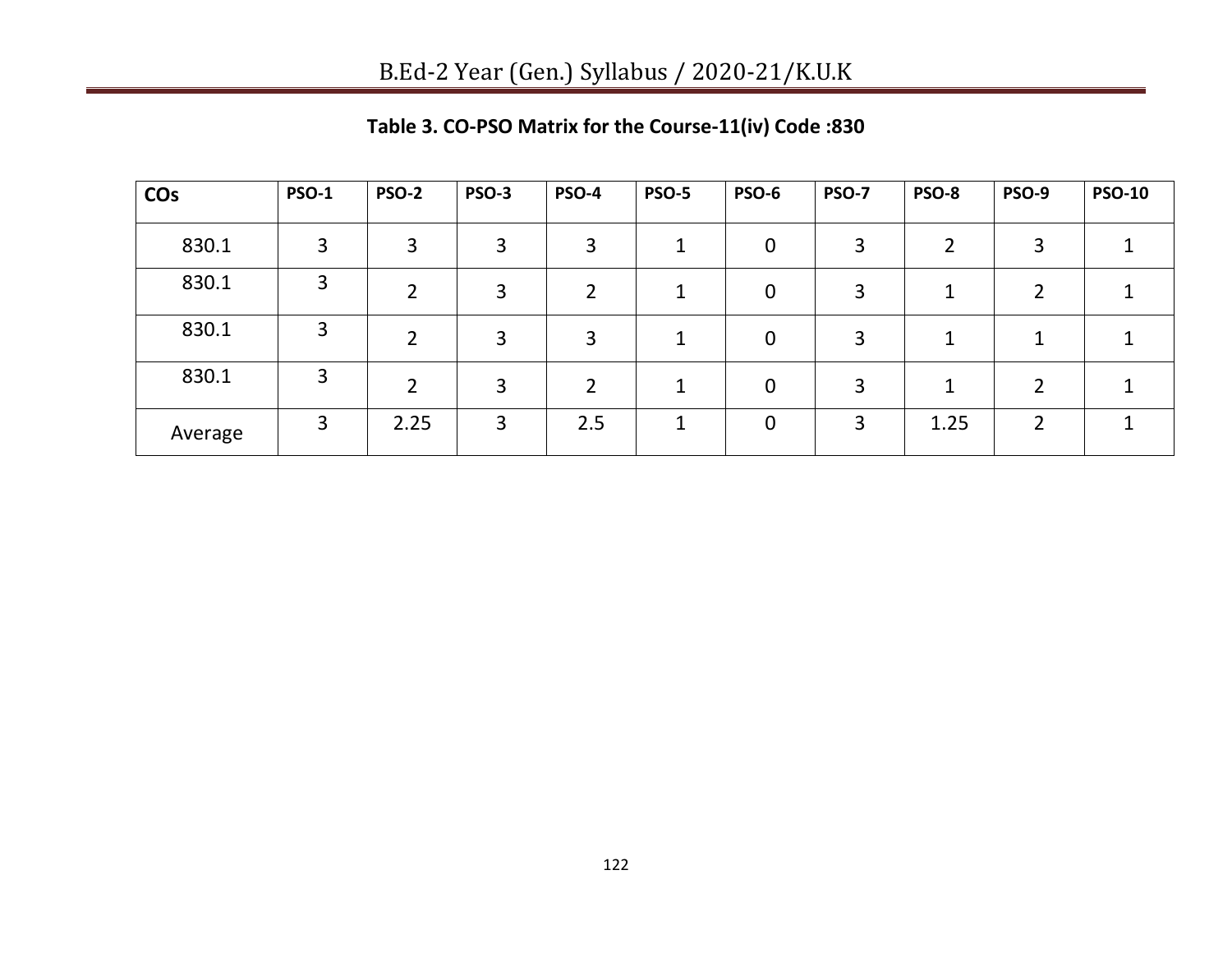| <b>CO<sub>s</sub></b> | <b>PSO-1</b> | <b>PSO-2</b> | <b>PSO-3</b> | <b>PSO-4</b> | <b>PSO-5</b> | <b>PSO-6</b> | <b>PSO-7</b> | PSO-8 | <b>PSO-9</b> | <b>PSO-10</b> |
|-----------------------|--------------|--------------|--------------|--------------|--------------|--------------|--------------|-------|--------------|---------------|
| 831.1                 |              |              |              | 3            | 3            | 1            |              | 4     |              |               |
| 831.2                 |              |              |              | 3            | າ            | 1            |              |       |              |               |
| 831.3                 |              |              | 1            | 3            | 2            | 1            | 1            |       | л            |               |
| 831.4                 |              |              | 2            | 3            | 3            | 1            | 2            | 1     | ┚            | 3             |
| Average               |              |              | 1.25         | 3            | 2.5          |              | 1.75         | 1     | 4            | 2.25          |

**Table 3. CO-PSO Matrix for the Course-12 (i) Code : 831** 

**Table 3. CO-PSO Matrix for the Course-12 (ii) Code : 832**

| <b>CO<sub>s</sub></b> | <b>PSO-1</b> | <b>PSO-2</b> | PSO-3 | <b>PSO-4</b>  | <b>PSO-5</b>   | <b>PSO-6</b> | <b>PSO-7</b> | <b>PSO-8</b>   | PSO-9 | <b>PSO-10</b> |
|-----------------------|--------------|--------------|-------|---------------|----------------|--------------|--------------|----------------|-------|---------------|
| 832.1                 | 1            |              | 1     | 3             | $\overline{2}$ | ◢            |              | 3              |       |               |
| 832.2                 |              |              | 2     | 3             | 3              |              |              | $\overline{2}$ |       |               |
| 832.3                 |              | 1            | 2     | $\mathcal{D}$ | $\overline{2}$ | 1            | 2            | 3              | າ     |               |
| 832.4                 | 2            |              | 2     | 3             | 2              | 1            | 1            | $\overline{2}$ | 2     |               |
| Average               | 1.25         | $\mathbf 1$  | 1.75  | 2.75          | 2.25           | ◀            | 1.5          | 2.5            | 1.75  | 2.5           |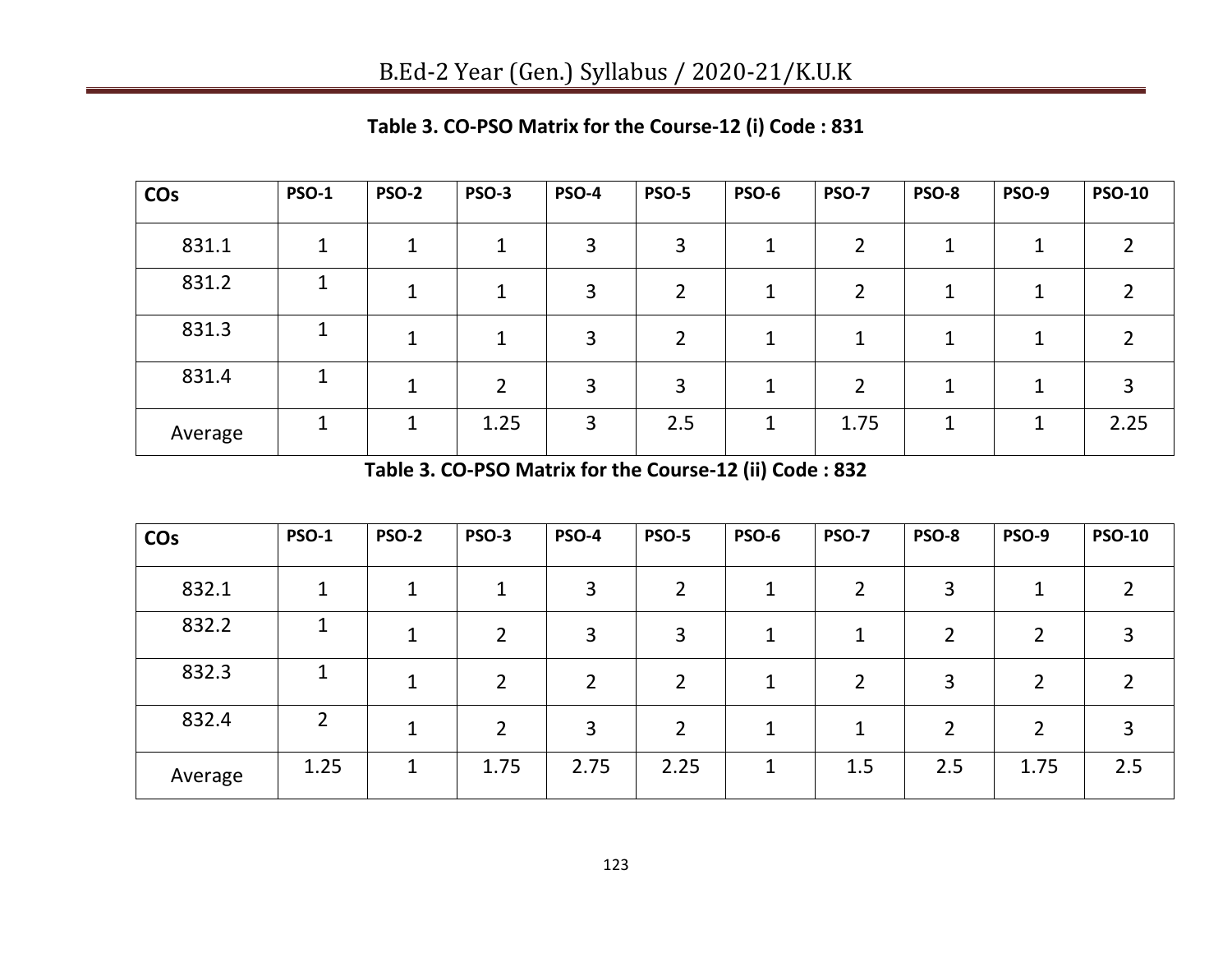| <b>CO<sub>s</sub></b> | <b>PSO-1</b> | PSO-2 | <b>PSO-3</b> | <b>PSO-4</b> | <b>PSO-5</b>   | PSO-6 | <b>PSO-7</b> | PSO-8 | PSO-9 | <b>PSO-10</b> |
|-----------------------|--------------|-------|--------------|--------------|----------------|-------|--------------|-------|-------|---------------|
| 833.1                 |              |       |              | າ            | າ              | 3     |              |       |       |               |
| 833.2                 |              |       |              | 2            | າ              | 3     |              |       |       |               |
| 833.3                 |              | 1     | 1            |              | 2              | 3     | 2            |       | 1     |               |
| 833.4                 |              |       |              | 1            | 2              | 3     | 2            | 1     | 1     | 2             |
| Average               |              |       |              | 1.5          | $\overline{2}$ | 3     | ำ            | п     | 1     | 1.75          |

**Table 3. CO-PSO Matrix for the Course-12 (iii) Code : 833**

**Table 3. CO-PSO Matrix for the Course-12 (iv) Code : 834**

| <b>CO<sub>s</sub></b> | <b>PSO-1</b> | <b>PSO-2</b>   | PSO-3       | <b>PSO-4</b>  | <b>PSO-5</b> | PSO-6          | <b>PSO-7</b>   | PSO-8          | <b>PSO-9</b>   | <b>PSO-10</b> |
|-----------------------|--------------|----------------|-------------|---------------|--------------|----------------|----------------|----------------|----------------|---------------|
| 834.1                 | 3            | $\overline{0}$ | $\mathbf 0$ | 3             | $\mathbf 0$  | $\mathbf 0$    | 0              | 0              |                | 0             |
| 834.2                 | 3            | 2              | 2           | $\mathbf 0$   | $\mathbf 0$  | $\mathbf 0$    | $\overline{2}$ | 0              | 3              | 0             |
| 834.3                 | 3            | $\mathbf 1$    | $\mathbf 0$ | $\mathcal{D}$ | 3            | $\overline{2}$ | $\overline{2}$ | $\overline{2}$ | 2              | 3             |
| 834.4                 | 3            | 0              | $\mathbf 0$ | 3             | $\mathbf 0$  | $\mathbf 0$    | 0              | 0              | $\overline{0}$ | 3             |
| Average               | 3            | 0.75           | 0.5         | $\mathcal{P}$ | 0.75         | 0.5            | 1              | 0.5            | 1.5            | 1.5           |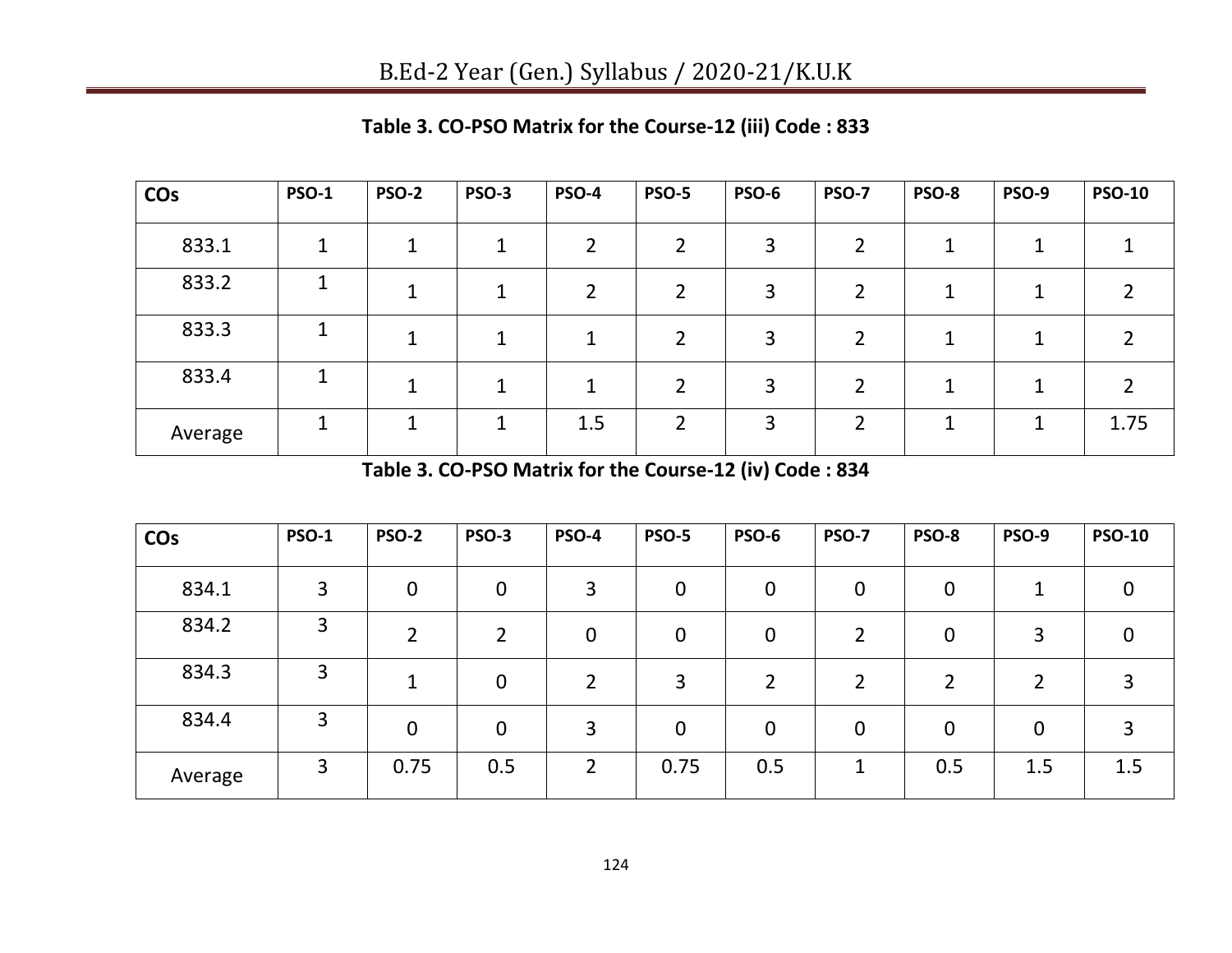| <b>CO<sub>s</sub></b> | <b>PSO-1</b>   | <b>PSO-2</b>   | <b>PSO-3</b>   | <b>PSO-4</b>   | <b>PSO-5</b>   | <b>PSO-6</b>   | <b>PSO-7</b>   | <b>PSO-8</b>   | <b>PSO-9</b>   | <b>PSO-10</b>  |
|-----------------------|----------------|----------------|----------------|----------------|----------------|----------------|----------------|----------------|----------------|----------------|
| 837.1-853.1           | $\overline{2}$ | $\mathbf{1}$   | $\overline{2}$ | $\overline{3}$ | 3              | $\overline{2}$ | $\overline{2}$ | $\overline{3}$ | 3              | $\overline{2}$ |
| 837.2-853.2           | $\overline{2}$ | $\mathbf{1}$   | $\overline{2}$ | $\mathbf{1}$   | 3              | $\overline{2}$ | 3              | $\overline{2}$ | $\overline{2}$ | $\overline{2}$ |
| 837.3-853-3           | $\mathbf 1$    | $\mathbf 0$    | 3              | $\overline{2}$ | 3              | $\mathbf 0$    | 3              | $\overline{3}$ | 3              | $\overline{2}$ |
| 837.4-853-4           | $\overline{2}$ | $\mathbf 0$    | $\overline{2}$ | $\mathbf{1}$   | $\overline{2}$ | 3              | 3              | $\overline{3}$ | 3              | 3              |
| 837.5-853.5           | $\overline{2}$ | $\mathbf{1}$   | 3              | $\overline{3}$ | 3              | $\overline{2}$ | 3              | 3              | 3              | $\overline{2}$ |
| 837.6-853.6           | 3              | $\overline{2}$ | $\overline{2}$ | $\overline{2}$ | $\overline{2}$ | 3              | 3              | $\overline{2}$ | $\overline{2}$ | $\overline{2}$ |
| 837.7-853.7           | $\mathbf 0$    | $\mathbf 0$    | $\overline{2}$ | $\overline{2}$ | 3              | $\overline{2}$ | $\overline{3}$ | $\overline{2}$ | $\overline{2}$ | $\overline{2}$ |
| 837.8-853.8           | $\mathbf{1}$   | $\mathbf 0$    | $\overline{2}$ | $\overline{2}$ | 3              | $\mathbf 0$    | $\overline{2}$ | 3              | 3              | 3              |
| Average               | 1.63           | 0.63           | 2.25           | 2.00           | 2.75           | 1.75           | 2.75           | 2.63           | 2.63           | 2.25           |

### **Table 3. CO-PSO Matrix for the Course-13 Code : 837 to 853**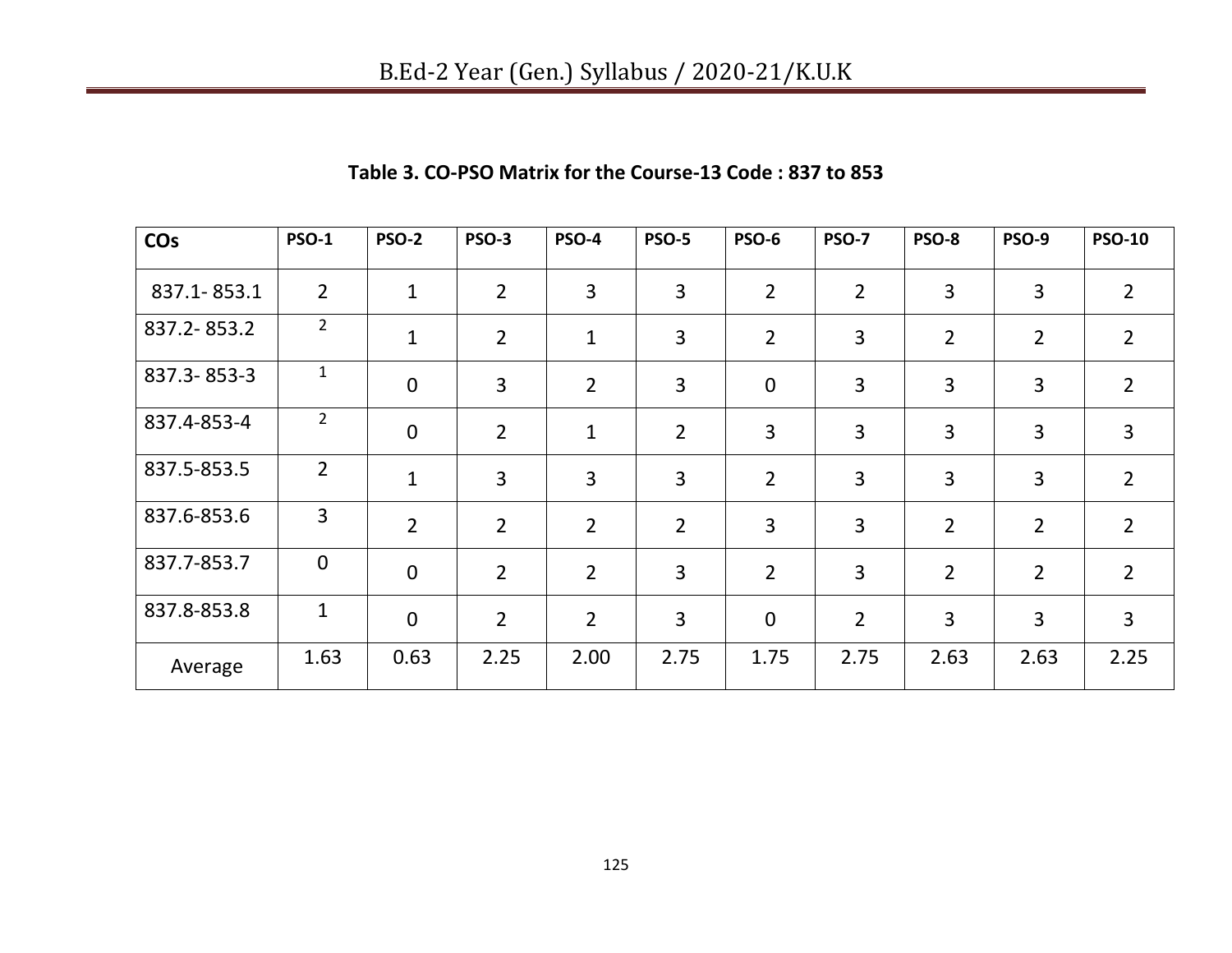## **Table 4: CO-PO – PSO MAPPING MATRIX for B.Ed. II Year (Gen)**

| Course<br>Code   | <b>PO-1</b>             | <b>PO-2</b>             | <b>PO-3</b>    | <b>PO-4</b>    | <b>PO-5</b>    | PO-6           | <b>PO-7</b>    | <b>PO-8</b>    | <b>PO-9</b>  | <b>PSO-1</b>   | <b>PSO-2</b>   | PSO-3 | <b>PSO-4</b>   | <b>PSO-5</b>   | <b>PSO-6</b> | <b>PSO-7</b>   | PSO-8          | PSO-9          | <b>PSO-10</b>  |
|------------------|-------------------------|-------------------------|----------------|----------------|----------------|----------------|----------------|----------------|--------------|----------------|----------------|-------|----------------|----------------|--------------|----------------|----------------|----------------|----------------|
| CO-801           | $\overline{\mathbf{3}}$ | 1.63                    | 1.88           | 1.5            | 0.88           | 1.38           | 1.38           | 1.38           | 1.13         | 1.87           | 0.37           | 1.37  | 0.87           | 1.25           | $\mathbf 0$  | 1.25           | 1.12           | $\mathbf{1}$   | 1.37           |
| CO-802           | 2.88                    | 2.63                    | $\overline{2}$ | 1.75           | 2.25           | 2.38           | 2.63           | 2.38           | 1.75         | $\overline{2}$ | 2.5            | 2.12  | 1.5            | 1.87           | 1.12         | 2.37           | 1.12           | 1.87           | 1.62           |
| CO-803           | $\overline{\mathbf{3}}$ | 2.38                    | 3              | $\overline{3}$ | $\overline{3}$ | 3              | 2.63           | 1.38           | 1.75         | 3              | 0.5            | 2.87  | 2.87           | 1.12           | $\mathsf 0$  | 2.37           | 2.37           | $\mathbf{1}$   | 0.75           |
| CO-804           | 2.75                    | 2.5                     | $\mathbf{3}$   | $\overline{2}$ | $\overline{3}$ | 2.75           | $\overline{2}$ | 1.75           | $\mathbf{3}$ | 1.75           | 1.75           | 2.75  | 2.5            | $\overline{3}$ | 1            | 2.5            | $\overline{3}$ | $\overline{2}$ | 2.25           |
| CO-805           | 1.5                     | 2.25                    | 1.5            | 1.75           | 1.5            | 1.75           | 1.5            | $2^{\circ}$    | $\mathbf{1}$ | 1.25           | 2.5            | 1.75  | 1.75           | 2.75           | 1.25         | 2.75           | 1.25           | 1.75           | 1.5            |
| CO-806           | $\overline{3}$          | 2.5                     | 1.5            | 1.5            | $\overline{3}$ | 2.5            | $\overline{2}$ | $\overline{2}$ | 1.25         | 1.75           | 1.5            | 3     | 2.25           | 3              | 1            | $\overline{3}$ | $\mathbf{1}$   | 3              | $\overline{2}$ |
| CO-(807-<br>823) | $\overline{3}$          | 2.13                    | 2.75           | 2.62           | $\overline{3}$ | 1.5            | 2.13           | 1.25           | 2.38         | $\mathbf{1}$   | $\mathbf{1}$   | 1.87  | 2.12           | 2.12           | 1.12         | $\overline{2}$ | $\mathbf{1}$   | $\mathbf{1}$   | 2.12           |
| CO-824           | 2.88                    | 2.5                     | 2.13           | 2.38           | 2.75           | $\overline{2}$ | 2.5            | 2.13           | 1.75         | $\overline{2}$ | 1.37           | 2.12  | $\overline{2}$ | 2.75           | 1.25         | 2.37           | $\mathbf{1}$   | 1.75           | $\overline{2}$ |
| CO-825           | $\overline{3}$          | $\overline{3}$          | $\overline{2}$ | $\overline{2}$ | 1.38           | $\overline{2}$ | 1.5            | 1.33           | 1.33         | 1.62           | $\mathbf{1}$   | 0.87  | 1.5            | 1.75           | 0.37         | 0.87           | $\mathbf 0$    | 0              | 2.75           |
| CO-826           | 1.5                     | 1.75                    | 1.5            | $\overline{2}$ | 2.5            | 2.25           | 2.25           | 1.75           | 1.5          | 2.25           | $\overline{2}$ | 2.25  | 1.75           | 1.5            | 1.75         | 2              | 1.75           | 1.5            | 2.5            |
| CO-827           | $\mathbf{3}$            | 2.25                    | 2.5            | $\overline{2}$ | $\overline{3}$ | 1.50           | 2.25           | 2              | 1.75         | $\mathbf{1}$   | 1.25           | 1.25  | 1.75           | 1.75           | 1            | 2              | $\overline{3}$ | $\mathbf{1}$   | 1.5            |
| CO-828           | $\overline{3}$          | $\overline{\mathbf{3}}$ | 2.25           | 1.75           | 3 <sup>7</sup> | 1.25           | 2.50           | 2.25           | 1.50         | 2.25           | $\mathbf{1}$   | 2.25  | 2.25           | 2.5            | 1.25         | 2.25           | 2.5            | 2.25           | $\overline{2}$ |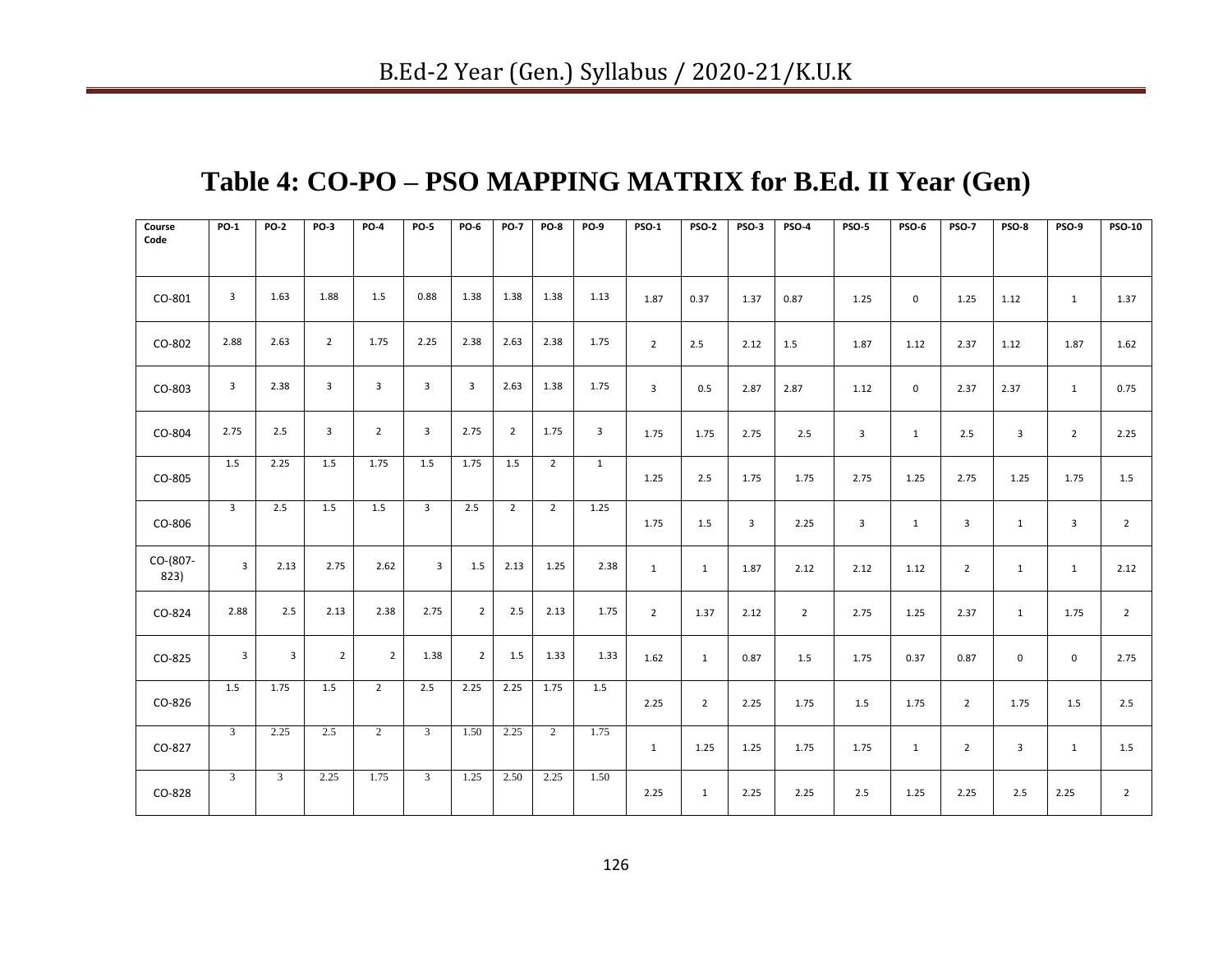|                | 3    | 3              | 3    | 3            | 3    | 3    | 2.75 | $\overline{c}$ | 1.50 |      |              |      |                |                |      |                |      |              |              |
|----------------|------|----------------|------|--------------|------|------|------|----------------|------|------|--------------|------|----------------|----------------|------|----------------|------|--------------|--------------|
| CO-829         |      |                |      |              |      |      |      |                |      | 1.25 | 1.25         | 1.25 | $\overline{2}$ | 2              | 1    | 3              |      | $\mathbf{1}$ | 1.25         |
| CO-830         | 3    | $\mathbf{3}$   | 3    | 3            | 3    | 3    | 2.75 | 2              | 1.50 | 3    | 2.25         | 3    | 2.5            | $\mathbf{1}$   | 0    | 3              | 1.25 | 2            | $\mathbf{1}$ |
| CO-831         | 3    | 3 <sup>1</sup> | 3    | $\mathbf{3}$ | 2.5  | 2.25 | 2.5  | 2.25           | 3    | 1    | 1            | 1.25 | 3              | 2.5            | 1    | 1.75           |      | $\mathbf{1}$ | 2.25         |
| CO-832         | 1.5  | 1.75           | 2.50 | 1.75         | 1.5  | 1.75 |      | 2.5            | 2.25 | 1.25 | $\mathbf{1}$ | 1.75 | 2.75           | 2.25           | 1    | 1.5            | 2.5  | 1.75         | 2.5          |
| CO-833         | 3    | 2.25           | 2.50 | 1.50         | 2.25 | 1.25 | 1.25 | 1.25           | 2.5  | 1    | 1            | 1    | 1.5            | $\overline{2}$ | 3    | $\overline{2}$ |      | $\mathbf{1}$ | 1.75         |
| CO-834         | 0.5  | 0.75           | 2.25 | 2.25         | 0.75 |      | 1.75 | 2              | 1.25 | 3    | 0.75         | 0.5  | $\overline{2}$ | 0.75           | 0.5  | 1              | 0.5  | 1.5          | 1.5          |
| CO-837-<br>853 | 3.00 | 2.50           | 2.63 | 2.38         | 2.63 | 2.50 | 2.63 | 2.13           | 2.50 | 1.63 | 0.63         | 2.25 | 2.00           | 2.75           | 1.75 | 2.75           | 2.63 | 2.63         | 2.25         |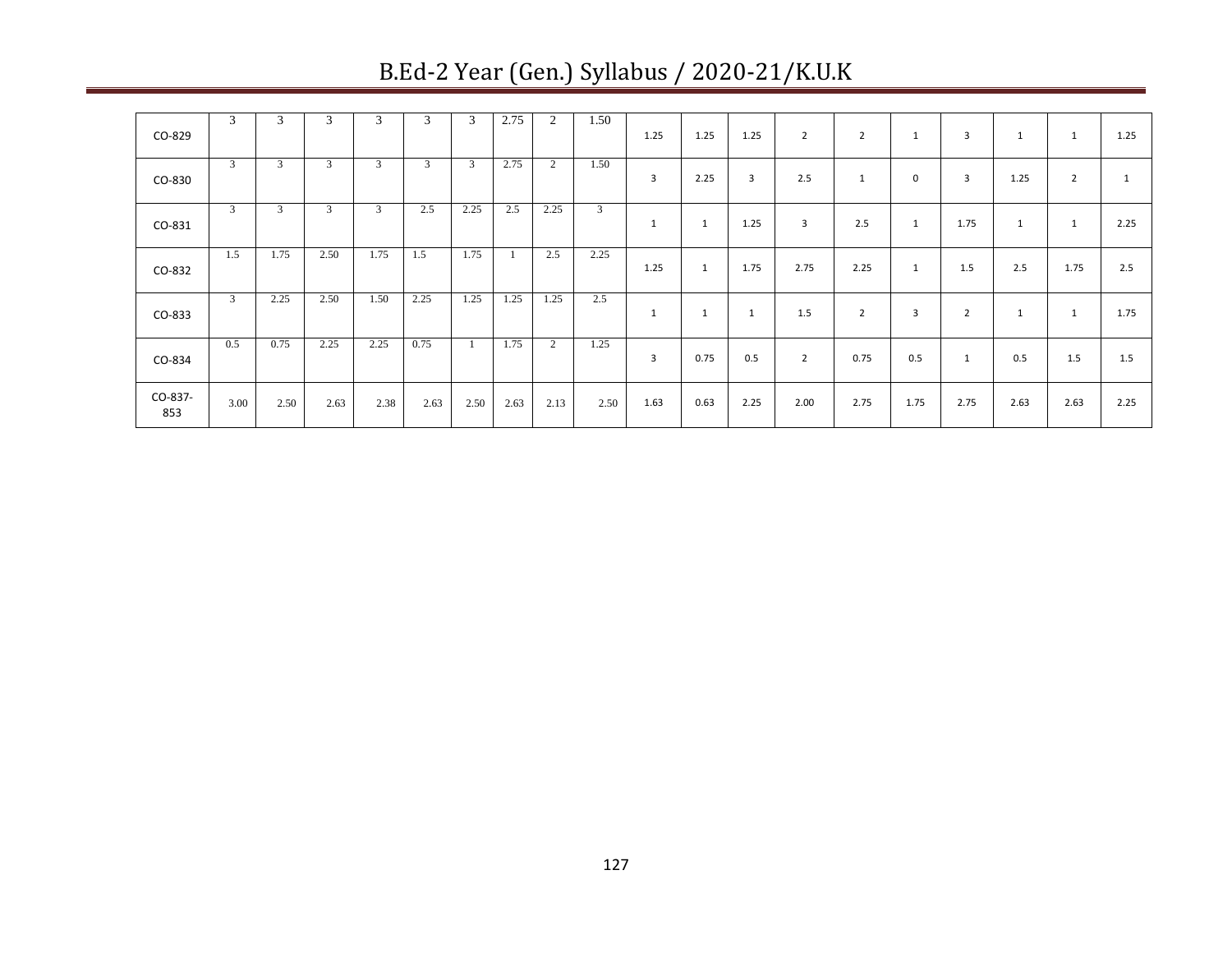### **C. Attainment of COs:**

### **Table 5: CO Attainment levels for Internal Assessment**

| <b>Attainment Level</b>      |                                                           |  |  |  |  |  |  |  |
|------------------------------|-----------------------------------------------------------|--|--|--|--|--|--|--|
|                              | 60 % of students score more than 60% of marks in internal |  |  |  |  |  |  |  |
| (Low level of attainment)    | assessment and end semester examination                   |  |  |  |  |  |  |  |
|                              | 70 % of students score more than 60% of marks in internal |  |  |  |  |  |  |  |
| (Medium level of attainment) | assessment and end semester examination                   |  |  |  |  |  |  |  |
|                              | 80 % of students score more than 60% of marks in internal |  |  |  |  |  |  |  |
| (High level of attainment)   | assessment and end semester examination                   |  |  |  |  |  |  |  |

### **Table 6: CO Attainment levels for End Session Examination (ESE)**

| <b>Attainment Level</b>      |                                                           |  |  |  |  |  |  |
|------------------------------|-----------------------------------------------------------|--|--|--|--|--|--|
|                              | 60 % of students score more than 60% of marks in internal |  |  |  |  |  |  |
| (Low level of attainment)    | assessment and end semester examination                   |  |  |  |  |  |  |
|                              | 70 % of students score more than 60% of marks in internal |  |  |  |  |  |  |
| (Medium level of attainment) | assessment and end semester examination                   |  |  |  |  |  |  |
|                              | 80 % of students score more than 60% of marks in internal |  |  |  |  |  |  |
| (High level of attainment)   | assessment and end semester examination                   |  |  |  |  |  |  |

#### **Overall CO Attainment level:**

Overall COs attainment level=50% of CO attainment level in Internal Assessment+50% of CO attainment level in End Session Examination

#### **D. Attainment of POs:**

The overall attainment level of POs is based on the values obtained by using direct and indirect methods in the ratio 80:20. PO attainment values obtained using direct method are computed as detailed in Table 7 below.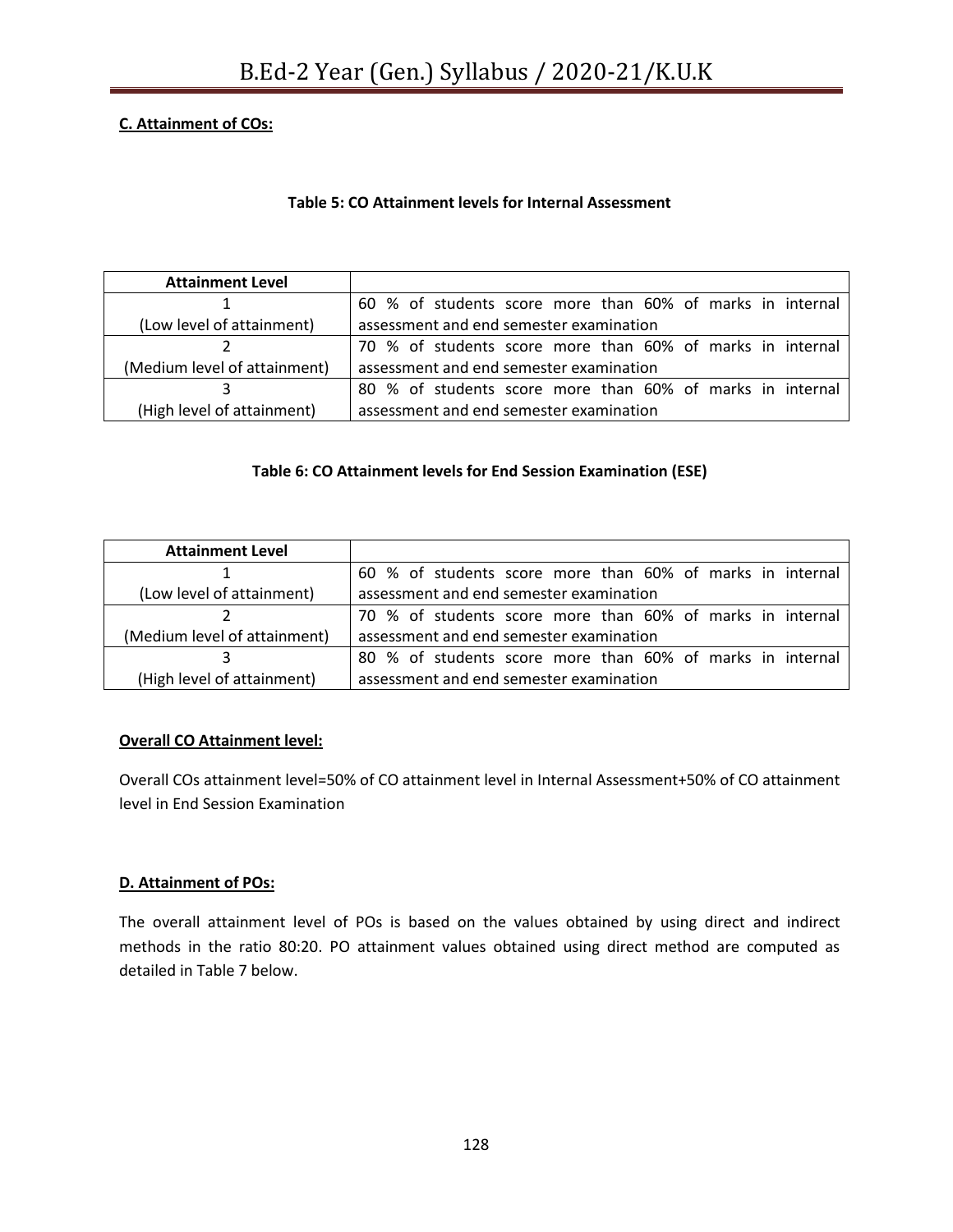|              | <b>PO1</b> | PO <sub>2</sub> | PO <sub>3</sub> | PO <sub>4</sub> | PO <sub>5</sub> | PO <sub>6</sub> | PO <sub>7</sub> | PO <sub>8</sub> | PO <sub>9</sub> |
|--------------|------------|-----------------|-----------------|-----------------|-----------------|-----------------|-----------------|-----------------|-----------------|
| CO-801       |            |                 |                 |                 |                 |                 |                 |                 |                 |
| CO-802       |            |                 |                 |                 |                 |                 |                 |                 |                 |
| CO-803       |            |                 |                 |                 |                 |                 |                 |                 |                 |
| CO-804       |            |                 |                 |                 |                 |                 |                 |                 |                 |
| CO-805       |            |                 |                 |                 |                 |                 |                 |                 |                 |
| CO-806       |            |                 |                 |                 |                 |                 |                 |                 |                 |
| CO-(807-823) |            |                 |                 |                 |                 |                 |                 |                 |                 |
| CO-824       |            |                 |                 |                 |                 |                 |                 |                 |                 |
| CO-825       |            |                 |                 |                 |                 |                 |                 |                 |                 |
| CO-826       |            |                 |                 |                 |                 |                 |                 |                 |                 |
| CO-827       |            |                 |                 |                 |                 |                 |                 |                 |                 |
| CO-828       |            |                 |                 |                 |                 |                 |                 |                 |                 |
| CO-829       |            |                 |                 |                 |                 |                 |                 |                 |                 |
| CO-830       |            |                 |                 |                 |                 |                 |                 |                 |                 |
| CO-831       |            |                 |                 |                 |                 |                 |                 |                 |                 |
| CO-832       |            |                 |                 |                 |                 |                 |                 |                 |                 |
| CO-833       |            |                 |                 |                 |                 |                 |                 |                 |                 |
| CO-834       |            |                 |                 |                 |                 |                 |                 |                 |                 |
| Direct PO    | Average    | Average         | Average         | Average         | Average         | Average         |                 |                 |                 |
| Attainment   | of         | of              | of              | of              | of              | of              |                 |                 |                 |
|              | above      | above           | above           | above           | above           | above           |                 |                 |                 |
|              | values     | values          | values          | values          | values          | values          |                 |                 |                 |

### **Table 7: PO Attainment Values using Direct Method**

The PO attainment values to be filled in the above table can be obtained as follows:

For Course 801-PO1 Cell: PO1 attainment value = (Mapping factor of 801-PO1 from Table 4 x Overall CO attainment value for the course 801/3.

Same method can be used to obtain attainment values for the other POs.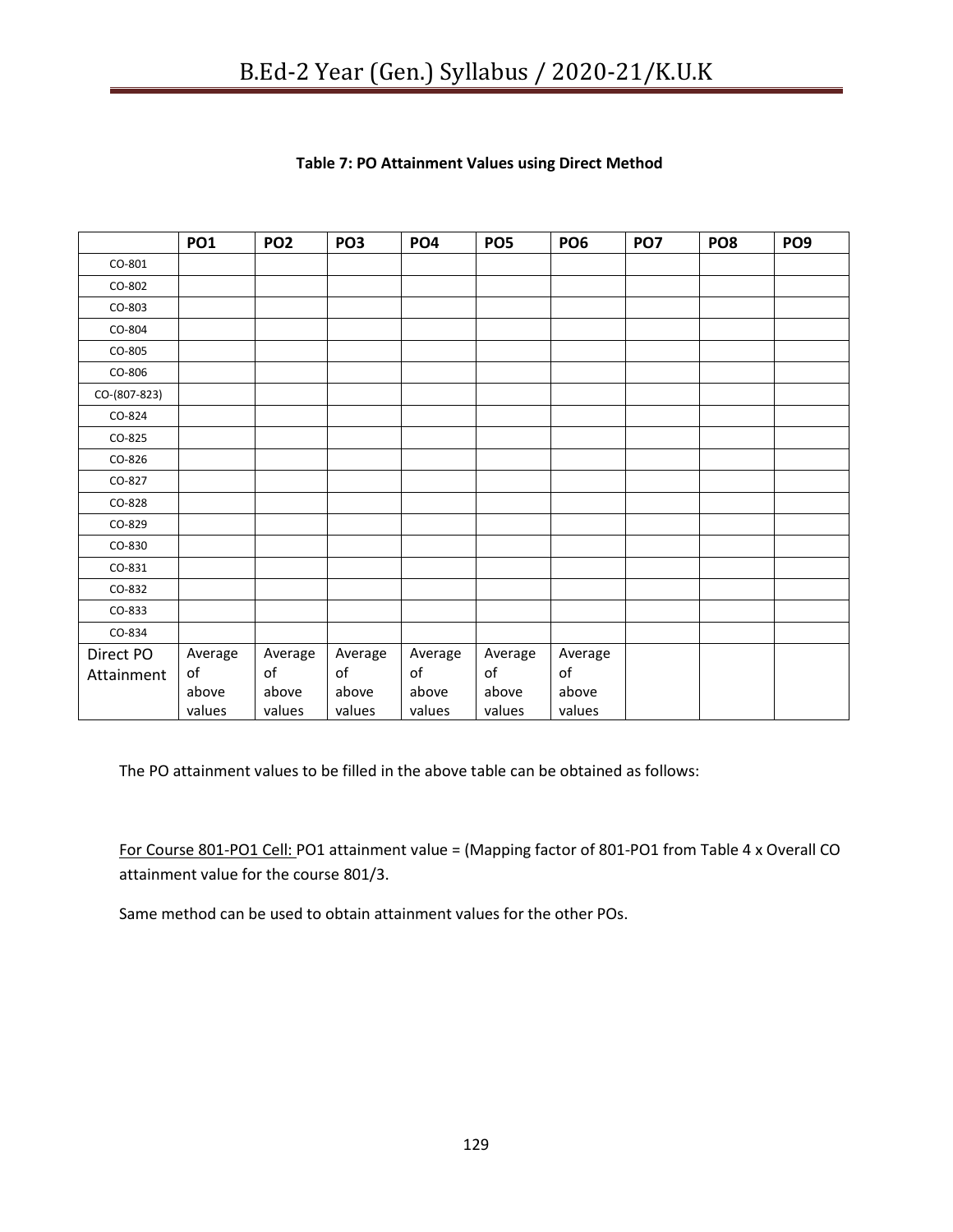In order to obtain the PO attainment using the indirect method, a student exit survey based on questionnaire of POs may be conducted at the end of last semester of the program, as per the following format:

#### **Table 8: Questionnaire for indirect measurement of PO attainment**

### **(For outgoing students)**

At the end of my degree program I am able to do:

|                                                                               | Please tick any one      |                |              |  |
|-------------------------------------------------------------------------------|--------------------------|----------------|--------------|--|
| Acquire knowledge & skills about human development, contemporary              | 3                        | $\mathcal{P}$  | $\mathbf{1}$ |  |
| Indian education, and pedagogy of various school subjects and                 |                          |                |              |  |
| assessment for learning.                                                      |                          |                |              |  |
|                                                                               |                          |                |              |  |
| Develop an understanding of education as an agenda for the nation and         | $\overline{3}$           | $\overline{2}$ | $\mathbf{1}$ |  |
| its policies, visions and efforts in evolving a national system of education. |                          |                |              |  |
| Re-engage with the nuances of the discipline and its prevalent                | $\overline{3}$           | $\overline{2}$ | $\mathbf{1}$ |  |
| conceptualizations and practices.                                             |                          |                |              |  |
|                                                                               |                          |                |              |  |
| Develop understanding about teaching, pedagogy, school management             | $\overline{3}$           | $\overline{2}$ | $\mathbf{1}$ |  |
| and community involvement in general education and Inclusive settings.        |                          |                |              |  |
| Inculcate a sense of responsibility towards the society and respect for       | $\overline{3}$           | $\overline{2}$ | $\mathbf{1}$ |  |
| human life and dignity.                                                       |                          |                |              |  |
|                                                                               |                          |                |              |  |
| Promote co-operative teaching where two or more teachers offer a course       | $\overline{3}$           | $\overline{2}$ | $\mathbf{1}$ |  |
| and jointly interact with the same class particularly to facilitate multi-    |                          |                |              |  |
| disciplinary analysis of problems.                                            |                          |                |              |  |
|                                                                               |                          |                |              |  |
| Indirect PO attainment                                                        | Average of the responses |                |              |  |
|                                                                               | from the outgoing        |                |              |  |
|                                                                               | students for each PO     |                |              |  |
| Scale: 3: Strongly Agree; 2: Agree; 1: Average                                |                          |                |              |  |

The overall PO attainment values are obtained by adding attainment values estimated using direct and indirect methods in the proportion of 80:20 as follows:

Overall attainment value for PO1=0.8xaverage attainment value for PO1 using direct method (from table 7) + 0.2xaverage response of outgoing students for PO1.